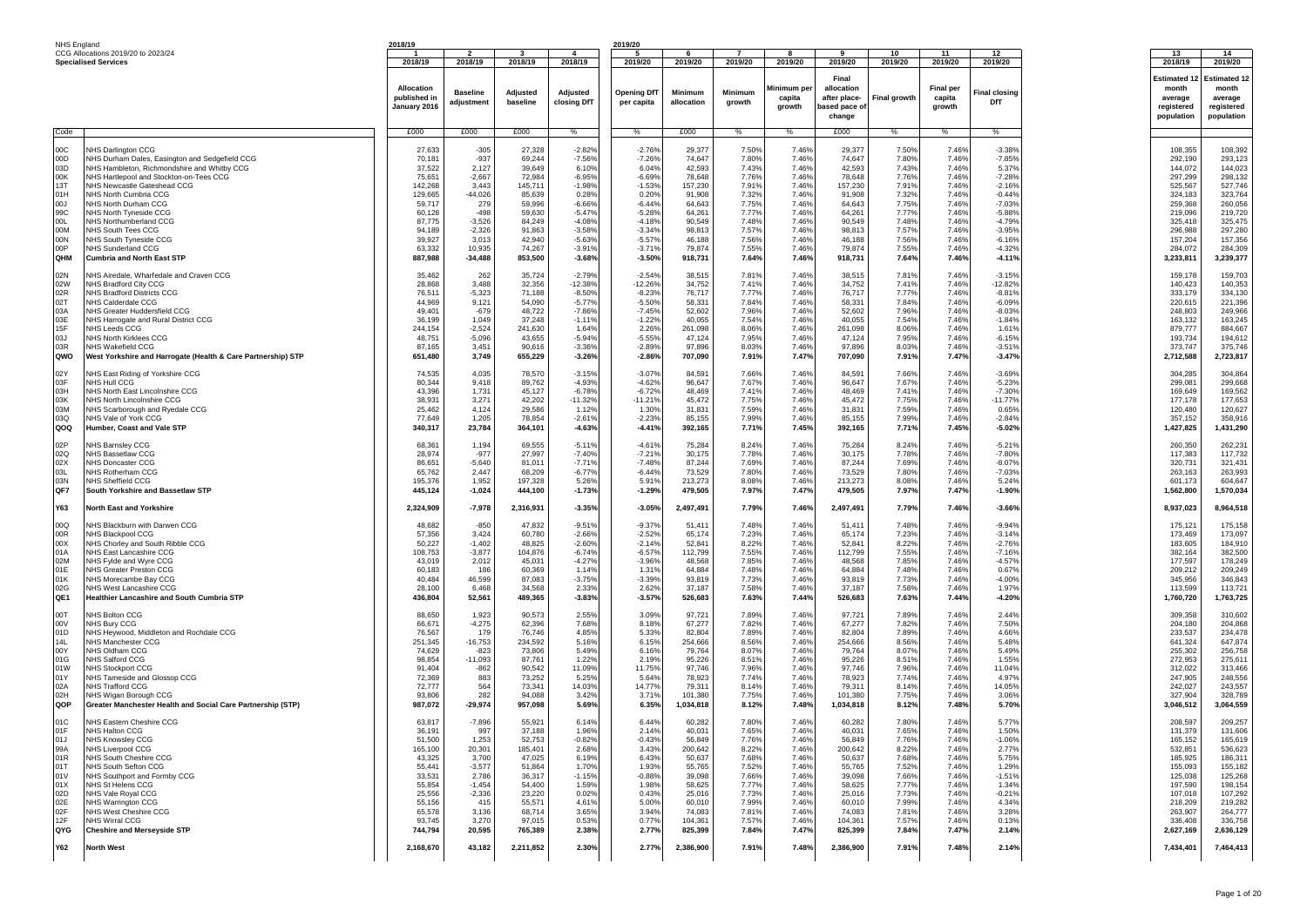| NHS England                |  |
|----------------------------|--|
| CCG Allocations 2019/20 to |  |

| NHS England     |                                                        | 2018/19      |                 |           |              | 2019/20            |            |         |            |              |              |                  |                      |                     |                     |
|-----------------|--------------------------------------------------------|--------------|-----------------|-----------|--------------|--------------------|------------|---------|------------|--------------|--------------|------------------|----------------------|---------------------|---------------------|
|                 | CCG Allocations 2019/20 to 2023/24                     |              | $\overline{2}$  |           | $\mathbf{A}$ |                    |            |         | R          | $\mathbf{q}$ | 10           | 11               | 12                   | 13                  | 14                  |
|                 | <b>Specialised Services</b>                            | 2018/19      | 2018/19         | 2018/19   | 2018/19      | 2019/20            | 2019/20    | 2019/20 | 2019/20    | 2019/20      | 2019/20      | 2019/20          | 2019/20              | 2018/19             | 2019/20             |
|                 |                                                        |              |                 |           |              |                    |            |         |            |              |              |                  |                      |                     |                     |
|                 |                                                        |              |                 |           |              |                    |            |         |            | Final        |              |                  |                      | <b>Estimated 12</b> | <b>Estimated 12</b> |
|                 |                                                        |              |                 |           |              |                    |            |         |            |              |              |                  |                      |                     |                     |
|                 |                                                        | Allocation   | <b>Baseline</b> | Adjusted  | Adjusted     | <b>Opening DfT</b> | Minimum    | Minimum | Minimum pe | allocation   |              | <b>Final per</b> | <b>Final closing</b> | month               | month               |
|                 |                                                        | published in |                 |           |              |                    |            |         | capita     | after place- | Final growth | capita           |                      | average             | average             |
|                 |                                                        | January 2016 | adjustment      | baseline  | closing DfT  | per capita         | allocation | growth  | arowth     | ased pace of |              | arowth           | <b>DfT</b>           | reaistered          | reaistered          |
|                 |                                                        |              |                 |           |              |                    |            |         |            |              |              |                  |                      |                     |                     |
|                 |                                                        |              |                 |           |              |                    |            |         |            | change       |              |                  |                      | population          | population          |
|                 |                                                        |              |                 |           |              |                    |            |         |            |              |              |                  |                      |                     |                     |
| Code            |                                                        | £000         | £000            | £000      | %            | %                  | £000       | %       | %          | £000         | %            | %                | %                    |                     |                     |
|                 |                                                        |              |                 |           |              |                    |            |         |            |              |              |                  |                      |                     |                     |
| 04Y             | <b>NHS Cannock Chase CCG</b>                           | 30,870       | 4,099           | 34,969    | 2.27%        | 2.329              | 37,633     | 7.62%   | 7.46%      | 37,633       | 7.62%        | 7.46%            | 1.68%                | 133,195             | 133,391             |
| 05D             | NHS East Staffordshire CCG                             | 29,675       | 63              | 29.738    | $-6.529$     | $-6.30%$           | 32.081     | 7.88%   | 7.46%      | 32.081       | 7.88%        | 7.46%            | $-6.90%$             | 142.070             | 142.624             |
|                 |                                                        |              |                 |           |              |                    |            |         |            |              |              |                  |                      |                     |                     |
| 05G             | NHS North Staffordshire CCG                            | 63.269       | 5,876           | 69.145    | 5.37%        | 5.76%              | 74.553     | 7.82%   | 7.46%      | 74.553       | 7.82%        | 7.46%            | 5.09%                | 218,066             | 218,799             |
| 05Q             | NHS South East Staffordshire and Seisdon Peninsula CCG | 55,340       | $-1,410$        | 53,930    | 1.69%        | 1.75%              | 58,014     | 7.57%   | 7.46%      | 58,014       | 7.57%        | 7.46%            | 1.11%                | 217,891             | 218,123             |
| 05V             | NHS Stafford and Surrounds CCG                         | 40,369       | 3,577           | 43,946    | 7.65%        | 7.96%              | 47,372     | 7.80%   | 7.46%      | 47,372       | 7.80%        | 7.46%            | 7.27%                | 149,033             | 149,501             |
| 05W             | NHS Stoke on Trent CCG                                 | 88,059       | 5,928           | 93,987    | 1.16%        | 1.57%              | 101,370    | 7.86%   | 7.46%      | 101,370      | 7.86%        | 7.46%            | 0.93%                | 291,169             | 292,240             |
| QNC             | <b>Staffordshire and Stoke on Trent STP</b>            | 307,582      | 18,134          | 325,716   | 2.30%        | 2.57%              | 351,023    | 7.77%   | 7.47%      | 351,023      | 7.77%        | 7.47%            | 1.93%                | 1,151,425           | 1,154,678           |
|                 |                                                        |              |                 |           |              |                    |            |         |            |              |              |                  |                      |                     |                     |
|                 |                                                        |              |                 |           |              |                    |            |         |            |              |              |                  |                      |                     |                     |
| 05N             | NHS Shropshire CCG                                     | 81,930       | $-6.682$        | 75.248    | $-1.24%$     | $-1.15%$           | 81.180     | 7.88%   | 7.46%      | 81.180       | 7.88%        | 7.46%            | $-1.779$             | 310,002             | 311.224             |
| 05X             | NHS Telford and Wrekin CCG                             | 46,263       | 2.495           | 48,758    | 1.82%        | 2.12%              | 52.714     | 8.11%   | 7.46%      | 52,714       | 8.11%        | 7.46%            | 1.48%                | 186,593             | 187,727             |
| QOC             | Shropshire and Telford and Wrekin STP                  | 128,193      | $-4,187$        | 124,006   | $-0.06%$     | 0.11%              | 133,894    | 7.97%   | 7.46%      | 133,894      | 7.97%        | 7.46%            | $-0.52%$             | 496,595             | 498,950             |
|                 |                                                        |              |                 |           |              |                    |            |         |            |              |              |                  |                      |                     |                     |
| 15M             |                                                        |              | 6,536           |           | $-2.27%$     |                    | 265,677    | 7.88%   | 7.46%      |              | 7.88%        |                  |                      |                     |                     |
|                 | NHS Derby and Derbyshire CCG                           | 239,732      |                 | 246,268   |              | $-2.02%$           |            |         |            | 265,677      |              | 7.46%            | $-2.64%$             | 1,049,689           | 1,053,808           |
| QJ2             | Joined Up Care Derbyshire STP                          | 239,732      | 6,536           | 246,268   | $-2.27%$     | $-2.02%$           | 265,677    | 7.88%   | 7.46%      | 265,677      | 7.88%        | 7.46%            | $-2.64%$             | 1,049,689           | 1,053,808           |
|                 |                                                        |              |                 |           |              |                    |            |         |            |              |              |                  |                      |                     |                     |
| 03T             | NHS Lincolnshire East CCG                              | 62,060       | $-2,658$        | 59,402    | $-9.95%$     | $-9.60%$           | 64,097     | 7.90%   | 7.46%      | 64,097       | 7.90%        | 7.46%            | 10.18%               | 250,451             | 251,487             |
| 04D             | NHS Lincolnshire West CCG                              | 60.707       | 3,256           | 63,963    | $-4.01%$     | $-3.629$           | 69,076     | 7.99%   | 7.46%      | 69.076       | 7.99%        | 7.46%            | $-4.239$             | 237,516             | 238,698             |
|                 |                                                        |              |                 |           |              |                    |            |         |            |              |              |                  |                      |                     |                     |
| 99 <sub>D</sub> | NHS South Lincolnshire CCG                             | 28,821       | 6.362           | 35,183    | $-6.86%$     | $-6.319$           | 38,085     | 8.25%   | 7.46%      | 38.085       | 8.25%        | 7.46%            | $-6.90%$             | 167.158             | 168,385             |
| 04Q             | NHS South West Lincolnshire CCG                        | 29,371       | 1,292           | 30,663    | $-4.83%$     | $-4.46%$           | 33,184     | 8.22%   | 7.46%      | 33,184       | 8.22%        | 7.46%            | $-5.06%$             | 133,650             | 134,597             |
| QJM             | Lincolnshire STP⊟                                      | 180,959      | 8,252           | 189,211   | $-6.61%$     | $-6.19%$           | 204,442    | 8.05%   | 7.45%      | 204,442      | 8.05%        | 7.45%            | $-6.79%$             | 788,776             | 793,167             |
|                 |                                                        |              |                 |           |              |                    |            |         |            |              |              |                  |                      |                     |                     |
| 04E             | NHS Mansfield and Ashfield CCG                         | 49.775       | 38              | 49.813    | $-5.97%$     | $-5.55%$           | 53.864     | 8.13%   | 7.46%      | 53.864       | 8.13%        | 7.46%            | $-6.15%$             | 193.960             | 195.173             |
|                 |                                                        |              |                 |           |              |                    |            |         |            |              |              |                  |                      |                     |                     |
| 04H             | NHS Newark and Sherwood CCG                            | 28,964       | 1.422           | 30.386    | $-3.88%$     | $-3.47%$           | 32,888     | 8.24%   | 7.46%      | 32,888       | 8.24%        | 7.46%            | $-4.08%$             | 135.028             | 136.001             |
| 04K             | NHS Nottingham City CCG                                | 116,009      | 5,519           | 121,528   | 0.84%        | 1.389              | 131,341    | 8.07%   | 7.46%      | 131,341      | 8.07%        | 7.46%            | 0.74%                | 379,334             | 381,504             |
| 04L             | NHS Nottingham North and East CCG                      | 36,955       | 5,356           | 42,311    | 4.93%        | 5.48%              | 45,768     | 8.17%   | 7.46%      | 45,768       | 8.17%        | 7.46%            | 4.81%                | 152,472             | 153,480             |
| 04M             | NHS Nottingham West CCG                                | 23,025       | 3,418           | 26,443    | 1.48%        | 2.00%              | 28,566     | 8.03%   | 7.46%      | 28,566       | 8.03%        | 7.46%            | 1.36%                | 94,123              | 94,623              |
| 04N             | NHS Rushcliffe CCG                                     | 26,738       | 5,803           | 32,541    | 2.97%        | 3.44%              | 35,211     | 8.219   | 7.46%      | 35,211       | 8.21%        | 7.46%            | 2.78%                | 127,118             | 128,002             |
|                 |                                                        |              |                 |           |              |                    |            |         |            |              |              |                  |                      |                     |                     |
| QT <sub>1</sub> | Nottingham and Nottinghamshire Health and Care STP     | 281,466      | 21.556          | 303,022   | $-0.02%$     | 0.48%              | 327,638    | 8.12%   | 7.45%      | 327,638      | 8.12%        | 7.45%            | $-0.16%$             | 1,082,036           | 1,088,783           |
|                 |                                                        |              |                 |           |              |                    |            |         |            |              |              |                  |                      |                     |                     |
| 03W             | <b>IHS East Leicestershire and Rutland CCG</b>         | 74,692       | 6.489           | 81,181    | $-1.72%$     | $-1.379$           | 87.674     | 8.00%   | 7.46%      | 87.674       | 8.00%        | 7.46%            | $-2.00%$             | 331.538             | 333,199             |
| 04C             | NHS Leicester City CCG                                 | 99,713       | 3,253           | 102,966   | $-7.56%$     | $-6.88%$           | 111,581    | 8.37%   | 7.46%      | 111,581      | 8.37%        | 7.46%            | $-7.47%$             | 406,179             | 409,608             |
| 04V             | NHS West Leicestershire CCG                            | 81,222       | 10,604          | 91,826    | $-4.24%$     | $-3.64%$           | 99,536     | 8.40%   | 7.46%      | 99,536       | 8.40%        | 7.46%            | $-4.25%$             | 392,938             | 396,364             |
| QK1             |                                                        |              |                 |           |              |                    |            | 8.27%   |            |              |              |                  |                      |                     |                     |
|                 | Leicester, Leicestershire and Rutland STP              | 255,627      | 20,347          | 275,974   | $-4.80%$     | $-4.24%$           | 298,791    |         | 7.46%      | 298,791      | 8.27%        | 7.46%            | $-4.85%$             | 1,130,655           | 1,139,171           |
|                 |                                                        |              |                 |           |              |                    |            |         |            |              |              |                  |                      |                     |                     |
| 05C             | NHS Dudley CCG                                         | 86,180       | $-5,952$        | 80,228    | $-4.52%$     | $-4.11%$           | 86,442     | 7.75%   | 7.46%      | 86,442       | 7.75%        | 7.46%            | $-4.72%$             | 319,480             | 320,332             |
| 05L             | NHS Sandwell and West Birmingham CCG                   | 179,919      | $-17,282$       | 162,637   | $-3.08%$     | $-2.44%$           | 176,107    | 8.28%   | 7.46%      | 176,107      | 8.28%        | 7.46%            | $-3.06%$             | 571,257             | 575,629             |
| 05Y             | <b>NHS Walsall CCG</b>                                 | 79,988       | $-6.345$        | 73,643    | $-4.47%$     | $-3.85%$           | 79.622     | 8.12%   | 7.46%      | 79.622       | 8.12%        | 7.46%            | $-4.46%$             | 285.891             | 287.644             |
| 06A             | NHS Wolverhampton CCG                                  | 80,142       | 6.464           | 86,606    | 3.84%        | 4.47%              | 93,595     | 8.07%   | 7.46%      | 93,595       | 8.07%        | 7.46%            | 3.81%                | 280,643             | 282,238             |
|                 |                                                        |              |                 |           |              |                    |            |         |            |              |              |                  |                      |                     |                     |
| QUA             | The Black Country and West Birmingham STP              | 426,229      | $-23,115$       | 403,114   | $-2.23%$     | $-1.65%$           | 435,766    | 8.10%   | 7.47%      | 435,766      | 8.10%        | 7.47%            | $-2.27%$             | 1,457,271           | 1,465,843           |
|                 |                                                        |              |                 |           |              |                    |            |         |            |              |              |                  |                      |                     |                     |
| 15E             | NHS Birmingham and Solihull CCG                        | 423.701      | 1.732           | 425.433   | 4.37%        | 5.06%              | 460.551    | 8.25%   | 7.46%      | 460.551      | 8.25%        | 7.46%            | 4.40%                | 1.310.470           | 1.320.168           |
| <b>QHL</b>      | <b>Birmingham and Solihull STP</b>                     | 423.701      | 1.732           | 425,433   | 4.37%        | 5.06%              | 460,551    | 8.25%   | 7.46%      | 460.551      | 8.25%        | 7.46%            | 4.40%                | 1,310,470           | 1,320,168           |
|                 |                                                        |              |                 |           |              |                    |            |         |            |              |              |                  |                      |                     |                     |
| 05A             | NHS Coventry and Rugby CCG                             | 141,326      | 1,561           | 142,887   | 2.04%        | 3.32%              | 155,658    | 8.94%   | 7.46%      | 155,658      | 8.94%        | 7.46%            | 2.66%                | 514.598             | 521,674             |
| 05R             | NHS South Warwickshire CCG                             | 70.845       | 2.995           |           | 7.27%        | 7.57%              | 79.564     | 7.75%   | 7.46%      | 79.564       | 7.75%        | 7.46%            | 6.89%                | 287.549             |                     |
|                 |                                                        |              |                 | 73,840    |              |                    |            |         |            |              |              |                  |                      |                     | 288,329             |
| 05H             | NHS Warwickshire North CCG                             | 46,540       | 6,183           | 52,723    | $-1.41%$     | $-1.02%$           | 56,861     | 7.85%   | 7.46%      | 56,861       | 7.85%        | 7.46%            | $-1.65%$             | 191,659             | 192,349             |
| QWU             | <b>Coventry and Warwickshire STP</b>                   | 258,711      | 10,740          | 269,451   | 2.71%        | 3.53%              | 292,083    | 8.40%   | 7.48%      | 292,083      | 8.40%        | 7.48%            | 2.89%                | 993,805             | 1,002,353           |
|                 |                                                        |              |                 |           |              |                    |            |         |            |              |              |                  |                      |                     |                     |
| 05F             | NHS Herefordshire CCG                                  | 47,491       | $-2.204$        | 45,287    | $-2.41%$     | $-2.12%$           | 48,890     | 7.96%   | 7.46%      | 48,890       | 7.96%        | 7.46%            | $-2.749$             | 187.474             | 188,340             |
|                 |                                                        |              |                 |           |              |                    |            | 7.85%   |            |              |              |                  |                      |                     | 178,488             |
| 05J             | NHS Redditch and Bromsgrove CCG                        | 42,798       | 3,750           | 46,548    | 1.91%        | 2.15%              | 50,201     |         | 7.46%      | 50,201       | 7.85%        | 7.46%            | 1.51%                | 177,843             |                     |
| 05T             | NHS South Worcestershire CCG                           | 72,824       | 5,663           | 78,487    | $-1.20%$     | $-0.92%$           | 84,843     | 8.10%   | 7.46%      | 84,843       | 8.10%        | 7.46%            | $-1.54%$             | 311,742             | 313,593             |
| 06D             | NHS Wyre Forest CCG                                    | 26,805       | 656             | 27,461    | $-6.50%$     | $-6.26%$           | 29,609     | 7.82%   | 7.46%      | 29.609       | 7.82%        | 7.46%            | $-6.86%$             | 116,333             | 116,726             |
| QGH             | Herefordshire and Worcestershire STP                   | 189,918      | 7,865           | 197,783   | $-1.55%$     | $-1.28%$           | 213,543    | 7.97%   | 7.46%      | 213,543      | 7.97%        | 7.46%            | $-1.90%$             | 793,392             | 797,147             |
|                 |                                                        |              |                 |           |              |                    |            |         |            |              |              |                  |                      |                     |                     |
| 03V             | NHS Corby CCG                                          | 13,919       | 2,977           | 16,896    | $-6.00%$     | $-5.02%$           | 18,451     | 9.20%   | 7.46%      | 18,451       | 9.20%        | 7.46%            | $-5.62%$             | 78,638              | 79,913              |
| 04G             | NHS Nene CCG                                           | 164,219      | 8,078           | 172,297   | $-2.81%$     | $-2.339$           | 186,509    | 8.25%   | 7.46%      | 186,509      | 8.25%        | 7.46%            | $-2.95%$             | 685,995             | 691,033             |
|                 |                                                        |              |                 |           |              |                    |            |         |            |              |              |                  |                      |                     |                     |
| QPM             | <b>Northamptonshire STP</b>                            | 178,138      | 11.055          | 189,193   | $-3.11%$     | $-2.57%$           | 204,960    | 8.33%   | 7.45%      | 204,960      | 8.33%        | 7.45%            | $-3.19%$             | 764.633             | 770.946             |
|                 |                                                        |              |                 |           |              |                    |            |         |            |              |              |                  |                      |                     |                     |
| <b>Y60</b>      | <b>Midlands</b>                                        | 2,870,256    | 78,913          | 2,949,169 | $-0.65%$     | $-0.16%$           | 3,188,368  | 8.11%   | 7.46%      | 3,188,368    | 8.11%        | 7.46%            | $-0.79%$             | 11,018,749          | 11,085,013          |
|                 |                                                        |              |                 |           |              |                    |            |         |            |              |              |                  |                      |                     |                     |
|                 |                                                        |              |                 |           |              |                    |            |         |            |              |              |                  |                      |                     |                     |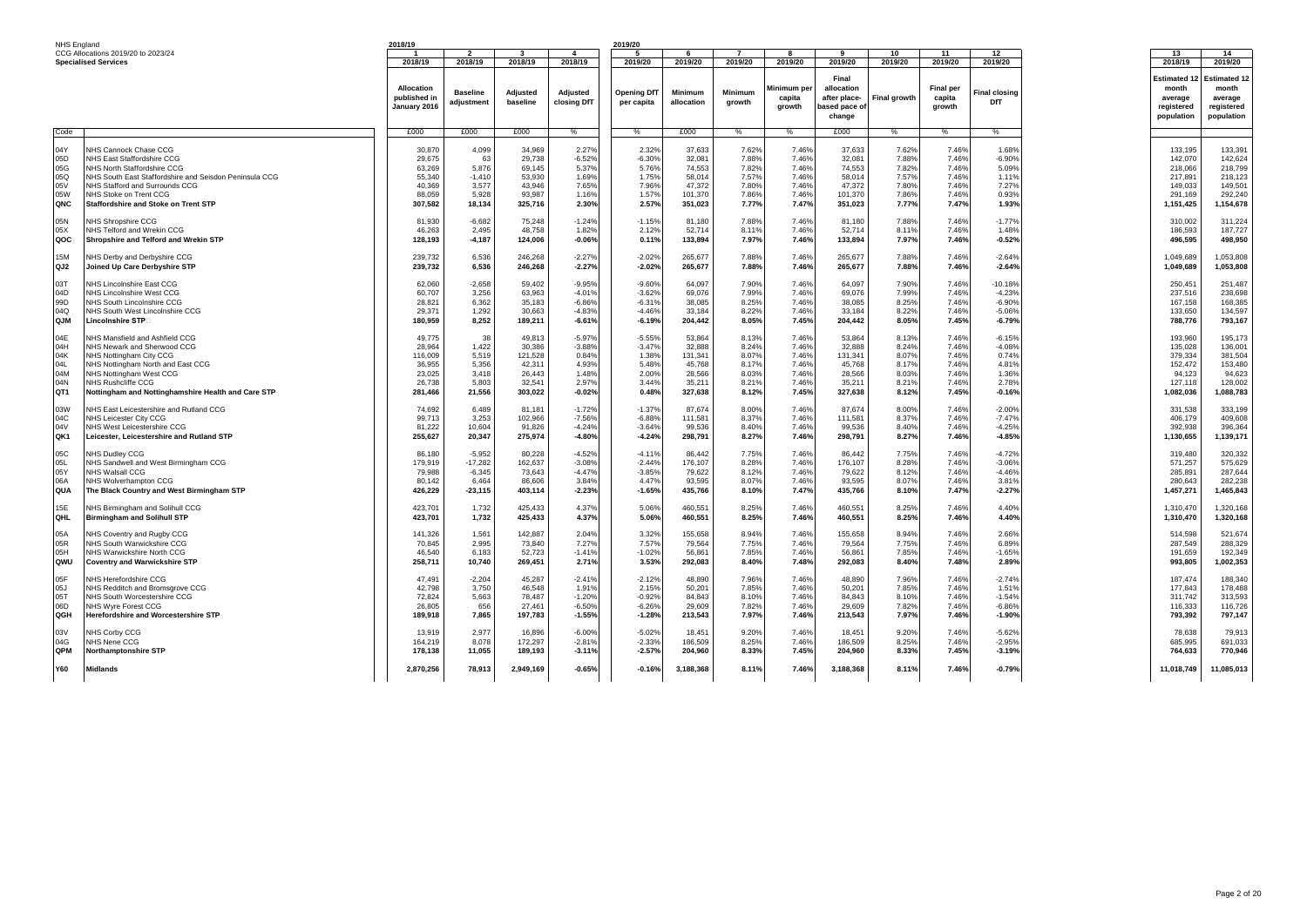| NHS England                |  |
|----------------------------|--|
| CCG Allocations 2019/20 to |  |

| NHS England     |                                                                   | 2018/19                                           |                               |                      |                         | 2019/20                          |                       |                          |                                 |                                                               |               |                                      |                                         |                                                                        |                                                                     |
|-----------------|-------------------------------------------------------------------|---------------------------------------------------|-------------------------------|----------------------|-------------------------|----------------------------------|-----------------------|--------------------------|---------------------------------|---------------------------------------------------------------|---------------|--------------------------------------|-----------------------------------------|------------------------------------------------------------------------|---------------------------------------------------------------------|
|                 | CCG Allocations 2019/20 to 2023/24<br><b>Specialised Services</b> | 2018/19                                           | 2018/19                       | 2018/19              | 2018/19                 | 2019/20                          | 2019/20               | 2019/20                  | 2019/20                         | 2019/20                                                       | 10<br>2019/20 | 11<br>2019/20                        | 12<br>2019/20                           | 13<br>2018/19                                                          | 14<br>2019/20                                                       |
|                 |                                                                   | <b>Allocation</b><br>published in<br>January 2016 | <b>Baseline</b><br>adjustment | Adjusted<br>baseline | Adjusted<br>closing DfT | <b>Opening DfT</b><br>per capita | Minimum<br>allocation | <b>Minimum</b><br>growth | Minimum per<br>capita<br>arowth | Final<br>allocation<br>after place-<br>based pace o<br>change | Final growth  | <b>Final per</b><br>capita<br>arowth | inal closing <sup>-</sup><br><b>DfT</b> | Estimated <sup>.</sup><br>month<br>average<br>reaistered<br>population | <b>Estimated 12</b><br>month<br>average<br>reaistered<br>population |
| Code            |                                                                   | £000                                              | £000                          | f000                 | $\frac{1}{2}$           | $\frac{0}{6}$                    | £000                  | $\frac{0}{6}$            | $\frac{1}{2}$                   | f(0)                                                          | $\frac{1}{2}$ | $\frac{1}{2}$                        | $\frac{1}{2}$                           |                                                                        |                                                                     |
| <b>Hao</b>      | NHS Cambridgeshire and Peterborough CCG                           | 201.295                                           | 30.160                        | 231.455              | $-1.119$                | $-0.70%$                         | 250.153               | 8.08%                    | 7.46%                           | 250.153                                                       | 8.08%         | 7.46%                                | $-1.33%$                                | 967.902                                                                | 973.472                                                             |
| QUE             | Cambridgeshire and Peterborough STP                               | 201,295                                           | 30,160                        | 231,455              | $-1.11%$                | $-0.70%$                         | 250,153               | 8.08%                    | 7.46%                           | 250,153                                                       | 8.08%         | 7.46%                                | $-1.33%$                                | 967,902                                                                | 973,472                                                             |
| 06M             | NHS Great Yarmouth and Waveney CCG                                | 50.499                                            | 8.167                         | 58.666               | $-6.02%$                | $-5.779$                         | 63.239                | 7.80%                    | 7.46%                           | 63.239                                                        | 7.80%         | 7.46%                                | $-6.37%$                                | 239.834                                                                | 240.583                                                             |
| 06V             | NHS North Norfolk CCG                                             | 44.665                                            | 2,013                         | 46,678               | $-1.79%$                | $-1.52%$                         | 50,366                | 7.90%                    | 7.46%                           | 50.366                                                        | 7.90%         | 7.46 <sup>°</sup>                    | $-2.14%$                                | 173.764                                                                | 174,475                                                             |
| 06W             | NHS Norwich CCG                                                   | 48,665                                            | 4,906                         | 53,571               | $-4.13%$                | $-3.679$                         | 57,868                | 8.02%                    | 7.46%                           | 57,868                                                        | 8.02%         | 7.46%                                | $-4.28%$                                | 235,862                                                                | 237,094                                                             |
| 06Y             | NHS South Norfolk CCO                                             | 52.930                                            | 1.848                         | 54.778               | $-1.42%$                | $-0.90%$                         | 59.403                | 8.44%                    | 7.46%                           | 59.403                                                        | 8.44%         | 7.46%                                | $-1.53%$                                | 228.211                                                                | 230.298                                                             |
| 07J             | NHS West Norfolk CCG                                              | 36,853                                            | 3,178                         | 40,031               | -13.56%                 | $-13.23%$                        | 43,243                | 8.02%                    | 7.46%                           | 43,243                                                        | 8.02%         | 7.46 <sup>°</sup>                    | $-13.77%$                               | 175,842                                                                | 176,763                                                             |
| <b>OMM</b>      | Norfolk and Waveney Health & Care Partnership (STP)               | 233.612                                           | 20,112                        | 253,724              | $-5.22%$                | $-4.85%$                         | 274,119               | 8.04%                    | 7.46%                           | 274,119                                                       | 8.04%         | 7.46%                                | $-5.46%$                                | 1,053,514                                                              | 1,059,213                                                           |
| 06L             | NHS Ipswich and East Suffolk CCG                                  | 88,095                                            | 9,085                         | 97,180               | 0.32%                   | 0.63%                            | 104,931               | 7.98%                    | 7.46%                           | 104,931                                                       | 7.98%         | 7.46%                                | 0.00%                                   | 407,773                                                                | 409,732                                                             |
| 06T             | NHS North East Essex CCG                                          | 78,388                                            | 11,425                        | 89,813               | $-2.52%$                | $-1.58%$                         | 97,505                | 8.57%                    | 7.46%                           | 97,505                                                        | 8.57%         | 7.46%                                | $-2.20%$                                | 351.814                                                                | 355,431                                                             |
| 07K             | NHS West Suffolk CCG                                              | 68,031                                            | $-5,303$                      | 62.728               | $-1.54%$                | $-1.17%$                         | 67,777                | 8.05%                    | 7.46%                           | 67.777                                                        | 8.05%         | 7.46%                                | $-1.80%$                                | 250.880                                                                | 252,258                                                             |
| QJG             | Suffolk and North East Essex STP                                  | 234,514                                           | 15,206                        | 249,720              | $-1.18%$                | $-0.64%$                         | 270,213               | 8.21%                    | 7.47%                           | 270,213                                                       | 8.21%         | 7.47%                                | $-1.26%$                                | 1,010,466                                                              | 1,017,421                                                           |
| 06F             | NHS Bedfordshire CCG                                              | 106.562                                           | 12,349                        | 118.911              | $-0.22%$                | 0.82%                            | 129.385               | 8.81%                    | 7.46%                           | 129.385                                                       | 8.81%         | 7.46%                                | 0.18%                                   | 480.292                                                                | 486.321                                                             |
| 06P             | <b>VHS Luton CCG</b>                                              | 64.933                                            | $-2,833$                      | 62.100               | $-5.069$                | $-3.98%$                         | 67,342                | 8.44%                    | 7.46%                           | 67,342                                                        | 8.44%         | 7.46%                                | $-4.58%$                                | 234.034                                                                | 236.175                                                             |
| 04F             | NHS Milton Keynes CCG                                             | 83.540                                            | $-13.005$                     | 70.535               | $-2.85%$                | $-2.24%$                         | 76.553                | 8.53%                    | 7.46%                           | 76.553                                                        | 8.53%         | 7.46%                                | $-2.86%$                                | 294.317                                                                | 297.252                                                             |
| QHG             | Bedfordshire, Luton and Milton Keynes STP                         | 255,035                                           | $-3,489$                      | 251,546              | $-2.19%$                | $-1.26%$                         | 273,280               | 8.64%                    | 7.46%                           | 273,280                                                       | 8.64%         | 7.46%                                | $-1.89%$                                | 1,008,643                                                              | 1,019,748                                                           |
| 06K             | NHS Fast and North Hertfordshire CCG                              | 135.904                                           | 15,478                        | 151.382              | 1.27%                   | 2.34%                            | 164.018               | 8.35%                    | 7.46%                           | 164.018                                                       | 8.35%         | 7.46%                                | 1.69%                                   | 598.378                                                                | 603.319                                                             |
| 06N             | NHS Herts Vallevs CCG                                             | 160,037                                           | 16,144                        | 176,181              | 0.50%                   | 1.60%                            | 190,789               | 8.29%                    | 7.46%                           | 190,789                                                       | 8.29%         | 7.46%                                | 0.96%                                   | 646,356                                                                | 651,356                                                             |
| 07H             | <b>VHS West Essex CCG</b>                                         | 72,256                                            | 12,286                        | 84,542               | 2.79%                   | 3.89%                            | 91,640                | 8.40%                    | 7.46%                           | 91,640                                                        | 8.40%         | 7.46%                                | 3.23%                                   | 313,283                                                                | 316,014                                                             |
| QM7             | <b>Hertfordshire and West Essex STP</b>                           | 368,197                                           | 43,909                        | 412,106              | 1.24%                   | 2.34%                            | 446,447               | 8.33%                    | 7.46%                           | 446,447                                                       | 8.33%         | 7.46%                                | 1.69%                                   | 1,558,017                                                              | 1.570.689                                                           |
| 99E             | NHS Basildon and Brentwood CCG                                    | 64,984                                            | 11,217                        | 76,201               | $-2.52%$                | $-1.43%$                         | 82,596                | 8.39%                    | 7.46%                           | 82,596                                                        | 8.39%         | 7.46%                                | $-2.05%$                                | 279,039                                                                | 281,462                                                             |
| 99F             | NHS Castle Point and Rochford CCG                                 | 36.468                                            | 9,003                         | 45.471               | 2.42%                   | 3.27%                            | 49.111                | 8.01%                    | 7.46%                           | 49.111                                                        | 8.01%         | 7.46%                                | 2.62%                                   | 185.222                                                                | 186.162                                                             |
| 06Q             | NHS Mid Essex CCG                                                 | 80,882                                            | 16,236                        | 97,118               | $-0.85%$                | $-0.18%$                         | 104,922               | 8.04%                    | 7.46%                           | 104,922                                                       | 8.04%         | 7.46%                                | $-0.81%$                                | 391.510                                                                | 393.605                                                             |
| 99G             | NHS Southend CCG                                                  | 43,902                                            | 4,399                         | 48,301               | $-2.95%$                | $-2.19%$                         | 52.273                | 8.22%                    | 7.46%                           | 52,273                                                        | 8.22%         | 7.46%                                | $-2.80%$                                | 188,323                                                                | 189,659                                                             |
| 07G             | <b>NHS Thurrock CCG</b>                                           | 39,853                                            | 4,249                         | 44,102               | $-3.11%$                | $-2.00%$                         | 47,937                | 8.70%                    | 7.46%                           | 47,937                                                        | 8.70%         | 7.46%                                | $-2.62%$                                | 176,522                                                                | 178,555                                                             |
| QH8             | Mid and South Essex STP                                           | 266.089                                           | 45,104                        | 311,193              | $-1.46%$                | $-0.59%$                         | 336,839               | 8.24%                    | 7.46%                           | 336,839                                                       | 8.24%         | 7.46%                                | $-1.21%$                                | 1,220,617                                                              | 1,229,444                                                           |
| Y61             | <b>East of England</b>                                            | 1,558,742                                         | 151,002                       | 1,709,744            | $-1.43%$                | $-0.69%$                         | 1,851,051             | 8.26%                    | 7.46%                           | 1,851,051                                                     | 8.26%         | 7.46%                                | $-1.31%$                                | 6,819,159                                                              | 6,869,987                                                           |
| 07P             | NHS Brent CCG                                                     | 111.256                                           | 4.935                         | 116,191              | $-1.46%$                | $-0.82%$                         | 125,466               | 7.98%                    | 7.46%                           | 125,466                                                       | 7.98%         | 7.46%                                | $-1.45%$                                | 381.905                                                                | 383,764                                                             |
| 09A             | NHS Central London (Westminster) CCG                              | 67,236                                            | $-1,944$                      | 65,292               | $-0.65%$                | 0.19%                            | 70,725                | 8.32%                    | 7.46%                           | 70,725                                                        | 8.32%         | 7.46%                                | $-0.44%$                                | 229,469                                                                | 231,309                                                             |
| 07W             | NHS Ealing CCG                                                    | 130,888                                           | $-4,705$                      | 126,183              | 0.29%                   | 0.75%                            | 135,810               | 7.63%                    | 7.46%                           | 135,810                                                       | 7.63%         | 7.46%                                | 0.11%                                   | 437,491                                                                | 438.185                                                             |
| 08C             | NHS Hammersmith and Fulham CCG                                    | 65.193                                            | 2.025                         | 67,218               | 0.55%                   | 0.76%                            | 72,114                | 7.28%                    | 7.46%                           | 72.114                                                        | 7.28%         | 7.46%                                | 0.12%                                   | 239.940                                                                | 239.546                                                             |
| 08E             | NHS Harrow CCG                                                    | 78,965                                            | $-2,829$                      | 76,136               | $-0.68%$                | 0.15%                            | 82,152                | 7.90%                    | 7.46%                           | 82,152                                                        | 7.90%         | 7.46%                                | $-0.49%$                                | 267,268                                                                | 268,366                                                             |
| 08G             | NHS Hillingdon CCG                                                | 91,644                                            | $-7,133$                      | 84,511               | $-1.87%$                | $-0.45%$                         | 91,974                | 8.83%                    | 7.46%                           | 91,974                                                        | 8.83%         | 7.46%                                | $-1.08%$                                | 312,904                                                                | 316.898                                                             |
| 07Y             | <b>NHS Hounslow CCG</b>                                           | 84.517                                            | 237                           | 84.754               | $-0.19%$                | 0.62%                            | 91.677                | 8.17%                    | 7.46%                           | 91.677                                                        | 8.17%         | 7.46%                                | $-0.02%$                                | 316.827                                                                | 318.918                                                             |
| 08Y             | <b>VHS West London CCG</b>                                        | 81,943                                            | $-180$                        | 81,763               | 0.63%                   | 0.96%                            | 87.941                | 7.56%                    | 7.46%                           | 87,941                                                        | 7.56%         | 7.46%                                | 0.32%                                   | 250.221                                                                | 250,446                                                             |
| QRV             | North West London Health & Care Partnership (STP)                 | 711.642                                           | $-9,596$                      | 702,046              | $-0.45%$                | 0.24%                            | 757,859               | 7.95%                    | 7.45%                           | 757,859                                                       | 7.95%         | 7.45%                                | $-0.40%$                                | 2.436.025                                                              | 2,447,432                                                           |
| 07M             | NHS Barnet CCG                                                    | 131,003                                           | $-158$                        | 130,845              | 3.05%                   | 4.33%                            | 142,236               | 8.71%                    | 7.46%                           | 142,236                                                       | 8.71%         | 7.46%                                | 3.67%                                   | 423,733                                                                | 428,646                                                             |
| 07R             | NHS Camden CCG                                                    | 106,747                                           | $-8,539$                      | 98,208               | $-1.36%$                | $-0.14%$                         | 106,916               | 8.87%                    | 7.46%                           | 106,916                                                       | 8.87%         | 7.46%                                | $-0.78%$                                | 284.026                                                                | 287,747                                                             |
| 07X             | NHS Enfield CCG                                                   | 115,559                                           | 1,162                         | 116,721              | 5.41%                   | 6.69%                            | 126.692               | 8.54%                    | 7.46%                           | 126.692                                                       | 8.54%         | 7.46%                                | 6.02%                                   | 339.924                                                                | 343,348                                                             |
| 08D             | <b>VHS Haringey CCG</b>                                           | 111.480                                           | $-2,920$                      | 108,560              | 0.45%                   | 1.50%                            | 117,825               | 8.53%                    | 7.46%                           | 117.825                                                       | 8.53%         | 7.46%                                | 0.85%                                   | 318.494                                                                | 321.68                                                              |
| 08H             | NHS Islinaton CCG                                                 | 98.499                                            | $-1.357$                      | 97.142               | $-0.02%$                | 1.45%                            | 105.836               | 8.95%                    | 7.46%                           | 105.836                                                       | 8.95%         | 7.46%                                | 0.81%                                   | 252,448                                                                | 255.947                                                             |
| QMJ             | North London Partners in Health & Care (STP)                      | 563,288                                           | $-11,811$                     | 551,477              | 1.66%                   | 2.90%                            | 599,505               | 8.71%                    | 7.46%                           | 599,505                                                       | 8.71%         | 7.46%                                | 2.26%                                   | 1,618,624                                                              | 1,637,368                                                           |
| 07L             | NHS Barking and Dagenham CCG                                      | 57,306                                            | 10,784                        | 68,090               | $-5.199$                | $-3.709$                         | 74.429                | 9.319                    | 7.46%                           | 74.429                                                        | 9.31%         | 7.46%                                | $-4.31%$                                | 224.032                                                                | 227,890                                                             |
| 07T             | NHS City and Hackney CCG                                          | 107,656                                           | $-1,354$                      | 106,302              | $-0.84%$                | 0.53%                            | 115,839               | 8.97%                    | 7.46%                           | 115,839                                                       | 8.97%         | 7.46%                                | $-0.11%$                                | 319,029                                                                | 323,519                                                             |
| 08F             | <b>VHS Havering CCG</b>                                           | 75,188                                            | 6,073                         | 81,261               | $-3.53%$                | $-2.119$                         | 88,407                | 8.79%                    | 7.46%                           | 88,407                                                        | 8.79%         | 7.46%                                | $-2.73%$                                | 278,062                                                                | 281,515                                                             |
| 08M             | <b>NHS Newham CCG</b>                                             | 104.336                                           | 15,544                        | 119,880              | 1.96%                   | 3.12%                            | 130,571               | 8.92%                    | 7.46%                           | 130,571                                                       | 8.92%         | 7.46%                                | 2.47%                                   | 400.515                                                                | 405,950                                                             |
| 08N             | NHS Redbridge CCG                                                 | 81,460                                            | 8,677                         | 90,137               | $-1.30%$                | $-0.10%$                         | 98,018                | 8.74%                    | 7.46%                           | 98,018                                                        | 8.74%         | 7.46%                                | $-0.73%$                                | 320,671                                                                | 324,503                                                             |
| 08V             | <b>IHS Tower Hamlets CCG</b>                                      | 137,724                                           | $-32,742$                     | 104,982              | 5.93%                   | 7.56%                            | 114,991               | 9.53%                    | 7.46%                           | 114,991                                                       | 9.53%         | 7.46%                                | 6.88%                                   | 324,834                                                                | 331,105                                                             |
| 08W             | NHS Waltham Forest CCG                                            | 99.785                                            | 3.848                         | 103.633              | 5.02%                   | 5.99%                            | 112,345               | 8.41%                    | 7.46%                           | 112.345                                                       | 8.41%         | 7.46%                                | 5.32%                                   | 311.576                                                                | 314.321                                                             |
| OMF             | East London Health & Care Partnership (STP)                       | 663,455                                           | 10,831                        | 674,286              | 0.65%                   | 1.96%                            | 734,600               | 8.94%                    | 7.46%                           | 734,600                                                       | 8.94%         | 7.46%                                | 1.32%                                   | 2,178,718                                                              | 2,208,802                                                           |
| 07N             | NHS Bexley CCG                                                    | 73.243                                            | 2.96                          | 76.204               | 4.45%                   | 6.00%                            | 82,736                | 8.57%                    | 7.46%                           | 82.736                                                        | 8.57%         | 7.46%                                | 5.33%                                   | 241.443                                                                | 243.944                                                             |
| 07Q             | NHS Bromley CCG                                                   | 103,242                                           | 9,874                         | 113,116              | 6.50%                   | 7.98%                            | 122,835               | 8.59%                    | 7.46%                           | 122.835                                                       | 8.59%         | 7.46%                                | 7.29%                                   | 349.361                                                                | 353,043                                                             |
| 08A             | NHS Greenwich CCO                                                 | 104.497                                           | 870                           | 105.367              | 1.16%                   | 2.58%                            | 114.827               | 8.98%                    | 7.46%                           | 114.827                                                       | 8.98%         | 7.46%                                | 1.94%                                   | 296.353                                                                | 300.541                                                             |
| 08K             | NHS Lambeth CCG                                                   | 171,325                                           | $-17,305$                     | 154,020              | 4.13%                   | 5.05%                            | 166,707               | 8.24%                    | 7.46%                           | 166,707                                                       | 8.24%         | 7.46%                                | 4.38%                                   | 413,713                                                                | 416,707                                                             |
| 08L             | NHS Lewisham CCG                                                  | 121,057                                           | $-5,614$                      | 115.443              | 3.52%                   | 4.88%                            | 125,608               | 8.81%                    | 7.46%                           | 125.608                                                       | 8.81%         | 7.46%                                | 4.22%                                   | 330.342                                                                | 334,479                                                             |
| 080             | NHS Southwark CCG                                                 | 127.015                                           | $-2.149$                      | 124.866              | 7.83%                   | 9.04%                            | 135.625               | 8.62%                    | 7.46%                           | 135.625                                                       | 8.62%         | 7.46%                                | 8.35%                                   | 330.855                                                                | 334.417                                                             |
| QKK             | Our Healthier South East London STP                               | 700,379                                           | $-11,364$                     | 689,015              | 4.63%                   | 5.91%                            | 748,338               | 8.61%                    | 7.46%                           | 748,338                                                       | 8.61%         | 7.46%                                | 5.24%                                   | 1,962,067                                                              | 1,983,130                                                           |
| 07V             | NHS Croydon CCG                                                   | 130.746                                           | 1.340                         | 132.086              | $-1.169$                | $-0.279$                         | 143.113               | 8.35%                    | 7.46%                           | 143.113                                                       | 8.35%         | 7.46%                                | $-0.90%$                                | 412.238                                                                | 415.648                                                             |
| 08J             | NHS Kingston CCG                                                  | 54,787                                            | $-4,847$                      | 49,940               | $-0.36%$                | 0.83%                            | 54,341                | 8.81%                    | 7.46%                           | 54,341                                                        | 8.81%         | 7.46%                                | 0.20%                                   | 209,555                                                                | 212,190                                                             |
| 08R             | NHS Merton CCG                                                    | 62.248                                            | $-939$                        | 61,309               | $-4.92%$                | $-4.11$ °                        | 66,286                | 8.12%                    | 7.46%                           | 66,286                                                        | 8.12%         | 7.46%                                | $-4.72%$                                | 225.435                                                                | 226,819                                                             |
| 0 <sub>RP</sub> | NHS Richmond CCG                                                  | 54.597                                            | $-3,394$                      | 51,203               | $-2.44%$                | $-1.54%$                         | 55 468                | 8.33%                    | 7 46%                           | 55.468                                                        | 8.33%         | 7 46%                                | $-2.16%$                                | 217.734                                                                | 219,498                                                             |
| 08T             | <b>NHS Sutton CCG</b>                                             | 58,614                                            | $-2,963$                      | 55,651               | $-0.91%$                | 0.19%                            | 60,364                | 8.47%                    | 7.46%                           | 60,364                                                        | 8.47%         | 7.46%                                | $-0.44%$                                | 196,404                                                                | 198,247                                                             |
| 08X             | NHS Wandsworth CCG                                                | 115,648                                           | $-4.405$                      | 111.243              | $-3.58%$                | $-2.77%$                         | 120.346               | 8.18%                    | 7.46%                           | 120.346                                                       | 8.18%         | 7.46%                                | $-3.38%$                                | 403.859                                                                | 406.574                                                             |
| QWE             | South West London Health & Care Partnership (STP)                 | 476,640                                           | $-15,208$                     | 461,432              | $-2.29%$                | $-1.37%$                         | 499,918               | 8.34%                    | 7.45%                           | 499,918                                                       | 8.34%         | 7.45%                                | $-2.00%$                                | 1,665,225                                                              | 1,678,977                                                           |
| Y56             | London                                                            | 3,115,404                                         | $-37,148$                     | 3,078,256            | 0.98%                   | 2.05%                            | 3,340,220             | 8.51%                    | 7.47%                           | 3,340,220                                                     | 8.51%         | 7.47%                                | 1.42%                                   | 9,860,659                                                              | 9,955,709                                                           |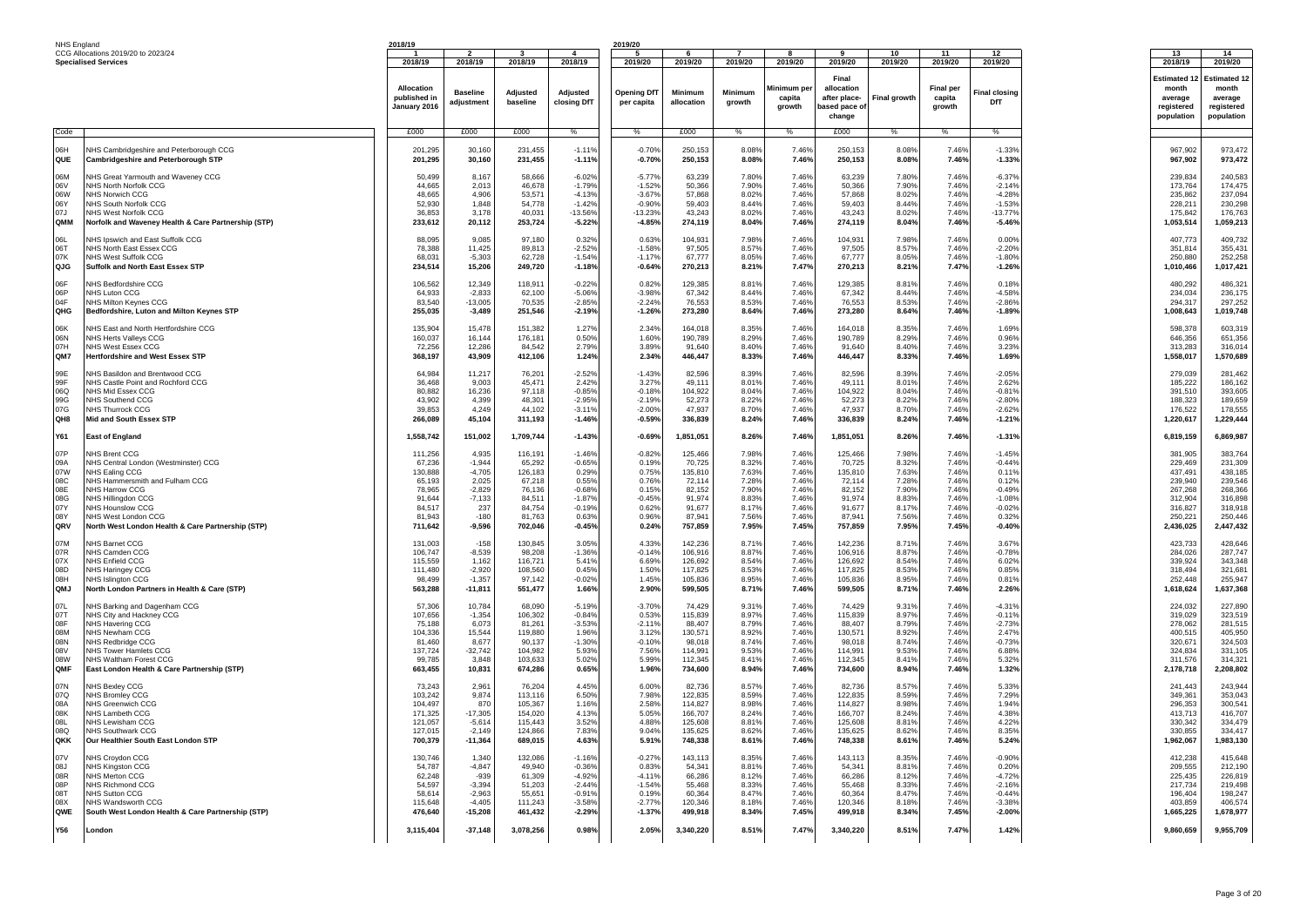| NHS England                  |  |
|------------------------------|--|
| CCG Allocations 2019/20 to 2 |  |

| CCG Allocations 2019/20 to 2023/24<br>$\overline{4}$<br>10<br>11<br>12<br>13<br>2018/19<br>2018/19<br>2018/19<br>2019/20<br>2019/20<br>2019/20<br>2018/19<br>2019/20<br>2019/20<br>2019/20<br>2019/20<br>2019/20<br>2018/19<br><b>Specialised Services</b><br>Final<br>Allocation<br>linimum per<br>allocation<br><b>Final per</b><br>month<br><b>Baseline</b><br>Adjusted<br>Adjusted<br><b>Opening DfT</b><br>Minimum<br>Minimum<br><b>Final closino</b><br>Final growth<br>published in<br>capita<br>after place-<br>capita<br>average<br>baseline<br><b>DfT</b><br>adjustment<br>closing DfT<br>allocation<br>arowth<br>per capita<br>January 2016<br>growth<br>growth<br>ased pace o<br>change<br>£000<br>£000<br>£000<br>£000<br>£000<br>%<br>%<br>%<br>$\frac{9}{6}$<br>$\frac{0}{6}$<br>%<br>Code<br><b>VHS Ashford CCG</b><br>$-1,022$<br>$-8.90%$<br>34,688<br>7.46%<br>34,688<br>7.46%<br>$-8.66%$<br>09C<br>32.975<br>31.953<br>$-8.089$<br>8.56<br>8.56%<br>4.118<br>$-4.72%$<br>62.594<br>8.40%<br>7.46%<br>7.46%<br>09F<br>NHS Canterbury and Coastal CCG<br>53.623<br>57.741<br>$-3.86%$<br>62.594<br>8.40%<br>$-4.47%$<br>225.725<br>09J<br>74,803<br>2,428<br>77,231<br>$-7.96%$<br>$-6.889$<br>83,791<br>8.49%<br>7.46%<br>83,79<br>8.49%<br>7.46%<br>$-7.46%$<br>NHS Dartford, Gravesham and Swanley CCG<br>269.110<br>7.46%<br>09W<br>76.965<br>3,027<br>$-5.14%$<br>$-4.12%$<br>86,696<br>8.38%<br>86.696<br>8.38%<br>7.46%<br>$-4.73%$<br>NHS Medway CCG<br>79.992<br>299.528<br>10A<br>NHS South Kent Coast CCG<br>58.356<br>874<br>59,230<br>$-4.97%$<br>$-4.49%$<br>63,975<br>8.01%<br>7.46%<br>63,975<br>8.01%<br>7.46%<br>$-5.09%$<br>206,477<br>3.848<br>7.46%<br>7.46%<br>10D<br>27.908<br>31.756<br>$-3.76%$<br>$-2.75%$<br>34.478<br>8.57%<br>34.478<br>$-3.379$<br>NHS Swale CCG<br>8.57%<br>10E<br>NHS Thanet CCG<br>44,972<br>$-972$<br>44,000<br>$-8.42%$<br>$-7.64%$<br>47,705<br>8.42%<br>7.46%<br>47,705<br>8.42%<br>7.46%<br>$-8.22%$<br>99J<br>129,623<br>4,938<br>134,561<br>$-1.73%$<br>$-0.81%$<br>145,630<br>8.23%<br>7.46%<br>145,630<br>8.23%<br>7.46%<br>$-1.44%$<br>NHS West Kent CCG<br>17,240<br>OKS<br>Kent and Medway STP<br>499,225<br>516,465<br>$-5.10%$<br>$-4.21%$<br>559,557<br>8.34%<br>7.46%<br>559,557<br>8.34%<br>7.46%<br>$-4.82%$<br>98,943<br>$-10,332$<br>88,611<br>7.14%<br>7.83%<br>95,822<br>8.14%<br>7.46%<br>95,822<br>8.14%<br>7.46%<br>7.15%<br>317,709<br>09D<br><b>VHS Brighton and Hove CCG</b><br>$-3.39%$<br>7.46%<br>7.46%<br>09G<br>134.524<br>3.925<br>138.449<br>$-2.63%$<br>149.986<br>8.33%<br>149,986<br>8.33%<br>$-3.25%$<br>NHS Coastal West Sussex CCG<br>09H<br>NHS Crawley CCG<br>34,416<br>3,764<br>38,180<br>5.86%<br>6.62%<br>41,284<br>8.13%<br>7.46%<br>41,284<br>8.13%<br>7.46%<br>5.94%<br>09L<br>2.860<br>2.87%<br>7.46%<br>7.46%<br>48.176<br>3.78%<br>55,239<br>8.24%<br>55,239<br>8.24%<br>3.12%<br>NHS East Surrey CCG<br>51.036<br>0.9F<br>NHS Eastbourne, Hailsham and Seaford CCG<br>54,104<br>5,399<br>59,503<br>4.06%<br>4.75%<br>64,498<br>8.399<br>7.46%<br>64,498<br>8.39%<br>7.46%<br>4.09%<br>196,420<br>09P<br>47,343<br>1,677<br>49,020<br>$-4.42%$<br>$-3.85%$<br>53,023<br>8.179<br>7.46%<br>53,023<br>8.17%<br>7.46%<br>$-4.46%$<br>188,684<br>NHS Hastings and Rother CCG<br>99K<br>NHS High Weald Lewes Havens CCG<br>41,216<br>4,885<br>46,101<br>4.48%<br>5.34%<br>49,954<br>8.36%<br>7.46%<br>49,954<br>8.36%<br>7.46%<br>4.68%<br>170,507<br>ngx<br>61,630<br>1,161<br>62,791<br>5.23%<br>6.01%<br>68,009<br>8.31%<br>7.46%<br>68,009<br>8.31%<br>7.46%<br>5.34%<br>240,991<br><b>VHS Horsham and Mid Sussex CCG</b><br>QNX<br><b>Sussex and East Surrey STP</b><br>520,352<br>13,339<br>533,691<br>1.86%<br>2.60%<br>577,815<br>8.27%<br>7.46%<br>577,815<br>8.27%<br>7.46%<br>1.96%<br>15D<br>NHS East Berkshire CCG<br>109,875<br>$-33$<br>109,842<br>0.21%<br>0.87%<br>118,689<br>8.05%<br>7.46%<br>118,689<br>8.05%<br>7.46%<br>0.23%<br>99M<br>$-3,896$<br>54.515<br>7.69%<br>7.46%<br>7.46%<br>NHS North East Hampshire and Farnham CCG<br>54.517<br>50.621<br>$-7.19%$<br>$-6.719$<br>54.515<br>7.69%<br>$-7.309$<br>227.497<br>10C<br>NHS Surrey Heath CCG<br>25,829<br>723<br>26,552<br>$-2.25%$<br>$-1.61%$<br>28,631<br>7.83%<br>7.46%<br>28,631<br>7.83%<br>7.46%<br>$-2.239$<br>96,804<br><b>ONO</b><br>$-3,206$<br>187,015<br>$-2.25%$<br>$-1.64%$<br>201,835<br>7.92%<br>7.46%<br>201,835<br>7.92%<br>7.46%<br>Frimley Health & Care ICS (STP)<br>190,221<br>$-2.26%$<br>784.382<br>09N<br><b>VHS Guildford and Waverley CCG</b><br>54,917<br>$-4,438$<br>50,479<br>7.24%<br>8.25%<br>54,533<br>8.03%<br>7.46%<br>54,533<br>8.03%<br>7.46%<br>7.56%<br>6.35%<br>7.27%<br>8.02%<br>7.46%<br>7.46%<br>6.59%<br>09Y<br>NHS North West Surrey CCG<br>95,542<br>$-1,311$<br>94,231<br>101,787<br>101,787<br>8.02%<br>99H<br>87.343<br>$-11.464$<br>$-3.10%$<br>$-2.21%$<br>7.46%<br>7.46%<br>$-2.83%$<br>NHS Surrey Downs CCG<br>75.879<br>82.029<br>8.11%<br>82.029<br>8.11%<br>QXU<br>Surrey Heartlands Health & Care Partnership (STP)<br>237,802<br>$-17,213$<br>220,589<br>3.09%<br>238,349<br>8.05%<br>7.46%<br>238,349<br>8.05%<br>7.46%<br>3.36%<br>4.01%<br>9.67%<br>57,739<br>10K<br><b>VHS Fareham and Gosport CCG</b><br>46,383<br>7,080<br>53,463<br>10.20%<br>57,739<br>8.00%<br>7.46%<br>8.00%<br>7.46%<br>9.50%<br>204.854<br>10L<br>NHS Isle of Wight CCG<br>38,114<br>$-3,936$<br>34,178<br>$-0.61%$<br>$-0.29%$<br>36,866<br>7.87%<br>7.46%<br>36,866<br>7.87%<br>7.46%<br>$-0.92%$<br>10J<br>NHS North Hampshire CCG<br>52,764<br>$-284$<br>52,480<br>0.82%<br>1.32%<br>56,689<br>8.02%<br>7.46%<br>56,689<br>8.02%<br>7.46%<br>0.67%<br>10R<br>NHS Portsmouth CCG<br>53,392<br>5,544<br>58,936<br>2.09%<br>2.71%<br>63,645<br>7.99%<br>7.46%<br>63,645<br>7.99%<br>7.46%<br>2.06%<br>5,730<br>8.10%<br>8.74%<br>7.99%<br>7.46%<br>7.46%<br>10 <sub>V</sub><br>NHS South Eastern Hampshire CCG<br>51.163<br>56,893<br>61,436<br>61,436<br>7.99%<br>8.05%<br>82,853<br>1,781<br>10.73%<br>11.40%<br>91,490<br>8.10%<br>7.46%<br>91,490<br>8.10%<br>7.46%<br>10.69%<br>10X<br>NHS Southampton CCG<br>84.634<br>7.46%<br><b>11A</b><br>NHS West Hampshire CCG<br>154,461<br>3,755<br>158,216<br>7.74%<br>8.20%<br>170,976<br>8.07%<br>170,976<br>8.07%<br>7.46%<br>7.51%<br>563,241<br>QRL<br>19,669<br>498,799<br>6.39%<br>6.92%<br>538.841<br>8.03%<br>7.46%<br>538,841<br>8.03%<br>7.46%<br>6.25%<br>1,870,919<br>Hampshire and the Isle of Wight STP<br>479,130<br>15A<br><b>VHS Berkshire West CCG</b><br>106,646<br>10,040<br>116,686<br>$-0.65%$<br>$-0.12%$<br>126,116<br>8.08%<br>7.46%<br>126,116<br>8.08%<br>7.46%<br>$-0.75%$<br>14Y<br>NHS Buckinghamshire CCG<br>141,998<br>4,995<br>146,993<br>8.16%<br>9.08%<br>159,172<br>8.29%<br>7.46%<br>159,172<br>8.29%<br>7.46%<br>8.39%<br>10Q<br><b>VHS Oxfordshire CCG</b><br>228,478<br>$-12,997$<br>215,481<br>9.01%<br>9.29%<br>232,350<br>7.83%<br>7.46%<br>232,350<br>7.83%<br>7.46%<br>8.60%<br>745,291<br>QU9<br>Buckinghamshire, Oxfordshire and Berkshire West STP<br>477,122<br>2,038<br>479,160<br>6.24%<br>6.79%<br>517,638<br>8.03%<br>7.45%<br>517,638<br>8.03%<br>7.45%<br>6.10%<br>1,849,031<br>Y59<br>2,403,852<br>31,866<br>2,435,718<br>1.77%<br>2.47%<br>2,634,035<br>8.14%<br>7.46%<br>2,634,035<br>8.14%<br>7.46%<br>1.83%<br><b>South East</b><br>1,607<br>3.34%<br>161,877<br>7.46%<br>161,877<br><b>11N</b><br><b>VHS Kernow CCG</b><br>148,042<br>149,649<br>3.64%<br>8.17%<br>8.17%<br>7.46%<br>2.99%<br>1,607<br>3.34%<br>161,877<br>7.46%<br>8.17%<br>OT6<br>Cornwall and the Isles of Scilly Health & Social Care Partnership (STP)<br>148,042<br>149,649<br>3.64%<br>8.17%<br>161,877<br>7.46%<br>2.99%<br>575,387<br>99P<br><b>VHS Northern, Eastern and Western Devon CCG</b><br>239,217<br>13,213<br>252,430<br>0.31%<br>0.68%<br>272,702<br>8.03%<br>7.46%<br>272,702<br>8.03%<br>7.46%<br>0.05%<br>931,442<br>7,582<br>2.42%<br>7.46%<br>7.46%<br>990<br>NHS South Devon and Torbay CCG<br>75.565<br>83.147<br>2.89%<br>89,886<br>8.11%<br>89,886<br>8.11%<br>2.24%<br>314,782<br>20,795<br>335,577<br>0.83%<br>1.22%<br>362,588<br>8.05%<br>7.46%<br>362,588<br>8.05%<br>7.46%<br>0.58%<br>QJK<br><b>Devon STP</b><br>861<br>$-6.02%$<br>147,412<br>7.46%<br>147,412<br>7.46%<br>$-6.36%$<br>11X<br><b>VHS Somerset CCG</b><br>135.483<br>136,344<br>$-5.76%$<br>8.12%<br>8.12%<br>575,241<br>QSL<br>135,483<br>861<br>136,344<br>$-6.02%$<br>$-5.76%$<br>147,412<br>8.12%<br>7.46%<br>147,412<br>8.12%<br>7.46%<br>$-6.36%$<br>575,241<br>Somerset STP<br>4.59%<br>15C.<br>VHS Bristol, North Somerset and South Gloucestershire CCG<br>283.385<br>20,356<br>303.741<br>5.56%<br>329,430<br>8.46%<br>7.46%<br>329,430<br>8.46%<br>7.46%<br>4.89%<br>QUY<br>20,356<br>4.59%<br>329,430<br>8.46%<br>7.46%<br>329,430<br>7.46%<br>4.89%<br>Bristol, North Somerset and South Gloucestershire STP<br>283,385<br>303,741<br>5.56%<br>8.46%<br>VHS Bath and North East Somerset CCG<br>45,793<br>860<br>46,653<br>$-4.63%$<br>$-3.90%$<br>50,475<br>8.19%<br>7.46%<br>50,475<br>8.19%<br>7.46%<br>$-4.51%$<br>11E<br>3,620<br>$-4.56%$<br>7.46%<br>12D<br>NHS Swindon CCG<br>52.223<br>55.843<br>$-4.19%$<br>60.385<br>8.13%<br>60.385<br>8.13%<br>7.46%<br>$-4.80%$<br>237.660<br>8,617<br>$-0.98%$<br>$-0.25%$<br>8.56%<br>7.46%<br>129,648<br>7.46%<br>99N<br><b>NHS Wiltshire CCG</b><br>110,810<br>119,427<br>129,648<br>8.56%<br>$-0.899$<br>490.467<br>QOX<br>Bath and North East Somerset, Swindon and Wiltshire STP<br>208,826<br>13,098<br>221,924<br>$-2.68%$<br>$-2.05%$<br>240,508<br>8.37%<br>7.46%<br>240,508<br>8.37%<br>7.46%<br>$-2.67%$<br>$-2,799$<br>$-1.01%$<br>209,862<br>7.93%<br>209,862<br>7.93%<br>7.46%<br>$-1.22%$<br>11.1<br>NHS Dorset CCG<br>197.233<br>194.434<br>$-0.59%$<br>7.46%<br>$-2,799$<br>$-1.01%$<br>209,862<br>7.93%<br>7.46%<br>209,862<br>7.93%<br>7.46%<br>$-1.22%$<br>ovv<br>Dorset STP<br>197,233<br>194,434<br>$-0.59%$<br>NHS Gloucestershire CCG<br>156,408<br>1,867<br>158,275<br>$-1.11%$<br>$-0.67%$<br>171,294<br>8.23%<br>7.46%<br>171,294<br>8.23%<br>7.46%<br>$-1.30%$<br>647,167<br>11M<br>QR1<br><b>Gloucestershire STP</b><br>156,408<br>1,867<br>158,275<br>$-1.11%$<br>$-0.67%$<br>171,294<br>8.23%<br>7.46%<br>171,294<br>8.23%<br>7.46%<br>$-1.30%$<br>Y58<br>South West<br>1,444,159<br>55,783<br>1,499,942<br>0.16%<br>0.67%<br>1,622,971<br>8.20%<br>7.47%<br>1,622,971<br>8.20%<br>7.47%<br>0.04% | NHS England | 2018/19 |  | 2019/20 |  |  |  |  |                       |                      |
|---------------------------------------------------------------------------------------------------------------------------------------------------------------------------------------------------------------------------------------------------------------------------------------------------------------------------------------------------------------------------------------------------------------------------------------------------------------------------------------------------------------------------------------------------------------------------------------------------------------------------------------------------------------------------------------------------------------------------------------------------------------------------------------------------------------------------------------------------------------------------------------------------------------------------------------------------------------------------------------------------------------------------------------------------------------------------------------------------------------------------------------------------------------------------------------------------------------------------------------------------------------------------------------------------------------------------------------------------------------------------------------------------------------------------------------------------------------------------------------------------------------------------------------------------------------------------------------------------------------------------------------------------------------------------------------------------------------------------------------------------------------------------------------------------------------------------------------------------------------------------------------------------------------------------------------------------------------------------------------------------------------------------------------------------------------------------------------------------------------------------------------------------------------------------------------------------------------------------------------------------------------------------------------------------------------------------------------------------------------------------------------------------------------------------------------------------------------------------------------------------------------------------------------------------------------------------------------------------------------------------------------------------------------------------------------------------------------------------------------------------------------------------------------------------------------------------------------------------------------------------------------------------------------------------------------------------------------------------------------------------------------------------------------------------------------------------------------------------------------------------------------------------------------------------------------------------------------------------------------------------------------------------------------------------------------------------------------------------------------------------------------------------------------------------------------------------------------------------------------------------------------------------------------------------------------------------------------------------------------------------------------------------------------------------------------------------------------------------------------------------------------------------------------------------------------------------------------------------------------------------------------------------------------------------------------------------------------------------------------------------------------------------------------------------------------------------------------------------------------------------------------------------------------------------------------------------------------------------------------------------------------------------------------------------------------------------------------------------------------------------------------------------------------------------------------------------------------------------------------------------------------------------------------------------------------------------------------------------------------------------------------------------------------------------------------------------------------------------------------------------------------------------------------------------------------------------------------------------------------------------------------------------------------------------------------------------------------------------------------------------------------------------------------------------------------------------------------------------------------------------------------------------------------------------------------------------------------------------------------------------------------------------------------------------------------------------------------------------------------------------------------------------------------------------------------------------------------------------------------------------------------------------------------------------------------------------------------------------------------------------------------------------------------------------------------------------------------------------------------------------------------------------------------------------------------------------------------------------------------------------------------------------------------------------------------------------------------------------------------------------------------------------------------------------------------------------------------------------------------------------------------------------------------------------------------------------------------------------------------------------------------------------------------------------------------------------------------------------------------------------------------------------------------------------------------------------------------------------------------------------------------------------------------------------------------------------------------------------------------------------------------------------------------------------------------------------------------------------------------------------------------------------------------------------------------------------------------------------------------------------------------------------------------------------------------------------------------------------------------------------------------------------------------------------------------------------------------------------------------------------------------------------------------------------------------------------------------------------------------------------------------------------------------------------------------------------------------------------------------------------------------------------------------------------------------------------------------------------------------------------------------------------------------------------------------------------------------------------------------------------------------------------------------------------------------------------------------------------------------------------------------------------------------------------------------------------------------------------------------------------------------------------------------------------------------------------------------------------------------------------------------------------------------------------------------------------------------------------------------------------------------------------------------------------------------------------------------------------------------------------------------------------------------------------------------------------------------------------------------------------------------------------------------------------------------------------------------------------------------------------------------------------------------------------------------------------------------------------------------------------------------------------------------------------------------------------------------------------------------------------------------------------------------------------------------------------------------------------------------------------------------------------------------------------------------------------------------------------------------------------------------------------------------------------------------------------------------------------------------------------------------------------------------------------------------------------------------------------------------------------------------------------------------------------------------------------------------------------------------------------------------------------------------------------------------------------------------------------------------------------------------------------------------------------------------------------------------------------------------------------------------------------------------------------------------------------------------------------------------------------------------------------------------------------------------------------------------------------------------------------------------------------------------------------------------------------------------------------------------------------------------------------------------------------------------------------------------------------------------------------------------------------------------------------------------------------------------------------------------------------------------------------------------------------------------------------------------------------------------------------------------------------------------------------------------------------------------------------------------------------------------------------|-------------|---------|--|---------|--|--|--|--|-----------------------|----------------------|
|                                                                                                                                                                                                                                                                                                                                                                                                                                                                                                                                                                                                                                                                                                                                                                                                                                                                                                                                                                                                                                                                                                                                                                                                                                                                                                                                                                                                                                                                                                                                                                                                                                                                                                                                                                                                                                                                                                                                                                                                                                                                                                                                                                                                                                                                                                                                                                                                                                                                                                                                                                                                                                                                                                                                                                                                                                                                                                                                                                                                                                                                                                                                                                                                                                                                                                                                                                                                                                                                                                                                                                                                                                                                                                                                                                                                                                                                                                                                                                                                                                                                                                                                                                                                                                                                                                                                                                                                                                                                                                                                                                                                                                                                                                                                                                                                                                                                                                                                                                                                                                                                                                                                                                                                                                                                                                                                                                                                                                                                                                                                                                                                                                                                                                                                                                                                                                                                                                                                                                                                                                                                                                                                                                                                                                                                                                                                                                                                                                                                                                                                                                                                                                                                                                                                                                                                                                                                                                                                                                                                                                                                                                                                                                                                                                                                                                                                                                                                                                                                                                                                                                                                                                                                                                                                                                                                                                                                                                                                                                                                                                                                                                                                                                                                                                                                                                                                                                                                                                                                                                                                                                                                                                                                                                                                                                                                                                                                                                                                                                                                                                                                                                                                                                                                                                                                                                                                                                                                                                                                                                                                                                                                                                                                                                                                                                                                                                                                                                                                                                                                                                                                                                                                                                                                                                                                                                                                                                                                                                                                                                                           |             |         |  |         |  |  |  |  |                       | 14                   |
|                                                                                                                                                                                                                                                                                                                                                                                                                                                                                                                                                                                                                                                                                                                                                                                                                                                                                                                                                                                                                                                                                                                                                                                                                                                                                                                                                                                                                                                                                                                                                                                                                                                                                                                                                                                                                                                                                                                                                                                                                                                                                                                                                                                                                                                                                                                                                                                                                                                                                                                                                                                                                                                                                                                                                                                                                                                                                                                                                                                                                                                                                                                                                                                                                                                                                                                                                                                                                                                                                                                                                                                                                                                                                                                                                                                                                                                                                                                                                                                                                                                                                                                                                                                                                                                                                                                                                                                                                                                                                                                                                                                                                                                                                                                                                                                                                                                                                                                                                                                                                                                                                                                                                                                                                                                                                                                                                                                                                                                                                                                                                                                                                                                                                                                                                                                                                                                                                                                                                                                                                                                                                                                                                                                                                                                                                                                                                                                                                                                                                                                                                                                                                                                                                                                                                                                                                                                                                                                                                                                                                                                                                                                                                                                                                                                                                                                                                                                                                                                                                                                                                                                                                                                                                                                                                                                                                                                                                                                                                                                                                                                                                                                                                                                                                                                                                                                                                                                                                                                                                                                                                                                                                                                                                                                                                                                                                                                                                                                                                                                                                                                                                                                                                                                                                                                                                                                                                                                                                                                                                                                                                                                                                                                                                                                                                                                                                                                                                                                                                                                                                                                                                                                                                                                                                                                                                                                                                                                                                                                                                                                           |             |         |  |         |  |  |  |  |                       | 2019/20              |
|                                                                                                                                                                                                                                                                                                                                                                                                                                                                                                                                                                                                                                                                                                                                                                                                                                                                                                                                                                                                                                                                                                                                                                                                                                                                                                                                                                                                                                                                                                                                                                                                                                                                                                                                                                                                                                                                                                                                                                                                                                                                                                                                                                                                                                                                                                                                                                                                                                                                                                                                                                                                                                                                                                                                                                                                                                                                                                                                                                                                                                                                                                                                                                                                                                                                                                                                                                                                                                                                                                                                                                                                                                                                                                                                                                                                                                                                                                                                                                                                                                                                                                                                                                                                                                                                                                                                                                                                                                                                                                                                                                                                                                                                                                                                                                                                                                                                                                                                                                                                                                                                                                                                                                                                                                                                                                                                                                                                                                                                                                                                                                                                                                                                                                                                                                                                                                                                                                                                                                                                                                                                                                                                                                                                                                                                                                                                                                                                                                                                                                                                                                                                                                                                                                                                                                                                                                                                                                                                                                                                                                                                                                                                                                                                                                                                                                                                                                                                                                                                                                                                                                                                                                                                                                                                                                                                                                                                                                                                                                                                                                                                                                                                                                                                                                                                                                                                                                                                                                                                                                                                                                                                                                                                                                                                                                                                                                                                                                                                                                                                                                                                                                                                                                                                                                                                                                                                                                                                                                                                                                                                                                                                                                                                                                                                                                                                                                                                                                                                                                                                                                                                                                                                                                                                                                                                                                                                                                                                                                                                                                                           |             |         |  |         |  |  |  |  | <b>Estimated 12</b>   | Estimated            |
|                                                                                                                                                                                                                                                                                                                                                                                                                                                                                                                                                                                                                                                                                                                                                                                                                                                                                                                                                                                                                                                                                                                                                                                                                                                                                                                                                                                                                                                                                                                                                                                                                                                                                                                                                                                                                                                                                                                                                                                                                                                                                                                                                                                                                                                                                                                                                                                                                                                                                                                                                                                                                                                                                                                                                                                                                                                                                                                                                                                                                                                                                                                                                                                                                                                                                                                                                                                                                                                                                                                                                                                                                                                                                                                                                                                                                                                                                                                                                                                                                                                                                                                                                                                                                                                                                                                                                                                                                                                                                                                                                                                                                                                                                                                                                                                                                                                                                                                                                                                                                                                                                                                                                                                                                                                                                                                                                                                                                                                                                                                                                                                                                                                                                                                                                                                                                                                                                                                                                                                                                                                                                                                                                                                                                                                                                                                                                                                                                                                                                                                                                                                                                                                                                                                                                                                                                                                                                                                                                                                                                                                                                                                                                                                                                                                                                                                                                                                                                                                                                                                                                                                                                                                                                                                                                                                                                                                                                                                                                                                                                                                                                                                                                                                                                                                                                                                                                                                                                                                                                                                                                                                                                                                                                                                                                                                                                                                                                                                                                                                                                                                                                                                                                                                                                                                                                                                                                                                                                                                                                                                                                                                                                                                                                                                                                                                                                                                                                                                                                                                                                                                                                                                                                                                                                                                                                                                                                                                                                                                                                                                           |             |         |  |         |  |  |  |  |                       | month                |
|                                                                                                                                                                                                                                                                                                                                                                                                                                                                                                                                                                                                                                                                                                                                                                                                                                                                                                                                                                                                                                                                                                                                                                                                                                                                                                                                                                                                                                                                                                                                                                                                                                                                                                                                                                                                                                                                                                                                                                                                                                                                                                                                                                                                                                                                                                                                                                                                                                                                                                                                                                                                                                                                                                                                                                                                                                                                                                                                                                                                                                                                                                                                                                                                                                                                                                                                                                                                                                                                                                                                                                                                                                                                                                                                                                                                                                                                                                                                                                                                                                                                                                                                                                                                                                                                                                                                                                                                                                                                                                                                                                                                                                                                                                                                                                                                                                                                                                                                                                                                                                                                                                                                                                                                                                                                                                                                                                                                                                                                                                                                                                                                                                                                                                                                                                                                                                                                                                                                                                                                                                                                                                                                                                                                                                                                                                                                                                                                                                                                                                                                                                                                                                                                                                                                                                                                                                                                                                                                                                                                                                                                                                                                                                                                                                                                                                                                                                                                                                                                                                                                                                                                                                                                                                                                                                                                                                                                                                                                                                                                                                                                                                                                                                                                                                                                                                                                                                                                                                                                                                                                                                                                                                                                                                                                                                                                                                                                                                                                                                                                                                                                                                                                                                                                                                                                                                                                                                                                                                                                                                                                                                                                                                                                                                                                                                                                                                                                                                                                                                                                                                                                                                                                                                                                                                                                                                                                                                                                                                                                                                                           |             |         |  |         |  |  |  |  |                       | average              |
|                                                                                                                                                                                                                                                                                                                                                                                                                                                                                                                                                                                                                                                                                                                                                                                                                                                                                                                                                                                                                                                                                                                                                                                                                                                                                                                                                                                                                                                                                                                                                                                                                                                                                                                                                                                                                                                                                                                                                                                                                                                                                                                                                                                                                                                                                                                                                                                                                                                                                                                                                                                                                                                                                                                                                                                                                                                                                                                                                                                                                                                                                                                                                                                                                                                                                                                                                                                                                                                                                                                                                                                                                                                                                                                                                                                                                                                                                                                                                                                                                                                                                                                                                                                                                                                                                                                                                                                                                                                                                                                                                                                                                                                                                                                                                                                                                                                                                                                                                                                                                                                                                                                                                                                                                                                                                                                                                                                                                                                                                                                                                                                                                                                                                                                                                                                                                                                                                                                                                                                                                                                                                                                                                                                                                                                                                                                                                                                                                                                                                                                                                                                                                                                                                                                                                                                                                                                                                                                                                                                                                                                                                                                                                                                                                                                                                                                                                                                                                                                                                                                                                                                                                                                                                                                                                                                                                                                                                                                                                                                                                                                                                                                                                                                                                                                                                                                                                                                                                                                                                                                                                                                                                                                                                                                                                                                                                                                                                                                                                                                                                                                                                                                                                                                                                                                                                                                                                                                                                                                                                                                                                                                                                                                                                                                                                                                                                                                                                                                                                                                                                                                                                                                                                                                                                                                                                                                                                                                                                                                                                                                           |             |         |  |         |  |  |  |  | reaistered            | registered           |
|                                                                                                                                                                                                                                                                                                                                                                                                                                                                                                                                                                                                                                                                                                                                                                                                                                                                                                                                                                                                                                                                                                                                                                                                                                                                                                                                                                                                                                                                                                                                                                                                                                                                                                                                                                                                                                                                                                                                                                                                                                                                                                                                                                                                                                                                                                                                                                                                                                                                                                                                                                                                                                                                                                                                                                                                                                                                                                                                                                                                                                                                                                                                                                                                                                                                                                                                                                                                                                                                                                                                                                                                                                                                                                                                                                                                                                                                                                                                                                                                                                                                                                                                                                                                                                                                                                                                                                                                                                                                                                                                                                                                                                                                                                                                                                                                                                                                                                                                                                                                                                                                                                                                                                                                                                                                                                                                                                                                                                                                                                                                                                                                                                                                                                                                                                                                                                                                                                                                                                                                                                                                                                                                                                                                                                                                                                                                                                                                                                                                                                                                                                                                                                                                                                                                                                                                                                                                                                                                                                                                                                                                                                                                                                                                                                                                                                                                                                                                                                                                                                                                                                                                                                                                                                                                                                                                                                                                                                                                                                                                                                                                                                                                                                                                                                                                                                                                                                                                                                                                                                                                                                                                                                                                                                                                                                                                                                                                                                                                                                                                                                                                                                                                                                                                                                                                                                                                                                                                                                                                                                                                                                                                                                                                                                                                                                                                                                                                                                                                                                                                                                                                                                                                                                                                                                                                                                                                                                                                                                                                                                                           |             |         |  |         |  |  |  |  | population            | population           |
|                                                                                                                                                                                                                                                                                                                                                                                                                                                                                                                                                                                                                                                                                                                                                                                                                                                                                                                                                                                                                                                                                                                                                                                                                                                                                                                                                                                                                                                                                                                                                                                                                                                                                                                                                                                                                                                                                                                                                                                                                                                                                                                                                                                                                                                                                                                                                                                                                                                                                                                                                                                                                                                                                                                                                                                                                                                                                                                                                                                                                                                                                                                                                                                                                                                                                                                                                                                                                                                                                                                                                                                                                                                                                                                                                                                                                                                                                                                                                                                                                                                                                                                                                                                                                                                                                                                                                                                                                                                                                                                                                                                                                                                                                                                                                                                                                                                                                                                                                                                                                                                                                                                                                                                                                                                                                                                                                                                                                                                                                                                                                                                                                                                                                                                                                                                                                                                                                                                                                                                                                                                                                                                                                                                                                                                                                                                                                                                                                                                                                                                                                                                                                                                                                                                                                                                                                                                                                                                                                                                                                                                                                                                                                                                                                                                                                                                                                                                                                                                                                                                                                                                                                                                                                                                                                                                                                                                                                                                                                                                                                                                                                                                                                                                                                                                                                                                                                                                                                                                                                                                                                                                                                                                                                                                                                                                                                                                                                                                                                                                                                                                                                                                                                                                                                                                                                                                                                                                                                                                                                                                                                                                                                                                                                                                                                                                                                                                                                                                                                                                                                                                                                                                                                                                                                                                                                                                                                                                                                                                                                                                           |             |         |  |         |  |  |  |  |                       |                      |
|                                                                                                                                                                                                                                                                                                                                                                                                                                                                                                                                                                                                                                                                                                                                                                                                                                                                                                                                                                                                                                                                                                                                                                                                                                                                                                                                                                                                                                                                                                                                                                                                                                                                                                                                                                                                                                                                                                                                                                                                                                                                                                                                                                                                                                                                                                                                                                                                                                                                                                                                                                                                                                                                                                                                                                                                                                                                                                                                                                                                                                                                                                                                                                                                                                                                                                                                                                                                                                                                                                                                                                                                                                                                                                                                                                                                                                                                                                                                                                                                                                                                                                                                                                                                                                                                                                                                                                                                                                                                                                                                                                                                                                                                                                                                                                                                                                                                                                                                                                                                                                                                                                                                                                                                                                                                                                                                                                                                                                                                                                                                                                                                                                                                                                                                                                                                                                                                                                                                                                                                                                                                                                                                                                                                                                                                                                                                                                                                                                                                                                                                                                                                                                                                                                                                                                                                                                                                                                                                                                                                                                                                                                                                                                                                                                                                                                                                                                                                                                                                                                                                                                                                                                                                                                                                                                                                                                                                                                                                                                                                                                                                                                                                                                                                                                                                                                                                                                                                                                                                                                                                                                                                                                                                                                                                                                                                                                                                                                                                                                                                                                                                                                                                                                                                                                                                                                                                                                                                                                                                                                                                                                                                                                                                                                                                                                                                                                                                                                                                                                                                                                                                                                                                                                                                                                                                                                                                                                                                                                                                                                                           |             |         |  |         |  |  |  |  |                       |                      |
|                                                                                                                                                                                                                                                                                                                                                                                                                                                                                                                                                                                                                                                                                                                                                                                                                                                                                                                                                                                                                                                                                                                                                                                                                                                                                                                                                                                                                                                                                                                                                                                                                                                                                                                                                                                                                                                                                                                                                                                                                                                                                                                                                                                                                                                                                                                                                                                                                                                                                                                                                                                                                                                                                                                                                                                                                                                                                                                                                                                                                                                                                                                                                                                                                                                                                                                                                                                                                                                                                                                                                                                                                                                                                                                                                                                                                                                                                                                                                                                                                                                                                                                                                                                                                                                                                                                                                                                                                                                                                                                                                                                                                                                                                                                                                                                                                                                                                                                                                                                                                                                                                                                                                                                                                                                                                                                                                                                                                                                                                                                                                                                                                                                                                                                                                                                                                                                                                                                                                                                                                                                                                                                                                                                                                                                                                                                                                                                                                                                                                                                                                                                                                                                                                                                                                                                                                                                                                                                                                                                                                                                                                                                                                                                                                                                                                                                                                                                                                                                                                                                                                                                                                                                                                                                                                                                                                                                                                                                                                                                                                                                                                                                                                                                                                                                                                                                                                                                                                                                                                                                                                                                                                                                                                                                                                                                                                                                                                                                                                                                                                                                                                                                                                                                                                                                                                                                                                                                                                                                                                                                                                                                                                                                                                                                                                                                                                                                                                                                                                                                                                                                                                                                                                                                                                                                                                                                                                                                                                                                                                                                           |             |         |  |         |  |  |  |  | 133,546               | 134,913              |
|                                                                                                                                                                                                                                                                                                                                                                                                                                                                                                                                                                                                                                                                                                                                                                                                                                                                                                                                                                                                                                                                                                                                                                                                                                                                                                                                                                                                                                                                                                                                                                                                                                                                                                                                                                                                                                                                                                                                                                                                                                                                                                                                                                                                                                                                                                                                                                                                                                                                                                                                                                                                                                                                                                                                                                                                                                                                                                                                                                                                                                                                                                                                                                                                                                                                                                                                                                                                                                                                                                                                                                                                                                                                                                                                                                                                                                                                                                                                                                                                                                                                                                                                                                                                                                                                                                                                                                                                                                                                                                                                                                                                                                                                                                                                                                                                                                                                                                                                                                                                                                                                                                                                                                                                                                                                                                                                                                                                                                                                                                                                                                                                                                                                                                                                                                                                                                                                                                                                                                                                                                                                                                                                                                                                                                                                                                                                                                                                                                                                                                                                                                                                                                                                                                                                                                                                                                                                                                                                                                                                                                                                                                                                                                                                                                                                                                                                                                                                                                                                                                                                                                                                                                                                                                                                                                                                                                                                                                                                                                                                                                                                                                                                                                                                                                                                                                                                                                                                                                                                                                                                                                                                                                                                                                                                                                                                                                                                                                                                                                                                                                                                                                                                                                                                                                                                                                                                                                                                                                                                                                                                                                                                                                                                                                                                                                                                                                                                                                                                                                                                                                                                                                                                                                                                                                                                                                                                                                                                                                                                                                                           |             |         |  |         |  |  |  |  |                       | 227,709              |
|                                                                                                                                                                                                                                                                                                                                                                                                                                                                                                                                                                                                                                                                                                                                                                                                                                                                                                                                                                                                                                                                                                                                                                                                                                                                                                                                                                                                                                                                                                                                                                                                                                                                                                                                                                                                                                                                                                                                                                                                                                                                                                                                                                                                                                                                                                                                                                                                                                                                                                                                                                                                                                                                                                                                                                                                                                                                                                                                                                                                                                                                                                                                                                                                                                                                                                                                                                                                                                                                                                                                                                                                                                                                                                                                                                                                                                                                                                                                                                                                                                                                                                                                                                                                                                                                                                                                                                                                                                                                                                                                                                                                                                                                                                                                                                                                                                                                                                                                                                                                                                                                                                                                                                                                                                                                                                                                                                                                                                                                                                                                                                                                                                                                                                                                                                                                                                                                                                                                                                                                                                                                                                                                                                                                                                                                                                                                                                                                                                                                                                                                                                                                                                                                                                                                                                                                                                                                                                                                                                                                                                                                                                                                                                                                                                                                                                                                                                                                                                                                                                                                                                                                                                                                                                                                                                                                                                                                                                                                                                                                                                                                                                                                                                                                                                                                                                                                                                                                                                                                                                                                                                                                                                                                                                                                                                                                                                                                                                                                                                                                                                                                                                                                                                                                                                                                                                                                                                                                                                                                                                                                                                                                                                                                                                                                                                                                                                                                                                                                                                                                                                                                                                                                                                                                                                                                                                                                                                                                                                                                                                                           |             |         |  |         |  |  |  |  |                       | 271,700<br>302.096   |
|                                                                                                                                                                                                                                                                                                                                                                                                                                                                                                                                                                                                                                                                                                                                                                                                                                                                                                                                                                                                                                                                                                                                                                                                                                                                                                                                                                                                                                                                                                                                                                                                                                                                                                                                                                                                                                                                                                                                                                                                                                                                                                                                                                                                                                                                                                                                                                                                                                                                                                                                                                                                                                                                                                                                                                                                                                                                                                                                                                                                                                                                                                                                                                                                                                                                                                                                                                                                                                                                                                                                                                                                                                                                                                                                                                                                                                                                                                                                                                                                                                                                                                                                                                                                                                                                                                                                                                                                                                                                                                                                                                                                                                                                                                                                                                                                                                                                                                                                                                                                                                                                                                                                                                                                                                                                                                                                                                                                                                                                                                                                                                                                                                                                                                                                                                                                                                                                                                                                                                                                                                                                                                                                                                                                                                                                                                                                                                                                                                                                                                                                                                                                                                                                                                                                                                                                                                                                                                                                                                                                                                                                                                                                                                                                                                                                                                                                                                                                                                                                                                                                                                                                                                                                                                                                                                                                                                                                                                                                                                                                                                                                                                                                                                                                                                                                                                                                                                                                                                                                                                                                                                                                                                                                                                                                                                                                                                                                                                                                                                                                                                                                                                                                                                                                                                                                                                                                                                                                                                                                                                                                                                                                                                                                                                                                                                                                                                                                                                                                                                                                                                                                                                                                                                                                                                                                                                                                                                                                                                                                                                                           |             |         |  |         |  |  |  |  |                       | 207,538              |
|                                                                                                                                                                                                                                                                                                                                                                                                                                                                                                                                                                                                                                                                                                                                                                                                                                                                                                                                                                                                                                                                                                                                                                                                                                                                                                                                                                                                                                                                                                                                                                                                                                                                                                                                                                                                                                                                                                                                                                                                                                                                                                                                                                                                                                                                                                                                                                                                                                                                                                                                                                                                                                                                                                                                                                                                                                                                                                                                                                                                                                                                                                                                                                                                                                                                                                                                                                                                                                                                                                                                                                                                                                                                                                                                                                                                                                                                                                                                                                                                                                                                                                                                                                                                                                                                                                                                                                                                                                                                                                                                                                                                                                                                                                                                                                                                                                                                                                                                                                                                                                                                                                                                                                                                                                                                                                                                                                                                                                                                                                                                                                                                                                                                                                                                                                                                                                                                                                                                                                                                                                                                                                                                                                                                                                                                                                                                                                                                                                                                                                                                                                                                                                                                                                                                                                                                                                                                                                                                                                                                                                                                                                                                                                                                                                                                                                                                                                                                                                                                                                                                                                                                                                                                                                                                                                                                                                                                                                                                                                                                                                                                                                                                                                                                                                                                                                                                                                                                                                                                                                                                                                                                                                                                                                                                                                                                                                                                                                                                                                                                                                                                                                                                                                                                                                                                                                                                                                                                                                                                                                                                                                                                                                                                                                                                                                                                                                                                                                                                                                                                                                                                                                                                                                                                                                                                                                                                                                                                                                                                                                                           |             |         |  |         |  |  |  |  | 113.167               | 114,336              |
|                                                                                                                                                                                                                                                                                                                                                                                                                                                                                                                                                                                                                                                                                                                                                                                                                                                                                                                                                                                                                                                                                                                                                                                                                                                                                                                                                                                                                                                                                                                                                                                                                                                                                                                                                                                                                                                                                                                                                                                                                                                                                                                                                                                                                                                                                                                                                                                                                                                                                                                                                                                                                                                                                                                                                                                                                                                                                                                                                                                                                                                                                                                                                                                                                                                                                                                                                                                                                                                                                                                                                                                                                                                                                                                                                                                                                                                                                                                                                                                                                                                                                                                                                                                                                                                                                                                                                                                                                                                                                                                                                                                                                                                                                                                                                                                                                                                                                                                                                                                                                                                                                                                                                                                                                                                                                                                                                                                                                                                                                                                                                                                                                                                                                                                                                                                                                                                                                                                                                                                                                                                                                                                                                                                                                                                                                                                                                                                                                                                                                                                                                                                                                                                                                                                                                                                                                                                                                                                                                                                                                                                                                                                                                                                                                                                                                                                                                                                                                                                                                                                                                                                                                                                                                                                                                                                                                                                                                                                                                                                                                                                                                                                                                                                                                                                                                                                                                                                                                                                                                                                                                                                                                                                                                                                                                                                                                                                                                                                                                                                                                                                                                                                                                                                                                                                                                                                                                                                                                                                                                                                                                                                                                                                                                                                                                                                                                                                                                                                                                                                                                                                                                                                                                                                                                                                                                                                                                                                                                                                                                                                           |             |         |  |         |  |  |  |  | 145,494               | 146,795              |
|                                                                                                                                                                                                                                                                                                                                                                                                                                                                                                                                                                                                                                                                                                                                                                                                                                                                                                                                                                                                                                                                                                                                                                                                                                                                                                                                                                                                                                                                                                                                                                                                                                                                                                                                                                                                                                                                                                                                                                                                                                                                                                                                                                                                                                                                                                                                                                                                                                                                                                                                                                                                                                                                                                                                                                                                                                                                                                                                                                                                                                                                                                                                                                                                                                                                                                                                                                                                                                                                                                                                                                                                                                                                                                                                                                                                                                                                                                                                                                                                                                                                                                                                                                                                                                                                                                                                                                                                                                                                                                                                                                                                                                                                                                                                                                                                                                                                                                                                                                                                                                                                                                                                                                                                                                                                                                                                                                                                                                                                                                                                                                                                                                                                                                                                                                                                                                                                                                                                                                                                                                                                                                                                                                                                                                                                                                                                                                                                                                                                                                                                                                                                                                                                                                                                                                                                                                                                                                                                                                                                                                                                                                                                                                                                                                                                                                                                                                                                                                                                                                                                                                                                                                                                                                                                                                                                                                                                                                                                                                                                                                                                                                                                                                                                                                                                                                                                                                                                                                                                                                                                                                                                                                                                                                                                                                                                                                                                                                                                                                                                                                                                                                                                                                                                                                                                                                                                                                                                                                                                                                                                                                                                                                                                                                                                                                                                                                                                                                                                                                                                                                                                                                                                                                                                                                                                                                                                                                                                                                                                                                                           |             |         |  |         |  |  |  |  | 492,969               | 496,486              |
|                                                                                                                                                                                                                                                                                                                                                                                                                                                                                                                                                                                                                                                                                                                                                                                                                                                                                                                                                                                                                                                                                                                                                                                                                                                                                                                                                                                                                                                                                                                                                                                                                                                                                                                                                                                                                                                                                                                                                                                                                                                                                                                                                                                                                                                                                                                                                                                                                                                                                                                                                                                                                                                                                                                                                                                                                                                                                                                                                                                                                                                                                                                                                                                                                                                                                                                                                                                                                                                                                                                                                                                                                                                                                                                                                                                                                                                                                                                                                                                                                                                                                                                                                                                                                                                                                                                                                                                                                                                                                                                                                                                                                                                                                                                                                                                                                                                                                                                                                                                                                                                                                                                                                                                                                                                                                                                                                                                                                                                                                                                                                                                                                                                                                                                                                                                                                                                                                                                                                                                                                                                                                                                                                                                                                                                                                                                                                                                                                                                                                                                                                                                                                                                                                                                                                                                                                                                                                                                                                                                                                                                                                                                                                                                                                                                                                                                                                                                                                                                                                                                                                                                                                                                                                                                                                                                                                                                                                                                                                                                                                                                                                                                                                                                                                                                                                                                                                                                                                                                                                                                                                                                                                                                                                                                                                                                                                                                                                                                                                                                                                                                                                                                                                                                                                                                                                                                                                                                                                                                                                                                                                                                                                                                                                                                                                                                                                                                                                                                                                                                                                                                                                                                                                                                                                                                                                                                                                                                                                                                                                                                           |             |         |  |         |  |  |  |  | 1,886,017             | 1,901,573            |
|                                                                                                                                                                                                                                                                                                                                                                                                                                                                                                                                                                                                                                                                                                                                                                                                                                                                                                                                                                                                                                                                                                                                                                                                                                                                                                                                                                                                                                                                                                                                                                                                                                                                                                                                                                                                                                                                                                                                                                                                                                                                                                                                                                                                                                                                                                                                                                                                                                                                                                                                                                                                                                                                                                                                                                                                                                                                                                                                                                                                                                                                                                                                                                                                                                                                                                                                                                                                                                                                                                                                                                                                                                                                                                                                                                                                                                                                                                                                                                                                                                                                                                                                                                                                                                                                                                                                                                                                                                                                                                                                                                                                                                                                                                                                                                                                                                                                                                                                                                                                                                                                                                                                                                                                                                                                                                                                                                                                                                                                                                                                                                                                                                                                                                                                                                                                                                                                                                                                                                                                                                                                                                                                                                                                                                                                                                                                                                                                                                                                                                                                                                                                                                                                                                                                                                                                                                                                                                                                                                                                                                                                                                                                                                                                                                                                                                                                                                                                                                                                                                                                                                                                                                                                                                                                                                                                                                                                                                                                                                                                                                                                                                                                                                                                                                                                                                                                                                                                                                                                                                                                                                                                                                                                                                                                                                                                                                                                                                                                                                                                                                                                                                                                                                                                                                                                                                                                                                                                                                                                                                                                                                                                                                                                                                                                                                                                                                                                                                                                                                                                                                                                                                                                                                                                                                                                                                                                                                                                                                                                                                                           |             |         |  |         |  |  |  |  |                       | 319,713              |
|                                                                                                                                                                                                                                                                                                                                                                                                                                                                                                                                                                                                                                                                                                                                                                                                                                                                                                                                                                                                                                                                                                                                                                                                                                                                                                                                                                                                                                                                                                                                                                                                                                                                                                                                                                                                                                                                                                                                                                                                                                                                                                                                                                                                                                                                                                                                                                                                                                                                                                                                                                                                                                                                                                                                                                                                                                                                                                                                                                                                                                                                                                                                                                                                                                                                                                                                                                                                                                                                                                                                                                                                                                                                                                                                                                                                                                                                                                                                                                                                                                                                                                                                                                                                                                                                                                                                                                                                                                                                                                                                                                                                                                                                                                                                                                                                                                                                                                                                                                                                                                                                                                                                                                                                                                                                                                                                                                                                                                                                                                                                                                                                                                                                                                                                                                                                                                                                                                                                                                                                                                                                                                                                                                                                                                                                                                                                                                                                                                                                                                                                                                                                                                                                                                                                                                                                                                                                                                                                                                                                                                                                                                                                                                                                                                                                                                                                                                                                                                                                                                                                                                                                                                                                                                                                                                                                                                                                                                                                                                                                                                                                                                                                                                                                                                                                                                                                                                                                                                                                                                                                                                                                                                                                                                                                                                                                                                                                                                                                                                                                                                                                                                                                                                                                                                                                                                                                                                                                                                                                                                                                                                                                                                                                                                                                                                                                                                                                                                                                                                                                                                                                                                                                                                                                                                                                                                                                                                                                                                                                                                                           |             |         |  |         |  |  |  |  | 515.159               | 519,346              |
|                                                                                                                                                                                                                                                                                                                                                                                                                                                                                                                                                                                                                                                                                                                                                                                                                                                                                                                                                                                                                                                                                                                                                                                                                                                                                                                                                                                                                                                                                                                                                                                                                                                                                                                                                                                                                                                                                                                                                                                                                                                                                                                                                                                                                                                                                                                                                                                                                                                                                                                                                                                                                                                                                                                                                                                                                                                                                                                                                                                                                                                                                                                                                                                                                                                                                                                                                                                                                                                                                                                                                                                                                                                                                                                                                                                                                                                                                                                                                                                                                                                                                                                                                                                                                                                                                                                                                                                                                                                                                                                                                                                                                                                                                                                                                                                                                                                                                                                                                                                                                                                                                                                                                                                                                                                                                                                                                                                                                                                                                                                                                                                                                                                                                                                                                                                                                                                                                                                                                                                                                                                                                                                                                                                                                                                                                                                                                                                                                                                                                                                                                                                                                                                                                                                                                                                                                                                                                                                                                                                                                                                                                                                                                                                                                                                                                                                                                                                                                                                                                                                                                                                                                                                                                                                                                                                                                                                                                                                                                                                                                                                                                                                                                                                                                                                                                                                                                                                                                                                                                                                                                                                                                                                                                                                                                                                                                                                                                                                                                                                                                                                                                                                                                                                                                                                                                                                                                                                                                                                                                                                                                                                                                                                                                                                                                                                                                                                                                                                                                                                                                                                                                                                                                                                                                                                                                                                                                                                                                                                                                                                           |             |         |  |         |  |  |  |  | 133,481               | 134,316              |
|                                                                                                                                                                                                                                                                                                                                                                                                                                                                                                                                                                                                                                                                                                                                                                                                                                                                                                                                                                                                                                                                                                                                                                                                                                                                                                                                                                                                                                                                                                                                                                                                                                                                                                                                                                                                                                                                                                                                                                                                                                                                                                                                                                                                                                                                                                                                                                                                                                                                                                                                                                                                                                                                                                                                                                                                                                                                                                                                                                                                                                                                                                                                                                                                                                                                                                                                                                                                                                                                                                                                                                                                                                                                                                                                                                                                                                                                                                                                                                                                                                                                                                                                                                                                                                                                                                                                                                                                                                                                                                                                                                                                                                                                                                                                                                                                                                                                                                                                                                                                                                                                                                                                                                                                                                                                                                                                                                                                                                                                                                                                                                                                                                                                                                                                                                                                                                                                                                                                                                                                                                                                                                                                                                                                                                                                                                                                                                                                                                                                                                                                                                                                                                                                                                                                                                                                                                                                                                                                                                                                                                                                                                                                                                                                                                                                                                                                                                                                                                                                                                                                                                                                                                                                                                                                                                                                                                                                                                                                                                                                                                                                                                                                                                                                                                                                                                                                                                                                                                                                                                                                                                                                                                                                                                                                                                                                                                                                                                                                                                                                                                                                                                                                                                                                                                                                                                                                                                                                                                                                                                                                                                                                                                                                                                                                                                                                                                                                                                                                                                                                                                                                                                                                                                                                                                                                                                                                                                                                                                                                                                                           |             |         |  |         |  |  |  |  | 182.620               | 183.940              |
|                                                                                                                                                                                                                                                                                                                                                                                                                                                                                                                                                                                                                                                                                                                                                                                                                                                                                                                                                                                                                                                                                                                                                                                                                                                                                                                                                                                                                                                                                                                                                                                                                                                                                                                                                                                                                                                                                                                                                                                                                                                                                                                                                                                                                                                                                                                                                                                                                                                                                                                                                                                                                                                                                                                                                                                                                                                                                                                                                                                                                                                                                                                                                                                                                                                                                                                                                                                                                                                                                                                                                                                                                                                                                                                                                                                                                                                                                                                                                                                                                                                                                                                                                                                                                                                                                                                                                                                                                                                                                                                                                                                                                                                                                                                                                                                                                                                                                                                                                                                                                                                                                                                                                                                                                                                                                                                                                                                                                                                                                                                                                                                                                                                                                                                                                                                                                                                                                                                                                                                                                                                                                                                                                                                                                                                                                                                                                                                                                                                                                                                                                                                                                                                                                                                                                                                                                                                                                                                                                                                                                                                                                                                                                                                                                                                                                                                                                                                                                                                                                                                                                                                                                                                                                                                                                                                                                                                                                                                                                                                                                                                                                                                                                                                                                                                                                                                                                                                                                                                                                                                                                                                                                                                                                                                                                                                                                                                                                                                                                                                                                                                                                                                                                                                                                                                                                                                                                                                                                                                                                                                                                                                                                                                                                                                                                                                                                                                                                                                                                                                                                                                                                                                                                                                                                                                                                                                                                                                                                                                                                                                           |             |         |  |         |  |  |  |  |                       | 198,129              |
|                                                                                                                                                                                                                                                                                                                                                                                                                                                                                                                                                                                                                                                                                                                                                                                                                                                                                                                                                                                                                                                                                                                                                                                                                                                                                                                                                                                                                                                                                                                                                                                                                                                                                                                                                                                                                                                                                                                                                                                                                                                                                                                                                                                                                                                                                                                                                                                                                                                                                                                                                                                                                                                                                                                                                                                                                                                                                                                                                                                                                                                                                                                                                                                                                                                                                                                                                                                                                                                                                                                                                                                                                                                                                                                                                                                                                                                                                                                                                                                                                                                                                                                                                                                                                                                                                                                                                                                                                                                                                                                                                                                                                                                                                                                                                                                                                                                                                                                                                                                                                                                                                                                                                                                                                                                                                                                                                                                                                                                                                                                                                                                                                                                                                                                                                                                                                                                                                                                                                                                                                                                                                                                                                                                                                                                                                                                                                                                                                                                                                                                                                                                                                                                                                                                                                                                                                                                                                                                                                                                                                                                                                                                                                                                                                                                                                                                                                                                                                                                                                                                                                                                                                                                                                                                                                                                                                                                                                                                                                                                                                                                                                                                                                                                                                                                                                                                                                                                                                                                                                                                                                                                                                                                                                                                                                                                                                                                                                                                                                                                                                                                                                                                                                                                                                                                                                                                                                                                                                                                                                                                                                                                                                                                                                                                                                                                                                                                                                                                                                                                                                                                                                                                                                                                                                                                                                                                                                                                                                                                                                                                           |             |         |  |         |  |  |  |  |                       | 189,923<br>171,932   |
|                                                                                                                                                                                                                                                                                                                                                                                                                                                                                                                                                                                                                                                                                                                                                                                                                                                                                                                                                                                                                                                                                                                                                                                                                                                                                                                                                                                                                                                                                                                                                                                                                                                                                                                                                                                                                                                                                                                                                                                                                                                                                                                                                                                                                                                                                                                                                                                                                                                                                                                                                                                                                                                                                                                                                                                                                                                                                                                                                                                                                                                                                                                                                                                                                                                                                                                                                                                                                                                                                                                                                                                                                                                                                                                                                                                                                                                                                                                                                                                                                                                                                                                                                                                                                                                                                                                                                                                                                                                                                                                                                                                                                                                                                                                                                                                                                                                                                                                                                                                                                                                                                                                                                                                                                                                                                                                                                                                                                                                                                                                                                                                                                                                                                                                                                                                                                                                                                                                                                                                                                                                                                                                                                                                                                                                                                                                                                                                                                                                                                                                                                                                                                                                                                                                                                                                                                                                                                                                                                                                                                                                                                                                                                                                                                                                                                                                                                                                                                                                                                                                                                                                                                                                                                                                                                                                                                                                                                                                                                                                                                                                                                                                                                                                                                                                                                                                                                                                                                                                                                                                                                                                                                                                                                                                                                                                                                                                                                                                                                                                                                                                                                                                                                                                                                                                                                                                                                                                                                                                                                                                                                                                                                                                                                                                                                                                                                                                                                                                                                                                                                                                                                                                                                                                                                                                                                                                                                                                                                                                                                                                           |             |         |  |         |  |  |  |  |                       | 242,898              |
|                                                                                                                                                                                                                                                                                                                                                                                                                                                                                                                                                                                                                                                                                                                                                                                                                                                                                                                                                                                                                                                                                                                                                                                                                                                                                                                                                                                                                                                                                                                                                                                                                                                                                                                                                                                                                                                                                                                                                                                                                                                                                                                                                                                                                                                                                                                                                                                                                                                                                                                                                                                                                                                                                                                                                                                                                                                                                                                                                                                                                                                                                                                                                                                                                                                                                                                                                                                                                                                                                                                                                                                                                                                                                                                                                                                                                                                                                                                                                                                                                                                                                                                                                                                                                                                                                                                                                                                                                                                                                                                                                                                                                                                                                                                                                                                                                                                                                                                                                                                                                                                                                                                                                                                                                                                                                                                                                                                                                                                                                                                                                                                                                                                                                                                                                                                                                                                                                                                                                                                                                                                                                                                                                                                                                                                                                                                                                                                                                                                                                                                                                                                                                                                                                                                                                                                                                                                                                                                                                                                                                                                                                                                                                                                                                                                                                                                                                                                                                                                                                                                                                                                                                                                                                                                                                                                                                                                                                                                                                                                                                                                                                                                                                                                                                                                                                                                                                                                                                                                                                                                                                                                                                                                                                                                                                                                                                                                                                                                                                                                                                                                                                                                                                                                                                                                                                                                                                                                                                                                                                                                                                                                                                                                                                                                                                                                                                                                                                                                                                                                                                                                                                                                                                                                                                                                                                                                                                                                                                                                                                                                           |             |         |  |         |  |  |  |  | 1,945,571             | 1,960,197            |
|                                                                                                                                                                                                                                                                                                                                                                                                                                                                                                                                                                                                                                                                                                                                                                                                                                                                                                                                                                                                                                                                                                                                                                                                                                                                                                                                                                                                                                                                                                                                                                                                                                                                                                                                                                                                                                                                                                                                                                                                                                                                                                                                                                                                                                                                                                                                                                                                                                                                                                                                                                                                                                                                                                                                                                                                                                                                                                                                                                                                                                                                                                                                                                                                                                                                                                                                                                                                                                                                                                                                                                                                                                                                                                                                                                                                                                                                                                                                                                                                                                                                                                                                                                                                                                                                                                                                                                                                                                                                                                                                                                                                                                                                                                                                                                                                                                                                                                                                                                                                                                                                                                                                                                                                                                                                                                                                                                                                                                                                                                                                                                                                                                                                                                                                                                                                                                                                                                                                                                                                                                                                                                                                                                                                                                                                                                                                                                                                                                                                                                                                                                                                                                                                                                                                                                                                                                                                                                                                                                                                                                                                                                                                                                                                                                                                                                                                                                                                                                                                                                                                                                                                                                                                                                                                                                                                                                                                                                                                                                                                                                                                                                                                                                                                                                                                                                                                                                                                                                                                                                                                                                                                                                                                                                                                                                                                                                                                                                                                                                                                                                                                                                                                                                                                                                                                                                                                                                                                                                                                                                                                                                                                                                                                                                                                                                                                                                                                                                                                                                                                                                                                                                                                                                                                                                                                                                                                                                                                                                                                                                                           |             |         |  |         |  |  |  |  |                       |                      |
|                                                                                                                                                                                                                                                                                                                                                                                                                                                                                                                                                                                                                                                                                                                                                                                                                                                                                                                                                                                                                                                                                                                                                                                                                                                                                                                                                                                                                                                                                                                                                                                                                                                                                                                                                                                                                                                                                                                                                                                                                                                                                                                                                                                                                                                                                                                                                                                                                                                                                                                                                                                                                                                                                                                                                                                                                                                                                                                                                                                                                                                                                                                                                                                                                                                                                                                                                                                                                                                                                                                                                                                                                                                                                                                                                                                                                                                                                                                                                                                                                                                                                                                                                                                                                                                                                                                                                                                                                                                                                                                                                                                                                                                                                                                                                                                                                                                                                                                                                                                                                                                                                                                                                                                                                                                                                                                                                                                                                                                                                                                                                                                                                                                                                                                                                                                                                                                                                                                                                                                                                                                                                                                                                                                                                                                                                                                                                                                                                                                                                                                                                                                                                                                                                                                                                                                                                                                                                                                                                                                                                                                                                                                                                                                                                                                                                                                                                                                                                                                                                                                                                                                                                                                                                                                                                                                                                                                                                                                                                                                                                                                                                                                                                                                                                                                                                                                                                                                                                                                                                                                                                                                                                                                                                                                                                                                                                                                                                                                                                                                                                                                                                                                                                                                                                                                                                                                                                                                                                                                                                                                                                                                                                                                                                                                                                                                                                                                                                                                                                                                                                                                                                                                                                                                                                                                                                                                                                                                                                                                                                                                           |             |         |  |         |  |  |  |  | 460,082               | 462,630              |
|                                                                                                                                                                                                                                                                                                                                                                                                                                                                                                                                                                                                                                                                                                                                                                                                                                                                                                                                                                                                                                                                                                                                                                                                                                                                                                                                                                                                                                                                                                                                                                                                                                                                                                                                                                                                                                                                                                                                                                                                                                                                                                                                                                                                                                                                                                                                                                                                                                                                                                                                                                                                                                                                                                                                                                                                                                                                                                                                                                                                                                                                                                                                                                                                                                                                                                                                                                                                                                                                                                                                                                                                                                                                                                                                                                                                                                                                                                                                                                                                                                                                                                                                                                                                                                                                                                                                                                                                                                                                                                                                                                                                                                                                                                                                                                                                                                                                                                                                                                                                                                                                                                                                                                                                                                                                                                                                                                                                                                                                                                                                                                                                                                                                                                                                                                                                                                                                                                                                                                                                                                                                                                                                                                                                                                                                                                                                                                                                                                                                                                                                                                                                                                                                                                                                                                                                                                                                                                                                                                                                                                                                                                                                                                                                                                                                                                                                                                                                                                                                                                                                                                                                                                                                                                                                                                                                                                                                                                                                                                                                                                                                                                                                                                                                                                                                                                                                                                                                                                                                                                                                                                                                                                                                                                                                                                                                                                                                                                                                                                                                                                                                                                                                                                                                                                                                                                                                                                                                                                                                                                                                                                                                                                                                                                                                                                                                                                                                                                                                                                                                                                                                                                                                                                                                                                                                                                                                                                                                                                                                                                                           |             |         |  |         |  |  |  |  |                       | 227,991              |
|                                                                                                                                                                                                                                                                                                                                                                                                                                                                                                                                                                                                                                                                                                                                                                                                                                                                                                                                                                                                                                                                                                                                                                                                                                                                                                                                                                                                                                                                                                                                                                                                                                                                                                                                                                                                                                                                                                                                                                                                                                                                                                                                                                                                                                                                                                                                                                                                                                                                                                                                                                                                                                                                                                                                                                                                                                                                                                                                                                                                                                                                                                                                                                                                                                                                                                                                                                                                                                                                                                                                                                                                                                                                                                                                                                                                                                                                                                                                                                                                                                                                                                                                                                                                                                                                                                                                                                                                                                                                                                                                                                                                                                                                                                                                                                                                                                                                                                                                                                                                                                                                                                                                                                                                                                                                                                                                                                                                                                                                                                                                                                                                                                                                                                                                                                                                                                                                                                                                                                                                                                                                                                                                                                                                                                                                                                                                                                                                                                                                                                                                                                                                                                                                                                                                                                                                                                                                                                                                                                                                                                                                                                                                                                                                                                                                                                                                                                                                                                                                                                                                                                                                                                                                                                                                                                                                                                                                                                                                                                                                                                                                                                                                                                                                                                                                                                                                                                                                                                                                                                                                                                                                                                                                                                                                                                                                                                                                                                                                                                                                                                                                                                                                                                                                                                                                                                                                                                                                                                                                                                                                                                                                                                                                                                                                                                                                                                                                                                                                                                                                                                                                                                                                                                                                                                                                                                                                                                                                                                                                                                                           |             |         |  |         |  |  |  |  |                       | 97,135               |
|                                                                                                                                                                                                                                                                                                                                                                                                                                                                                                                                                                                                                                                                                                                                                                                                                                                                                                                                                                                                                                                                                                                                                                                                                                                                                                                                                                                                                                                                                                                                                                                                                                                                                                                                                                                                                                                                                                                                                                                                                                                                                                                                                                                                                                                                                                                                                                                                                                                                                                                                                                                                                                                                                                                                                                                                                                                                                                                                                                                                                                                                                                                                                                                                                                                                                                                                                                                                                                                                                                                                                                                                                                                                                                                                                                                                                                                                                                                                                                                                                                                                                                                                                                                                                                                                                                                                                                                                                                                                                                                                                                                                                                                                                                                                                                                                                                                                                                                                                                                                                                                                                                                                                                                                                                                                                                                                                                                                                                                                                                                                                                                                                                                                                                                                                                                                                                                                                                                                                                                                                                                                                                                                                                                                                                                                                                                                                                                                                                                                                                                                                                                                                                                                                                                                                                                                                                                                                                                                                                                                                                                                                                                                                                                                                                                                                                                                                                                                                                                                                                                                                                                                                                                                                                                                                                                                                                                                                                                                                                                                                                                                                                                                                                                                                                                                                                                                                                                                                                                                                                                                                                                                                                                                                                                                                                                                                                                                                                                                                                                                                                                                                                                                                                                                                                                                                                                                                                                                                                                                                                                                                                                                                                                                                                                                                                                                                                                                                                                                                                                                                                                                                                                                                                                                                                                                                                                                                                                                                                                                                                                           |             |         |  |         |  |  |  |  |                       | 787,757              |
|                                                                                                                                                                                                                                                                                                                                                                                                                                                                                                                                                                                                                                                                                                                                                                                                                                                                                                                                                                                                                                                                                                                                                                                                                                                                                                                                                                                                                                                                                                                                                                                                                                                                                                                                                                                                                                                                                                                                                                                                                                                                                                                                                                                                                                                                                                                                                                                                                                                                                                                                                                                                                                                                                                                                                                                                                                                                                                                                                                                                                                                                                                                                                                                                                                                                                                                                                                                                                                                                                                                                                                                                                                                                                                                                                                                                                                                                                                                                                                                                                                                                                                                                                                                                                                                                                                                                                                                                                                                                                                                                                                                                                                                                                                                                                                                                                                                                                                                                                                                                                                                                                                                                                                                                                                                                                                                                                                                                                                                                                                                                                                                                                                                                                                                                                                                                                                                                                                                                                                                                                                                                                                                                                                                                                                                                                                                                                                                                                                                                                                                                                                                                                                                                                                                                                                                                                                                                                                                                                                                                                                                                                                                                                                                                                                                                                                                                                                                                                                                                                                                                                                                                                                                                                                                                                                                                                                                                                                                                                                                                                                                                                                                                                                                                                                                                                                                                                                                                                                                                                                                                                                                                                                                                                                                                                                                                                                                                                                                                                                                                                                                                                                                                                                                                                                                                                                                                                                                                                                                                                                                                                                                                                                                                                                                                                                                                                                                                                                                                                                                                                                                                                                                                                                                                                                                                                                                                                                                                                                                                                                                           |             |         |  |         |  |  |  |  | 225,634               | 226,834              |
|                                                                                                                                                                                                                                                                                                                                                                                                                                                                                                                                                                                                                                                                                                                                                                                                                                                                                                                                                                                                                                                                                                                                                                                                                                                                                                                                                                                                                                                                                                                                                                                                                                                                                                                                                                                                                                                                                                                                                                                                                                                                                                                                                                                                                                                                                                                                                                                                                                                                                                                                                                                                                                                                                                                                                                                                                                                                                                                                                                                                                                                                                                                                                                                                                                                                                                                                                                                                                                                                                                                                                                                                                                                                                                                                                                                                                                                                                                                                                                                                                                                                                                                                                                                                                                                                                                                                                                                                                                                                                                                                                                                                                                                                                                                                                                                                                                                                                                                                                                                                                                                                                                                                                                                                                                                                                                                                                                                                                                                                                                                                                                                                                                                                                                                                                                                                                                                                                                                                                                                                                                                                                                                                                                                                                                                                                                                                                                                                                                                                                                                                                                                                                                                                                                                                                                                                                                                                                                                                                                                                                                                                                                                                                                                                                                                                                                                                                                                                                                                                                                                                                                                                                                                                                                                                                                                                                                                                                                                                                                                                                                                                                                                                                                                                                                                                                                                                                                                                                                                                                                                                                                                                                                                                                                                                                                                                                                                                                                                                                                                                                                                                                                                                                                                                                                                                                                                                                                                                                                                                                                                                                                                                                                                                                                                                                                                                                                                                                                                                                                                                                                                                                                                                                                                                                                                                                                                                                                                                                                                                                                                           |             |         |  |         |  |  |  |  | 372,157               | 374,093              |
|                                                                                                                                                                                                                                                                                                                                                                                                                                                                                                                                                                                                                                                                                                                                                                                                                                                                                                                                                                                                                                                                                                                                                                                                                                                                                                                                                                                                                                                                                                                                                                                                                                                                                                                                                                                                                                                                                                                                                                                                                                                                                                                                                                                                                                                                                                                                                                                                                                                                                                                                                                                                                                                                                                                                                                                                                                                                                                                                                                                                                                                                                                                                                                                                                                                                                                                                                                                                                                                                                                                                                                                                                                                                                                                                                                                                                                                                                                                                                                                                                                                                                                                                                                                                                                                                                                                                                                                                                                                                                                                                                                                                                                                                                                                                                                                                                                                                                                                                                                                                                                                                                                                                                                                                                                                                                                                                                                                                                                                                                                                                                                                                                                                                                                                                                                                                                                                                                                                                                                                                                                                                                                                                                                                                                                                                                                                                                                                                                                                                                                                                                                                                                                                                                                                                                                                                                                                                                                                                                                                                                                                                                                                                                                                                                                                                                                                                                                                                                                                                                                                                                                                                                                                                                                                                                                                                                                                                                                                                                                                                                                                                                                                                                                                                                                                                                                                                                                                                                                                                                                                                                                                                                                                                                                                                                                                                                                                                                                                                                                                                                                                                                                                                                                                                                                                                                                                                                                                                                                                                                                                                                                                                                                                                                                                                                                                                                                                                                                                                                                                                                                                                                                                                                                                                                                                                                                                                                                                                                                                                                                                           |             |         |  |         |  |  |  |  | 307.646               | 309.494              |
|                                                                                                                                                                                                                                                                                                                                                                                                                                                                                                                                                                                                                                                                                                                                                                                                                                                                                                                                                                                                                                                                                                                                                                                                                                                                                                                                                                                                                                                                                                                                                                                                                                                                                                                                                                                                                                                                                                                                                                                                                                                                                                                                                                                                                                                                                                                                                                                                                                                                                                                                                                                                                                                                                                                                                                                                                                                                                                                                                                                                                                                                                                                                                                                                                                                                                                                                                                                                                                                                                                                                                                                                                                                                                                                                                                                                                                                                                                                                                                                                                                                                                                                                                                                                                                                                                                                                                                                                                                                                                                                                                                                                                                                                                                                                                                                                                                                                                                                                                                                                                                                                                                                                                                                                                                                                                                                                                                                                                                                                                                                                                                                                                                                                                                                                                                                                                                                                                                                                                                                                                                                                                                                                                                                                                                                                                                                                                                                                                                                                                                                                                                                                                                                                                                                                                                                                                                                                                                                                                                                                                                                                                                                                                                                                                                                                                                                                                                                                                                                                                                                                                                                                                                                                                                                                                                                                                                                                                                                                                                                                                                                                                                                                                                                                                                                                                                                                                                                                                                                                                                                                                                                                                                                                                                                                                                                                                                                                                                                                                                                                                                                                                                                                                                                                                                                                                                                                                                                                                                                                                                                                                                                                                                                                                                                                                                                                                                                                                                                                                                                                                                                                                                                                                                                                                                                                                                                                                                                                                                                                                                                           |             |         |  |         |  |  |  |  | 905.437               | 910,420              |
|                                                                                                                                                                                                                                                                                                                                                                                                                                                                                                                                                                                                                                                                                                                                                                                                                                                                                                                                                                                                                                                                                                                                                                                                                                                                                                                                                                                                                                                                                                                                                                                                                                                                                                                                                                                                                                                                                                                                                                                                                                                                                                                                                                                                                                                                                                                                                                                                                                                                                                                                                                                                                                                                                                                                                                                                                                                                                                                                                                                                                                                                                                                                                                                                                                                                                                                                                                                                                                                                                                                                                                                                                                                                                                                                                                                                                                                                                                                                                                                                                                                                                                                                                                                                                                                                                                                                                                                                                                                                                                                                                                                                                                                                                                                                                                                                                                                                                                                                                                                                                                                                                                                                                                                                                                                                                                                                                                                                                                                                                                                                                                                                                                                                                                                                                                                                                                                                                                                                                                                                                                                                                                                                                                                                                                                                                                                                                                                                                                                                                                                                                                                                                                                                                                                                                                                                                                                                                                                                                                                                                                                                                                                                                                                                                                                                                                                                                                                                                                                                                                                                                                                                                                                                                                                                                                                                                                                                                                                                                                                                                                                                                                                                                                                                                                                                                                                                                                                                                                                                                                                                                                                                                                                                                                                                                                                                                                                                                                                                                                                                                                                                                                                                                                                                                                                                                                                                                                                                                                                                                                                                                                                                                                                                                                                                                                                                                                                                                                                                                                                                                                                                                                                                                                                                                                                                                                                                                                                                                                                                                                                           |             |         |  |         |  |  |  |  |                       | 205,879              |
|                                                                                                                                                                                                                                                                                                                                                                                                                                                                                                                                                                                                                                                                                                                                                                                                                                                                                                                                                                                                                                                                                                                                                                                                                                                                                                                                                                                                                                                                                                                                                                                                                                                                                                                                                                                                                                                                                                                                                                                                                                                                                                                                                                                                                                                                                                                                                                                                                                                                                                                                                                                                                                                                                                                                                                                                                                                                                                                                                                                                                                                                                                                                                                                                                                                                                                                                                                                                                                                                                                                                                                                                                                                                                                                                                                                                                                                                                                                                                                                                                                                                                                                                                                                                                                                                                                                                                                                                                                                                                                                                                                                                                                                                                                                                                                                                                                                                                                                                                                                                                                                                                                                                                                                                                                                                                                                                                                                                                                                                                                                                                                                                                                                                                                                                                                                                                                                                                                                                                                                                                                                                                                                                                                                                                                                                                                                                                                                                                                                                                                                                                                                                                                                                                                                                                                                                                                                                                                                                                                                                                                                                                                                                                                                                                                                                                                                                                                                                                                                                                                                                                                                                                                                                                                                                                                                                                                                                                                                                                                                                                                                                                                                                                                                                                                                                                                                                                                                                                                                                                                                                                                                                                                                                                                                                                                                                                                                                                                                                                                                                                                                                                                                                                                                                                                                                                                                                                                                                                                                                                                                                                                                                                                                                                                                                                                                                                                                                                                                                                                                                                                                                                                                                                                                                                                                                                                                                                                                                                                                                                                                           |             |         |  |         |  |  |  |  | 144,499               | 145,043              |
|                                                                                                                                                                                                                                                                                                                                                                                                                                                                                                                                                                                                                                                                                                                                                                                                                                                                                                                                                                                                                                                                                                                                                                                                                                                                                                                                                                                                                                                                                                                                                                                                                                                                                                                                                                                                                                                                                                                                                                                                                                                                                                                                                                                                                                                                                                                                                                                                                                                                                                                                                                                                                                                                                                                                                                                                                                                                                                                                                                                                                                                                                                                                                                                                                                                                                                                                                                                                                                                                                                                                                                                                                                                                                                                                                                                                                                                                                                                                                                                                                                                                                                                                                                                                                                                                                                                                                                                                                                                                                                                                                                                                                                                                                                                                                                                                                                                                                                                                                                                                                                                                                                                                                                                                                                                                                                                                                                                                                                                                                                                                                                                                                                                                                                                                                                                                                                                                                                                                                                                                                                                                                                                                                                                                                                                                                                                                                                                                                                                                                                                                                                                                                                                                                                                                                                                                                                                                                                                                                                                                                                                                                                                                                                                                                                                                                                                                                                                                                                                                                                                                                                                                                                                                                                                                                                                                                                                                                                                                                                                                                                                                                                                                                                                                                                                                                                                                                                                                                                                                                                                                                                                                                                                                                                                                                                                                                                                                                                                                                                                                                                                                                                                                                                                                                                                                                                                                                                                                                                                                                                                                                                                                                                                                                                                                                                                                                                                                                                                                                                                                                                                                                                                                                                                                                                                                                                                                                                                                                                                                                                                           |             |         |  |         |  |  |  |  | 226,201               | 227,383              |
|                                                                                                                                                                                                                                                                                                                                                                                                                                                                                                                                                                                                                                                                                                                                                                                                                                                                                                                                                                                                                                                                                                                                                                                                                                                                                                                                                                                                                                                                                                                                                                                                                                                                                                                                                                                                                                                                                                                                                                                                                                                                                                                                                                                                                                                                                                                                                                                                                                                                                                                                                                                                                                                                                                                                                                                                                                                                                                                                                                                                                                                                                                                                                                                                                                                                                                                                                                                                                                                                                                                                                                                                                                                                                                                                                                                                                                                                                                                                                                                                                                                                                                                                                                                                                                                                                                                                                                                                                                                                                                                                                                                                                                                                                                                                                                                                                                                                                                                                                                                                                                                                                                                                                                                                                                                                                                                                                                                                                                                                                                                                                                                                                                                                                                                                                                                                                                                                                                                                                                                                                                                                                                                                                                                                                                                                                                                                                                                                                                                                                                                                                                                                                                                                                                                                                                                                                                                                                                                                                                                                                                                                                                                                                                                                                                                                                                                                                                                                                                                                                                                                                                                                                                                                                                                                                                                                                                                                                                                                                                                                                                                                                                                                                                                                                                                                                                                                                                                                                                                                                                                                                                                                                                                                                                                                                                                                                                                                                                                                                                                                                                                                                                                                                                                                                                                                                                                                                                                                                                                                                                                                                                                                                                                                                                                                                                                                                                                                                                                                                                                                                                                                                                                                                                                                                                                                                                                                                                                                                                                                                                                           |             |         |  |         |  |  |  |  | 230,173               | 231,311              |
|                                                                                                                                                                                                                                                                                                                                                                                                                                                                                                                                                                                                                                                                                                                                                                                                                                                                                                                                                                                                                                                                                                                                                                                                                                                                                                                                                                                                                                                                                                                                                                                                                                                                                                                                                                                                                                                                                                                                                                                                                                                                                                                                                                                                                                                                                                                                                                                                                                                                                                                                                                                                                                                                                                                                                                                                                                                                                                                                                                                                                                                                                                                                                                                                                                                                                                                                                                                                                                                                                                                                                                                                                                                                                                                                                                                                                                                                                                                                                                                                                                                                                                                                                                                                                                                                                                                                                                                                                                                                                                                                                                                                                                                                                                                                                                                                                                                                                                                                                                                                                                                                                                                                                                                                                                                                                                                                                                                                                                                                                                                                                                                                                                                                                                                                                                                                                                                                                                                                                                                                                                                                                                                                                                                                                                                                                                                                                                                                                                                                                                                                                                                                                                                                                                                                                                                                                                                                                                                                                                                                                                                                                                                                                                                                                                                                                                                                                                                                                                                                                                                                                                                                                                                                                                                                                                                                                                                                                                                                                                                                                                                                                                                                                                                                                                                                                                                                                                                                                                                                                                                                                                                                                                                                                                                                                                                                                                                                                                                                                                                                                                                                                                                                                                                                                                                                                                                                                                                                                                                                                                                                                                                                                                                                                                                                                                                                                                                                                                                                                                                                                                                                                                                                                                                                                                                                                                                                                                                                                                                                                                                           |             |         |  |         |  |  |  |  | 215,320               | 216,375              |
|                                                                                                                                                                                                                                                                                                                                                                                                                                                                                                                                                                                                                                                                                                                                                                                                                                                                                                                                                                                                                                                                                                                                                                                                                                                                                                                                                                                                                                                                                                                                                                                                                                                                                                                                                                                                                                                                                                                                                                                                                                                                                                                                                                                                                                                                                                                                                                                                                                                                                                                                                                                                                                                                                                                                                                                                                                                                                                                                                                                                                                                                                                                                                                                                                                                                                                                                                                                                                                                                                                                                                                                                                                                                                                                                                                                                                                                                                                                                                                                                                                                                                                                                                                                                                                                                                                                                                                                                                                                                                                                                                                                                                                                                                                                                                                                                                                                                                                                                                                                                                                                                                                                                                                                                                                                                                                                                                                                                                                                                                                                                                                                                                                                                                                                                                                                                                                                                                                                                                                                                                                                                                                                                                                                                                                                                                                                                                                                                                                                                                                                                                                                                                                                                                                                                                                                                                                                                                                                                                                                                                                                                                                                                                                                                                                                                                                                                                                                                                                                                                                                                                                                                                                                                                                                                                                                                                                                                                                                                                                                                                                                                                                                                                                                                                                                                                                                                                                                                                                                                                                                                                                                                                                                                                                                                                                                                                                                                                                                                                                                                                                                                                                                                                                                                                                                                                                                                                                                                                                                                                                                                                                                                                                                                                                                                                                                                                                                                                                                                                                                                                                                                                                                                                                                                                                                                                                                                                                                                                                                                                                                           |             |         |  |         |  |  |  |  | 286.630               | 288,342              |
|                                                                                                                                                                                                                                                                                                                                                                                                                                                                                                                                                                                                                                                                                                                                                                                                                                                                                                                                                                                                                                                                                                                                                                                                                                                                                                                                                                                                                                                                                                                                                                                                                                                                                                                                                                                                                                                                                                                                                                                                                                                                                                                                                                                                                                                                                                                                                                                                                                                                                                                                                                                                                                                                                                                                                                                                                                                                                                                                                                                                                                                                                                                                                                                                                                                                                                                                                                                                                                                                                                                                                                                                                                                                                                                                                                                                                                                                                                                                                                                                                                                                                                                                                                                                                                                                                                                                                                                                                                                                                                                                                                                                                                                                                                                                                                                                                                                                                                                                                                                                                                                                                                                                                                                                                                                                                                                                                                                                                                                                                                                                                                                                                                                                                                                                                                                                                                                                                                                                                                                                                                                                                                                                                                                                                                                                                                                                                                                                                                                                                                                                                                                                                                                                                                                                                                                                                                                                                                                                                                                                                                                                                                                                                                                                                                                                                                                                                                                                                                                                                                                                                                                                                                                                                                                                                                                                                                                                                                                                                                                                                                                                                                                                                                                                                                                                                                                                                                                                                                                                                                                                                                                                                                                                                                                                                                                                                                                                                                                                                                                                                                                                                                                                                                                                                                                                                                                                                                                                                                                                                                                                                                                                                                                                                                                                                                                                                                                                                                                                                                                                                                                                                                                                                                                                                                                                                                                                                                                                                                                                                                                           |             |         |  |         |  |  |  |  |                       | 566,415<br>1,880,748 |
|                                                                                                                                                                                                                                                                                                                                                                                                                                                                                                                                                                                                                                                                                                                                                                                                                                                                                                                                                                                                                                                                                                                                                                                                                                                                                                                                                                                                                                                                                                                                                                                                                                                                                                                                                                                                                                                                                                                                                                                                                                                                                                                                                                                                                                                                                                                                                                                                                                                                                                                                                                                                                                                                                                                                                                                                                                                                                                                                                                                                                                                                                                                                                                                                                                                                                                                                                                                                                                                                                                                                                                                                                                                                                                                                                                                                                                                                                                                                                                                                                                                                                                                                                                                                                                                                                                                                                                                                                                                                                                                                                                                                                                                                                                                                                                                                                                                                                                                                                                                                                                                                                                                                                                                                                                                                                                                                                                                                                                                                                                                                                                                                                                                                                                                                                                                                                                                                                                                                                                                                                                                                                                                                                                                                                                                                                                                                                                                                                                                                                                                                                                                                                                                                                                                                                                                                                                                                                                                                                                                                                                                                                                                                                                                                                                                                                                                                                                                                                                                                                                                                                                                                                                                                                                                                                                                                                                                                                                                                                                                                                                                                                                                                                                                                                                                                                                                                                                                                                                                                                                                                                                                                                                                                                                                                                                                                                                                                                                                                                                                                                                                                                                                                                                                                                                                                                                                                                                                                                                                                                                                                                                                                                                                                                                                                                                                                                                                                                                                                                                                                                                                                                                                                                                                                                                                                                                                                                                                                                                                                                                                           |             |         |  |         |  |  |  |  |                       |                      |
|                                                                                                                                                                                                                                                                                                                                                                                                                                                                                                                                                                                                                                                                                                                                                                                                                                                                                                                                                                                                                                                                                                                                                                                                                                                                                                                                                                                                                                                                                                                                                                                                                                                                                                                                                                                                                                                                                                                                                                                                                                                                                                                                                                                                                                                                                                                                                                                                                                                                                                                                                                                                                                                                                                                                                                                                                                                                                                                                                                                                                                                                                                                                                                                                                                                                                                                                                                                                                                                                                                                                                                                                                                                                                                                                                                                                                                                                                                                                                                                                                                                                                                                                                                                                                                                                                                                                                                                                                                                                                                                                                                                                                                                                                                                                                                                                                                                                                                                                                                                                                                                                                                                                                                                                                                                                                                                                                                                                                                                                                                                                                                                                                                                                                                                                                                                                                                                                                                                                                                                                                                                                                                                                                                                                                                                                                                                                                                                                                                                                                                                                                                                                                                                                                                                                                                                                                                                                                                                                                                                                                                                                                                                                                                                                                                                                                                                                                                                                                                                                                                                                                                                                                                                                                                                                                                                                                                                                                                                                                                                                                                                                                                                                                                                                                                                                                                                                                                                                                                                                                                                                                                                                                                                                                                                                                                                                                                                                                                                                                                                                                                                                                                                                                                                                                                                                                                                                                                                                                                                                                                                                                                                                                                                                                                                                                                                                                                                                                                                                                                                                                                                                                                                                                                                                                                                                                                                                                                                                                                                                                                                           |             |         |  |         |  |  |  |  | 544,245               | 547,396              |
|                                                                                                                                                                                                                                                                                                                                                                                                                                                                                                                                                                                                                                                                                                                                                                                                                                                                                                                                                                                                                                                                                                                                                                                                                                                                                                                                                                                                                                                                                                                                                                                                                                                                                                                                                                                                                                                                                                                                                                                                                                                                                                                                                                                                                                                                                                                                                                                                                                                                                                                                                                                                                                                                                                                                                                                                                                                                                                                                                                                                                                                                                                                                                                                                                                                                                                                                                                                                                                                                                                                                                                                                                                                                                                                                                                                                                                                                                                                                                                                                                                                                                                                                                                                                                                                                                                                                                                                                                                                                                                                                                                                                                                                                                                                                                                                                                                                                                                                                                                                                                                                                                                                                                                                                                                                                                                                                                                                                                                                                                                                                                                                                                                                                                                                                                                                                                                                                                                                                                                                                                                                                                                                                                                                                                                                                                                                                                                                                                                                                                                                                                                                                                                                                                                                                                                                                                                                                                                                                                                                                                                                                                                                                                                                                                                                                                                                                                                                                                                                                                                                                                                                                                                                                                                                                                                                                                                                                                                                                                                                                                                                                                                                                                                                                                                                                                                                                                                                                                                                                                                                                                                                                                                                                                                                                                                                                                                                                                                                                                                                                                                                                                                                                                                                                                                                                                                                                                                                                                                                                                                                                                                                                                                                                                                                                                                                                                                                                                                                                                                                                                                                                                                                                                                                                                                                                                                                                                                                                                                                                                                                           |             |         |  |         |  |  |  |  | 559,495               | 563,793              |
|                                                                                                                                                                                                                                                                                                                                                                                                                                                                                                                                                                                                                                                                                                                                                                                                                                                                                                                                                                                                                                                                                                                                                                                                                                                                                                                                                                                                                                                                                                                                                                                                                                                                                                                                                                                                                                                                                                                                                                                                                                                                                                                                                                                                                                                                                                                                                                                                                                                                                                                                                                                                                                                                                                                                                                                                                                                                                                                                                                                                                                                                                                                                                                                                                                                                                                                                                                                                                                                                                                                                                                                                                                                                                                                                                                                                                                                                                                                                                                                                                                                                                                                                                                                                                                                                                                                                                                                                                                                                                                                                                                                                                                                                                                                                                                                                                                                                                                                                                                                                                                                                                                                                                                                                                                                                                                                                                                                                                                                                                                                                                                                                                                                                                                                                                                                                                                                                                                                                                                                                                                                                                                                                                                                                                                                                                                                                                                                                                                                                                                                                                                                                                                                                                                                                                                                                                                                                                                                                                                                                                                                                                                                                                                                                                                                                                                                                                                                                                                                                                                                                                                                                                                                                                                                                                                                                                                                                                                                                                                                                                                                                                                                                                                                                                                                                                                                                                                                                                                                                                                                                                                                                                                                                                                                                                                                                                                                                                                                                                                                                                                                                                                                                                                                                                                                                                                                                                                                                                                                                                                                                                                                                                                                                                                                                                                                                                                                                                                                                                                                                                                                                                                                                                                                                                                                                                                                                                                                                                                                                                                                           |             |         |  |         |  |  |  |  |                       | 747,848              |
|                                                                                                                                                                                                                                                                                                                                                                                                                                                                                                                                                                                                                                                                                                                                                                                                                                                                                                                                                                                                                                                                                                                                                                                                                                                                                                                                                                                                                                                                                                                                                                                                                                                                                                                                                                                                                                                                                                                                                                                                                                                                                                                                                                                                                                                                                                                                                                                                                                                                                                                                                                                                                                                                                                                                                                                                                                                                                                                                                                                                                                                                                                                                                                                                                                                                                                                                                                                                                                                                                                                                                                                                                                                                                                                                                                                                                                                                                                                                                                                                                                                                                                                                                                                                                                                                                                                                                                                                                                                                                                                                                                                                                                                                                                                                                                                                                                                                                                                                                                                                                                                                                                                                                                                                                                                                                                                                                                                                                                                                                                                                                                                                                                                                                                                                                                                                                                                                                                                                                                                                                                                                                                                                                                                                                                                                                                                                                                                                                                                                                                                                                                                                                                                                                                                                                                                                                                                                                                                                                                                                                                                                                                                                                                                                                                                                                                                                                                                                                                                                                                                                                                                                                                                                                                                                                                                                                                                                                                                                                                                                                                                                                                                                                                                                                                                                                                                                                                                                                                                                                                                                                                                                                                                                                                                                                                                                                                                                                                                                                                                                                                                                                                                                                                                                                                                                                                                                                                                                                                                                                                                                                                                                                                                                                                                                                                                                                                                                                                                                                                                                                                                                                                                                                                                                                                                                                                                                                                                                                                                                                                                           |             |         |  |         |  |  |  |  |                       | 1,859,037            |
|                                                                                                                                                                                                                                                                                                                                                                                                                                                                                                                                                                                                                                                                                                                                                                                                                                                                                                                                                                                                                                                                                                                                                                                                                                                                                                                                                                                                                                                                                                                                                                                                                                                                                                                                                                                                                                                                                                                                                                                                                                                                                                                                                                                                                                                                                                                                                                                                                                                                                                                                                                                                                                                                                                                                                                                                                                                                                                                                                                                                                                                                                                                                                                                                                                                                                                                                                                                                                                                                                                                                                                                                                                                                                                                                                                                                                                                                                                                                                                                                                                                                                                                                                                                                                                                                                                                                                                                                                                                                                                                                                                                                                                                                                                                                                                                                                                                                                                                                                                                                                                                                                                                                                                                                                                                                                                                                                                                                                                                                                                                                                                                                                                                                                                                                                                                                                                                                                                                                                                                                                                                                                                                                                                                                                                                                                                                                                                                                                                                                                                                                                                                                                                                                                                                                                                                                                                                                                                                                                                                                                                                                                                                                                                                                                                                                                                                                                                                                                                                                                                                                                                                                                                                                                                                                                                                                                                                                                                                                                                                                                                                                                                                                                                                                                                                                                                                                                                                                                                                                                                                                                                                                                                                                                                                                                                                                                                                                                                                                                                                                                                                                                                                                                                                                                                                                                                                                                                                                                                                                                                                                                                                                                                                                                                                                                                                                                                                                                                                                                                                                                                                                                                                                                                                                                                                                                                                                                                                                                                                                                                                           |             |         |  |         |  |  |  |  | 9,241,358             | 9,299,732            |
|                                                                                                                                                                                                                                                                                                                                                                                                                                                                                                                                                                                                                                                                                                                                                                                                                                                                                                                                                                                                                                                                                                                                                                                                                                                                                                                                                                                                                                                                                                                                                                                                                                                                                                                                                                                                                                                                                                                                                                                                                                                                                                                                                                                                                                                                                                                                                                                                                                                                                                                                                                                                                                                                                                                                                                                                                                                                                                                                                                                                                                                                                                                                                                                                                                                                                                                                                                                                                                                                                                                                                                                                                                                                                                                                                                                                                                                                                                                                                                                                                                                                                                                                                                                                                                                                                                                                                                                                                                                                                                                                                                                                                                                                                                                                                                                                                                                                                                                                                                                                                                                                                                                                                                                                                                                                                                                                                                                                                                                                                                                                                                                                                                                                                                                                                                                                                                                                                                                                                                                                                                                                                                                                                                                                                                                                                                                                                                                                                                                                                                                                                                                                                                                                                                                                                                                                                                                                                                                                                                                                                                                                                                                                                                                                                                                                                                                                                                                                                                                                                                                                                                                                                                                                                                                                                                                                                                                                                                                                                                                                                                                                                                                                                                                                                                                                                                                                                                                                                                                                                                                                                                                                                                                                                                                                                                                                                                                                                                                                                                                                                                                                                                                                                                                                                                                                                                                                                                                                                                                                                                                                                                                                                                                                                                                                                                                                                                                                                                                                                                                                                                                                                                                                                                                                                                                                                                                                                                                                                                                                                                                           |             |         |  |         |  |  |  |  |                       |                      |
|                                                                                                                                                                                                                                                                                                                                                                                                                                                                                                                                                                                                                                                                                                                                                                                                                                                                                                                                                                                                                                                                                                                                                                                                                                                                                                                                                                                                                                                                                                                                                                                                                                                                                                                                                                                                                                                                                                                                                                                                                                                                                                                                                                                                                                                                                                                                                                                                                                                                                                                                                                                                                                                                                                                                                                                                                                                                                                                                                                                                                                                                                                                                                                                                                                                                                                                                                                                                                                                                                                                                                                                                                                                                                                                                                                                                                                                                                                                                                                                                                                                                                                                                                                                                                                                                                                                                                                                                                                                                                                                                                                                                                                                                                                                                                                                                                                                                                                                                                                                                                                                                                                                                                                                                                                                                                                                                                                                                                                                                                                                                                                                                                                                                                                                                                                                                                                                                                                                                                                                                                                                                                                                                                                                                                                                                                                                                                                                                                                                                                                                                                                                                                                                                                                                                                                                                                                                                                                                                                                                                                                                                                                                                                                                                                                                                                                                                                                                                                                                                                                                                                                                                                                                                                                                                                                                                                                                                                                                                                                                                                                                                                                                                                                                                                                                                                                                                                                                                                                                                                                                                                                                                                                                                                                                                                                                                                                                                                                                                                                                                                                                                                                                                                                                                                                                                                                                                                                                                                                                                                                                                                                                                                                                                                                                                                                                                                                                                                                                                                                                                                                                                                                                                                                                                                                                                                                                                                                                                                                                                                                                           |             |         |  |         |  |  |  |  | 575,387               | 579,196              |
|                                                                                                                                                                                                                                                                                                                                                                                                                                                                                                                                                                                                                                                                                                                                                                                                                                                                                                                                                                                                                                                                                                                                                                                                                                                                                                                                                                                                                                                                                                                                                                                                                                                                                                                                                                                                                                                                                                                                                                                                                                                                                                                                                                                                                                                                                                                                                                                                                                                                                                                                                                                                                                                                                                                                                                                                                                                                                                                                                                                                                                                                                                                                                                                                                                                                                                                                                                                                                                                                                                                                                                                                                                                                                                                                                                                                                                                                                                                                                                                                                                                                                                                                                                                                                                                                                                                                                                                                                                                                                                                                                                                                                                                                                                                                                                                                                                                                                                                                                                                                                                                                                                                                                                                                                                                                                                                                                                                                                                                                                                                                                                                                                                                                                                                                                                                                                                                                                                                                                                                                                                                                                                                                                                                                                                                                                                                                                                                                                                                                                                                                                                                                                                                                                                                                                                                                                                                                                                                                                                                                                                                                                                                                                                                                                                                                                                                                                                                                                                                                                                                                                                                                                                                                                                                                                                                                                                                                                                                                                                                                                                                                                                                                                                                                                                                                                                                                                                                                                                                                                                                                                                                                                                                                                                                                                                                                                                                                                                                                                                                                                                                                                                                                                                                                                                                                                                                                                                                                                                                                                                                                                                                                                                                                                                                                                                                                                                                                                                                                                                                                                                                                                                                                                                                                                                                                                                                                                                                                                                                                                                                           |             |         |  |         |  |  |  |  |                       | 579,196              |
|                                                                                                                                                                                                                                                                                                                                                                                                                                                                                                                                                                                                                                                                                                                                                                                                                                                                                                                                                                                                                                                                                                                                                                                                                                                                                                                                                                                                                                                                                                                                                                                                                                                                                                                                                                                                                                                                                                                                                                                                                                                                                                                                                                                                                                                                                                                                                                                                                                                                                                                                                                                                                                                                                                                                                                                                                                                                                                                                                                                                                                                                                                                                                                                                                                                                                                                                                                                                                                                                                                                                                                                                                                                                                                                                                                                                                                                                                                                                                                                                                                                                                                                                                                                                                                                                                                                                                                                                                                                                                                                                                                                                                                                                                                                                                                                                                                                                                                                                                                                                                                                                                                                                                                                                                                                                                                                                                                                                                                                                                                                                                                                                                                                                                                                                                                                                                                                                                                                                                                                                                                                                                                                                                                                                                                                                                                                                                                                                                                                                                                                                                                                                                                                                                                                                                                                                                                                                                                                                                                                                                                                                                                                                                                                                                                                                                                                                                                                                                                                                                                                                                                                                                                                                                                                                                                                                                                                                                                                                                                                                                                                                                                                                                                                                                                                                                                                                                                                                                                                                                                                                                                                                                                                                                                                                                                                                                                                                                                                                                                                                                                                                                                                                                                                                                                                                                                                                                                                                                                                                                                                                                                                                                                                                                                                                                                                                                                                                                                                                                                                                                                                                                                                                                                                                                                                                                                                                                                                                                                                                                                                           |             |         |  |         |  |  |  |  |                       | 936,392              |
|                                                                                                                                                                                                                                                                                                                                                                                                                                                                                                                                                                                                                                                                                                                                                                                                                                                                                                                                                                                                                                                                                                                                                                                                                                                                                                                                                                                                                                                                                                                                                                                                                                                                                                                                                                                                                                                                                                                                                                                                                                                                                                                                                                                                                                                                                                                                                                                                                                                                                                                                                                                                                                                                                                                                                                                                                                                                                                                                                                                                                                                                                                                                                                                                                                                                                                                                                                                                                                                                                                                                                                                                                                                                                                                                                                                                                                                                                                                                                                                                                                                                                                                                                                                                                                                                                                                                                                                                                                                                                                                                                                                                                                                                                                                                                                                                                                                                                                                                                                                                                                                                                                                                                                                                                                                                                                                                                                                                                                                                                                                                                                                                                                                                                                                                                                                                                                                                                                                                                                                                                                                                                                                                                                                                                                                                                                                                                                                                                                                                                                                                                                                                                                                                                                                                                                                                                                                                                                                                                                                                                                                                                                                                                                                                                                                                                                                                                                                                                                                                                                                                                                                                                                                                                                                                                                                                                                                                                                                                                                                                                                                                                                                                                                                                                                                                                                                                                                                                                                                                                                                                                                                                                                                                                                                                                                                                                                                                                                                                                                                                                                                                                                                                                                                                                                                                                                                                                                                                                                                                                                                                                                                                                                                                                                                                                                                                                                                                                                                                                                                                                                                                                                                                                                                                                                                                                                                                                                                                                                                                                                                           |             |         |  |         |  |  |  |  | 293.831               | 295,596              |
|                                                                                                                                                                                                                                                                                                                                                                                                                                                                                                                                                                                                                                                                                                                                                                                                                                                                                                                                                                                                                                                                                                                                                                                                                                                                                                                                                                                                                                                                                                                                                                                                                                                                                                                                                                                                                                                                                                                                                                                                                                                                                                                                                                                                                                                                                                                                                                                                                                                                                                                                                                                                                                                                                                                                                                                                                                                                                                                                                                                                                                                                                                                                                                                                                                                                                                                                                                                                                                                                                                                                                                                                                                                                                                                                                                                                                                                                                                                                                                                                                                                                                                                                                                                                                                                                                                                                                                                                                                                                                                                                                                                                                                                                                                                                                                                                                                                                                                                                                                                                                                                                                                                                                                                                                                                                                                                                                                                                                                                                                                                                                                                                                                                                                                                                                                                                                                                                                                                                                                                                                                                                                                                                                                                                                                                                                                                                                                                                                                                                                                                                                                                                                                                                                                                                                                                                                                                                                                                                                                                                                                                                                                                                                                                                                                                                                                                                                                                                                                                                                                                                                                                                                                                                                                                                                                                                                                                                                                                                                                                                                                                                                                                                                                                                                                                                                                                                                                                                                                                                                                                                                                                                                                                                                                                                                                                                                                                                                                                                                                                                                                                                                                                                                                                                                                                                                                                                                                                                                                                                                                                                                                                                                                                                                                                                                                                                                                                                                                                                                                                                                                                                                                                                                                                                                                                                                                                                                                                                                                                                                                                           |             |         |  |         |  |  |  |  | 1,225,273             | 1,231,987            |
|                                                                                                                                                                                                                                                                                                                                                                                                                                                                                                                                                                                                                                                                                                                                                                                                                                                                                                                                                                                                                                                                                                                                                                                                                                                                                                                                                                                                                                                                                                                                                                                                                                                                                                                                                                                                                                                                                                                                                                                                                                                                                                                                                                                                                                                                                                                                                                                                                                                                                                                                                                                                                                                                                                                                                                                                                                                                                                                                                                                                                                                                                                                                                                                                                                                                                                                                                                                                                                                                                                                                                                                                                                                                                                                                                                                                                                                                                                                                                                                                                                                                                                                                                                                                                                                                                                                                                                                                                                                                                                                                                                                                                                                                                                                                                                                                                                                                                                                                                                                                                                                                                                                                                                                                                                                                                                                                                                                                                                                                                                                                                                                                                                                                                                                                                                                                                                                                                                                                                                                                                                                                                                                                                                                                                                                                                                                                                                                                                                                                                                                                                                                                                                                                                                                                                                                                                                                                                                                                                                                                                                                                                                                                                                                                                                                                                                                                                                                                                                                                                                                                                                                                                                                                                                                                                                                                                                                                                                                                                                                                                                                                                                                                                                                                                                                                                                                                                                                                                                                                                                                                                                                                                                                                                                                                                                                                                                                                                                                                                                                                                                                                                                                                                                                                                                                                                                                                                                                                                                                                                                                                                                                                                                                                                                                                                                                                                                                                                                                                                                                                                                                                                                                                                                                                                                                                                                                                                                                                                                                                                                                           |             |         |  |         |  |  |  |  |                       |                      |
|                                                                                                                                                                                                                                                                                                                                                                                                                                                                                                                                                                                                                                                                                                                                                                                                                                                                                                                                                                                                                                                                                                                                                                                                                                                                                                                                                                                                                                                                                                                                                                                                                                                                                                                                                                                                                                                                                                                                                                                                                                                                                                                                                                                                                                                                                                                                                                                                                                                                                                                                                                                                                                                                                                                                                                                                                                                                                                                                                                                                                                                                                                                                                                                                                                                                                                                                                                                                                                                                                                                                                                                                                                                                                                                                                                                                                                                                                                                                                                                                                                                                                                                                                                                                                                                                                                                                                                                                                                                                                                                                                                                                                                                                                                                                                                                                                                                                                                                                                                                                                                                                                                                                                                                                                                                                                                                                                                                                                                                                                                                                                                                                                                                                                                                                                                                                                                                                                                                                                                                                                                                                                                                                                                                                                                                                                                                                                                                                                                                                                                                                                                                                                                                                                                                                                                                                                                                                                                                                                                                                                                                                                                                                                                                                                                                                                                                                                                                                                                                                                                                                                                                                                                                                                                                                                                                                                                                                                                                                                                                                                                                                                                                                                                                                                                                                                                                                                                                                                                                                                                                                                                                                                                                                                                                                                                                                                                                                                                                                                                                                                                                                                                                                                                                                                                                                                                                                                                                                                                                                                                                                                                                                                                                                                                                                                                                                                                                                                                                                                                                                                                                                                                                                                                                                                                                                                                                                                                                                                                                                                                                           |             |         |  |         |  |  |  |  |                       | 578,765              |
|                                                                                                                                                                                                                                                                                                                                                                                                                                                                                                                                                                                                                                                                                                                                                                                                                                                                                                                                                                                                                                                                                                                                                                                                                                                                                                                                                                                                                                                                                                                                                                                                                                                                                                                                                                                                                                                                                                                                                                                                                                                                                                                                                                                                                                                                                                                                                                                                                                                                                                                                                                                                                                                                                                                                                                                                                                                                                                                                                                                                                                                                                                                                                                                                                                                                                                                                                                                                                                                                                                                                                                                                                                                                                                                                                                                                                                                                                                                                                                                                                                                                                                                                                                                                                                                                                                                                                                                                                                                                                                                                                                                                                                                                                                                                                                                                                                                                                                                                                                                                                                                                                                                                                                                                                                                                                                                                                                                                                                                                                                                                                                                                                                                                                                                                                                                                                                                                                                                                                                                                                                                                                                                                                                                                                                                                                                                                                                                                                                                                                                                                                                                                                                                                                                                                                                                                                                                                                                                                                                                                                                                                                                                                                                                                                                                                                                                                                                                                                                                                                                                                                                                                                                                                                                                                                                                                                                                                                                                                                                                                                                                                                                                                                                                                                                                                                                                                                                                                                                                                                                                                                                                                                                                                                                                                                                                                                                                                                                                                                                                                                                                                                                                                                                                                                                                                                                                                                                                                                                                                                                                                                                                                                                                                                                                                                                                                                                                                                                                                                                                                                                                                                                                                                                                                                                                                                                                                                                                                                                                                                                                           |             |         |  |         |  |  |  |  |                       | 578,765              |
|                                                                                                                                                                                                                                                                                                                                                                                                                                                                                                                                                                                                                                                                                                                                                                                                                                                                                                                                                                                                                                                                                                                                                                                                                                                                                                                                                                                                                                                                                                                                                                                                                                                                                                                                                                                                                                                                                                                                                                                                                                                                                                                                                                                                                                                                                                                                                                                                                                                                                                                                                                                                                                                                                                                                                                                                                                                                                                                                                                                                                                                                                                                                                                                                                                                                                                                                                                                                                                                                                                                                                                                                                                                                                                                                                                                                                                                                                                                                                                                                                                                                                                                                                                                                                                                                                                                                                                                                                                                                                                                                                                                                                                                                                                                                                                                                                                                                                                                                                                                                                                                                                                                                                                                                                                                                                                                                                                                                                                                                                                                                                                                                                                                                                                                                                                                                                                                                                                                                                                                                                                                                                                                                                                                                                                                                                                                                                                                                                                                                                                                                                                                                                                                                                                                                                                                                                                                                                                                                                                                                                                                                                                                                                                                                                                                                                                                                                                                                                                                                                                                                                                                                                                                                                                                                                                                                                                                                                                                                                                                                                                                                                                                                                                                                                                                                                                                                                                                                                                                                                                                                                                                                                                                                                                                                                                                                                                                                                                                                                                                                                                                                                                                                                                                                                                                                                                                                                                                                                                                                                                                                                                                                                                                                                                                                                                                                                                                                                                                                                                                                                                                                                                                                                                                                                                                                                                                                                                                                                                                                                                                           |             |         |  |         |  |  |  |  | 1.008.377             | 1,017,742            |
|                                                                                                                                                                                                                                                                                                                                                                                                                                                                                                                                                                                                                                                                                                                                                                                                                                                                                                                                                                                                                                                                                                                                                                                                                                                                                                                                                                                                                                                                                                                                                                                                                                                                                                                                                                                                                                                                                                                                                                                                                                                                                                                                                                                                                                                                                                                                                                                                                                                                                                                                                                                                                                                                                                                                                                                                                                                                                                                                                                                                                                                                                                                                                                                                                                                                                                                                                                                                                                                                                                                                                                                                                                                                                                                                                                                                                                                                                                                                                                                                                                                                                                                                                                                                                                                                                                                                                                                                                                                                                                                                                                                                                                                                                                                                                                                                                                                                                                                                                                                                                                                                                                                                                                                                                                                                                                                                                                                                                                                                                                                                                                                                                                                                                                                                                                                                                                                                                                                                                                                                                                                                                                                                                                                                                                                                                                                                                                                                                                                                                                                                                                                                                                                                                                                                                                                                                                                                                                                                                                                                                                                                                                                                                                                                                                                                                                                                                                                                                                                                                                                                                                                                                                                                                                                                                                                                                                                                                                                                                                                                                                                                                                                                                                                                                                                                                                                                                                                                                                                                                                                                                                                                                                                                                                                                                                                                                                                                                                                                                                                                                                                                                                                                                                                                                                                                                                                                                                                                                                                                                                                                                                                                                                                                                                                                                                                                                                                                                                                                                                                                                                                                                                                                                                                                                                                                                                                                                                                                                                                                                                                           |             |         |  |         |  |  |  |  | 1,008,377             | 1,017,742            |
|                                                                                                                                                                                                                                                                                                                                                                                                                                                                                                                                                                                                                                                                                                                                                                                                                                                                                                                                                                                                                                                                                                                                                                                                                                                                                                                                                                                                                                                                                                                                                                                                                                                                                                                                                                                                                                                                                                                                                                                                                                                                                                                                                                                                                                                                                                                                                                                                                                                                                                                                                                                                                                                                                                                                                                                                                                                                                                                                                                                                                                                                                                                                                                                                                                                                                                                                                                                                                                                                                                                                                                                                                                                                                                                                                                                                                                                                                                                                                                                                                                                                                                                                                                                                                                                                                                                                                                                                                                                                                                                                                                                                                                                                                                                                                                                                                                                                                                                                                                                                                                                                                                                                                                                                                                                                                                                                                                                                                                                                                                                                                                                                                                                                                                                                                                                                                                                                                                                                                                                                                                                                                                                                                                                                                                                                                                                                                                                                                                                                                                                                                                                                                                                                                                                                                                                                                                                                                                                                                                                                                                                                                                                                                                                                                                                                                                                                                                                                                                                                                                                                                                                                                                                                                                                                                                                                                                                                                                                                                                                                                                                                                                                                                                                                                                                                                                                                                                                                                                                                                                                                                                                                                                                                                                                                                                                                                                                                                                                                                                                                                                                                                                                                                                                                                                                                                                                                                                                                                                                                                                                                                                                                                                                                                                                                                                                                                                                                                                                                                                                                                                                                                                                                                                                                                                                                                                                                                                                                                                                                                                                           |             |         |  |         |  |  |  |  |                       |                      |
|                                                                                                                                                                                                                                                                                                                                                                                                                                                                                                                                                                                                                                                                                                                                                                                                                                                                                                                                                                                                                                                                                                                                                                                                                                                                                                                                                                                                                                                                                                                                                                                                                                                                                                                                                                                                                                                                                                                                                                                                                                                                                                                                                                                                                                                                                                                                                                                                                                                                                                                                                                                                                                                                                                                                                                                                                                                                                                                                                                                                                                                                                                                                                                                                                                                                                                                                                                                                                                                                                                                                                                                                                                                                                                                                                                                                                                                                                                                                                                                                                                                                                                                                                                                                                                                                                                                                                                                                                                                                                                                                                                                                                                                                                                                                                                                                                                                                                                                                                                                                                                                                                                                                                                                                                                                                                                                                                                                                                                                                                                                                                                                                                                                                                                                                                                                                                                                                                                                                                                                                                                                                                                                                                                                                                                                                                                                                                                                                                                                                                                                                                                                                                                                                                                                                                                                                                                                                                                                                                                                                                                                                                                                                                                                                                                                                                                                                                                                                                                                                                                                                                                                                                                                                                                                                                                                                                                                                                                                                                                                                                                                                                                                                                                                                                                                                                                                                                                                                                                                                                                                                                                                                                                                                                                                                                                                                                                                                                                                                                                                                                                                                                                                                                                                                                                                                                                                                                                                                                                                                                                                                                                                                                                                                                                                                                                                                                                                                                                                                                                                                                                                                                                                                                                                                                                                                                                                                                                                                                                                                                                                           |             |         |  |         |  |  |  |  | 207,665               | 209,078<br>239.150   |
|                                                                                                                                                                                                                                                                                                                                                                                                                                                                                                                                                                                                                                                                                                                                                                                                                                                                                                                                                                                                                                                                                                                                                                                                                                                                                                                                                                                                                                                                                                                                                                                                                                                                                                                                                                                                                                                                                                                                                                                                                                                                                                                                                                                                                                                                                                                                                                                                                                                                                                                                                                                                                                                                                                                                                                                                                                                                                                                                                                                                                                                                                                                                                                                                                                                                                                                                                                                                                                                                                                                                                                                                                                                                                                                                                                                                                                                                                                                                                                                                                                                                                                                                                                                                                                                                                                                                                                                                                                                                                                                                                                                                                                                                                                                                                                                                                                                                                                                                                                                                                                                                                                                                                                                                                                                                                                                                                                                                                                                                                                                                                                                                                                                                                                                                                                                                                                                                                                                                                                                                                                                                                                                                                                                                                                                                                                                                                                                                                                                                                                                                                                                                                                                                                                                                                                                                                                                                                                                                                                                                                                                                                                                                                                                                                                                                                                                                                                                                                                                                                                                                                                                                                                                                                                                                                                                                                                                                                                                                                                                                                                                                                                                                                                                                                                                                                                                                                                                                                                                                                                                                                                                                                                                                                                                                                                                                                                                                                                                                                                                                                                                                                                                                                                                                                                                                                                                                                                                                                                                                                                                                                                                                                                                                                                                                                                                                                                                                                                                                                                                                                                                                                                                                                                                                                                                                                                                                                                                                                                                                                                                           |             |         |  |         |  |  |  |  |                       | 495.483              |
|                                                                                                                                                                                                                                                                                                                                                                                                                                                                                                                                                                                                                                                                                                                                                                                                                                                                                                                                                                                                                                                                                                                                                                                                                                                                                                                                                                                                                                                                                                                                                                                                                                                                                                                                                                                                                                                                                                                                                                                                                                                                                                                                                                                                                                                                                                                                                                                                                                                                                                                                                                                                                                                                                                                                                                                                                                                                                                                                                                                                                                                                                                                                                                                                                                                                                                                                                                                                                                                                                                                                                                                                                                                                                                                                                                                                                                                                                                                                                                                                                                                                                                                                                                                                                                                                                                                                                                                                                                                                                                                                                                                                                                                                                                                                                                                                                                                                                                                                                                                                                                                                                                                                                                                                                                                                                                                                                                                                                                                                                                                                                                                                                                                                                                                                                                                                                                                                                                                                                                                                                                                                                                                                                                                                                                                                                                                                                                                                                                                                                                                                                                                                                                                                                                                                                                                                                                                                                                                                                                                                                                                                                                                                                                                                                                                                                                                                                                                                                                                                                                                                                                                                                                                                                                                                                                                                                                                                                                                                                                                                                                                                                                                                                                                                                                                                                                                                                                                                                                                                                                                                                                                                                                                                                                                                                                                                                                                                                                                                                                                                                                                                                                                                                                                                                                                                                                                                                                                                                                                                                                                                                                                                                                                                                                                                                                                                                                                                                                                                                                                                                                                                                                                                                                                                                                                                                                                                                                                                                                                                                                                           |             |         |  |         |  |  |  |  | 935,791               | 943,712              |
|                                                                                                                                                                                                                                                                                                                                                                                                                                                                                                                                                                                                                                                                                                                                                                                                                                                                                                                                                                                                                                                                                                                                                                                                                                                                                                                                                                                                                                                                                                                                                                                                                                                                                                                                                                                                                                                                                                                                                                                                                                                                                                                                                                                                                                                                                                                                                                                                                                                                                                                                                                                                                                                                                                                                                                                                                                                                                                                                                                                                                                                                                                                                                                                                                                                                                                                                                                                                                                                                                                                                                                                                                                                                                                                                                                                                                                                                                                                                                                                                                                                                                                                                                                                                                                                                                                                                                                                                                                                                                                                                                                                                                                                                                                                                                                                                                                                                                                                                                                                                                                                                                                                                                                                                                                                                                                                                                                                                                                                                                                                                                                                                                                                                                                                                                                                                                                                                                                                                                                                                                                                                                                                                                                                                                                                                                                                                                                                                                                                                                                                                                                                                                                                                                                                                                                                                                                                                                                                                                                                                                                                                                                                                                                                                                                                                                                                                                                                                                                                                                                                                                                                                                                                                                                                                                                                                                                                                                                                                                                                                                                                                                                                                                                                                                                                                                                                                                                                                                                                                                                                                                                                                                                                                                                                                                                                                                                                                                                                                                                                                                                                                                                                                                                                                                                                                                                                                                                                                                                                                                                                                                                                                                                                                                                                                                                                                                                                                                                                                                                                                                                                                                                                                                                                                                                                                                                                                                                                                                                                                                                                           |             |         |  |         |  |  |  |  |                       |                      |
|                                                                                                                                                                                                                                                                                                                                                                                                                                                                                                                                                                                                                                                                                                                                                                                                                                                                                                                                                                                                                                                                                                                                                                                                                                                                                                                                                                                                                                                                                                                                                                                                                                                                                                                                                                                                                                                                                                                                                                                                                                                                                                                                                                                                                                                                                                                                                                                                                                                                                                                                                                                                                                                                                                                                                                                                                                                                                                                                                                                                                                                                                                                                                                                                                                                                                                                                                                                                                                                                                                                                                                                                                                                                                                                                                                                                                                                                                                                                                                                                                                                                                                                                                                                                                                                                                                                                                                                                                                                                                                                                                                                                                                                                                                                                                                                                                                                                                                                                                                                                                                                                                                                                                                                                                                                                                                                                                                                                                                                                                                                                                                                                                                                                                                                                                                                                                                                                                                                                                                                                                                                                                                                                                                                                                                                                                                                                                                                                                                                                                                                                                                                                                                                                                                                                                                                                                                                                                                                                                                                                                                                                                                                                                                                                                                                                                                                                                                                                                                                                                                                                                                                                                                                                                                                                                                                                                                                                                                                                                                                                                                                                                                                                                                                                                                                                                                                                                                                                                                                                                                                                                                                                                                                                                                                                                                                                                                                                                                                                                                                                                                                                                                                                                                                                                                                                                                                                                                                                                                                                                                                                                                                                                                                                                                                                                                                                                                                                                                                                                                                                                                                                                                                                                                                                                                                                                                                                                                                                                                                                                                                           |             |         |  |         |  |  |  |  | 801.320               | 804,864              |
|                                                                                                                                                                                                                                                                                                                                                                                                                                                                                                                                                                                                                                                                                                                                                                                                                                                                                                                                                                                                                                                                                                                                                                                                                                                                                                                                                                                                                                                                                                                                                                                                                                                                                                                                                                                                                                                                                                                                                                                                                                                                                                                                                                                                                                                                                                                                                                                                                                                                                                                                                                                                                                                                                                                                                                                                                                                                                                                                                                                                                                                                                                                                                                                                                                                                                                                                                                                                                                                                                                                                                                                                                                                                                                                                                                                                                                                                                                                                                                                                                                                                                                                                                                                                                                                                                                                                                                                                                                                                                                                                                                                                                                                                                                                                                                                                                                                                                                                                                                                                                                                                                                                                                                                                                                                                                                                                                                                                                                                                                                                                                                                                                                                                                                                                                                                                                                                                                                                                                                                                                                                                                                                                                                                                                                                                                                                                                                                                                                                                                                                                                                                                                                                                                                                                                                                                                                                                                                                                                                                                                                                                                                                                                                                                                                                                                                                                                                                                                                                                                                                                                                                                                                                                                                                                                                                                                                                                                                                                                                                                                                                                                                                                                                                                                                                                                                                                                                                                                                                                                                                                                                                                                                                                                                                                                                                                                                                                                                                                                                                                                                                                                                                                                                                                                                                                                                                                                                                                                                                                                                                                                                                                                                                                                                                                                                                                                                                                                                                                                                                                                                                                                                                                                                                                                                                                                                                                                                                                                                                                                                                           |             |         |  |         |  |  |  |  | 801,320               | 804,864              |
|                                                                                                                                                                                                                                                                                                                                                                                                                                                                                                                                                                                                                                                                                                                                                                                                                                                                                                                                                                                                                                                                                                                                                                                                                                                                                                                                                                                                                                                                                                                                                                                                                                                                                                                                                                                                                                                                                                                                                                                                                                                                                                                                                                                                                                                                                                                                                                                                                                                                                                                                                                                                                                                                                                                                                                                                                                                                                                                                                                                                                                                                                                                                                                                                                                                                                                                                                                                                                                                                                                                                                                                                                                                                                                                                                                                                                                                                                                                                                                                                                                                                                                                                                                                                                                                                                                                                                                                                                                                                                                                                                                                                                                                                                                                                                                                                                                                                                                                                                                                                                                                                                                                                                                                                                                                                                                                                                                                                                                                                                                                                                                                                                                                                                                                                                                                                                                                                                                                                                                                                                                                                                                                                                                                                                                                                                                                                                                                                                                                                                                                                                                                                                                                                                                                                                                                                                                                                                                                                                                                                                                                                                                                                                                                                                                                                                                                                                                                                                                                                                                                                                                                                                                                                                                                                                                                                                                                                                                                                                                                                                                                                                                                                                                                                                                                                                                                                                                                                                                                                                                                                                                                                                                                                                                                                                                                                                                                                                                                                                                                                                                                                                                                                                                                                                                                                                                                                                                                                                                                                                                                                                                                                                                                                                                                                                                                                                                                                                                                                                                                                                                                                                                                                                                                                                                                                                                                                                                                                                                                                                                                           |             |         |  |         |  |  |  |  |                       | 651,781              |
|                                                                                                                                                                                                                                                                                                                                                                                                                                                                                                                                                                                                                                                                                                                                                                                                                                                                                                                                                                                                                                                                                                                                                                                                                                                                                                                                                                                                                                                                                                                                                                                                                                                                                                                                                                                                                                                                                                                                                                                                                                                                                                                                                                                                                                                                                                                                                                                                                                                                                                                                                                                                                                                                                                                                                                                                                                                                                                                                                                                                                                                                                                                                                                                                                                                                                                                                                                                                                                                                                                                                                                                                                                                                                                                                                                                                                                                                                                                                                                                                                                                                                                                                                                                                                                                                                                                                                                                                                                                                                                                                                                                                                                                                                                                                                                                                                                                                                                                                                                                                                                                                                                                                                                                                                                                                                                                                                                                                                                                                                                                                                                                                                                                                                                                                                                                                                                                                                                                                                                                                                                                                                                                                                                                                                                                                                                                                                                                                                                                                                                                                                                                                                                                                                                                                                                                                                                                                                                                                                                                                                                                                                                                                                                                                                                                                                                                                                                                                                                                                                                                                                                                                                                                                                                                                                                                                                                                                                                                                                                                                                                                                                                                                                                                                                                                                                                                                                                                                                                                                                                                                                                                                                                                                                                                                                                                                                                                                                                                                                                                                                                                                                                                                                                                                                                                                                                                                                                                                                                                                                                                                                                                                                                                                                                                                                                                                                                                                                                                                                                                                                                                                                                                                                                                                                                                                                                                                                                                                                                                                                                                           |             |         |  |         |  |  |  |  | 647,167               | 651,781              |
|                                                                                                                                                                                                                                                                                                                                                                                                                                                                                                                                                                                                                                                                                                                                                                                                                                                                                                                                                                                                                                                                                                                                                                                                                                                                                                                                                                                                                                                                                                                                                                                                                                                                                                                                                                                                                                                                                                                                                                                                                                                                                                                                                                                                                                                                                                                                                                                                                                                                                                                                                                                                                                                                                                                                                                                                                                                                                                                                                                                                                                                                                                                                                                                                                                                                                                                                                                                                                                                                                                                                                                                                                                                                                                                                                                                                                                                                                                                                                                                                                                                                                                                                                                                                                                                                                                                                                                                                                                                                                                                                                                                                                                                                                                                                                                                                                                                                                                                                                                                                                                                                                                                                                                                                                                                                                                                                                                                                                                                                                                                                                                                                                                                                                                                                                                                                                                                                                                                                                                                                                                                                                                                                                                                                                                                                                                                                                                                                                                                                                                                                                                                                                                                                                                                                                                                                                                                                                                                                                                                                                                                                                                                                                                                                                                                                                                                                                                                                                                                                                                                                                                                                                                                                                                                                                                                                                                                                                                                                                                                                                                                                                                                                                                                                                                                                                                                                                                                                                                                                                                                                                                                                                                                                                                                                                                                                                                                                                                                                                                                                                                                                                                                                                                                                                                                                                                                                                                                                                                                                                                                                                                                                                                                                                                                                                                                                                                                                                                                                                                                                                                                                                                                                                                                                                                                                                                                                                                                                                                                                                                                           |             |         |  |         |  |  |  |  |                       |                      |
|                                                                                                                                                                                                                                                                                                                                                                                                                                                                                                                                                                                                                                                                                                                                                                                                                                                                                                                                                                                                                                                                                                                                                                                                                                                                                                                                                                                                                                                                                                                                                                                                                                                                                                                                                                                                                                                                                                                                                                                                                                                                                                                                                                                                                                                                                                                                                                                                                                                                                                                                                                                                                                                                                                                                                                                                                                                                                                                                                                                                                                                                                                                                                                                                                                                                                                                                                                                                                                                                                                                                                                                                                                                                                                                                                                                                                                                                                                                                                                                                                                                                                                                                                                                                                                                                                                                                                                                                                                                                                                                                                                                                                                                                                                                                                                                                                                                                                                                                                                                                                                                                                                                                                                                                                                                                                                                                                                                                                                                                                                                                                                                                                                                                                                                                                                                                                                                                                                                                                                                                                                                                                                                                                                                                                                                                                                                                                                                                                                                                                                                                                                                                                                                                                                                                                                                                                                                                                                                                                                                                                                                                                                                                                                                                                                                                                                                                                                                                                                                                                                                                                                                                                                                                                                                                                                                                                                                                                                                                                                                                                                                                                                                                                                                                                                                                                                                                                                                                                                                                                                                                                                                                                                                                                                                                                                                                                                                                                                                                                                                                                                                                                                                                                                                                                                                                                                                                                                                                                                                                                                                                                                                                                                                                                                                                                                                                                                                                                                                                                                                                                                                                                                                                                                                                                                                                                                                                                                                                                                                                                                                           |             |         |  |         |  |  |  |  | 5,768,556             | 5,808,046            |
|                                                                                                                                                                                                                                                                                                                                                                                                                                                                                                                                                                                                                                                                                                                                                                                                                                                                                                                                                                                                                                                                                                                                                                                                                                                                                                                                                                                                                                                                                                                                                                                                                                                                                                                                                                                                                                                                                                                                                                                                                                                                                                                                                                                                                                                                                                                                                                                                                                                                                                                                                                                                                                                                                                                                                                                                                                                                                                                                                                                                                                                                                                                                                                                                                                                                                                                                                                                                                                                                                                                                                                                                                                                                                                                                                                                                                                                                                                                                                                                                                                                                                                                                                                                                                                                                                                                                                                                                                                                                                                                                                                                                                                                                                                                                                                                                                                                                                                                                                                                                                                                                                                                                                                                                                                                                                                                                                                                                                                                                                                                                                                                                                                                                                                                                                                                                                                                                                                                                                                                                                                                                                                                                                                                                                                                                                                                                                                                                                                                                                                                                                                                                                                                                                                                                                                                                                                                                                                                                                                                                                                                                                                                                                                                                                                                                                                                                                                                                                                                                                                                                                                                                                                                                                                                                                                                                                                                                                                                                                                                                                                                                                                                                                                                                                                                                                                                                                                                                                                                                                                                                                                                                                                                                                                                                                                                                                                                                                                                                                                                                                                                                                                                                                                                                                                                                                                                                                                                                                                                                                                                                                                                                                                                                                                                                                                                                                                                                                                                                                                                                                                                                                                                                                                                                                                                                                                                                                                                                                                                                                                                           |             |         |  |         |  |  |  |  |                       |                      |
| <b>ENG</b> England<br>0.00%<br>15,885,992<br>315,620 16,201,612<br>0.62% 17,521,036<br>8.14%<br>7.48% 17,521,036<br>8.14%<br>7.48%<br>0.00%                                                                                                                                                                                                                                                                                                                                                                                                                                                                                                                                                                                                                                                                                                                                                                                                                                                                                                                                                                                                                                                                                                                                                                                                                                                                                                                                                                                                                                                                                                                                                                                                                                                                                                                                                                                                                                                                                                                                                                                                                                                                                                                                                                                                                                                                                                                                                                                                                                                                                                                                                                                                                                                                                                                                                                                                                                                                                                                                                                                                                                                                                                                                                                                                                                                                                                                                                                                                                                                                                                                                                                                                                                                                                                                                                                                                                                                                                                                                                                                                                                                                                                                                                                                                                                                                                                                                                                                                                                                                                                                                                                                                                                                                                                                                                                                                                                                                                                                                                                                                                                                                                                                                                                                                                                                                                                                                                                                                                                                                                                                                                                                                                                                                                                                                                                                                                                                                                                                                                                                                                                                                                                                                                                                                                                                                                                                                                                                                                                                                                                                                                                                                                                                                                                                                                                                                                                                                                                                                                                                                                                                                                                                                                                                                                                                                                                                                                                                                                                                                                                                                                                                                                                                                                                                                                                                                                                                                                                                                                                                                                                                                                                                                                                                                                                                                                                                                                                                                                                                                                                                                                                                                                                                                                                                                                                                                                                                                                                                                                                                                                                                                                                                                                                                                                                                                                                                                                                                                                                                                                                                                                                                                                                                                                                                                                                                                                                                                                                                                                                                                                                                                                                                                                                                                                                                                                                                                                                               |             |         |  |         |  |  |  |  | 59,079,905 59,447,417 |                      |

**Estimated 12 month average registered population**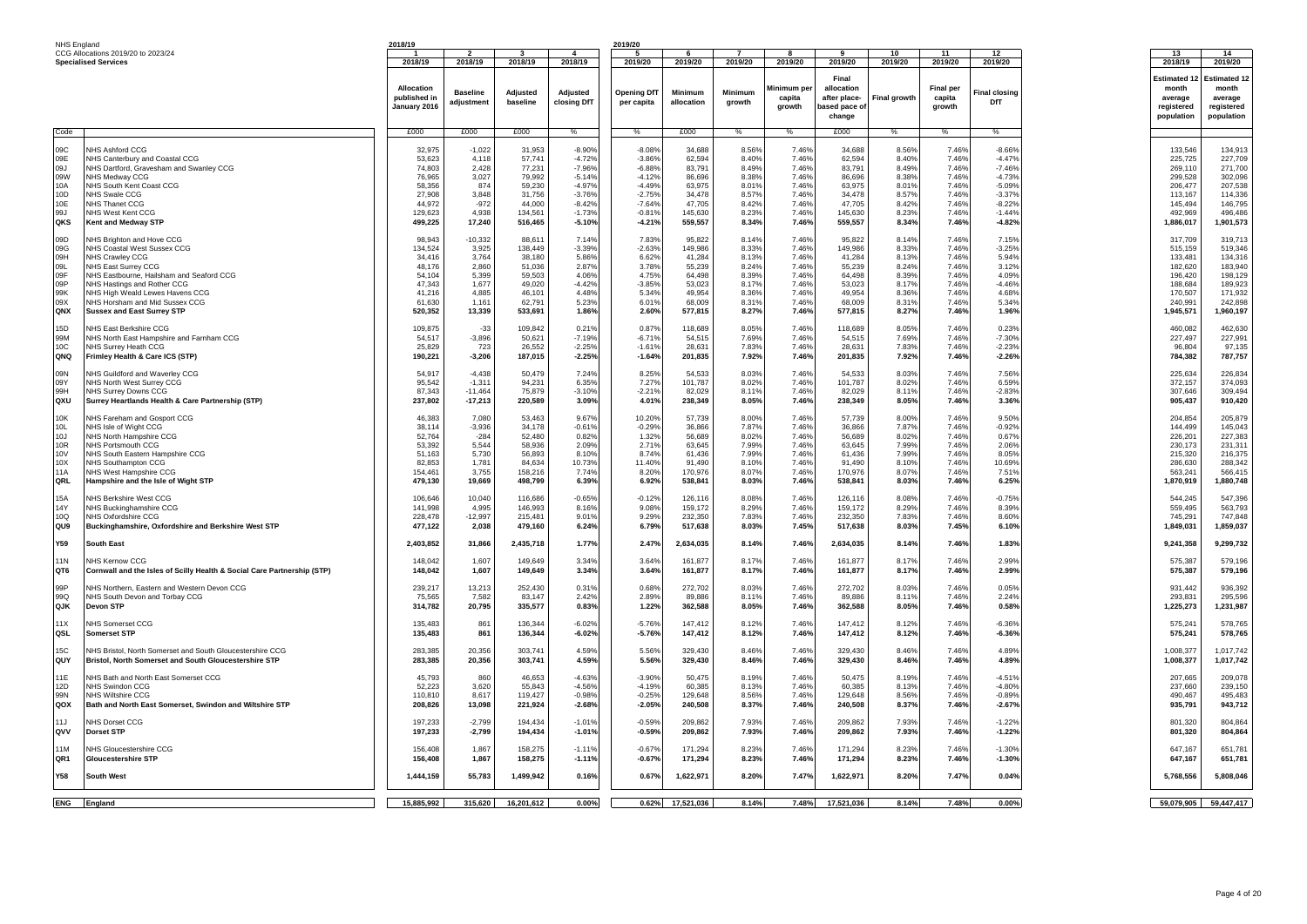| NHS England |                                                                                      | 2019/20                 |                            |                      |                       | 2020/21               |                      |                |                      |                            |                     |                            |                       |                      |                      |
|-------------|--------------------------------------------------------------------------------------|-------------------------|----------------------------|----------------------|-----------------------|-----------------------|----------------------|----------------|----------------------|----------------------------|---------------------|----------------------------|-----------------------|----------------------|----------------------|
|             | CCG Allocations 2019/20 to 2023/24                                                   |                         |                            |                      | 4                     |                       |                      |                |                      |                            | 10                  | 11                         | 12                    | 13                   | 14                   |
|             | <b>Specialised Services</b>                                                          | 2019/20                 | 2019/20                    | 2019/20              | 2019/20               | 2020/21               | 2020/21              | 2020/21        | 2020/21              | 2020/21                    | 2020/21             | 2020/21                    | 2020/21               | 2019/20              | 2020/21              |
|             |                                                                                      | Final allocatior        |                            |                      |                       |                       |                      |                |                      | Final                      |                     |                            |                       | <b>Estimated 1:</b>  | <b>Estimated 12</b>  |
|             |                                                                                      | after place-            | <b>Baseline</b>            | Adjusted             | <b>Closing DfT</b>    | <b>Opening DfT</b>    | Minimum              | Minimum        | Minimum pe<br>capita | allocation<br>after place- | <b>Final growth</b> | <b>Final per</b><br>capita | <b>Final closing</b>  | month<br>average     | month<br>average     |
|             |                                                                                      | based pace of<br>change | adjustment                 | baseline             |                       | per capita            | allocation           | arowth         | growth               | ased pace o                |                     | growth                     | DfT                   | reaistered           | registered           |
|             |                                                                                      |                         |                            |                      |                       |                       |                      |                |                      | change                     |                     |                            |                       | population           | population           |
| Code        |                                                                                      | £000                    | £000                       | £000                 | %                     | $\%$                  | £000                 | %              | $\%$                 | £000                       | $\%$                | %                          | %                     |                      |                      |
|             |                                                                                      |                         |                            |                      |                       |                       |                      |                |                      |                            |                     |                            |                       |                      |                      |
| 00C<br>00D  | NHS Darlington CCG<br>NHS Durham Dales, Easington and Sedgefield CCG                 | 29,377<br>74,647        | 0<br>$\Omega$              | 29,377<br>74,647     | $-3.389$<br>$-7.85%$  | $-3.339$<br>$-7.55%$  | 31,199<br>79,494     | 6.20%<br>6.49% | 6.15%<br>6.14%       | 31,199<br>79,494           | 6.20%<br>6.49%      | 6.15%<br>6.14%             | $-3.92%$<br>$-8.11%$  | 108,392<br>293,123   | 108,450<br>294,088   |
| 03D         | NHS Hambleton, Richmondshire and Whitby CCG                                          | 42,593                  | $\Omega$                   | 42,593               | 5.37%                 | 5.39%                 | 45,236               | 6.219          | 6.14%                | 45,236                     | 6.21%               | 6.14%                      | 4.75%                 | 144,023              | 144,107              |
| 00K<br>13T  | NHS Hartlepool and Stockton-on-Tees CCG<br>NHS Newcastle Gateshead CCG               | 78,648<br>157,230       |                            | 78,648<br>157,230    | $-7.289$<br>$-2.16%$  | $-7.07%$<br>$-1.82%$  | 83,693<br>167,432    | 6.41%<br>6.49% | 6.14%<br>6.14%       | 83,693<br>167,432          | 6.41%<br>6.49%      | 6.14%<br>6.14%             | $-7.63%$<br>$-2.419$  | 298,132<br>527,746   | 298,892<br>529,458   |
| 01H         | NHS North Cumbria CCG                                                                | 91,908                  |                            | 91,908               | $-0.449$              | $-0.50%$              | 97,432               | 6.019          | 6.14%                | 97,432                     | 6.01%               | 6.14%                      | $-1.109$              | 323,764              | 323,355              |
| LOO         | NHS North Durham CCG                                                                 | 64,643                  | 0                          | 64,643               | $-7.03%$              | $-6.82%$              | 68,786               | 6.41%          | 6.14%                | 68,786                     | 6.41%               | 6.14%                      | $-7.39%$              | 260,056              | 260,705              |
| 99C<br>100  | <b>NHS North Tyneside CCG</b><br>NHS Northumberland CCG                              | 64,261<br>90.549        | 0<br>0                     | 64,261<br>90,549     | $-5.88%$<br>$-4.799$  | $-5.69%$<br>$-4.85%$  | 68,400<br>96,139     | 6.44%<br>6.179 | 6.14%<br>6.14%       | 68,400<br>96,139           | 6.44%<br>6.17%      | 6.14%<br>6.14%             | $-6.269$<br>$-5.439$  | 219,720<br>325,475   | 220,334<br>325,564   |
| 00M         | NHS South Tees CCG                                                                   | 98,813                  | 0                          | 98,813               | $-3.95%$              | $-3.76%$              | 104,932              | 6.19%          | 6.14%                | 104,932                    | 6.19%               | 6.14%                      | $-4.35%$              | 297,280              | 297,414              |
| 00N<br>00P  | NHS South Tyneside CCG<br>NHS Sunderland CCG                                         | 46,188<br>79,874        | 0<br>0                     | 46,188<br>79,874     | $-6.16%$<br>$-4.32%$  | $-6.08%$<br>$-4.13%$  | 49,079<br>84,845     | 6.26%<br>6.22% | 6.14%<br>6.14%       | 49,079<br>84,845           | 6.26%<br>6.22%      | 6.14%<br>6.14%             | $-6.65%$<br>$-4.72%$  | 157,356<br>284,309   | 157,527<br>284,521   |
| QHM         | <b>Cumbria and North East STP</b>                                                    | 918,731                 | 0                          | 918,731              | $-4.11%$              | $-3.95%$              | 976,667              | 6.31%          | 6.14%                | 976,667                    | 6.31%               | 6.14%                      | -4.54%                | 3,239,377            | 3,244,415            |
|             |                                                                                      |                         |                            |                      |                       |                       |                      |                |                      |                            |                     |                            |                       |                      |                      |
| 02N<br>02W  | NHS Airedale, Wharfedale and Craven CCG<br>NHS Bradford City CCG                     | 38,515<br>34,752        | 0<br>0                     | 38,515<br>34,752     | $-3.15%$<br>$-12.82%$ | $-2.90%$<br>$-12.75%$ | 41,015<br>36,861     | 6.49%<br>6.07% | 6.14%<br>6.14%       | 41,015<br>36,861           | 6.49%<br>6.07%      | 6.14%<br>6.14%             | $-3.49%$<br>$-13.289$ | 159,703<br>140,353   | 160,223<br>140,253   |
| 02R         | NHS Bradford Districts CCG                                                           | 76,717                  | 0                          | 76,717               | $-8.81%$              | $-8.57%$              | 81,639               | 6.42%          | 6.14%                | 81,639                     | 6.42%               | 6.14%                      | $-9.12%$              | 334,130              | 334,984              |
| 02T<br>03A  | NHS Calderdale CCG                                                                   | 58,331<br>52,602        | 0<br>0                     | 58,331<br>52,602     | $-6.09%$<br>$-8.03%$  | $-5.80%$<br>$-7.67%$  | 62,138<br>56,066     | 6.53%<br>6.59% | 6.14%<br>6.14%       | 62,138<br>56,066           | 6.53%<br>6.59%      | 6.14%<br>6.14%             | $-6.37%$<br>$-8.23%$  | 221,396<br>249,966   | 222,195<br>251,007   |
| 03E         | NHS Greater Huddersfield CCG<br>NHS Harrogate and Rural District CCG                 | 40,055                  | 0                          | 40,055               | $-1.84%$              | $-1.93%$              | 42,546               | 6.22%          | 6.14%                | 42,546                     | 6.22%               | 6.14%                      | $-2.52%$              | 163,245              | 163,361              |
| 15F         | <b>NHS Leeds CCG</b>                                                                 | 261,098                 | 0                          | 261,098              | 1.61%                 | 2.17%                 | 278,478              | 6.669          | 6.14%                | 278,478                    | 6.66%               | 6.14%                      | 1.55%                 | 884,667              | 888,937              |
| 03J<br>03R  | <b>NHS North Kirklees CCG</b><br>NHS Wakefield CCG                                   | 47,124<br>97,896        | 0<br>$\mathbf 0$           | 47,124<br>97,896     | $-6.15%$<br>$-3.51%$  | $-5.79%$<br>$-3.07%$  | 50,247<br>104,450    | 6.63%<br>6.69% | 6.14%<br>6.14%       | 50,247<br>104,450          | 6.63%<br>6.69%      | 6.14%<br>6.14%             | $-6.36%$<br>$-3.66%$  | 194,612<br>375,746   | 195,498<br>377,694   |
| QWO         | West Yorkshire and Harrogate (Health & Care Partnership) STP                         | 707,090                 | 0                          | 707,090              | $-3.47%$              | $-3.10%$              | 753,440              | 6.56%          | 6.15%                | 753,440                    | 6.56%               | 6.15%                      | $-3.68%$              | 2,723,817            | 2,734,152            |
| 02Y         | NHS East Riding of Yorkshire CCG                                                     | 84,591                  | 0                          | 84,591               | $-3.69%$              | $-3.59%$              | 89,966               | 6.35%          | 6.14%                | 89,966                     | 6.35%               | 6.14%                      | $-4.18%$              | 304,864              | 305,466              |
| 03F         | NHS Hull CCG                                                                         | 96,647                  | $\Omega$                   | 96,647               | $-5.23%$              | $-4.97%$              | 102,775              | 6.34%          | 6.14%                | 102,775                    | 6.34%               | 6.14%                      | $-5.54%$              | 299,668              | 300,222              |
| 03H<br>03K  | NHS North East Lincolnshire CCG<br><b>NHS North Lincolnshire CCG</b>                 | 48.469<br>45,472        | $\Omega$<br>0              | 48,469<br>45,472     | $-7.30%$<br>$-11.77%$ | $-7.23%$<br>$-11.67%$ | 51.429<br>48,392     | 6.11%<br>6.42% | 6.15%<br>6.14%       | 51,429<br>48,392           | 6.11%<br>6.42%      | 6.15%<br>6.14%             | $-7.79%$<br>$-12.20%$ | 169.562<br>177,653   | 169,500<br>178,117   |
| 03M         | <b>NHS Scarborough and Ryedale CCG</b>                                               | 31,831                  | 0                          | 31,831               | 0.65%                 | 0.90%                 | 33,836               | 6.30%          | 6.14%                | 33,836                     | 6.30%               | 6.14%                      | 0.29%                 | 120,627              | 120,802              |
| 03Q         | NHS Vale of York CCG                                                                 | 85,155                  | 0                          | 85,155               | $-2.84%$              | $-2.50%$              | 90.786               | 6.61%          | 6.14%                | 90,786                     | 6.61%               | 6.14%                      | $-3.09%$              | 358,916              | 360,500              |
| QOQ         | Humber, Coast and Vale STF                                                           | 392,165                 | 0                          | 392,165              | $-5.02%$              | $-4.82%$              | 417,184              | 6.38%          | 6.13%                | 417,184                    | 6.38%               | 6.13%                      | $-5.40%$              | 1,431,290            | 1,434,607            |
| 02P         | NHS Barnsley CCG                                                                     | 75,284                  | 0                          | 75,284               | $-5.21%$              | $-4.719$              | 80,467               | 6.88%          | 6.14%                | 80,467                     | 6.88%               | 6.14%                      | $-5.29%$              | 262,231              | 264,060              |
| 02Q<br>02X  | <b>NHS Bassetlaw CCG</b><br><b>NHS Doncaster CCG</b>                                 | 30,175<br>87,244        | $\Omega$<br>0              | 30,175<br>87,244     | $-7.80%$<br>$-8.07%$  | $-7.63%$<br>$-7.87%$  | 32,129<br>92,803     | 6.48%<br>6.37% | 6.14%<br>6.14%       | 32,129<br>92,803           | 6.48%<br>6.37%      | 6.14%<br>6.14%             | $-8.19%$<br>$-8.43%$  | 117,732<br>321,431   | 118,099<br>322,119   |
| 03L         | NHS Rotherham CCG                                                                    | 73,529                  | 0                          | 73,529               | $-7.03%$              | $-6.72%$              | 78,291               | 6.48%          | 6.14%                | 78,291                     | 6.48%               | 6.14%                      | $-7.29%$              | 263,993              | 264,819              |
| 03N         | <b>NHS Sheffield CCG</b>                                                             | 213,273                 | 0                          | 213,273              | 5.24%                 | 5.81%                 | 227,555              | 6.70%          | 6.14%                | 227,555                    | 6.70%               | 6.14%                      | 5.16%                 | 604,647              | 607,793              |
| QF7         | South Yorkshire and Bassetlaw STP                                                    | 479,505                 | 0                          | 479,505              | $-1.90%$              | $-1.50%$              | 511,245              | 6.62%          | 6.16%                | 511,245                    | 6.62%               | 6.16%                      | $-2.08%$              | 1,570,034            | 1,576,891            |
| Y63         | <b>North East and Yorkshire</b>                                                      | 2,497,491               | $\mathbf 0$                | 2,497,491            | $-3.66%$              | $-3.39%$              | 2,658,536            | 6.45%          | 6.15%                | 2,658,536                  | 6.45%               | 6.15%                      | $-3.97%$              | 8,964,518            | 8,990,065            |
| 00Q         | NHS Blackburn with Darwen CCG                                                        | 51,411                  |                            | 51.41                | $-9.94%$              | $-9.83%$              | 54,574               | 6.15%          | 6.14%                | 54,574                     | 6.15%               | 6.14%                      | $-10.389$             | 175,158              | 175,172              |
| 00R         | NHS Blackpool CCG                                                                    | 65,174                  |                            | 65,174               | $-3.14%$              | $-2.95%$              | 69,052               | 5.95%          | 6.15%                | 69,052                     | 5.95%               | 6.15%                      | $-3.53%$              | 173,097              | 172,778              |
| 00X<br>01A  | NHS Chorley and South Ribble CCG<br>NHS East Lancashire CCG                          | 52,841<br>112,799       | 0<br>$\Omega$              | 52,841<br>112,799    | $-2.76%$<br>$-7.16%$  | $-2.29%$<br>$-7.00%$  | 56,473<br>119,834    | 6.87%<br>6.24% | 6.15%<br>6.14%       | 56,473<br>119,834          | 6.87%<br>6.24%      | 6.15%<br>6.14%             | $-2.88%$<br>$-7.56%$  | 184,910<br>382,500   | 186,179<br>382,833   |
| 02M         | NHS Fylde and Wyre CCG                                                               | 48,568                  | 0                          | 48,568               | $-4.57%$              | $-4.319$              | 51,756               | 6.56%          | 6.14%                | 51,756                     | 6.56%               | 6.14%                      | $-4.89%$              | 178,249              | 178,955              |
| 01E<br>01K  | NHS Greater Preston CCG<br>NHS Morecambe Bay CCG                                     | 64,884<br>93,819        | 0<br>0                     | 64,884<br>93,819     | 0.67%<br>$-4.00%$     | 0.83%<br>$-3.71%$     | 68,865<br>99,793     | 6.14%<br>6.37% | 6.14%<br>6.14%       | 68,865<br>99,793           | 6.14%<br>6.37%      | 6.14%<br>6.14%             | 0.22%<br>$-4.30%$     | 209,249<br>346,843   | 209,232<br>347,574   |
| 02G         | NHS West Lancashire CCG                                                              | 37,187                  | 0                          | 37,187               | 1.97%                 | 2.25%                 | 39,526               | 6.29%          | 6.14%                | 39,526                     | 6.29%               | 6.14%                      | 1.63%                 | 113,721              | 113,877              |
| QE1         | Healthier Lancashire and South Cumbria STP                                           | 526,683                 | 0                          | 526,683              | $-4.20%$              | $-3.95%$              | 559,873              | 6.30%          | 6.13%                | 559,873                    | 6.30%               | 6.13%                      | $-4.55%$              | 1,763,725            | 1,766,600            |
| 00T         | NHS Bolton CCG                                                                       | 97,721                  | 0                          | 97,721               | 2.44%                 | 2.94%                 | 104,114              | 6.54%          | 6.14%                | 104.114                    | 6.54%               | 6.14%                      | 2.31%                 | 310,602              | 311,767              |
| 00V         | NHS Bury CCG                                                                         | 67,277                  | $\Omega$                   | 67,277               | 7.50%                 | 8.02%                 | 71,651               | 6.50%          | 6.14%                | 71,651                     | 6.50%               | 6.14%                      | 7.37%                 | 204,868              | 205,558              |
| 01D<br>14L  | NHS Heywood, Middleton and Rochdale CCG<br>NHS Manchester CCG                        | 82,804<br>254,666       | 0                          | 82,804<br>254,666    | 4.66%<br>5.48%        | 5.12%<br>6.37%        | 88,224<br>272,824    | 6.55%<br>7.13% | 6.14%<br>6.14%       | 88,224<br>272,824          | 6.55%<br>7.13%      | 6.14%<br>6.14%             | 4.48%<br>5.73%        | 234,478<br>647,874   | 235,364<br>653,891   |
| 00Y         | NHS Oldham CCG                                                                       | 79,764                  | 0                          | 79,764               | 5.49%                 | 6.129                 | 85,119               | 6.719          | 6.14%                | 85,119                     | 6.71%               | 6.14%                      | 5.48%                 | 256,758              | 258,135              |
| 01G<br>01W  | NHS Salford CCG<br>NHS Stockport CCG                                                 | 95,226<br>97,746        | 0<br>0                     | 95,226<br>97,746     | 1.55%<br>11.04%       | 2.45%<br>11.719       | 101,995<br>104,249   | 7.119<br>6.65% | 6.14%<br>6.14%       | 101,995<br>104,249         | 7.11%<br>6.65%      | 6.14%<br>6.14%             | 1.83%<br>11.03%       | 275,611<br>313,466   | 278,115<br>314,969   |
| 01Y         | NHS Tameside and Glossop CCG                                                         | 78,923                  | 0                          | 78,923               | 4.97%                 | 5.39%                 | 83,997               | 6.43%          | 6.14%                | 83,997                     | 6.43%               | 6.14%                      | 4.76%                 | 248,556              | 249,224              |
| 02A         | NHS Trafford CCG                                                                     | 79,311                  | 0                          | 79,311               | 14.05%                | 14.77%                | 84,729               | 6.83%          | 6.14%                | 84,729                     | 6.83%               | 6.14%                      | 14.07%                | 243,557              | 245,134              |
| 02H<br>QOP  | NHS Wigan Borough CCG<br>Greater Manchester Health and Social Care Partnership (STP) | 101,380<br>1,034,818    | 0<br>0                     | 101,380<br>1,034,818 | 3.06%<br>5.70%        | 3.39%<br>6.33%        | 107,869<br>1,104,771 | 6.40%<br>6.76% | 6.14%<br>6.16%       | 107,869<br>1,104,771       | 6.40%<br>6.76%      | 6.14%<br>6.16%             | 2.76%<br>5.70%        | 328,789<br>3,064,559 | 329,584<br>3,081,739 |
|             |                                                                                      |                         |                            |                      |                       |                       |                      |                | 6.14%                |                            |                     |                            |                       |                      |                      |
| 01C<br>01F  | NHS Eastern Cheshire CCG<br>NHS Halton CCG                                           | 60,282<br>40,031        | $\Omega$<br>$\Omega$       | 60,282<br>40,031     | 5.77%<br>1.50%        | 6.12%<br>1.71%        | 64,208<br>42,564     | 6.51%<br>6.33% | 6.14%                | 64,208<br>42,564           | 6.51%<br>6.33%      | 6.14%<br>6.14%             | 5.48%<br>1.09%        | 209,257<br>131,606   | 209,984<br>131,834   |
| UTJ.        | NHS Knowslev CCG                                                                     | 56.849                  |                            | 56,849               | -1.067                | $-0.64%$              | 60.530               | 6.489          | 6.14'                | 60,530                     | 6.48%               | 6.14%                      | $-1.249$              | 165.619              | 166.136              |
| 99A<br>01R  | <b>NHS Liverpool CCG</b><br>NHS South Cheshire CCG                                   | 200,642<br>50,637       | $\mathbf 0$<br>$\mathbf 0$ | 200,642<br>50,637    | 2.77%<br>5.75%        | 3.44%<br>6.04%        | 214,339<br>53,862    | 6.83%<br>6.37% | 6.14%<br>6.14%       | 214,339<br>53,862          | 6.83%<br>6.37%      | 6.14%<br>6.14%             | 2.81%<br>5.40%        | 536,623<br>186,311   | 540,073<br>186,707   |
| 01T         | NHS South Sefton CCG                                                                 | 55,765                  | $^{\circ}$                 | 55,765               | 1.29%                 | 1.52%                 | 59,228               | 6.21%          | 6.14%                | 59,228                     | 6.21%               | 6.14%                      | 0.90%                 | 155,182              | 155,277              |
| 01V<br>01X  | NHS Southport and Formby CCG<br>NHS St Helens CCG                                    | 39,098<br>58,625        | $^{\circ}$<br>$\Omega$     | 39,098<br>58,625     | $-1.51%$<br>1.34%     | $-1.22%$<br>1.74%     | 41,591<br>62,403     | 6.38%<br>6.44% | 6.14%<br>6.14%       | 41,591<br>62,403           | 6.38%<br>6.44%      | 6.14%<br>6.14%             | $-1.82%$<br>1.12%     | 125,268<br>198,154   | 125,542<br>198,716   |
| 02D         | NHS Vale Royal CCG                                                                   | 25,016                  | 0                          | 25,016               | $-0.21%$              | 0.20%                 | 26,621               | 6.42%          | 6.14%                | 26,621                     | 6.42%               | 6.14%                      | $-0.41%$              | 107,292              | 107,566              |
| 02E         | <b>NHS Warrington CCG</b>                                                            | 60,010                  | 0                          | 60,010               | 4.34%                 | 4.73%                 | 64,013               | 6.67%          | 6.14%                | 64,013                     | 6.67%               | 6.14%                      | 4.10%                 | 219,282              | 220,370              |
| 02F<br>12F  | NHS West Cheshire CCG<br><b>NHS Wirral CCG</b>                                       | 74,083<br>104,361       | 0<br>$^{\circ}$            | 74,083<br>104,361    | 3.28%<br>0.13%        | 3.59%<br>0.37%        | 78,879<br>110,918    | 6.47%<br>6.28% | 6.14%<br>6.14%       | 78,879<br>110,918          | 6.47%<br>6.28%      | 6.14%<br>6.14%             | 2.96%<br>$-0.24%$     | 264,777<br>336,758   | 265,598<br>337,198   |
| QYG         | <b>Cheshire and Merseyside STP</b>                                                   | 825,399                 | 0                          | 825,399              | 2.14%                 | 2.52%                 | 879,156              | 6.51%          | 6.16%                | 879,156                    | 6.51%               | 6.16%                      | 1.91%                 | 2,636,129            | 2,645,000            |
| <b>Y62</b>  | <b>North West</b>                                                                    | 2,386,900               | 0                          | 2,386,900            | 2.14%                 | 2.59%                 | 2,543,800            | 6.57%          | 6.16%                | 2,543,800                  | 6.57%               | 6.16%                      | 1.98%                 | 7,464,413            | 7,493,339            |
|             |                                                                                      |                         |                            |                      |                       |                       |                      |                |                      |                            |                     |                            |                       |                      |                      |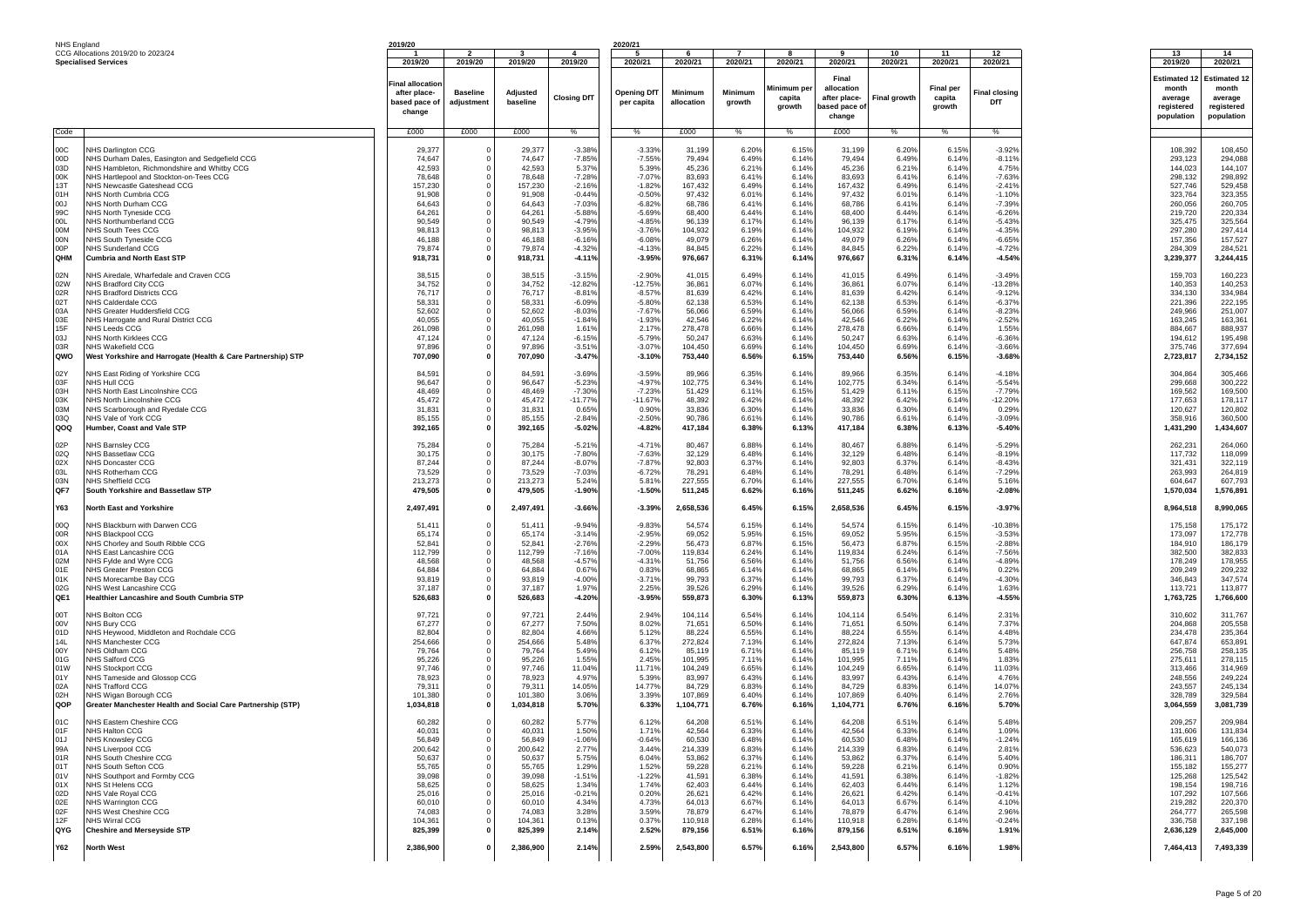| NHS England |                                                        | 2019/20          |                          |              |                    | 2020/21            |            |                |            |                          |               |                  |               |                    |              |
|-------------|--------------------------------------------------------|------------------|--------------------------|--------------|--------------------|--------------------|------------|----------------|------------|--------------------------|---------------|------------------|---------------|--------------------|--------------|
|             | CCG Allocations 2019/20 to 2023/24                     |                  | $\overline{\phantom{a}}$ | $\mathbf{3}$ | $\overline{4}$     | 5                  | -6         | $\overline{7}$ | R          | $\overline{\phantom{a}}$ | 10            | 11               | 12            | 13                 | 14           |
|             | <b>Specialised Services</b>                            | 2019/20          | 2019/20                  | 2019/20      | 2019/20            | 2020/21            | 2020/21    | 2020/21        | 2020/21    | 2020/21                  | 2020/21       | 2020/21          | 2020/21       | 2019/20            | 2020/21      |
|             |                                                        |                  |                          |              |                    |                    |            |                |            |                          |               |                  |               |                    |              |
|             |                                                        |                  |                          |              |                    |                    |            |                |            | Final                    |               |                  |               |                    |              |
|             |                                                        | Final allocatioı |                          |              |                    |                    |            |                |            |                          |               |                  |               | <b>Estimated 1</b> | Estimated 12 |
|             |                                                        | after place-     | <b>Baseline</b>          | Adjusted     |                    | <b>Opening DfT</b> | Minimum    | <b>Minimum</b> | Minimum pe | allocation               |               | <b>Final per</b> | Final closing | month              | month        |
|             |                                                        |                  |                          |              | <b>Closing DfT</b> |                    |            |                | capita     | after place-             | Final growth  | capita           |               | average            | average      |
|             |                                                        | based pace of    | adjustment               | baseline     |                    | per capita         | allocation | growth         | growth     | ased pace of             |               | growth           | DfT           | registered         | registered   |
|             |                                                        | change           |                          |              |                    |                    |            |                |            |                          |               |                  |               |                    |              |
|             |                                                        |                  |                          |              |                    |                    |            |                |            | change                   |               |                  |               | population         | population   |
|             |                                                        |                  |                          |              |                    |                    |            |                |            |                          |               |                  |               |                    |              |
| Code        |                                                        | £000             | £000                     | £000         |                    |                    | £000       | $\%$           | %          | £000                     | $\frac{9}{6}$ |                  | ℅             |                    |              |
|             |                                                        |                  |                          |              |                    |                    |            |                |            |                          |               |                  |               |                    |              |
| 04Y         | NHS Cannock Chase CCG                                  | 37,633           | $\mathbf 0$              | 37,633       | 1.68%              | 1.81%              | 39,984     | 6.25%          | 6.14%      | 39,984                   | 6.25%         | 6.14%            | 1.199         | 133,391            | 133,520      |
| 05D         | NHS East Staffordshire CCG                             | 32,081           | $\Omega$                 | 32,081       | $-6.90%$           | $-6.73%$           | 34,177     | 6.53%          | 6.14%      | 34,177                   | 6.53%         | 6.14%            | $-7.30%$      | 142,624            | 143,146      |
|             |                                                        |                  |                          |              |                    |                    |            |                |            |                          |               |                  |               |                    |              |
| 05G         | NHS North Staffordshire CCG                            | 74,553           | $\Omega$                 | 74,553       | 5.09%              | 5.48%              | 79,404     | 6.51%          | 6.14%      | 79,404                   | 6.51%         | 6.14%            | 4.85%         | 218,799            | 219,545      |
| 05Q         | NHS South East Staffordshire and Seisdon Peninsula CCG | 58,014           | $\Omega$                 | 58,014       | 1.11%              | 1.19%              | 61,670     | 6.30%          | 6.14%      | 61,670                   | 6.30%         | 6.14%            | 0.58%         | 218,123            | 218,447      |
| 05V         | NHS Stafford and Surrounds CCG                         | 47.372           | 0                        | 47.372       | 7.27%              | 7.59%              | 50.452     | 6.50%          | 6.14%      | 50.452                   | 6.50%         | 6.14%            | 6.94%         | 149.501            | 150,004      |
| 05W         | NHS Stoke on Trent CCG                                 | 101,370          | $\Omega$                 | 101,370      | 0.93%              | 1.28%              | 107,933    | 6.47%          | 6.14%      | 107.933                  | 6.47%         | 6.14%            | 0.67%         | 292,240            | 293,148      |
| QNC         | <b>Staffordshire and Stoke on Trent STP</b>            | 351,023          | $\mathbf 0$              | 351,023      | 1.93%              | 2.19%              | 373,620    | 6.44%          | 6.15%      | 373,620                  | 6.44%         | 6.15%            | 1.58%         | 1,154,678          | 1,157,811    |
|             |                                                        |                  |                          |              |                    |                    |            |                |            |                          |               |                  |               |                    |              |
|             |                                                        |                  |                          |              |                    |                    |            |                |            |                          |               |                  |               |                    |              |
| 05N         | <b>NHS Shropshire CCG</b>                              | 81.180           | $\Omega$                 | 81,180       | $-1.77%$           | $-1.65%$           | 86,529     | 6.59%          | 6.14%      | 86.529                   | 6.59%         | 6.14%            | $-2.249$      | 311.224            | 312,527      |
| 05X         | NHS Telford and Wrekin CCG                             | 52,714           | $\Omega$                 | 52,714       | 1.48%              | 1.79%              | 56,276     | 6.76%          | 6.14%      | 56,276                   | 6.76%         | 6.14%            | 1.17%         | 187,727            | 188,812      |
| QOC         | Shropshire and Telford and Wrekin STP                  | 133,894          | $\mathbf 0$              | 133,894      | $-0.52%$           | $-0.32%$           | 142,805    | 6.66%          | 6.15%      | 142,805                  | 6.66%         | 6.15%            | $-0.93%$      | 498,950            | 501,340      |
|             |                                                        |                  |                          |              |                    |                    |            |                |            |                          |               |                  |               |                    |              |
| 15M         | NHS Derby and Derbyshire CCG                           | 265,677          | $\Omega$                 | 265,677      | $-2.64%$           | $-2.37%$           | 283,125    | 6.57%          | 6.14%      | 283,125                  | 6.57%         | 6.14%            | $-2.97%$      | 1,053,808          | 1,058,007    |
|             |                                                        |                  |                          |              |                    |                    |            |                |            |                          |               |                  |               |                    |              |
| QJ2         | Joined Up Care Derbyshire STP                          | 265,677          | $\mathbf{0}$             | 265,677      | $-2.64%$           | $-2.37%$           | 283,125    | 6.57%          | 6.14%      | 283,125                  | 6.57%         | 6.14%            | $-2.97%$      | 1,053,808          | 1,058,007    |
|             |                                                        |                  |                          |              |                    |                    |            |                |            |                          |               |                  |               |                    |              |
| 03T         | NHS Lincolnshire East CCG                              | 64,097           | 0                        | 64.097       | $-10.18%$          | $-9.84%$           | 68.316     | 6.58%          | 6.14%      | 68,316                   | 6.58%         | 6.14%            | -10.39%       | 251.487            | 252,526      |
| 04D         | NHS Lincolnshire West CCG                              | 69.076           | 0                        | 69.076       | $-4.23%$           | $-3.89%$           | 73.664     | 6.64%          | 6.14%      | 73.664                   | 6.64%         | 6.14%            | $-4.48%$      | 238,698            | 239.817      |
| 99D         | NHS South Lincolnshire CCG                             | 38,085           | $\Omega$                 | 38,085       | $-6.90%$           | $-6.35%$           | 40,716     | 6.91%          | 6.14%      | 40,716                   | 6.91%         | 6.14%            | $-6.92%$      | 168,385            | 169,596      |
|             |                                                        |                  | $\mathbf 0$              |              |                    |                    |            |                |            |                          |               |                  |               |                    |              |
| 04Q         | NHS South West Lincolnshire CCG                        | 33,184           |                          | 33,184       | $-5.06%$           | $-4.70%$           | 35,480     | 6.92%          | 6.14%      | 35,480                   | 6.92%         | 6.14%            | $-5.289$      | 134,597            | 135,580      |
| QJM         | $Lincolnshire$ $\mathsf{STP}\square$                   | 204,442          | 0                        | 204,442      | $-6.79%$           | $-6.41%$           | 218,176    | 6.72%          | 6.14%      | 218,176                  | 6.72%         | 6.14%            | $-6.98%$      | 793,167            | 797,520      |
|             |                                                        |                  |                          |              |                    |                    |            |                |            |                          |               |                  |               |                    |              |
| 04E         | <b>IHS Mansfield and Ashfield CCG</b>                  | 53,864           | 0                        | 53,864       | $-6.15%$           | $-5.739$           | 57,518     | 6.78%          | 6.14%      | 57,518                   | 6.78%         | 6.14%            | $-6.31%$      | 195,173            | 196,348      |
| 04H         | NHS Newark and Sherwood CCG                            | 32,888           | $\Omega$                 | 32.888       | $-4.08%$           | $-3.65%$           | 35.153     | 6.89%          | 6.15%      | 35.153                   | 6.89%         | 6.15%            | $-4.23%$      | 136,001            | 136.951      |
| 04K         | NHS Nottingham City CCG                                | 131.341          | $\Omega$                 | 131.341      | 0.74%              | 1.14%              | 140,025    | 6.61%          | 6.14%      | 140.025                  | 6.61%         | 6.14%            | 0.52%         | 381.504            | 383,185      |
| 04L         |                                                        |                  | $\Omega$                 |              | 4.81%              |                    |            |                | 6.14%      |                          |               | 6.14%            |               |                    |              |
|             | NHS Nottingham North and East CCG                      | 45,768           |                          | 45,768       |                    | 5.37%              | 48,902     | 6.85%          |            | 48,902                   | 6.85%         |                  | 4.73%         | 153,480            | 154,497      |
| 04M         | NHS Nottingham West CCG                                | 28,566           | 0                        | 28,566       | 1.36%              | 1.86%              | 30,481     | 6.70%          | 6.14%      | 30,481                   | 6.70%         | 6.14%            | 1.24%         | 94,623             | 95,122       |
| 04N         | <b>NHS Rushcliffe CCG</b>                              | 35,211           | $\mathbf 0$              | 35,211       | 2.78%              | 3.24%              | 37,642     | 6.90%          | 6.15%      | 37,642                   | 6.90%         | 6.15%            | 2.62%         | 128,002            | 128,917      |
| QT1         | Nottingham and Nottinghamshire Health and Care STP     | 327,638          | $\mathbf{0}$             | 327,638      | $-0.16%$           | 0.29%              | 349,721    | 6.74%          | 6.13%      | 349,721                  | 6.74%         | 6.13%            | $-0.33%$      | 1,088,783          | 1,095,018    |
|             |                                                        |                  |                          |              |                    |                    |            |                |            |                          |               |                  |               |                    |              |
| 03W         | <b>NHS East Leicestershire and Rutland CCG</b>         | 87,674           | $\Omega$                 | 87,674       | $-2.00%$           | $-1.62%$           | 93,568     | 6.72%          | 6.14%      | 93,568                   | 6.72%         | 6.14%            | $-2.22%$      | 333,199            | 335,015      |
| 04C         | NHS Leicester City CCG                                 | 111,581          | $\Omega$                 | 111,581      | $-7.47%$           | $-6.87%$           | 119,339    | 6.95%          | 6.14%      | 119,339                  | 6.95%         | 6.14%            | $-7.43%$      | 409,608            | 412,728      |
| 04V         |                                                        |                  |                          |              |                    |                    |            |                |            |                          |               |                  |               |                    |              |
|             | NHS West Leicestershire CCG                            | 99,536           | $\Omega$                 | 99,536       | $-4.25%$           | $-3.67%$           | 106,538    | 7.03%          | 6.14%      | 106,538                  | 7.03%         | 6.14%            | $-4.25%$      | 396,364            | 399,690      |
| QK1         | eicester, Leicestershire and Rutland STP.              | 298,791          | 0                        | 298,791      | $-4.85%$           | $-4.31%$           | 319,445    | 6.91%          | 6.14%      | 319,445                  | 6.91%         | 6.14%            | $-4.89%$      | 1,139,171          | 1,147,433    |
|             |                                                        |                  |                          |              |                    |                    |            |                |            |                          |               |                  |               |                    |              |
| 05C         | <b>VHS Dudley CCG</b>                                  | 86,442           | $\Omega$                 | 86.442       | $-4.72%$           | $-4.319$           | 91,998     | 6.43%          | 6.14%      | 91.998                   | 6.43%         | 6.14%            | $-4.89%$      | 320.332            | 321,186      |
| 05L         | NHS Sandwell and West Birmingham CCG                   | 176.107          | $\Omega$                 | 176,107      | $-3.06%$           | $-2.46%$           | 188,278    | 6.91%          | 6.14%      | 188,278                  | 6.91%         | 6.14%            | $-3.05%$      | 575.629            | 579,789      |
| 05Y         | <b>NHS Walsall CCG</b>                                 | 79,622           | $\Omega$                 | 79,622       | $-4.46%$           | $-3.86%$           | 85,018     | 6.78%          | 6.14%      | 85,018                   | 6.78%         | 6.14%            | $-4.44%$      | 287,644            | 289,359      |
|             |                                                        |                  | $\mathbf 0$              |              |                    | 4.40%              |            | 6.72%          |            |                          | 6.72%         |                  | 3.77%         |                    | 283,758      |
| 06A         | NHS Wolverhampton CCG                                  | 93,595           |                          | 93,595       | 3.81%              |                    | 99,881     |                | 6.14%      | 99,881                   |               | 6.14%            |               | 282,238            |              |
| QUA         | The Black Country and West Birmingham STP              | 435,766          | 0                        | 435,766      | $-2.27%$           | $-1.72%$           | 465,175    | 6.75%          | 6.15%      | 465,175                  | 6.75%         | 6.15%            | $-2.31%$      | 1,465,843          | 1,474,093    |
|             |                                                        |                  |                          |              |                    |                    |            |                |            |                          |               |                  |               |                    |              |
| 15E         | NHS Birmingham and Solihull CCG                        | 460.551          | $\mathbf 0$              | 460.551      | 4.40%              | 5.03%              | 492.284    | 6.89%          | 6.14%      | 492.284                  | 6.89%         | 6.14%            | 4.39%         | 1.320.168          | 1.329.445    |
| QHL         | <b>Birmingham and Solihull STP</b>                     | 460,551          | 0                        | 460,551      | 4.40%              | 5.03%              | 492,284    | 6.89%          | 6.14%      | 492,284                  | 6.89%         | 6.14%            | 4.39%         | 1,320,168          | 1,329,445    |
|             |                                                        |                  |                          |              |                    |                    |            |                |            |                          |               |                  |               |                    |              |
| 05A         | NHS Coventry and Rugby CCG                             | 155,658          | $^{\circ}$               | 155,658      | 2.66%              | 3.86%              | 167,334    | 7.50%          | 6.14%      | 167,334                  | 7.50%         | 6.14%            | 3.23%         | 521,674            | 528,344      |
| 05R         | NHS South Warwickshire CCG                             | 79,564           | 0                        | 79,564       | 6.89%              | 7.32%              | 84,767     | 6.54%          | 6.14%      | 84,767                   | 6.54%         | 6.14%            | 6.67%         | 288,329            | 289,401      |
|             |                                                        |                  |                          |              |                    |                    |            |                |            |                          |               |                  |               |                    |              |
| 05H         | NHS Warwickshire North CCG                             | 56,861           | $\Omega$                 | 56,861       | $-1.65%$           | $-1.25%$           | 60,577     | 6.54%          | 6.14%      | 60,577                   | 6.54%         | 6.14%            | $-1.85%$      | 192,349            | 193,057      |
| QWU         | <b>Coventry and Warwickshire STP</b>                   | 292,083          | $\mathbf{0}$             | 292,083      | 2.89%              | 3.71%              | 312,678    | 7.05%          | 6.16%      | 312,678                  | 7.05%         | 6.16%            | 3.10%         | 1,002,353          | 1,010,802    |
|             |                                                        |                  |                          |              |                    |                    |            |                |            |                          |               |                  |               |                    |              |
| 05F         | <b>NHS Herefordshire CCG</b>                           | 48,890           | $\Omega$                 | 48,890       | $-2.74%$           | $-2.41%$           | 52,140     | 6.65%          | 6.14%      | 52,140                   | 6.65%         | 6.14%            | $-3.00%$      | 188.340            | 189,233      |
| 05J         | NHS Redditch and Bromsgrove CCG                        | 50,201           | $\Omega$                 | 50,201       | 1.51%              | 1.76%              | 53,481     | 6.53%          | 6.14%      | 53,481                   | 6.53%         | 6.14%            | 1.14%         | 178,488            | 179,143      |
|             |                                                        | 84,843           | $\Omega$                 |              | $-1.54%$           |                    |            | 6.78%          | 6.14%      | 90,594                   | 6.78%         | 6.14%            |               | 313,593            |              |
| 05T         | NHS South Worcestershire CCG                           |                  |                          | 84,843       |                    | $-1.22%$           | 90,594     |                |            |                          |               |                  | $-1.82%$      |                    | 315,466      |
| 06D         | NHS Wyre Forest CCG                                    | 29,609           | 0                        | 29,609       | $-6.86%$           | $-6.57%$           | 31.541     | 6.53%          | 6.15%      | 31.541                   | 6.53%         | 6.15%            | $-7.14%$      | 116,726            | 117,143      |
| QGH         | Herefordshire and Worcestershire STP                   | 213,543          | 0                        | 213,543      | $-1.90%$           | $-1.60%$           | 227,756    | 6.66%          | 6.14%      | 227,756                  | 6.66%         | 6.14%            | $-2.19%$      | 797,147            | 800,986      |
|             |                                                        |                  |                          |              |                    |                    |            |                |            |                          |               |                  |               |                    |              |
| 03V         | NHS Corby CCG                                          | 18,451           | $\Omega$                 | 18,451       | $-5.62%$           | $-4.77%$           | 19,887     | 7.78%          | 6.15%      | 19,887                   | 7.78%         | 6.15%            | $-5.34%$      | 79,913             | 81,145       |
| 04G         | NHS Nene CCG                                           | 186,509          | $\Omega$                 | 186,509      | $-2.95%$           | $-2.48%$           | 199,372    | 6.90%          | 6.14%      | 199,372                  | 6.90%         | 6.14%            | $-3.07%$      | 691,033            | 695,931      |
|             |                                                        |                  |                          |              |                    |                    |            |                |            |                          |               |                  |               |                    |              |
| QPM         | Northamptonshire STP                                   | 204,960          | 0                        | 204,960      | $-3.19%$           | $-2.68%$           | 219,259    | 6.98%          | 6.13%      | 219,259                  | 6.98%         | 6.13%            | $-3.28%$      | 770,946            | 777,076      |
|             |                                                        |                  |                          |              |                    |                    |            |                |            |                          |               |                  |               |                    |              |
| <b>Y60</b>  | <b>Midlands</b>                                        | 3,188,368        | 0                        | 3,188,368    | $-0.79%$           | $-0.32%$           | 3,404,044  | 6.76%          | 6.15%      | 3,404,044                | 6.76%         | 6.15%            | $-0.92%$      | 11.085.013         | 11,149,530   |
|             |                                                        |                  |                          |              |                    |                    |            |                |            |                          |               |                  |               |                    |              |
|             |                                                        |                  |                          |              |                    |                    |            |                |            |                          |               |                  |               |                    |              |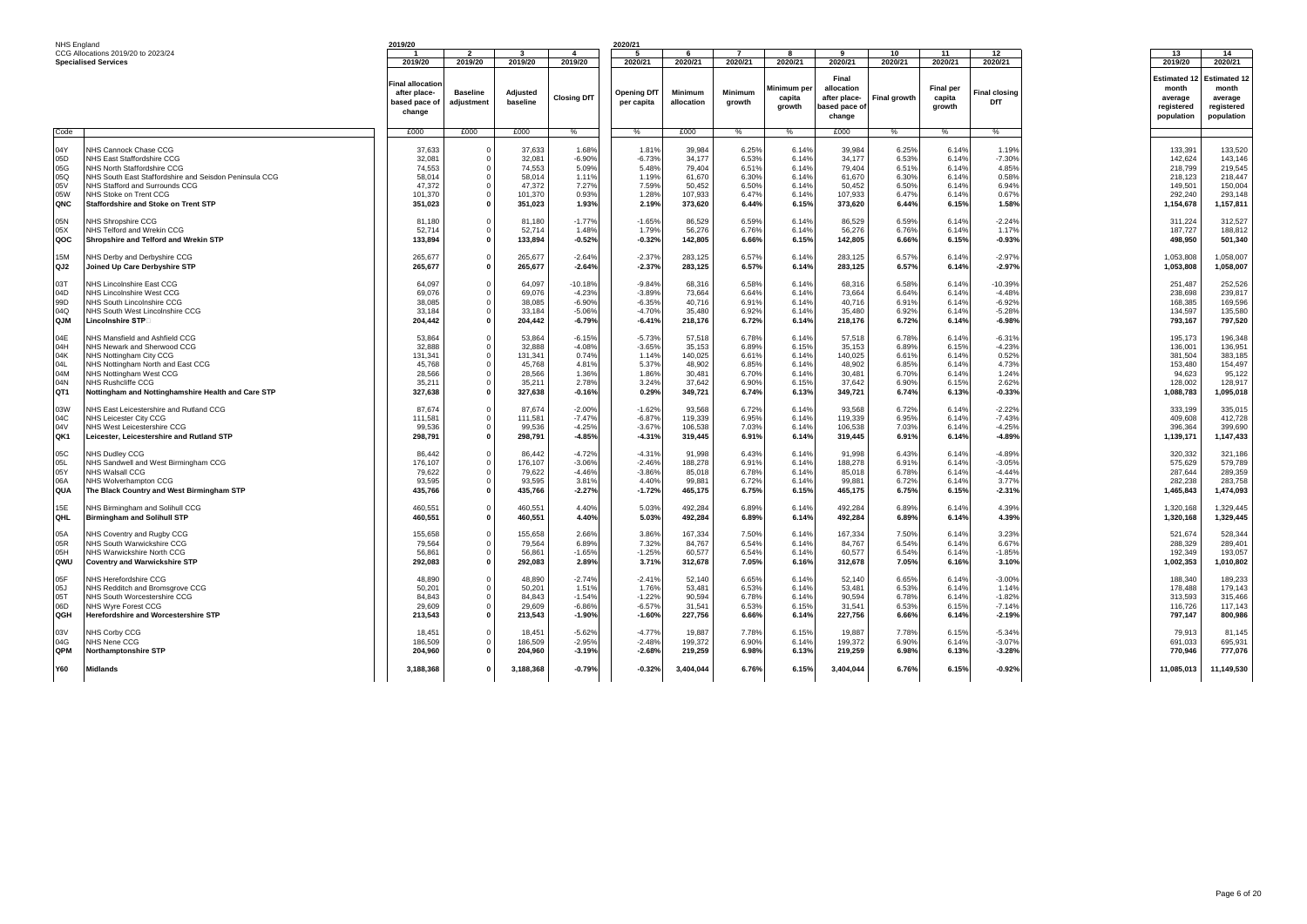| NHS England                                                 |                                                                                                                                                                                                                                                   | 2019/20                                                                                   |                                          |                                                                                           |                                                                                                 | 2020/21                                                                          |                                                                                           |                                                                               |                                                                               |                                                                                           |                                                                               |                                                                               |                                                                                                    |                                                                                                   |                                                                                                   |
|-------------------------------------------------------------|---------------------------------------------------------------------------------------------------------------------------------------------------------------------------------------------------------------------------------------------------|-------------------------------------------------------------------------------------------|------------------------------------------|-------------------------------------------------------------------------------------------|-------------------------------------------------------------------------------------------------|----------------------------------------------------------------------------------|-------------------------------------------------------------------------------------------|-------------------------------------------------------------------------------|-------------------------------------------------------------------------------|-------------------------------------------------------------------------------------------|-------------------------------------------------------------------------------|-------------------------------------------------------------------------------|----------------------------------------------------------------------------------------------------|---------------------------------------------------------------------------------------------------|---------------------------------------------------------------------------------------------------|
|                                                             | CCG Allocations 2019/20 to 2023/24                                                                                                                                                                                                                |                                                                                           |                                          |                                                                                           |                                                                                                 |                                                                                  |                                                                                           |                                                                               |                                                                               |                                                                                           | 10                                                                            | 11                                                                            | 12                                                                                                 | 13                                                                                                | 14                                                                                                |
|                                                             | <b>Specialised Services</b>                                                                                                                                                                                                                       | 2019/20<br>Final allocation<br>after place-<br>based pace of<br>change                    | 2019/20<br><b>Baseline</b><br>adjustment | 2019/20<br>Adjusted<br>baseline                                                           | 2019/20<br><b>Closing DfT</b>                                                                   | 2020/21<br><b>Opening DfT</b><br>per capita                                      | 2020/21<br><b>Minimum</b><br>allocation                                                   | 2020/21<br>Minimum<br>growth                                                  | 2020/21<br>Minimum pe<br>capita<br>arowth                                     | 2020/21<br>Final<br>allocation<br>after place-<br>pased pace of<br>change                 | 2020/21<br>Final growth                                                       | 2020/21<br><b>Final per</b><br>capita<br>growth                               | 2020/21<br>inal closing <sup>:</sup><br>DfT                                                        | 2019/20<br>Estimated *<br>month<br>average<br>reaistered<br>population                            | 2020/21<br><b>Estimated 12</b><br>month<br>average<br>reaistered<br>population                    |
| Code                                                        |                                                                                                                                                                                                                                                   | £000                                                                                      | £000                                     | £000                                                                                      | $\%$                                                                                            | $\frac{0}{6}$                                                                    | £000                                                                                      | $\%$                                                                          | $\%$                                                                          | £000                                                                                      | $\%$                                                                          | $\frac{1}{2}$                                                                 | $\%$                                                                                               |                                                                                                   |                                                                                                   |
| <b>Ha0</b><br>QUE                                           | NHS Cambridgeshire and Peterborough CCG<br>Cambridgeshire and Peterborough STP                                                                                                                                                                    | 250,153<br>250,153                                                                        |                                          | 250.153<br>250,153                                                                        | $-1.33%$<br>$-1.33%$                                                                            | $-0.96%$<br>$-0.96%$                                                             | 266,928<br>266,928                                                                        | 6.71%<br>6.71%                                                                | 6.149<br>6.14%                                                                | 266.928<br>266,928                                                                        | 6.71%<br>6.71%                                                                | 6.14%<br>6.14%                                                                | $-1.56%$<br>$-1.56%$                                                                               | 973,472<br>973,472                                                                                | 978,624<br>978,624                                                                                |
| M <sub>80</sub><br>06V<br>06W<br>06Y<br>07.1<br>QMM         | NHS Great Yarmouth and Waveney CCG<br>NHS North Norfolk CCG<br>NHS Norwich CCG<br>NHS South Norfolk CCG<br>NHS West Norfolk CCG<br>Norfolk and Waveney Health & Care Partnership (STP)                                                            | 63,239<br>50.366<br>57,868<br>59,403<br>43,243<br>274,119                                 |                                          | 63,239<br>50,366<br>57.86<br>59,403<br>43.243<br>274,119                                  | $-6.37%$<br>$-2.149$<br>$-4.289$<br>$-1.539$<br>$-13.77%$<br>$-5.46%$                           | $-6.119$<br>$-1.839$<br>$-3.90%$<br>$-0.99%$<br>$-13.43%$<br>$-5.09%$            | 67,344<br>53.677<br>61.69<br>63.624<br>46.144<br>292,484                                  | 6.49%<br>6.57%<br>6.61%<br>7.119<br>6.71%<br>6.70%                            | 6.14%<br>6.14%<br>6.14%<br>6.14%<br>6.14%<br>6.14%                            | 67.344<br>53.677<br>61.695<br>63,624<br>46.144<br>292,484                                 | 6.49%<br>6.57%<br>6.61%<br>7.11%<br>6.71%<br>6.70%                            | 6.14%<br>6.14%<br>6.14%<br>6.14%<br>6.14%<br>6.14%                            | $-6.68%$<br>$-2.429$<br>$-4.489$<br>$-1.59%$<br>$-13.95%$<br>$-5.66%$                              | 240,583<br>174.475<br>237.094<br>230.298<br>176,763<br>1,059,213                                  | 241,371<br>175.180<br>238.142<br>232,384<br>177,702<br>1,064,779                                  |
| 06L<br>06T<br>07K<br>QJG                                    | NHS Ipswich and East Suffolk CCG<br>NHS North East Essex CCG<br>NHS West Suffolk CCG<br>Suffolk and North East Essex STP                                                                                                                          | 104,931<br>97,505<br>67,777<br>270,213                                                    |                                          | 104,931<br>97.50<br>67,777<br>270,213                                                     | 0.00%<br>$-2.209$<br>$-1.80%$<br>$-1.26%$                                                       | 0.35%<br>$-1.269$<br>$-1.379$<br>$-0.68%$                                        | 111,934<br>104,536<br>72.361<br>288,831                                                   | 6.67%<br>7.219<br>6.76%<br>6.89%                                              | 6.14%<br>6.14%<br>6.14%<br>6.15%                                              | 111,934<br>104.536<br>72.361<br>288,831                                                   | 6.67%<br>7.21%<br>6.76%<br>6.89%                                              | 6.14%<br>6.14%<br>6.14%<br>6.15%                                              | $-0.26%$<br>$-1.869$<br>$-1.97%$<br>$-1.27%$                                                       | 409,732<br>355.431<br>252,258<br>1,017,421                                                        | 411,777<br>359,003<br>253,729<br>1,024,508                                                        |
| 06F<br>06P<br>04F<br>OHG                                    | NHS Bedfordshire CCG<br>NHS Luton CCG<br>NHS Milton Keynes CCG<br>Bedfordshire, Luton and Milton Keynes STP                                                                                                                                       | 129,385<br>67,342<br>76,553<br>273,280                                                    |                                          | 129,385<br>67,342<br>76.553<br>273,280                                                    | 0.18%<br>$-4.589$<br>$-2.86%$<br>$-1.89%$                                                       | 1.20%<br>$-3.62%$<br>$-2.27%$<br>$-1.00%$                                        | 138,995<br>72,063<br>82,041<br>293,099                                                    | 7.43%<br>7.01%<br>7.17%<br>7.25%                                              | 6.14%<br>6.14%<br>6.14%<br>6.14%                                              | 138,995<br>72,063<br>82,041<br>293,099                                                    | 7.43%<br>7.01%<br>7.17%<br>7.25%                                              | 6.14%<br>6.14%<br>6.14%<br>6.14%                                              | 0.59%<br>$-4.20%$<br>$-2.86%$<br>$-1.60%$                                                          | 486,321<br>236,175<br>297.252<br>1,019,748                                                        | 492,200<br>238,103<br>300.122<br>1,030,425                                                        |
| 06K<br>06N<br>07H<br>QM7                                    | NHS East and North Hertfordshire CCG<br>NHS Herts Valleys CCG<br>NHS West Essex CCG<br>Hertfordshire and West Essex STP                                                                                                                           | 164,018<br>190.789<br>91,640<br>446,447                                                   |                                          | 164,018<br>190,789<br>91,640<br>446,447                                                   | 1.69%<br>0.96%<br>3.23%<br>1.69%                                                                | 2.75%<br>2.05%<br>4.26%<br>2.75%                                                 | 175,517<br>204.042<br>98,113<br>477,672                                                   | 7.01%<br>6.95%<br>7.06%<br>6.99%                                              | 6.14%<br>6.14%<br>6.14%<br>6.14%                                              | 175.517<br>204.042<br>98,113<br>477,672                                                   | 7.01%<br>6.95%<br>7.06%<br>6.99%                                              | 6.14%<br>6.14%<br>6.14%<br>6.14%                                              | 2.12%<br>1.43%<br>3.63%<br>2.13%                                                                   | 603.319<br>651.356<br>316,014<br>1,570,689                                                        | 608.245<br>656,279<br>318,751<br>1,583,275                                                        |
| 99E<br>99F<br>06Q<br>99G<br>07G<br>QH8                      | NHS Basildon and Brentwood CCG<br>NHS Castle Point and Rochford CCG<br>NHS Mid Essex CCG<br>NHS Southend CCG<br><b>NHS Thurrock CCG</b><br>Mid and South Essex STP                                                                                | 82,596<br>49,111<br>104.922<br>52,273<br>47.937<br>336,839                                |                                          | 82,596<br>49,111<br>104,922<br>52,273<br>47.937<br>336,839                                | $-2.05%$<br>2.62%<br>$-0.819$<br>$-2.80%$<br>$-2.629$<br>$-1.21%$                               | $-0.99%$<br>3.49%<br>$-0.10%$<br>$-2.02%$<br>$-1.50%$<br>$-0.33%$                | 88,431<br>52,397<br>111.968<br>55,878<br>51.466<br>360,140                                | 7.06%<br>6.69%<br>6.72%<br>6.90%<br>7.36%<br>6.92%                            | 6.14%<br>6.14%<br>6.14%<br>6.14%<br>6.14%<br>6.15%                            | 88,431<br>52,397<br>111.968<br>55,878<br>51,466<br>360,140                                | 7.06%<br>6.69%<br>6.72%<br>6.90%<br>7.36%<br>6.92%                            | 6.14%<br>6.14%<br>6.14%<br>6.14%<br>6.14%<br>6.15%                            | $-1.59%$<br>2.86%<br>$-0.71%$<br>$-2.619$<br>$-2.09%$<br>$-0.93%$                                  | 281,462<br>186,162<br>393.605<br>189,659<br>178,555<br>1,229,444                                  | 283,904<br>187,123<br>395,723<br>191,003<br>180,605<br>1,238,357                                  |
| <b>Y61</b>                                                  | East of England                                                                                                                                                                                                                                   | 1,851,051                                                                                 |                                          | 1,851,051                                                                                 | $-1.31%$                                                                                        | $-0.58%$                                                                         | 1,979,154                                                                                 | 6.92%                                                                         | 6.15%                                                                         | 1,979,154                                                                                 | 6.92%                                                                         | 6.15%                                                                         | $-1.18%$                                                                                           | 6,869,987                                                                                         | 6,919,969                                                                                         |
| 07P<br>09A<br>07W<br>08C<br>08F<br>08G<br>07Y<br>08Y<br>ORV | NHS Brent CCG<br>NHS Central London (Westminster) CCG<br>NHS Ealing CCG<br>NHS Hammersmith and Fulham CCG<br>NHS Harrow CCG<br>NHS Hillingdon CCG<br>NHS Hounslow CCG<br>NHS West London CCG<br>North West London Health & Care Partnership (STP) | 125,466<br>70.725<br>135.810<br>72,114<br>82.152<br>91.974<br>91.677<br>87.941<br>757,859 |                                          | 125,466<br>70.725<br>135,810<br>72,114<br>82.152<br>91.974<br>91,677<br>87.941<br>757,859 | $-1.45%$<br>$-0.449$<br>0.11%<br>0.12%<br>$-0.499$<br>$-1.08%$<br>$-0.029$<br>0.329<br>$-0.40%$ | $-0.86%$<br>0.269<br>0.54%<br>0.31%<br>0.29%<br>0.22%<br>0.70%<br>0.61%<br>0.23% | 133,731<br>75.590<br>144,351<br>76,412<br>87.544<br>98.761<br>97,898<br>93.373<br>807,660 | 6.59%<br>6.88%<br>6.29%<br>5.96%<br>6.56%<br>7.38%<br>6.79%<br>6.18%<br>6.57% | 6.14%<br>6.14%<br>6.14%<br>6.14%<br>6.14%<br>6.14%<br>6.14%<br>6.14%<br>6.13% | 133,731<br>75.590<br>144.351<br>76,412<br>87.544<br>98.761<br>97,898<br>93.373<br>807,660 | 6.59%<br>6.88%<br>6.29%<br>5.96%<br>6.56%<br>7.38%<br>6.79%<br>6.18%<br>6.57% | 6.14%<br>6.14%<br>6.14%<br>6.14%<br>6.14%<br>6.14%<br>6.14%<br>6.14%<br>6.13% | $-1.46%$<br>$-0.35%$<br>$-0.07%$<br>$-0.30%$<br>$-0.32%$<br>$-0.38%$<br>0.09%<br>0.01%<br>$-0.39%$ | 383,764<br>231.309<br>438.185<br>239,546<br>268.366<br>316,898<br>318,918<br>250.446<br>2,447,432 | 385,367<br>232.909<br>438,782<br>239,129<br>269.425<br>320,585<br>320.846<br>250,523<br>2,457,565 |
| 07M<br>07R<br>07X<br>08D<br>08H<br>QMJ                      | NHS Barnet CCG<br>NHS Camden CCG<br>NHS Enfield CCG<br><b>NHS Haringey CCG</b><br><b>NHS Islinaton CCG</b><br>North London Partners in Health & Care (STP)                                                                                        | 142.236<br>106.916<br>126,692<br>117.825<br>105.836<br>599,505                            |                                          | 142.236<br>106,916<br>126,692<br>117.825<br>105.83<br>599,505                             | 3.67%<br>$-0.789$<br>6.02%<br>0.85%<br>0.819<br>2.26%                                           | 4.84%<br>0.24%<br>7.25%<br>1.80%<br>2.13%<br>3.39%                               | 152.624<br>114,701<br>135,772<br>126.197<br>113,715<br>643.009                            | 7.30%<br>7.28%<br>7.179<br>7.11%<br>7.44%<br>7.26%                            | 6.14%<br>6.14%<br>6.14%<br>6.14%<br>6.14%<br>6.15%                            | 152.624<br>114.701<br>135,772<br>126.197<br>113.715<br>643.009                            | 7.30%<br>7.28%<br>7.17%<br>7.11%<br>7.44%<br>7.26%                            | 6.14%<br>6.14%<br>6.14%<br>6.14%<br>6.14%<br>6.15%                            | 4.21%<br>$-0.36%$<br>6.60%<br>1.19%<br>1.51%<br>2.77%                                              | 428.646<br>287,747<br>343,348<br>321.681<br>255.947<br>1,637,368                                  | 433.327<br>290,830<br>346,657<br>324.594<br>259,082<br>1,654,490                                  |
| 07L<br>07T<br>08F<br>08M<br>08N<br>08V<br>08W<br>OMF        | NHS Barking and Dagenham CCG<br>NHS City and Hackney CCG<br><b>NHS Havering CCG</b><br>NHS Newham CCG<br>NHS Redbridge CCG<br><b>NHS Tower Hamlets CCG</b><br>NHS Waltham Forest CCG<br>East London Health & Care Partnership (STP)               | 74.429<br>115,839<br>88.407<br>130,571<br>98,018<br>114.991<br>112,345<br>734,600         |                                          | 74.42<br>115,839<br>88.407<br>130,571<br>98.01<br>114,991<br>112,345<br>734,600           | $-4.319$<br>$-0.119$<br>$-2.739$<br>$2.47^{\circ}$<br>$-0.739$<br>6.88%<br>5.32%<br>1.32%       | $-2.94%$<br>1.16%<br>$-1.329$<br>3.45%<br>0.38%<br>8.32%<br>6.25%<br>2.52%       | 80,264<br>124,593<br>94.996<br>140.182<br>105,198<br>124.139<br>120.219<br>789,591        | 7.84%<br>7.56%<br>7.45%<br>7.36%<br>7.33%<br>7.96%<br>7.01%<br>7.49%          | 6.14%<br>6.14%<br>6.14%<br>6.14%<br>6.14%<br>6.14%<br>6.14%<br>6.15%          | 80.264<br>124,593<br>94.996<br>140,182<br>105,198<br>124.139<br>120.219<br>789.591        | 7.84%<br>7.56%<br>7.45%<br>7.36%<br>7.33%<br>7.96%<br>7.01%<br>7.49%          | 6.14%<br>6.14%<br>6.14%<br>6.14%<br>6.14%<br>6.14%<br>6.14%<br>6.15%          | $-3.53%$<br>0.55%<br>$-1.929$<br>2.82%<br>$-0.23%$<br>7.66%<br>5.60%<br>1.90%                      | 227,890<br>323,519<br>281.515<br>405.950<br>324,503<br>331.105<br>314.321<br>2,208,802            | 231,530<br>327,827<br>284.985<br>410,602<br>328,112<br>336,756<br>316,882<br>2,236,693            |
| 07N<br>07Q<br>08A<br>08K<br>180<br>080<br>OKK               | NHS Bexley CCG<br>NHS Bromlev CCG<br>NHS Greenwich CCC<br>NHS Lambeth CCG<br>NHS Lewisham CCG<br>NHS Southwark CCG<br>Our Healthier South East London STP                                                                                         | 82.736<br>122,835<br>114.827<br>166,707<br>125,608<br>135,625<br>748,338                  |                                          | 82.73<br>122,835<br>114,827<br>166,707<br>125,608<br>135,625<br>748,338                   | 5.339<br>7.29%<br>1.94%<br>4.389<br>4.22%<br>8.35%<br>5.24%                                     | 6.84%<br>8.75%<br>3.26%<br>5.25%<br>5.53%<br>9.44%<br>6.46%                      | 88.73<br>131,764<br>123,497<br>178,107<br>134,887<br>145,352<br>802,338                   | 7.25%<br>7.27%<br>7.55%<br>6.84%<br>7.39%<br>7.17%<br>7.22%                   | 6.14%<br>6.14%<br>6.14%<br>6.14%<br>6.14%<br>6.14%<br>6.14%                   | 88.73<br>131,764<br>123,497<br>178,107<br>134,887<br>145,352<br>802,338                   | 7.25%<br>7.27%<br>7.55%<br>6.84%<br>7.39%<br>7.17%<br>7.22%                   | 6.14%<br>6.14%<br>6.14%<br>6.14%<br>6.14%<br>6.14%<br>6.14%                   | 6.19%<br>8.09%<br>2.64%<br>4.61%<br>4.89%<br>8.78%<br>5.81%                                        | 243.944<br>353,043<br>300,541<br>416.707<br>334,479<br>334.417<br>1,983,130                       | 246,477<br>356,784<br>304,522<br>419.431<br>338,397<br>337,655<br>2,003,266                       |
| 07V<br>08J<br>08R<br>08P<br>08T<br>08X<br>QWE               | NHS Croydon CCG<br>NHS Kingston CCG<br>NHS Merton CCG<br>NHS Richmond CCG<br>NHS Sutton CCG<br>NHS Wandsworth CCG<br>South West London Health & Care Partnership (STP)                                                                            | 143,113<br>54.341<br>66.286<br>55.468<br>60.364<br>120.346<br>499,918                     |                                          | 143,113<br>54.34<br>66,286<br>55,468<br>60.36<br>120.346<br>499,918                       | $-0.90%$<br>0.20%<br>$-4.729$<br>$-2.16%$<br>$-0.449$<br>$-3.389$<br>$-2.00%$                   | $-0.04%$<br>1.37%<br>$-3.96%$<br>$-1.30%$<br>0.66%<br>$-2.66%$<br>$-1.12%$       | 153,128<br>58,340<br>70.785<br>59,334<br>64,678<br>128.502<br>534,767                     | 7.00%<br>7.36%<br>6.79%<br>6.97%<br>7.15%<br>6.78%<br>6.97%                   | 6.14%<br>6.14%<br>6.14%<br>6.14%<br>6.14%<br>6.14%<br>6.14%                   | 153,128<br>58.340<br>70.785<br>59,334<br>64.678<br>128.502<br>534,767                     | 7.00%<br>7.36%<br>6.79%<br>6.97%<br>7.15%<br>6.78%<br>6.97%                   | 6.14%<br>6.14%<br>6.14%<br>6.14%<br>6.14%<br>6.14%<br>6.14%                   | $-0.64%$<br>0.75%<br>$-4.54%$<br>$-1.90%$<br>0.05%<br>$-3.25%$<br>$-1.72%$                         | 415,648<br>212,190<br>226.819<br>219,498<br>198.247<br>406.574<br>1,678,977                       | 418,992<br>214.618<br>228.195<br>221,206<br>200.119<br>408.998<br>1,692,127                       |
| Y56                                                         | London                                                                                                                                                                                                                                            | 3,340,220                                                                                 |                                          | 3,340,220                                                                                 | 1.42%                                                                                           | 2.42%                                                                            | 3,577,365                                                                                 | 7.10%                                                                         | 6.16%                                                                         | 3,577,365                                                                                 | 7.10%                                                                         | 6.16%                                                                         | 1.81%                                                                                              | 9,955,709                                                                                         | 10,044,141                                                                                        |
|                                                             |                                                                                                                                                                                                                                                   |                                                                                           |                                          |                                                                                           |                                                                                                 |                                                                                  |                                                                                           |                                                                               |                                                                               |                                                                                           |                                                                               |                                                                               |                                                                                                    |                                                                                                   |                                                                                                   |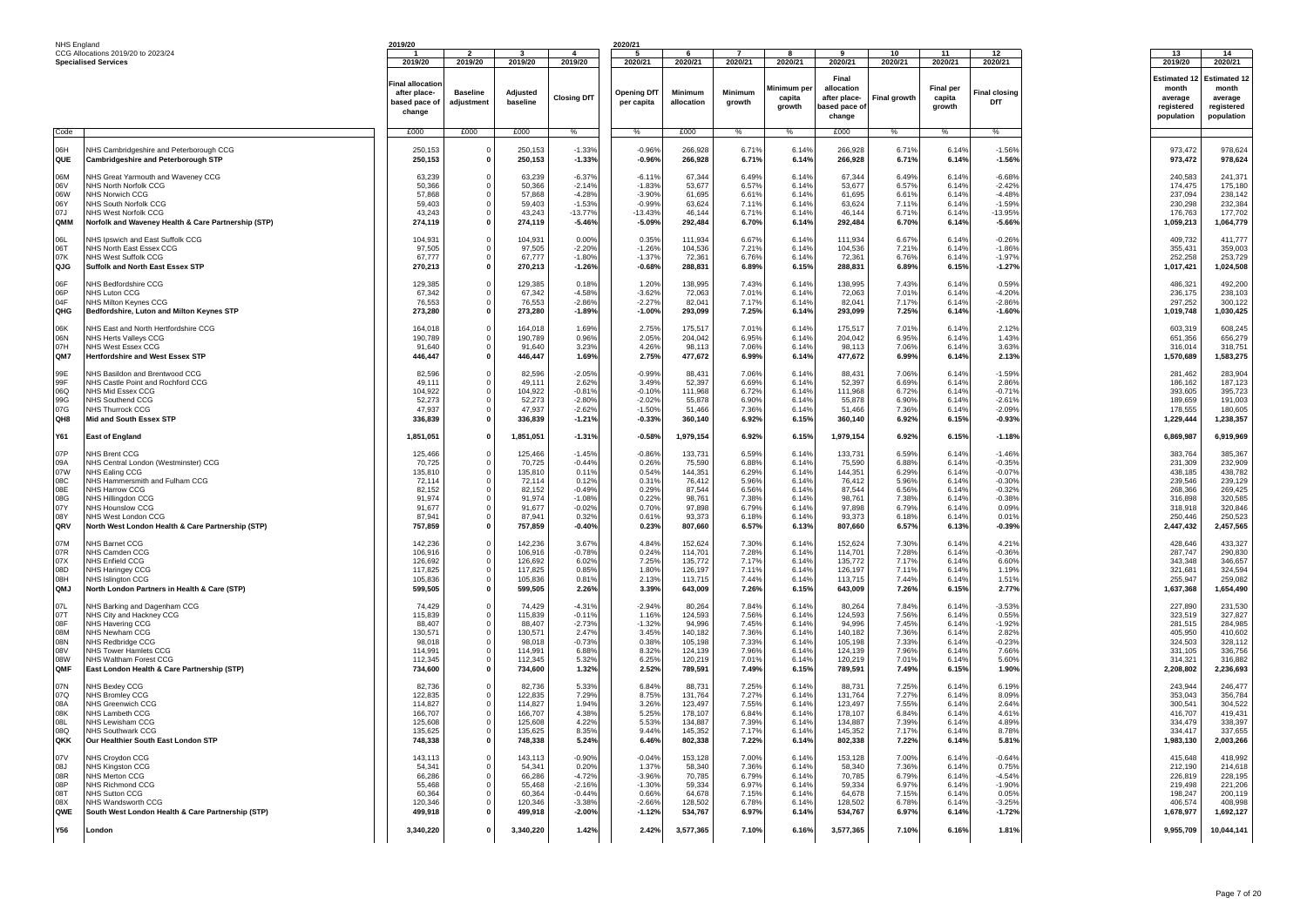|                 | NHS England                                                             | 2019/20           |                          |                  |                      | 2020/21              |                  |                |                       |                            |                |                            |                      |                     |                              |
|-----------------|-------------------------------------------------------------------------|-------------------|--------------------------|------------------|----------------------|----------------------|------------------|----------------|-----------------------|----------------------------|----------------|----------------------------|----------------------|---------------------|------------------------------|
|                 | CCG Allocations 2019/20 to 2023/24<br><b>Specialised Services</b>       | 2019/20           | 2019/20                  | 2019/20          | 2019/20              | 2020/21              | 2020/21          | 2020/21        | 2020/21               | 2020/21                    | 10<br>2020/21  | 11<br>2020/21              | 12<br>2020/21        | 13<br>2019/20       | 14<br>2020/21                |
|                 |                                                                         |                   |                          |                  |                      |                      |                  |                |                       |                            |                |                            |                      |                     |                              |
|                 |                                                                         | inal allocation   |                          |                  |                      |                      |                  |                |                       | Final                      |                |                            |                      | <b>Estimated 12</b> | <b>Estimated 1:</b><br>month |
|                 |                                                                         | after place-      | <b>Baseline</b>          | <b>Adjusted</b>  | <b>Closing DfT</b>   | <b>Opening DfT</b>   | Minimum          | <b>Minimum</b> | Minimum per<br>capita | allocation<br>after place- | Final growth   | <b>Final per</b><br>capita | <b>Final closing</b> | month<br>average    | average                      |
|                 |                                                                         | based pace of     | adjustment               | baseline         |                      | per capita           | allocation       | growth         | arowth                | ased pace of               |                | growth                     | DfT                  | registered          | registered                   |
|                 |                                                                         | change            |                          |                  |                      |                      |                  |                |                       | change                     |                |                            |                      | population          | population                   |
| Code            |                                                                         | £000              | £000                     | £000             | %                    | $\%$                 | £000             | $\%$           | $\%$                  | £000                       | %              | $\%$                       | $\%$                 |                     |                              |
|                 |                                                                         |                   |                          |                  |                      |                      |                  |                |                       |                            |                |                            |                      |                     |                              |
| 09C             | NHS Ashford CCG                                                         | 34,688            | $^{\circ}$               | 34.688           | $-8.66%$             | $-7.85%$             | 37,182           | 7.19%          | 6.14%                 | 37,182                     | 7.19%          | 6.14%                      | $-8.41$              | 134.913             | 136,242                      |
| 09E             | NHS Canterbury and Coastal CCG                                          | 62,594            | $\Omega$                 | 62,594           | $-4.47%$             | $-3.69%$             | 66,974           | 7.00%          | 6.14%                 | 66,974                     | 7.00%          | 6.14%                      | $-4.279$             | 227,709             | 229.539                      |
| 09J             | NHS Dartford, Gravesham and Swanley CCG                                 | 83,791            | $^{\circ}$               | 83,791           | $-7.46%$             | $-6.42%$             | 89,769           | 7.13%          | 6.14%                 | 89.769                     | 7.13%          | 6.14%                      | $-6.99%$             | 271,700             | 274,235                      |
| 09W<br>10A      | NHS Medway CCG<br>NHS South Kent Coast CCG                              | 86,696<br>63,975  | $\Omega$                 | 86,696<br>63,975 | $-4.73%$<br>$-5.09%$ | $-3.68%$<br>$-4.51%$ | 92,811<br>68,263 | 7.05%<br>6.70% | 6.14%<br>6.14%        | 92,811<br>68,263           | 7.05%<br>6.70% | 6.14%<br>6.14%             | $-4.279$<br>$-5.09%$ | 302,096<br>207.538  | 304,683<br>208,629           |
| 10D             | NHS Swale CCG                                                           | 34,478            |                          | 34,478           | $-3.37%$             | $-2.33%$             | 36,974           | 7.24%          | 6.14%                 | 36,974                     | 7.24%          | 6.14%                      | $-2.92%$             | 114,336             | 115,516                      |
| 10E             | NHS Thanet CCG                                                          | 47.705            | $\Omega$                 | 47.705           | $-8.22%$             | $-7.43%$             | 51,095           | 7.11%          | 6.14%                 | 51,095                     | 7.11%          | 6.14%                      | $-7.99%$             | 146.795             | 148,125                      |
| 99J             | NHS West Kent CCC                                                       | 145.630           | $^{\circ}$               | 145.630          | $-1.44%$             | $-0.51%$             | 155,709          | 6.92%          | 6.14%                 | 155,709                    | 6.92%          | 6.14%                      | $-1.119$             | 496.486             | 500,119                      |
| QKS             | Kent and Medway STP                                                     | 559,557           | $\Omega$                 | 559,557          | $-4.82%$             | $-3.92%$             | 598,777          | 7.01%          | 6.14%                 | 598,777                    | 7.01%          | 6.14%                      | $-4.50%$             | 1,901,573           | 1,917,087                    |
| 09D             | NHS Brighton and Hove CCG                                               | 95,822            | $\Omega$                 | 95,822           | 7.15%                | 7.78%                | 102,299          | 6.76%          | 6.14%                 | 102,299                    | 6.76%          | 6.14%                      | 7.13%                | 319.713             | 321,566                      |
| 09G             | NHS Coastal West Sussex CCG                                             | 149.986           |                          | 149,986          | $-3.25%$             | $-2.47%$             | 160,482          | 7.00%          | 6.14%                 | 160,482                    | 7.00%          | 6.14%                      | $-3.06%$             | 519.346             | 523.525                      |
| 09H             | <b>NHS Crawley CCG</b>                                                  | 41,284            |                          | 41.284           | 5.94%                | 6.64%                | 44.081           | 6.78%          | 6.14%                 | 44,081                     | 6.78%          | 6.14%                      | 5.99%                | 134.316             | 135.116                      |
| 09L             | NHS East Surrey CCG                                                     | 55,239            |                          | 55,239           | 3.12%                | 4.03%                | 59,060           | 6.92%          | 6.14%                 | 59,060                     | 6.92%          | 6.14%                      | 3.40%                | 183.940             | 185.280                      |
| 09F<br>0.9P     | NHS Eastbourne, Hailsham and Seaford CCG                                | 64.498            | $\Omega$                 | 64.498           | 4.09%                | 4.79%                | 69.035           | 7.03%          | 6.14%                 | 69,035                     | 7.03%          | 6.14%                      | 4.15%                | 198.129             | 199.789                      |
| 99K             | NHS Hastings and Rother CCG                                             | 53,023<br>49,954  | $\Omega$                 | 53,023<br>49.954 | $-4.46%$<br>4.68%    | $-3.87%$             | 56,653           | 6.85%<br>7.04% | 6.15%<br>6.14%        | 56,653                     | 6.85%<br>7.04% | 6.15%<br>6.14%             | $-4.45%$             | 189,923<br>171,932  | 191,178<br>173,388           |
| 09X             | NHS High Weald Lewes Havens CCG<br>NHS Horsham and Mid Sussex CCG       | 68,009            | $^{\circ}$               | 68,009           | 5.34%                | 5.56%<br>6.15%       | 53,472<br>72,781 | 7.02%          | 6.14%                 | 53,472<br>72,781           | 7.02%          | 6.14%                      | 4.92%<br>5.51%       | 242,898             | 244,894                      |
| QNX             | <b>Sussex and East Surrey STP</b>                                       | 577,815           | $\Omega$                 | 577,815          | 1.96%                | 2.70%                | 617,863          | 6.93%          | 6.14%                 | 617,863                    | 6.93%          | 6.14%                      | 2.08%                | 1,960,197           | 1,974,736                    |
|                 |                                                                         |                   |                          |                  |                      |                      |                  |                |                       |                            |                |                            |                      |                     |                              |
| 15D             | NHS Fast Berkshire CCG                                                  | 118,689           | $\Omega$                 | 118,689          | 0.23%                | 0.84%                | 126.644          | 6.70%          | 6.14%                 | 126,644                    | 6.70%          | 6.14%                      | 0.23%                | 462.630             | 465.063                      |
| 99M             | NHS North East Hampshire and Farnham CCG                                | 54,515            | $^{\circ}$               | 54.515           | $-7.30%$             | $-6.83%$             | 58,000           | 6.39%          | 6.14%                 | 58,000                     | 6.39%          | 6.14%                      | $-7.40%$             | 227,991             | 228,523                      |
| 10C<br>QNQ      | NHS Surrey Heath CCG                                                    | 28.631<br>201,835 | $\Omega$<br>$\mathbf 0$  | 28.631           | $-2.23%$<br>$-2.26%$ | $-1.58%$<br>$-1.69%$ | 30,506           | 6.55%<br>6.60% | 6.14%<br>6.15%        | 30,506                     | 6.55%<br>6.60% | 6.14%                      | $-2.18%$<br>$-2.28%$ | 97.135<br>787,757   | 97.507<br>791,093            |
|                 | Frimley Health & Care ICS (STP)                                         |                   |                          | 201,835          |                      |                      | 215,150          |                |                       | 215,150                    |                | 6.15%                      |                      |                     |                              |
| 09N             | NHS Guildford and Waverley CCG                                          | 54,533            | $^{\circ}$               | 54,533           | 7.56%                | 8.55%                | 58,168           | 6.67%          | 6.14%                 | 58,168                     | 6.67%          | 6.14%                      | 7.89%                | 226,834             | 227,948                      |
| 09Y             | NHS North West Surrey CCG                                               | 101,787           | $\overline{0}$           | 101,787          | 6.59%                | 7.45%                | 108,586          | 6.68%          | 6.14%                 | 108,586                    | 6.68%          | 6.14%                      | 6.80%                | 374,093             | 375,978                      |
| 99H             | NHS Surrey Downs CCG                                                    | 82,029            | $\Omega$                 | 82,029           | $-2.83%$             | $-1.92%$             | 87,609           | 6.80%          | 6.14%                 | 87,609                     | 6.80%          | 6.14%                      | $-2.52%$             | 309,494             | 311,413                      |
| QXU             | Surrey Heartlands Health & Care Partnership (STP)                       | 238,349           |                          | 238,349          | 3.36%                | 4.26%                | 254,363          | 6.72%          | 6.15%                 | 254,363                    | 6.72%          | 6.15%                      | 3.63%                | 910,420             | 915,339                      |
| 10K             | NHS Fareham and Gosport CCG                                             | 57,739            | $^{\circ}$               | 57,739           | 9.50%                | 10.04%               | 61,599           | 6.69%          | 6.14%                 | 61,599                     | 6.69%          | 6.14%                      | 9.37%                | 205,879             | 206,927                      |
| 10L             | NHS Isle of Wight CCG                                                   | 36,866            |                          | 36,866           | $-0.92%$             | $-0.56%$             | 39,281           | 6.55%          | 6.15%                 | 39,281                     | 6.55%          | 6.15%                      | $-1.169$             | 145.043             | 145,597                      |
| 10J             | NHS North Hampshire CCG                                                 | 56,689            | $^{\circ}$               | 56,689           | 0.67%                | 1.20%                | 60,476           | 6.68%          | 6.14%                 | 60,476                     | 6.68%          | 6.14%                      | 0.59%                | 227,383             | 228,531                      |
| 10 <sub>R</sub> | <b>NHS Portsmouth CCG</b>                                               | 63.645            | $\Omega$                 | 63.645           | 2.06%                | 2.60%                | 67.851           | 6.61%          | 6.14%                 | 67,851                     | 6.61%          | 6.14%                      | 1.98%                | 231.311             | 232,325                      |
| 10V             | <b>NHS South Eastern Hampshire CCG</b>                                  | 61,436            | $\Omega$                 | 61,436           | 8.05%                | 8.70%                | 65,537           | 6.68%          | 6.14%                 | 65,537                     | 6.68%          | 6.14%                      | 8.04%                | 216,375             | 217.457                      |
| 10X             | NHS Southampton CCG                                                     | 91.490            | $^{\circ}$               | 91.490           | 10.69%               | 11.21%               | 97,607           | 6.69%          | 6.14%                 | 97,607                     | 6.69%          | 6.14%                      | 10.53%               | 288,342             | 289.813                      |
| 11A             | NHS West Hampshire CCG                                                  | 170,976           | $\Omega$<br>$\mathbf{0}$ | 170,976          | 7.51%                | 7.99%                | 182,501          | 6.74%          | 6.14%                 | 182,501                    | 6.74%          | 6.14%                      | 7.34%                | 566,415             | 569.597                      |
| QRL             | Hampshire and the Isle of Wight STP                                     | 538,841           |                          | 538,841          | 6.25%                | 6.76%                | 574,852          | 6.68%          | 6.15%                 | 574,852                    | 6.68%          | 6.15%                      | 6.12%                | 1,880,748           | 1,890,248                    |
| 15A             | NHS Berkshire West CCG                                                  | 126,116           | $^{\circ}$               | 126,116          | $-0.75%$             | $-0.24%$             | 134,586          | 6.72%          | 6.14%                 | 134,586                    | 6.72%          | 6.14%                      | $-0.85%$             | 547.396             | 550,346                      |
| 14Y             | NHS Buckinghamshire CCG                                                 | 159,172           | $\overline{0}$           | 159,172          | 8.39%                | 9.34%                | 170,262          | 6.97%          | 6.14%                 | 170,262                    | 6.97%          | 6.14%                      | 8.68%                | 563,793             | 568.164                      |
| 100             | NHS Oxfordshire CCG                                                     | 232.350           | $\Omega$                 | 232.350          | 8.60%                | 8.85%                | 247.426          | 6.49%          | 6.14%                 | 247.426                    | 6.49%          | 6.14%                      | 8.19%                | 747.848             | 750.274                      |
| QU9             | Buckinghamshire, Oxfordshire and Berkshire West STP                     | 517,638           | $\mathbf{0}$             | 517,638          | 6.10%                | 6.64%                | 552,274          | 6.69%          | 6.13%                 | 552,274                    | 6.69%          | 6.13%                      | 5.98%                | 1,859,037           | 1,868,784                    |
| <b>Y59</b>      | South East                                                              | 2,634,035         | $\mathbf{0}$             | 2,634,035        | 1.83%                | 2.52%                | 2,813,279        | 6.80%          | 6.15%                 | 2,813,279                  | 6.80%          | 6.15%                      | 1.90%                | 9,299,732           | 9,357,286                    |
|                 |                                                                         |                   |                          |                  |                      |                      |                  |                |                       |                            |                |                            |                      |                     |                              |
| 11N             | <b>VHS Kernow CCG</b>                                                   | 161,877           | $^{\circ}$               | 161,877          | 2.99%                | 3.34%                | 172,958          | 6.85%          | 6.14%                 | 172,958                    | 6.85%          | 6.14%                      | 2.71%                | 579.196             | 583,023                      |
| QT <sub>6</sub> | Cornwall and the Isles of Scilly Health & Social Care Partnership (STP) | 161,877           |                          | 161,877          | 2.99%                | 3.34%                | 172,958          | 6.85%          | 6.14%                 | 172,958                    | 6.85%          | 6.14%                      | 2.71%                | 579.196             | 583,023                      |
| 99P             | <b>NHS Northern, Eastern and Western Devon CCG</b>                      | 272.702           | $\Omega$                 | 272.702          | 0.05%                | 0.41%                | 290.921          | 6.68%          | 6.14%                 | 290.921                    | 6.68%          | 6.14%                      | $-0.20%$             | 936.392             | 941,125                      |
| 99Q             | NHS South Devon and Torbay CCG                                          | 89,886            |                          | 89,886           | 2.24%                | 2.69%                | 96,019           | 6.82%          | 6.14%                 | 96,019                     | 6.82%          | 6.14%                      | 2.07%                | 295,596             | 297,486                      |
| QJK             | Devon STP                                                               | 362,588           | $\Omega$                 | 362,588          | 0.58%                | 0.97%                | 386,940          | 6.72%          | 6.15%                 | 386,940                    | 6.72%          | 6.15%                      | 0.36%                | 1,231,987           | 1,238,611                    |
| 11X             | NHS Somerset CCG                                                        | 147,412           | $\Omega$                 | 147,412          | $-6.36%$             | $-6.06%$             | 157,471          | 6.82%          | 6.14%                 | 157,471                    | 6.82%          | 6.14%                      | $-6.63%$             | 578,765             | 582,470                      |
| QSL             | <b>Somerset STP</b>                                                     | 147,412           | $\mathbf{0}$             | 147,412          | $-6.36%$             | $-6.06%$             | 157,471          | 6.82%          | 6.14%                 | 157,471                    | 6.82%          | 6.14%                      | $-6.63%$             | 578,765             | 582,470                      |
|                 |                                                                         |                   |                          |                  |                      |                      |                  |                |                       |                            |                |                            |                      |                     |                              |
| 15C             | NHS Bristol, North Somerset and South Gloucestershire CCG               | 329,430           | $^{\circ}$               | 329,430          | 4.89%                | 5.82%                | 352,793          | 7.09%          | 6.14%                 | 352,793                    | 7.09%          | 6.14%                      | 5.18%                | 1.017.742           | 1,026,830                    |
| QUY             | Bristol, North Somerset and South Gloucestershire STP                   | 329,430           | $\Omega$                 | 329,430          | 4.89%                | 5.82%                | 352,793          | 7.09%          | 6.14%                 | 352,793                    | 7.09%          | 6.14%                      | 5.18%                | 1,017,742           | 1,026,830                    |
| 11F             | NHS Bath and North East Somerset CCG                                    | 50,475            | $\Omega$                 | 50.475           | $-4.51%$             | $-3.85%$             | 53,888           | 6.76%          | 6.14%                 | 53,888                     | 6.76%          | 6.14%                      | $-4.44%$             | 209.078             | 210.294                      |
| 12D             | NHS Swindon CCG                                                         | 60,385            | $\Omega$                 | 60.385           | $-4.80%$             | $-4.46%$             | 64,475           | 6.77%          | 6.14%                 | 64,475                     | 6.77%          | 6.14%                      | $-5.04%$             | 239.150             | 240,568                      |
| 99N             | NHS Wiltshire CCG                                                       | 129,648           | $^{\circ}$               | 129,648          | $-0.89%$             | 0.07%                | 139,353          | 7.49%          | 6.14%                 | 139,353                    | 7.49%          | 6.14%                      | $-0.54%$             | 495,483             | 501,744                      |
| QOX             | Bath and North East Somerset, Swindon and Wiltshire STP                 | 240,508           | $\mathbf 0$              | 240,508          | $-2.67%$             | $-1.94%$             | 257,716          | 7.15%          | 6.15%                 | 257,716                    | 7.15%          | 6.15%                      | $-2.53%$             | 943,712             | 952,606                      |
|                 |                                                                         |                   |                          |                  |                      |                      |                  |                |                       |                            |                |                            |                      |                     |                              |
| 11.1            | <b>VHS Dorset CCG</b>                                                   | 209,862           | $\Omega$                 | 209,862          | $-1.22%$             | $-0.81%$             | 223,733          | 6.61%          | 6.14%                 | 223,733                    | 6.61%          | 6.14%                      | $-1.41%$             | 804.864             | 808,391                      |
| ovv             | <b>Dorset STP</b>                                                       | 209,862           | $\Omega$                 | 209,862          | $-1.22%$             | $-0.81%$             | 223,733          | 6.61%          | 6.14%                 | 223,733                    | 6.61%          | 6.14%                      | $-1.41%$             | 804,864             | 808,391                      |
| 11M             | NHS Gloucestershire CCG                                                 | 171,294           | $^{\circ}$               | 171,294          | $-1.30%$             | $-0.85%$             | 183,129          | 6.91%          | 6.14%                 | 183,129                    | 6.91%          | 6.14%                      | $-1.45%$             | 651,781             | 656,479                      |
| QR1             | <b>Gloucestershire STP</b>                                              | 171,294           |                          | 171,294          | $-1.30%$             | $-0.85%$             | 183,129          | 6.91%          | 6.14%                 | 183,129                    | 6.91%          | 6.14%                      | $-1.45%$             | 651,781             | 656,479                      |
|                 |                                                                         |                   |                          |                  |                      |                      |                  |                |                       |                            |                |                            |                      |                     |                              |
| <b>Y58</b>      | <b>South West</b>                                                       | 1,622,971         | $\mathbf{0}$             | 1,622,971        | 0.04%                | 0.58%                | 1,734,740        | 6.89%          | 6.15%                 | 1,734,740                  | 6.89%          | 6.15%                      | $-0.03%$             | 5,808,046           | 5,848,410                    |
|                 |                                                                         |                   |                          |                  |                      |                      |                  |                |                       |                            |                |                            |                      |                     |                              |
|                 | <b>ENG</b> England                                                      | 17,521,036        |                          | 0 17,521,036     | 0.00%                |                      | 0.60% 18,710,918 | 6.79%          |                       | 6.16% 18,710,918           | 6.79%          | 6.16%                      | 0.00%                |                     | 59,447,417   59,802,740      |

**Estimated 12 month average registered population**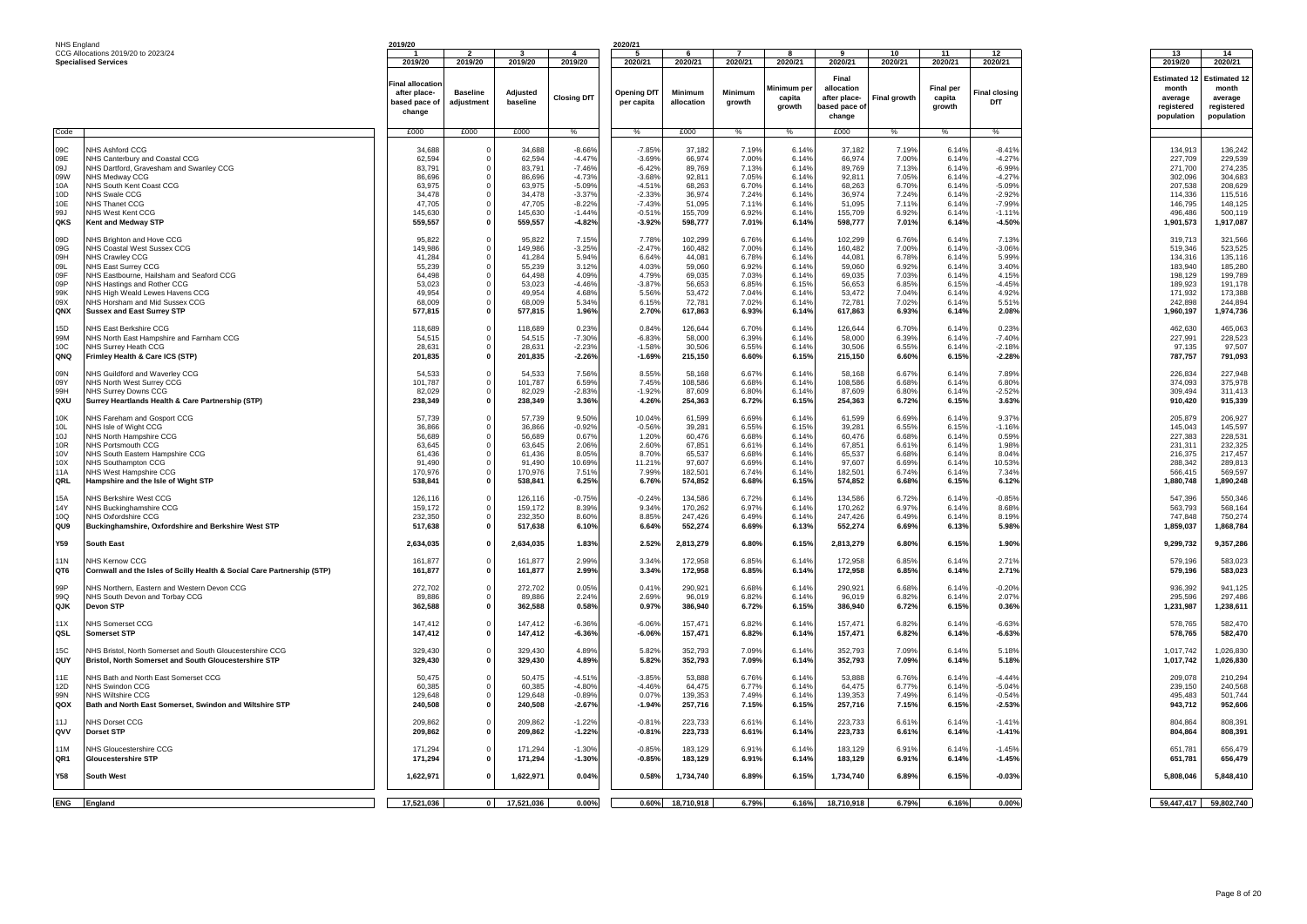| NHS England |                                                              | 2020/21           |                         |                  |                      | 2021/22              |                  |                |                |                  |                     |                  |                      |                    |                     |
|-------------|--------------------------------------------------------------|-------------------|-------------------------|------------------|----------------------|----------------------|------------------|----------------|----------------|------------------|---------------------|------------------|----------------------|--------------------|---------------------|
|             | CCG Allocations 2019/20 to 2023/24                           |                   | $\overline{\mathbf{2}}$ |                  | $\overline{a}$       | - 5                  |                  |                | 8              | -9               | 10                  | 11               | 12                   | 13                 | 14                  |
|             | <b>Specialised Services</b>                                  | 2020/21           | 2020/21                 | 2020/21          | 2020/21              | 2021/22              | 2021/22          | 2021/22        | 2021/22        | 2021/22          | 2021/22             | 2021/22          | 2021/22              | 2020/21            | 2021/22             |
|             |                                                              |                   |                         |                  |                      |                      |                  |                |                |                  |                     |                  |                      |                    |                     |
|             |                                                              | Final allocatio   |                         |                  |                      |                      |                  |                |                | Final            |                     |                  |                      | <b>Estimated ·</b> | <b>Estimated 12</b> |
|             |                                                              | after place-      | <b>Baseline</b>         | Adjusted         |                      | <b>Opening DfT</b>   | Minimum          | Minimum        | Minimum pe     | allocation       |                     | <b>Final per</b> | <b>Final closing</b> | month              | month               |
|             |                                                              | based pace of     | adjustment              | baseline         | <b>Closing DfT</b>   | per capita           | allocation       | growth         | capita         | after place-     | <b>Final growth</b> | capita           | DfT                  | average            | average             |
|             |                                                              | change            |                         |                  |                      |                      |                  |                | growth         | ased pace of     |                     | growth           |                      | registered         | registered          |
|             |                                                              |                   |                         |                  |                      |                      |                  |                |                | change           |                     |                  |                      | population         | population          |
|             |                                                              |                   | £000                    |                  | $\%$                 |                      |                  |                | %              |                  | %                   |                  | %                    |                    |                     |
| Code        |                                                              | £000              |                         | £000             |                      | %                    | £000             | %              |                | £000             |                     | %                |                      |                    |                     |
| 00C         | <b>NHS Darlington CCG</b>                                    | 31,199            |                         | 31,199           | $-3.92%$             | $-3.919$             | 33,187           | 6.379          | 6.35%          | 33,187           | 6.37%               | 6.35%            | $-4.45%$             | 108,450            | 108,477             |
| 00D         | NHS Durham Dales, Easington and Sedgefield CCG               | 79,494            |                         | 79,494           | $-8.11%$             | $-7.86%$             | 84,825           | 6.71%          | 6.35%          | 84,825           | 6.71%               | 6.35%            | $-8.38%$             | 294,088            | 295,084             |
| 03D         | NHS Hambleton, Richmondshire and Whitby CCG                  | 45,236            |                         | 45,236           | 4.75%                | 4.71%                | 48,118           | 6.37%          | 6.35%          | 48,118           | 6.37%               | 6.35%            | 4.12%                | 144,107            | 144,141             |
| 00K         | NHS Hartlepool and Stockton-on-Tees CCG                      | 83,693            |                         | 83,693           | $-7.63%$             | $-7.44%$             | 89,211           | 6.59%          | 6.35%          | 89,211           | 6.59%               | 6.35%            | $-7.97%$             | 298,892            | 299,588             |
| 13T         |                                                              |                   | 0                       |                  |                      | $-2.18%$             |                  | 6.59%          | 6.35%          |                  | 6.59%               |                  |                      |                    | 530,687             |
|             | NHS Newcastle Gateshead CCG                                  | 167,432           |                         | 167,432          | $-2.419$             |                      | 178,471          |                |                | 178,471          |                     | 6.35%            | $-2.74%$             | 529,458            |                     |
| 01H         | NHS North Cumbria CCG                                        | 97,432            | 0                       | 97,432           | $-1.109$             | $-1.169$             | 103,483          | 6.219          | 6.35%          | 103,483          | 6.21%               | 6.35%            | $-1.729$             | 323,355            | 322,941             |
| LOO<br>99C  | NHS North Durham CCG<br>NHS North Tyneside CCG               | 68,786<br>68,400  | 0<br>0                  | 68,786<br>68,400 | $-7.39%$             | $-7.229$<br>$-6.119$ | 73,283<br>72,943 | 6.549<br>6.64% | 6.35%<br>6.35% | 73,283<br>72,943 | 6.54%<br>6.64%      | 6.35%<br>6.35%   | $-7.749$<br>$-6.64%$ | 260,705<br>220,334 | 261,174<br>220,946  |
|             |                                                              |                   | 0                       |                  | $-6.26%$             |                      |                  |                |                |                  |                     |                  |                      |                    |                     |
| 00L<br>00M  | NHS Northumberland CCG<br>NHS South Tees CCG                 | 96,139<br>104,932 | 0                       | 96,139           | $-5.43%$<br>$-4.35%$ | $-5.50%$             | 102,268          | 6.38%          | 6.35%<br>6.35% | 102,268          | 6.38%               | 6.35%            | $-6.03%$<br>$-4.75%$ | 325,564<br>297,414 | 325,652             |
| 00N         |                                                              | 49,079            | 0                       | 104,932          | $-6.65%$             | $-4.21%$             | 111,607          | 6.36%          |                | 111,607          | 6.36%<br>6.47%      | 6.35%            | $-7.14%$             |                    | 297,457<br>157,707  |
| 00P         | NHS South Tyneside CCG                                       |                   | 0                       | 49,079           |                      | $-6.61%$<br>$-4.56%$ | 52,253           | 6.47%<br>6.43% | 6.35%<br>6.35% | 52,253           | 6.43%               | 6.35%            |                      | 157,527            | 284,737             |
| OHM         | <b>NHS Sunderland CCG</b>                                    | 84,845            |                         | 84,845           | $-4.72%$             |                      | 90,298           |                |                | 90,298           |                     | 6.35%            | $-5.10%$             | 284,521            |                     |
|             | <b>Cumbria and North East STP</b>                            | 976,667           | 0                       | 976,667          | $-4.54%$             | $-4.42%$             | 1,039,947        | 6.48%          | 6.34%          | 1,039,947        | 6.48%               | 6.34%            | -4.96%               | 3,244,415          | 3,248,591           |
| 02N         | VHS Airedale, Wharfedale and Craven CCG                      | 41,015            | 0                       | 41,015           | $-3.49%$             | $-3.25%$             | 43,750           | 6.67%          | 6.34%          | 43,750           | 6.67%               | 6.34%            | $-3.80%$             | 160,223            | 160,711             |
| 02W         | NHS Bradford City CCG                                        | 36.861            | 0                       | 36,861           | $-13.28%$            | $-13.25%$            | 39,160           | 6.24%          | 6.35%          | 39,160           | 6.24%               | 6.35%            | $-13.749$            | 140,253            | 140,107             |
| 02R         | <b>NHS Bradford Districts CCG</b>                            | 81,639            |                         | 81,639           | $-9.12%$             | $-8.93%$             | 87,010           | 6.58%          | 6.35%          | 87,010           | 6.58%               | 6.35%            | $-9.45%$             | 334,984            | 335,719             |
| 02T         | <b>NHS Calderdale CCG</b>                                    | 62,138            | 0                       | 62,138           | $-6.37%$             | $-6.10%$             | 66,302           | 6.70%          | 6.35%          | 66,302           | 6.70%               | 6.35%            | $-6.64%$             | 222,195            | 222,936             |
| 03A         | NHS Greater Huddersfield CCG                                 | 56,066            | 0                       | 56,066           | $-8.239$             | $-7.90%$             | 59,850           | 6.75%          | 6.35%          | 59,850           | 6.75%               | 6.35%            | $-8.42%$             | 251,007            | 251,960             |
| 03E         | NHS Harrogate and Rural District CCG                         | 42,546            | 0                       | 42,546           | $-2.52%$             | $-2.63%$             | 45,262           | 6.389          | 6.35%          | 45,262           | 6.38%               | 6.35%            | $-3.189$             | 163,361            | 163,420             |
| 15F         | <b>NHS Leeds CCG</b>                                         | 278,478           | $\mathbf 0$             | 278,478          | 1.55%                | 2.03%                | 297,415          | 6.80%          | 6.35%          | 297,415          | 6.80%               | 6.35%            | 1.45%                | 888,937            | 892,733             |
| 03J         | <b>NHS North Kirklees CCG</b>                                | 50,247            | $\mathbf 0$             | 50,247           | $-6.36%$             | $-6.04%$             | 53,645           | 6.76%          | 6.35%          | 53,645           | 6.76%               | 6.35%            | $-6.58%$             | 195,498            | 196,266             |
| 03R         | <b>NHS Wakefield CCG</b>                                     | 104,450           | 0                       | 104,450          | $-3.66%$             | $-3.25%$             | 111,637          | 6.88%          | 6.35%          | 111,637          | 6.88%               | 6.35%            | $-3.79%$             | 377,694            | 379,592             |
| QWO         | West Yorkshire and Harrogate (Health & Care Partnership) STP | 753,440           | 0                       | 753,440          | $-3.68%$             | $-3.37%$             | 804,031          | 6.71%          | 6.35%          | 804,031          | 6.71%               | 6.35%            | $-3.91%$             | 2,734,152          | 2,743,444           |
|             |                                                              |                   |                         |                  |                      |                      |                  |                |                |                  |                     |                  |                      |                    |                     |
| 02Y         | VHS East Riding of Yorkshire CCG                             | 89,966            | $\Omega$                | 89,966           | $-4.18%$             | $-4.10%$             | 95,852           | 6.54%          | 6.35%          | 95,852           | 6.54%               | 6.35%            | $-4.64%$             | 305,466            | 306,031             |
| 03F         | NHS Hull CCG                                                 | 102,775           | $\Omega$                | 102,775          | $-5.54%$             | $-5.34%$             | 109,497          | 6.54%          | 6.35%          | 109,497          | 6.54%               | 6.35%            | $-5.87%$             | 300,222            | 300,772             |
| 03H         | <b>NHS North East Lincolnshire CCG</b>                       | 51,429            | 0                       | 51,429           | $-7.79%$             | $-7.779$             | 54,658           | 6.28%          | 6.35%          | 54,658           | 6.28%               | 6.35%            | $-8.29%$             | 169,500            | 169,391             |
| 03K         | NHS North Lincolnshire CCG                                   | 48,392            | 0                       | 48,392           | $-12.20%$            | $-12.09%$            | 51,592           | 6.619          | 6.35%          | 51,592           | 6.61%               | 6.35%            | $-12.59%$            | 178,117            | 178,565             |
| 03M         | NHS Scarborough and Ryedale CCG                              | 33,836            |                         | 33,836           | 0.29%                | 0.47%                | 36,028           | 6.48%          | 6.34%          | 36,028           | 6.48%               | 6.34%            | $-0.10%$             | 120,802            | 120,953             |
| 03Q         | NHS Vale of York CCG                                         | 90,786            | 0                       | 90,786           | $-3.09%$             | $-2.79%$             | 96,934           | 6.77%          | 6.35%          | 96,934           | 6.77%               | 6.35%            | $-3.34%$             | 360,500            | 361,943             |
| QOQ         | Humber, Coast and Vale STF                                   | 417,184           | 0                       | 417,184          | $-5.40%$             | $-5.23%$             | 444,561          | 6.56%          | 6.34%          | 444,561          | 6.56%               | 6.34%            | $-5.78%$             | 1,434,607          | 1,437,655           |
|             |                                                              |                   |                         |                  |                      |                      |                  |                |                |                  |                     |                  |                      |                    |                     |
| 02P         | NHS Barnsley CCG                                             | 80,467            | 0                       | 80,467           | $-5.29%$             | $-4.83%$             | 86,137           | 7.05%          | 6.35%          | 86,137           | 7.05%               | 6.35%            | $-5.37%$             | 264,060            | 265,800             |
| 02Q         | <b>NHS Bassetlaw CCG</b>                                     | 32,129            |                         | 32,129           | $-8.19%$             | $-7.99%$             | 34,271           | 6.67%          | 6.35%          | 34,271           | 6.67%               | 6.35%            | $-8.52%$             | 118,099            | 118,457             |
| 02X         | <b>NHS Doncaster CCG</b>                                     | 92,803            | 0                       | 92,803           | $-8.43%$             | $-8.26%$             | 98,883           | 6.55%          | 6.35%          | 98,883           | 6.55%               | 6.35%            | $-8.78%$             | 322,119            | 322,742             |
| 03L         | <b>NHS Rotherham CCG</b>                                     | 78,291            | 0                       | 78,291           | $-7.29%$             | $-6.99%$             | 83,516           | 6.67%          | 6.35%          | 83,516           | 6.67%               | 6.35%            | $-7.52%$             | 264,819            | 265,637             |
| 03N         | <b>NHS Sheffield CCG</b>                                     | 227,555           | 0                       | 227,555          | 5.16%                | 5.68%                | 243,110          | 6.84%          | 6.35%          | 243,110          | 6.84%               | 6.35%            | 5.08%                | 607,793            | 610,593             |
| QF7         | South Yorkshire and Bassetlaw STP                            | 511,245           | $\mathbf 0$             | 511,245          | $-2.08%$             | $-1.71%$             | 545,917          | 6.78%          | 6.35%          | 545,917          | 6.78%               | 6.35%            | $-2.26%$             | 1,576,891          | 1,583,229           |
|             |                                                              |                   |                         |                  |                      |                      |                  |                |                |                  |                     |                  |                      |                    |                     |
| Y63         | <b>North East and Yorkshire</b>                              | 2,658,536         | $\mathbf 0$             | 2,658,536        | $-3.97%$             | $-3.74%$             | 2,834,456        | 6.62%          | 6.35%          | 2,834,456        | 6.62%               | 6.35%            | $-4.28%$             | 8,990,065          | 9,012,919           |
|             |                                                              |                   |                         |                  |                      |                      |                  |                |                |                  |                     |                  |                      |                    |                     |
| 00Q         | NHS Blackburn with Darwen CCG                                | 54,574            | 0                       | 54,574           | $-10.38%$            | $-10.27%$            | 58,022           | 6.329          | 6.35%          | 58,022           | 6.32%               | 6.35%            | $-10.789$            | 175,172            | 175,124             |
| 00R         | <b>NHS Blackpool CCG</b>                                     | 69,052            | 0                       | 69,052           | $-3.53%$             | $-3.38%$             | 73,296           | 6.15%          | 6.35%          | 73,296           | 6.15%               | 6.35%            | $-3.93%$             | 172,778            | 172,451             |
| 00X         | NHS Chorley and South Ribble CCG                             | 56,473            | 0                       | 56,473           | $-2.88%$             | $-2.45%$             | 60,468           | 7.07%          | 6.35%          | 60,468           | 7.07%               | 6.35%            | $-3.019$             | 186,179            | 187,455             |
| 01A         | NHS East Lancashire CCG                                      | 119,834           | 0                       | 119,834          | $-7.569$             | $-7.39%$             | 127,554          | 6.44%          | 6.35%          | 127,554          | 6.44%               | 6.35%            | $-7.919$             | 382,833            | 383,180             |
| 02M         | NHS Fylde and Wyre CCG                                       | 51,756            | 0                       | 51,756           | $-4.89%$             | $-4.60%$             | 55,263           | 6.78%          | 6.35%          | 55,263           | 6.78%               | 6.35%            | $-5.14%$             | 178,955            | 179,679             |
| 01E         | NHS Greater Preston CCG                                      | 68,865            | 0                       | 68,865           | 0.22%                | 0.34%                | 73,194           | 6.29%          | 6.35%          | 73,194           | 6.29%               | 6.35%            | $-0.23%$             | 209,232            | 209,111             |
| 01K         | NHS Morecambe Bay CCG                                        | 99,793            | 0                       | 99,793           | $-4.30%$             | $-4.02%$             | 106,307          | 6.53%          | 6.35%          | 106,307          | 6.53%               | 6.35%            | $-4.56%$             | 347,574            | 348,168             |
| 02G         | NHS West Lancashire CCG                                      | 39,526            | 0                       | 39,526           | 1.63%                | 1.92%                | 42,084           | 6.47%          | 6.35%          | 42,084           | 6.47%               | 6.35%            | 1.34%                | 113,877            | 114,013             |
| QE1         | <b>Healthier Lancashire and South Cumbria STP</b>            | 559,873           | 0                       | 559,873          | $-4.55%$             | $-4.31%$             | 596,188          | 6.49%          | 6.33%          | 596,188          | 6.49%               | 6.33%            | $-4.87%$             | 1,766,600          | 1,769,180           |
|             |                                                              |                   |                         |                  |                      |                      |                  |                |                |                  |                     |                  |                      |                    |                     |
| 00T         | <b>VHS Bolton CCG</b>                                        | 104,114           | 0                       | 104,114          | 2.31%                | 2.80%                | 111,105          | 6.71%          | 6.35%          | 111,105          | 6.71%               | 6.35%            | 2.22%                | 311,767            | 312,849             |
| 00V         | NHS Bury CCG                                                 | 71,651            |                         | 71,651           | 7.37%                | 7.87%                | 76,437           | 6.689          | 6.35%          | 76,437           | 6.68%               | 6.35%            | 7.26%                | 205,558            | 206,202             |
| 01D         | NHS Heywood, Middleton and Rochdale CCG                      | 88,224            |                         | 88,224           | 4.48%                | 4.92%                | 94,160           | 6.73%          | 6.35%          | 94,160           | 6.73%               | 6.35%            | 4.32%                | 235,364            | 236,210             |
| 14L         | NHS Manchester CCG                                           | 272,824           | 0                       | 272,824          | 5.73%                | 6.54%                | 292,530          | 7.22%          | 6.35%          | 292,530          | 7.22%               | 6.35%            | 5.93%                | 653,891            | 659,284             |
| 00Y         | NHS Oldham CCG                                               | 85,119            | 0                       | 85,119           | 5.48%                | 6.08%                | 90,962           | 6.869          | 6.35%          | 90,962           | 6.86%               | 6.35%            | 5.48%                | 258.135            | 259,393             |
| 01G         | <b>NHS Salford CCG</b>                                       | 101,995           | 0                       | 101,995          | 1.83%                | 2.68%                | 109,379          | 7.24%          | 6.35%          | 109,379          | 7.24%               | 6.35%            | 2.09%                | 278,115            | 280,452             |
| 01W<br>01Y  | <b>NHS Stockport CCG</b>                                     | 104,249           | 0                       | 104,249          | 11.03%               | 11.70%               | 111,408          | 6.87%          | 6.35%          | 111,408          | 6.87%               | 6.35%            | 11.07%               | 314,969            | 316,512             |
|             | NHS Tameside and Glossop CCG<br><b>NHS Trafford CCG</b>      | 83,997            | 0                       | 83,997           | 4.76%                | 5.13%                | 89,562           | 6.63%          | 6.35%          | 89,562           | 6.63%               | 6.35%            | 4.53%                | 249,224            | 249,880             |
| 02A         |                                                              | 84,729            | 0                       | 84,729           | 14.07%               | 14.79%               | 90,680           | 7.02%<br>6.58% | 6.35%<br>6.35% | 90,680           | 7.02%<br>6.58%      | 6.35%            | 14.14%               | 245.134            | 246,695             |
| 02H<br>QOP  | NHS Wigan Borough CCG                                        | 107,869           | 0                       | 107,869          | 2.76%                | 3.06%                | 114,962          |                |                | 114,962          |                     | 6.35%            | 2.47%                | 329,584            | 330,294             |
|             | Greater Manchester Health and Social Care Partnership (STP)  | 1,104,771         |                         | 1,104,771        | 5.70%                | 6.30%                | 1,181,185        | 6.92%          | 6.36%          | 1,181,185        | 6.92%               | 6.36%            | 5.71%                | 3,081,739          | 3,097,770           |
| 01C         | NHS Eastern Cheshire CCG                                     | 64,208            | $\Omega$                | 64,208           | 5.48%                | 5.83%                | 68,506           | 6.69%          | 6.35%          | 68,506           | 6.69%               | 6.35%            | 5.22%                | 209,984            | 210,672             |
| 01F         | NHS Halton CCG                                               | 42,564            | 0                       | 42,564           | 1.09%                | 1.24%                | 45,340           | 6.52%          | 6.34%          | 45,340           | 6.52%               | 6.34%            | 0.66%                | 131,834            | 132,053             |
| 01J         | IHS Knowsley CCG                                             | 60,530            |                         | 60,530           | -1.24%               | 0.84%                | 64,565           | 6.67           | 6.35%          | 64,565           | 6.67%               | 6.35%            | $-1.41'$             | 166,136            | 166,637             |
| 99A         | <b>NHS Liverpool CCG</b>                                     | 214,339           | $\mathbf 0$             | 214,339          | 2.81%                | 3.41%                | 229,273          | 6.97%          | 6.35%          | 229,273          | 6.97%               | 6.35%            | 2.83%                | 540,073            | 543,229             |
| 01R         | NHS South Cheshire CCG                                       | 53,862            | 0                       | 53,862           | 5.40%                | 5.66%                | 57,416           | 6.60%          | 6.35%          | 57,416           | 6.60%               | 6.35%            | 5.06%                | 186,707            | 187,152             |
| 01T         | NHS South Sefton CCG                                         | 59,228            | $\Omega$                | 59,228           | 0.90%                | 1.14%                | 63,052           | 6.46%          | 6.35%          | 63,052           | 6.46%               | 6.35%            | 0.57%                | 155,277            | 155,439             |
| 01V         | NHS Southport and Formby CCG                                 | 41,591            | $^{\circ}$              | 41,591           | $-1.82%$             | $-1.54%$             | 44,323           | 6.57%          | 6.35%          | 44,323           | 6.57%               | 6.35%            | $-2.09%$             | 125,542            | 125,805             |
| 01X         | NHS St Helens CCG                                            | 62,403            | $\mathbf 0$             | 62,403           | 1.12%                | 1.49%                | 66,546           | 6.64%          | 6.35%          | 66,546           | 6.64%               | 6.35%            | 0.92%                | 198,716            | 199,264             |
| 02D         | NHS Vale Royal CCG                                           | 26,621            | 0                       | 26,621           | $-0.41%$             | $-0.01%$             | 28,387           | 6.63%          | 6.34%          | 28,387           | 6.63%               | 6.34%            | $-0.58%$             | 107,566            | 107,859             |
| 02E         | <b>NHS Warrington CCG</b>                                    | 64,013            | 0                       | 64,013           | 4.10%                | 4.46%                | 68,400           | 6.85%          | 6.35%          | 68,400           | 6.85%               | 6.35%            | 3.87%                | 220,370            | 221,422             |
| 02F         | NHS West Cheshire CCG                                        | 78,879            | 0                       | 78,879           | 2.96%                | 3.26%                | 84,125           | 6.65%          | 6.35%          | 84,125           | 6.65%               | 6.35%            | 2.68%                | 265,598            | 266,358             |
| 12F         | NHS Wirral CCG                                               | 110,918           | $\Omega$                | 110,918          | $-0.24%$             | 0.00%                | 118,109          | 6.48%          | 6.35%          | 118,109          | 6.48%               | 6.35%            | $-0.56%$             | 337,198            | 337,632             |
| QYG         | <b>Cheshire and Merseyside STP</b>                           | 879,156           | $\mathbf 0$             | 879,156          | 1.91%                | 2.28%                | 938,042          | 6.70%          | 6.36%          | 938,042          | 6.70%               | 6.36%            | 1.71%                | 2,645,000          | 2,653,521           |
|             |                                                              |                   |                         |                  |                      |                      |                  |                |                |                  |                     |                  |                      |                    |                     |
| <b>Y62</b>  | <b>North West</b>                                            | 2,543,800         | $\mathbf{0}$            | 2,543,800        | 1.98%                | 2.41%                | 2,715,415        | 6.75%          | 6.36%          | 2,715,415        | 6.75%               | 6.36%            | 1.84%                | 7,493,339          | 7,520,472           |
|             |                                                              |                   |                         |                  |                      |                      |                  |                |                |                  |                     |                  |                      |                    |                     |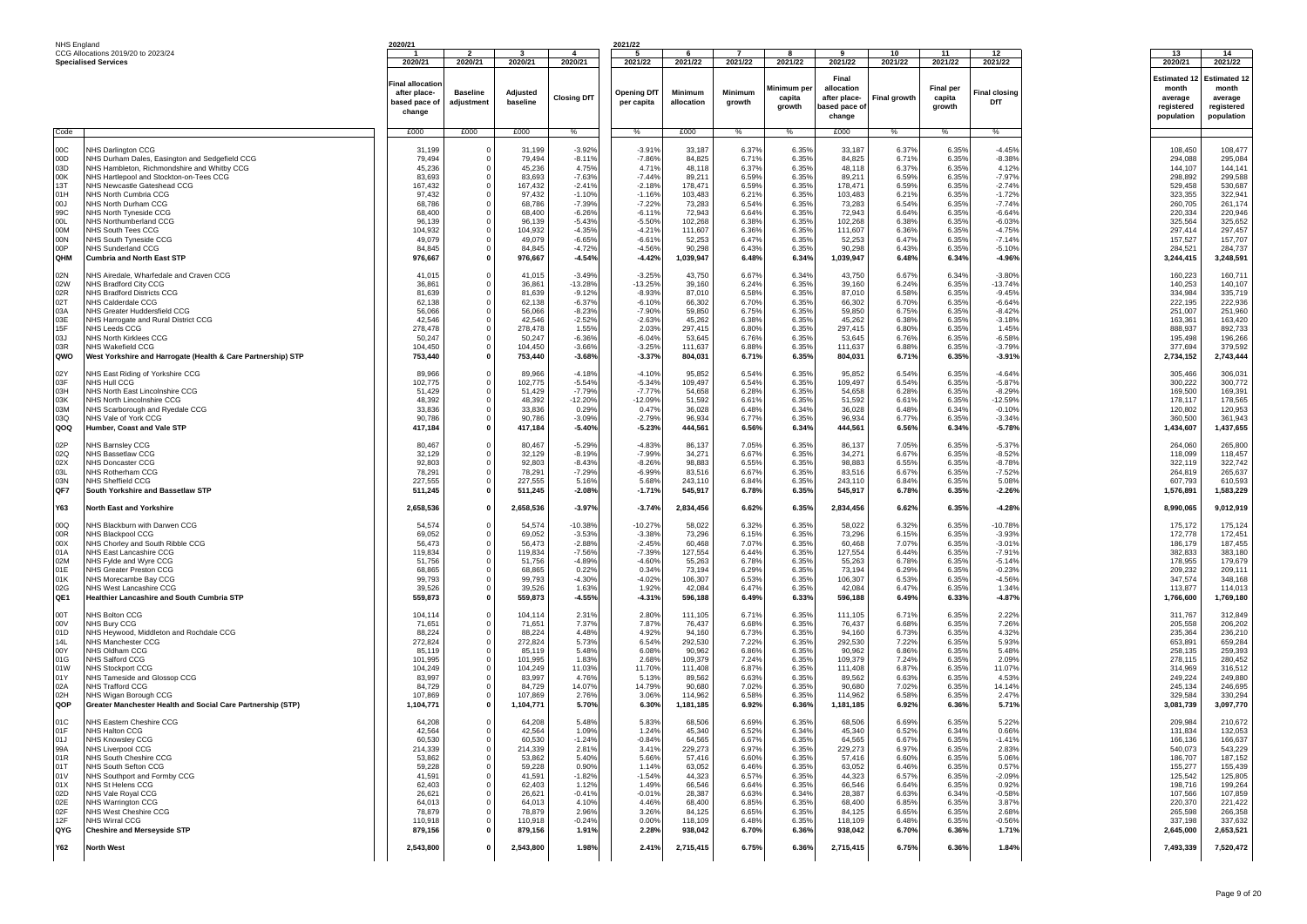| NHS England                                               |                                                                                                                                                                                                                                                         | 2020/21                                                              |                               |                                                                      |                                                                      | 2021/22                                                           |                                                                      |                                                             |                                                             |                                                                      |                                                             |                                                             |                                                                      |                                                                             |                                                                             |
|-----------------------------------------------------------|---------------------------------------------------------------------------------------------------------------------------------------------------------------------------------------------------------------------------------------------------------|----------------------------------------------------------------------|-------------------------------|----------------------------------------------------------------------|----------------------------------------------------------------------|-------------------------------------------------------------------|----------------------------------------------------------------------|-------------------------------------------------------------|-------------------------------------------------------------|----------------------------------------------------------------------|-------------------------------------------------------------|-------------------------------------------------------------|----------------------------------------------------------------------|-----------------------------------------------------------------------------|-----------------------------------------------------------------------------|
|                                                           | CCG Allocations 2019/20 to 2023/24                                                                                                                                                                                                                      |                                                                      | $\overline{2}$                | ્ર                                                                   | $\boldsymbol{\Lambda}$                                               | -5                                                                | -6                                                                   | $\overline{ }$                                              | $\mathbf{R}$                                                | $\bullet$                                                            | 10                                                          | 11                                                          | 12                                                                   | 13                                                                          | 14                                                                          |
|                                                           | <b>Specialised Services</b>                                                                                                                                                                                                                             | 2020/21                                                              | 2020/21                       | 2020/21                                                              | 2020/21                                                              | 2021/22                                                           | 2021/22                                                              | 2021/22                                                     | 2021/22                                                     | 2021/22                                                              | 2021/22                                                     | 2021/22                                                     | 2021/22                                                              | 2020/21                                                                     | 2021/22                                                                     |
|                                                           |                                                                                                                                                                                                                                                         | <b>Final allocation</b><br>after place-<br>based pace of<br>change   | <b>Baseline</b><br>adjustment | Adjusted<br>baseline                                                 | <b>Closing DfT</b>                                                   | <b>Opening DfT</b><br>per capita                                  | <b>Minimum</b><br>allocation                                         | Minimum<br>growth                                           | Minimum per<br>capita<br>growth                             | Final<br>allocation<br>after place-<br>based pace of<br>change       | <b>Final growth</b>                                         | <b>Final per</b><br>capita<br>growth                        | inal closing<br>DfT                                                  | Estimated 1<br>month<br>average<br>registered<br>population                 | Estimated 12<br>month<br>average<br>registered<br>population                |
| Code                                                      |                                                                                                                                                                                                                                                         | £000                                                                 | £000                          | £000                                                                 | %                                                                    | %                                                                 | £000                                                                 | ℅                                                           | %                                                           | £000                                                                 | %                                                           | $\%$                                                        | %                                                                    |                                                                             |                                                                             |
| 04Y<br>05D<br>05G<br>05Q<br>05V<br>05W<br>QNC             | NHS Cannock Chase CCG<br>NHS East Staffordshire CCG<br>NHS North Staffordshire CCG<br>NHS South East Staffordshire and Seisdon Peninsula CCG<br>NHS Stafford and Surrounds CCG<br>NHS Stoke on Trent CCG<br><b>Staffordshire and Stoke on Trent STP</b> | 39,984<br>34,177<br>79,404<br>61,670<br>50,452<br>107,933<br>373,620 |                               | 39.984<br>34,177<br>79,404<br>61,670<br>50,452<br>107,933<br>373,620 | 1.19%<br>$-7.30%$<br>4.85%<br>0.58%<br>6.94%<br>0.67%<br>1.58%       | 1.29%<br>$-7.14%$<br>5.24%<br>0.66%<br>7.28%<br>1.03%<br>1.84%    | 42,579<br>36,479<br>84,719<br>65,676<br>53,821<br>115,114<br>398,388 | 6.49%<br>6.74%<br>6.69%<br>6.50%<br>6.68%<br>6.65%<br>6.63% | 6.35%<br>6.34%<br>6.35%<br>6.35%<br>6.34%<br>6.35%<br>6.35% | 42.579<br>36,479<br>84,719<br>65,676<br>53,821<br>115,114<br>398,388 | 6.49%<br>6.74%<br>6.69%<br>6.50%<br>6.68%<br>6.65%<br>6.63% | 6.35%<br>6.34%<br>6.35%<br>6.35%<br>6.34%<br>6.35%<br>6.35% | 0.71<br>$-7.67%$<br>4.64%<br>0.09%<br>6.67%<br>0.45%<br>1.26%        | 133,520<br>143,146<br>219,545<br>218,447<br>150,004<br>293.148<br>1,157,811 | 133.702<br>143,673<br>220,264<br>218,757<br>150,474<br>293,995<br>1,160,863 |
| 05N                                                       | NHS Shropshire CCG                                                                                                                                                                                                                                      | 86,529                                                               | $\Omega$                      | 86,529                                                               | $-2.249$                                                             | $-2.14%$                                                          | 92,391                                                               | 6.77%                                                       | 6.35%                                                       | 92,391                                                               | 6.77%                                                       | 6.35%                                                       | $-2.69%$                                                             | 312,527                                                                     | 313,786                                                                     |
| 05X                                                       | NHS Telford and Wrekin CCG                                                                                                                                                                                                                              | 56.276                                                               |                               | 56,276                                                               | 1.17%                                                                | 1.47%                                                             | 60.171                                                               | 6.92%                                                       | 6.35%                                                       | 60.171                                                               | 6.92%                                                       | 6.35%                                                       | 0.89%                                                                | 188.812                                                                     | 189.833                                                                     |
| QOC                                                       | Shropshire and Telford and Wrekin STP                                                                                                                                                                                                                   | 142,805                                                              |                               | 142,805                                                              | $-0.93%$                                                             | $-0.75%$                                                          | 152,562                                                              | 6.83%                                                       | 6.35%                                                       | 152,562                                                              | 6.83%                                                       | 6.35%                                                       | $-1.31%$                                                             | 501,340                                                                     | 503,620                                                                     |
|                                                           |                                                                                                                                                                                                                                                         |                                                                      |                               |                                                                      |                                                                      |                                                                   |                                                                      |                                                             |                                                             |                                                                      |                                                             |                                                             |                                                                      |                                                                             |                                                                             |
| 15M                                                       | NHS Derby and Derbyshire CCG                                                                                                                                                                                                                            | 283,125                                                              | $\Omega$                      | 283,125                                                              | $-2.97%$                                                             | $-2.73%$                                                          | 302,278                                                              | 6.76%                                                       | 6.35%                                                       | 302,278                                                              | 6.76%                                                       | 6.35%                                                       | $-3.289$                                                             | 1,058,007                                                                   | 1,062,176                                                                   |
|                                                           |                                                                                                                                                                                                                                                         |                                                                      |                               |                                                                      |                                                                      |                                                                   |                                                                      |                                                             |                                                             |                                                                      |                                                             |                                                             |                                                                      |                                                                             |                                                                             |
| QJ2                                                       | Joined Up Care Derbyshire STP                                                                                                                                                                                                                           | 283,125                                                              |                               | 283,125                                                              | $-2.97%$                                                             | $-2.73%$                                                          | 302,278                                                              | 6.76%                                                       | 6.35%                                                       | 302,278                                                              | 6.76%                                                       | 6.35%                                                       | $-3.28%$                                                             | 1,058,007                                                                   | 1,062,176                                                                   |
| 03T                                                       |                                                                                                                                                                                                                                                         | 68,316                                                               |                               | 68,316                                                               | $-10.39%$                                                            | $-10.06%$                                                         | 72,962                                                               | 6.80%                                                       | 6.35%                                                       |                                                                      | 6.80%                                                       |                                                             | $-10.57%$                                                            | 252,526                                                                     | 253,606                                                                     |
|                                                           | NHS Lincolnshire East CCG                                                                                                                                                                                                                               |                                                                      |                               |                                                                      |                                                                      |                                                                   |                                                                      |                                                             |                                                             | 72,962                                                               |                                                             | 6.35%                                                       |                                                                      |                                                                             |                                                                             |
| 04D                                                       | NHS Lincolnshire West CCG                                                                                                                                                                                                                               | 73,664                                                               |                               | 73,664                                                               | $-4.489$                                                             | $-4.16%$                                                          | 78,674                                                               | 6.80%                                                       | 6.35%                                                       | 78,674                                                               | 6.80%                                                       | 6.35%                                                       | $-4.70%$                                                             | 239,817                                                                     | 240,844                                                                     |
| 99 <sub>D</sub>                                           | NHS South Lincolnshire CCG                                                                                                                                                                                                                              | 40,716                                                               |                               | 40.716                                                               | $-6.92%$                                                             | $-6.40%$                                                          | 43,601                                                               | 7.09%                                                       | 6.35%                                                       | 43,601                                                               | 7.09%                                                       | 6.35%                                                       | $-6.93%$                                                             | 169,596                                                                     | 170,774                                                                     |
| 04Q                                                       | NHS South West Lincolnshire CCG                                                                                                                                                                                                                         | 35,480                                                               |                               | 35,480                                                               | $-5.289$                                                             | $-4.90%$                                                          | 37,995                                                               | 7.09%                                                       | 6.35%                                                       | 37,995                                                               | 7.09%                                                       | 6.35%                                                       | $-5.44%$                                                             | 135,580                                                                     | 136,527                                                                     |
| QJM                                                       | Lincolnshire STP⊟                                                                                                                                                                                                                                       | 218,176                                                              |                               | 218,176                                                              | $-6.98%$                                                             | $-6.60%$                                                          | 233,232                                                              | 6.90%                                                       | 6.34%                                                       | 233,232                                                              | 6.90%                                                       | 6.34%                                                       | $-7.14%$                                                             | 797,520                                                                     | 801,751                                                                     |
| 04E<br>04H<br>04K<br>04L<br>04M<br>04N<br>QT <sub>1</sub> | NHS Mansfield and Ashfield CCG<br>NHS Newark and Sherwood CCG<br>NHS Nottingham City CCG<br>NHS Nottingham North and East CCG<br>NHS Nottingham West CCG<br>NHS Rushcliffe CCG<br>Nottingham and Nottinghamshire Health and Care STP                    | 57,518<br>35,153<br>140.025<br>48,902<br>30,481<br>37,642<br>349,721 |                               | 57.518<br>35,153<br>140.025<br>48,902<br>30,481<br>37,642<br>349,721 | $-6.319$<br>$-4.239$<br>0.52%<br>4.73%<br>1.24%<br>2.62%<br>$-0.33%$ | $-5.91%$<br>$-3.79%$<br>0.83%<br>5.30%<br>1.69%<br>3.03%<br>0.08% | 61,516<br>37,638<br>149,437<br>52,355<br>32,581<br>40,310<br>373,837 | 6.95%<br>7.07%<br>6.72%<br>7.06%<br>6.89%<br>7.09%<br>6.90% | 6.35%<br>6.35%<br>6.35%<br>6.35%<br>6.35%<br>6.34%<br>6.33% | 61,516<br>37,638<br>149,437<br>52,355<br>32,581<br>40,310<br>373,837 | 6.95%<br>7.07%<br>6.72%<br>7.06%<br>6.89%<br>7.09%<br>6.90% | 6.35%<br>6.35%<br>6.35%<br>6.35%<br>6.35%<br>6.34%<br>6.33% | $-6.449$<br>$-4.349$<br>0.26%<br>4.70%<br>1.12%<br>2.45%<br>$-0.50%$ | 196,348<br>136,951<br>383.185<br>154,497<br>95,122<br>128,917<br>1,095,018  | 197,463<br>137,882<br>384,540<br>155,537<br>95,607<br>129,818<br>1,100,846  |
|                                                           |                                                                                                                                                                                                                                                         |                                                                      |                               |                                                                      |                                                                      |                                                                   |                                                                      |                                                             |                                                             |                                                                      |                                                             |                                                             |                                                                      |                                                                             |                                                                             |
| 03W                                                       | NHS East Leicestershire and Rutland CCG                                                                                                                                                                                                                 | 93,568                                                               |                               | 93,568                                                               | $-2.229$                                                             | $-1.85%$                                                          | 100,065                                                              | 6.94%                                                       | 6.35%                                                       | 100,065                                                              | 6.94%                                                       | 6.35%                                                       | $-2.41%$                                                             | 335,015                                                                     | 336,898                                                                     |
| 04C                                                       | NHS Leicester City CCG                                                                                                                                                                                                                                  | 119,339                                                              |                               | 119,339                                                              | $-7.439$                                                             | $-6.93%$                                                          | 127,771                                                              | 7.07%                                                       | 6.35%                                                       | 127,771                                                              | 7.07%                                                       | 6.35%                                                       | $-7.45%$                                                             | 412,728                                                                     | 415,521                                                                     |
| 04V                                                       | NHS West Leicestershire CCG                                                                                                                                                                                                                             | 106,538                                                              |                               | 106,538                                                              | $-4.25%$                                                             | $-3.73%$                                                          | 114,214                                                              | 7.20%                                                       | 6.35%                                                       | 114,214                                                              | 7.20%                                                       | 6.35%                                                       | $-4.28%$                                                             | 399,690                                                                     | 402,920                                                                     |
| QK1                                                       | Leicester, Leicestershire and Rutland STP                                                                                                                                                                                                               | 319,445                                                              |                               | 319,445                                                              | $-4.89%$                                                             | $-4.42%$                                                          | 342,050                                                              | 7.08%                                                       | 6.34%                                                       | 342,050                                                              | 7.08%                                                       | 6.34%                                                       | $-4.96%$                                                             | 1,147,433                                                                   | 1,155,339                                                                   |
|                                                           |                                                                                                                                                                                                                                                         |                                                                      |                               |                                                                      |                                                                      |                                                                   |                                                                      |                                                             |                                                             |                                                                      |                                                             |                                                             |                                                                      |                                                                             |                                                                             |
| 05C                                                       | NHS Dudley CCG                                                                                                                                                                                                                                          | 91,998                                                               |                               | 91,998                                                               | $-4.89%$                                                             | $-4.49%$                                                          | 98,095                                                               | 6.63%                                                       | 6.35%                                                       | 98,095                                                               | 6.63%                                                       | 6.35%                                                       | $-5.03%$                                                             | 321,186                                                                     | 322,035                                                                     |
| 05L                                                       | NHS Sandwell and West Birmingham CCG                                                                                                                                                                                                                    | 188.278                                                              |                               | 188,278                                                              | $-3.05%$                                                             | $-2.49%$                                                          | 201,594                                                              | 7.07%                                                       | 6.35%                                                       | 201.594                                                              | 7.07%                                                       | 6.35%                                                       | $-3.05%$                                                             | 579,789                                                                     | 583.752                                                                     |
| 05Y                                                       | NHS Walsall CCG                                                                                                                                                                                                                                         | 85,018                                                               |                               | 85,018                                                               | $-4.449$                                                             | $-3.88%$                                                          | 90,935                                                               | 6.96%                                                       | 6.35%                                                       | 90,935                                                               | 6.96%                                                       | 6.35%                                                       | $-4.42%$                                                             | 289,359                                                                     | 291,029                                                                     |
| 06A                                                       | NHS Wolverhampton CCG                                                                                                                                                                                                                                   | 99,881                                                               |                               | 99,881                                                               | 3.77%                                                                | 4.26%                                                             | 106,750                                                              | 6.88%                                                       | 6.35%                                                       | 106,750                                                              | 6.88%                                                       | 6.35%                                                       | 3.67%                                                                | 283,758                                                                     | 285,176                                                                     |
| <b>QUA</b>                                                | The Black Country and West Birmingham STP                                                                                                                                                                                                               | 465,175                                                              |                               | 465,175                                                              | $-2.31%$                                                             | $-1.80%$                                                          | 497,374                                                              | 6.92%                                                       | 6.35%                                                       | 497,374                                                              | 6.92%                                                       | 6.35%                                                       | $-2.35%$                                                             | 1,474,093                                                                   | 1,481,991                                                                   |
|                                                           |                                                                                                                                                                                                                                                         |                                                                      |                               |                                                                      |                                                                      |                                                                   |                                                                      |                                                             |                                                             |                                                                      |                                                             |                                                             |                                                                      |                                                                             |                                                                             |
| 15E                                                       | NHS Birmingham and Solihull CCG                                                                                                                                                                                                                         | 492.284                                                              |                               | 492.284                                                              | 4.39%                                                                | 5.00%                                                             | 527.098                                                              | 7.07%                                                       | 6.35%                                                       | 527.098                                                              | 7.07%                                                       | 6.35%                                                       | 4.40%                                                                | 1.329.445                                                                   | 1.338.522                                                                   |
| <b>QHL</b>                                                | <b>Birmingham and Solihull STP</b>                                                                                                                                                                                                                      | 492,284                                                              |                               | 492,284                                                              | 4.39%                                                                | 5.00%                                                             | 527,098                                                              | 7.07%                                                       | 6.35%                                                       | 527,098                                                              | 7.07%                                                       | 6.35%                                                       | 4.40%                                                                | 1,329,445                                                                   | 1,338,522                                                                   |
|                                                           |                                                                                                                                                                                                                                                         |                                                                      |                               |                                                                      |                                                                      |                                                                   |                                                                      |                                                             |                                                             |                                                                      |                                                             |                                                             |                                                                      |                                                                             |                                                                             |
| 05A                                                       | NHS Coventry and Rugby CCG                                                                                                                                                                                                                              | 167,334                                                              |                               | 167,334                                                              | 3.23%                                                                | 4.35%                                                             | 180,051                                                              | 7.60%                                                       | 6.35%                                                       | 180,051                                                              | 7.60%                                                       | 6.35%                                                       | 3.76%                                                                | 528,344                                                                     | 534,572                                                                     |
| 05R                                                       | NHS South Warwickshire CCG                                                                                                                                                                                                                              | 84,767                                                               |                               | 84,767                                                               | 6.67%                                                                | 7.11%                                                             | 90,498                                                               | 6.76%                                                       | 6.35%                                                       | 90,498                                                               | 6.76%                                                       | 6.35%                                                       | 6.50%                                                                | 289,401                                                                     | 290,532                                                                     |
| 05H                                                       | NHS Warwickshire North CCG                                                                                                                                                                                                                              | 60,577                                                               |                               | 60,577                                                               | $-1.85%$                                                             | $-1.46%$                                                          | 64,667                                                               | 6.75%                                                       | 6.35%                                                       | 64,667                                                               | 6.75%                                                       | 6.35%                                                       | $-2.02%$                                                             | 193,057                                                                     | 193,794                                                                     |
| QWU                                                       | <b>Coventry and Warwickshire STP</b>                                                                                                                                                                                                                    | 312,678                                                              |                               | 312,678                                                              | 3.10%                                                                | 3.88%                                                             | 335,216                                                              | 7.21%                                                       | 6.36%                                                       | 335,216                                                              | 7.21%                                                       | 6.36%                                                       | 3.30%                                                                | 1,010,802                                                                   | 1,018,898                                                                   |
|                                                           |                                                                                                                                                                                                                                                         |                                                                      |                               |                                                                      |                                                                      |                                                                   |                                                                      |                                                             |                                                             |                                                                      |                                                             |                                                             |                                                                      |                                                                             |                                                                             |
| 05F                                                       | NHS Herefordshire CCG                                                                                                                                                                                                                                   | 52.140                                                               |                               | 52.140                                                               | $-3.00%$                                                             | $-2.74%$                                                          | 55,698                                                               | 6.82%                                                       | 6.35%                                                       | 55.698                                                               | 6.82%                                                       | 6.35%                                                       | $-3.29%$                                                             | 189.233                                                                     | 190.085                                                                     |
| 05J                                                       | NHS Redditch and Bromsgrove CCG                                                                                                                                                                                                                         | 53,481                                                               |                               | 53,481                                                               | 1.14%                                                                | 1.41%                                                             | 57,081                                                               | 6.73%                                                       | 6.35%                                                       | 57,081                                                               | 6.73%                                                       | 6.35%                                                       | 0.84%                                                                | 179,143                                                                     | 179,793                                                                     |
| 05T                                                       | NHS South Worcestershire CCG                                                                                                                                                                                                                            | 90,594                                                               |                               | 90,594                                                               | $-1.82%$                                                             | $-1.48%$                                                          | 96,898                                                               | 6.96%                                                       | 6.35%                                                       | 96,898                                                               | 6.96%                                                       | 6.35%                                                       | $-2.04%$                                                             | 315,466                                                                     | 317,284                                                                     |
| 06D                                                       | NHS Wyre Forest CCG                                                                                                                                                                                                                                     | 31,541                                                               |                               | 31,541                                                               | $-7.149$                                                             | $-6.83%$                                                          | 33,659                                                               | 6.72%                                                       | 6.35%                                                       | 33,659                                                               | 6.72%                                                       | 6.35%                                                       | $-7.36%$                                                             | 117,143                                                                     | 117,549                                                                     |
| QGH                                                       | Herefordshire and Worcestershire STP                                                                                                                                                                                                                    | 227,756                                                              |                               | 227,756                                                              | $-2.19%$                                                             | $-1.89%$                                                          | 243,336                                                              | 6.84%                                                       | 6.35%                                                       | 243,336                                                              | 6.84%                                                       | 6.35%                                                       | $-2.45%$                                                             | 800,986                                                                     | 804,710                                                                     |
|                                                           |                                                                                                                                                                                                                                                         |                                                                      |                               |                                                                      |                                                                      |                                                                   |                                                                      |                                                             |                                                             |                                                                      |                                                             |                                                             |                                                                      |                                                                             |                                                                             |
| 03V                                                       | <b>NHS Corby CCG</b>                                                                                                                                                                                                                                    | 19.887                                                               |                               | 19,887                                                               | $-5.34%$                                                             | $-4.50%$                                                          | 21.462                                                               | 7.92%                                                       | 6.35%                                                       | 21.462                                                               | 7.92%                                                       | 6.35%                                                       | $-5.04%$                                                             | 81.145                                                                      | 82.345                                                                      |
| 04G                                                       | NHS Nene CCG                                                                                                                                                                                                                                            | 199.372                                                              |                               | 199,372                                                              | $-3.07%$                                                             | $-2.61%$                                                          | 213,468                                                              | 7.07%                                                       | 6.35%                                                       | 213,468                                                              | 7.07%                                                       | 6.35%                                                       | $-3.16%$                                                             | 695,931                                                                     | 700,670                                                                     |
| QPM                                                       | <b>Northamptonshire STP</b>                                                                                                                                                                                                                             | 219,259                                                              |                               | 219,259                                                              | $-3.28%$                                                             | $-2.77%$                                                          | 234,930                                                              | 7.15%                                                       | 6.33%                                                       | 234,930                                                              | 7.15%                                                       | 6.33%                                                       | $-3.33%$                                                             | 777,076                                                                     | 783,015                                                                     |
|                                                           |                                                                                                                                                                                                                                                         |                                                                      |                               |                                                                      |                                                                      |                                                                   |                                                                      |                                                             |                                                             |                                                                      |                                                             |                                                             |                                                                      |                                                                             |                                                                             |
| <b>Y60</b>                                                | <b>Midlands</b>                                                                                                                                                                                                                                         | 3.404.044                                                            |                               | 3,404,044                                                            | $-0.92%$                                                             | $-0.48%$                                                          | 3,640,301                                                            | 6.94%                                                       | 6.35%                                                       | 3,640,301                                                            | 6.94%                                                       | 6.35%                                                       | $-1.04%$                                                             | 11,149,530                                                                  | 11.211.732                                                                  |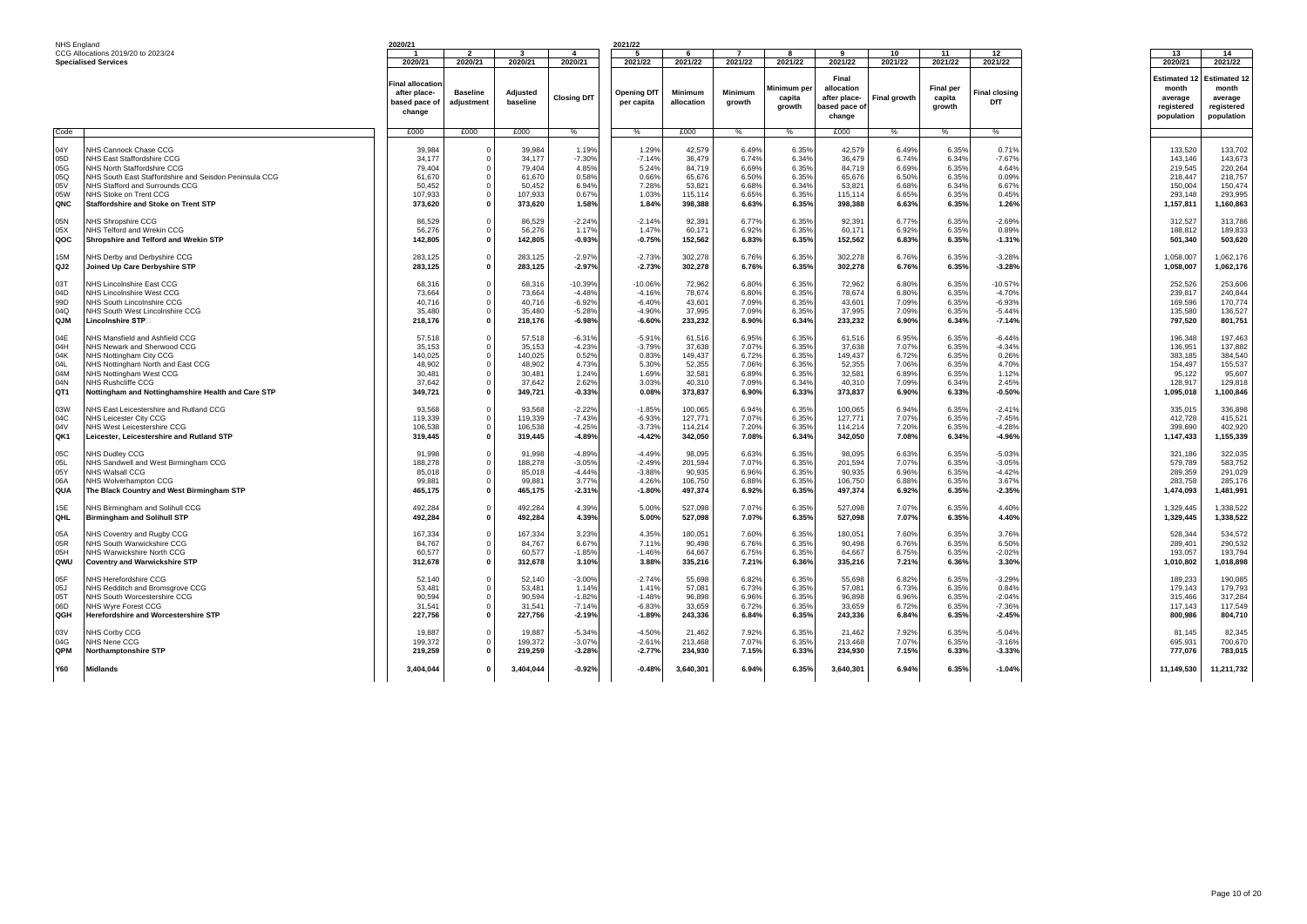| NHS England                                                 |                                                                                                                                                                                                                                                   | 2020/21                                                                                   |                                          |                                                                                          |                                                                                                    | 2021/22                                                                             |                                                                                             |                                                                               |                                                                               |                                                                                             |                                                                               |                                                                               |                                                                                                    |                                                                                                   |                                                                                                   |
|-------------------------------------------------------------|---------------------------------------------------------------------------------------------------------------------------------------------------------------------------------------------------------------------------------------------------|-------------------------------------------------------------------------------------------|------------------------------------------|------------------------------------------------------------------------------------------|----------------------------------------------------------------------------------------------------|-------------------------------------------------------------------------------------|---------------------------------------------------------------------------------------------|-------------------------------------------------------------------------------|-------------------------------------------------------------------------------|---------------------------------------------------------------------------------------------|-------------------------------------------------------------------------------|-------------------------------------------------------------------------------|----------------------------------------------------------------------------------------------------|---------------------------------------------------------------------------------------------------|---------------------------------------------------------------------------------------------------|
|                                                             | CCG Allocations 2019/20 to 2023/24                                                                                                                                                                                                                |                                                                                           |                                          |                                                                                          |                                                                                                    |                                                                                     |                                                                                             |                                                                               |                                                                               |                                                                                             | 10                                                                            | 11                                                                            | 12                                                                                                 | 13                                                                                                | 14                                                                                                |
|                                                             | <b>Specialised Services</b>                                                                                                                                                                                                                       | 2020/21<br>Final allocation<br>after place-<br>based pace of<br>change                    | 2020/21<br><b>Baseline</b><br>adjustment | 2020/21<br>Adjusted<br>baseline                                                          | 2020/21<br><b>Closing DfT</b>                                                                      | 2021/22<br><b>Opening DfT</b><br>per capita                                         | 2021/22<br><b>Minimum</b><br>allocation                                                     | 2021/22<br>Minimum<br>growth                                                  | 2021/22<br>Minimum pe<br>capita<br>arowth                                     | 2021/22<br>Final<br>allocation<br>after place-<br>pased pace of<br>change                   | 2021/22<br>Final growth                                                       | 2021/22<br><b>Final per</b><br>capita<br>growth                               | 2021/22<br>inal closing <sup>:</sup><br>DfT                                                        | 2020/21<br>Estimated *<br>month<br>average<br>reaistered<br>population                            | 2021/22<br><b>Estimated 12</b><br>month<br>average<br>reaistered<br>population                    |
| Code                                                        |                                                                                                                                                                                                                                                   | £000                                                                                      | £000                                     | £000                                                                                     | $\%$                                                                                               | $\frac{0}{6}$                                                                       | £000                                                                                        | $\%$                                                                          | $\%$                                                                          | £000                                                                                        | $\%$                                                                          | $\frac{0}{6}$                                                                 | $\%$                                                                                               |                                                                                                   |                                                                                                   |
| <b>Ha0</b><br>QUE                                           | NHS Cambridgeshire and Peterborough CCG<br>Cambridgeshire and Peterborough STP                                                                                                                                                                    | 266,928<br>266,928                                                                        |                                          | 266,928<br>266,928                                                                       | $-1.56%$<br>$-1.56%$                                                                               | $-1.239$<br>$-1.23%$                                                                | 285,268<br>285,268                                                                          | 6.87%<br>6.87%                                                                | 6.35%<br>6.35%                                                                | 285.268<br>285,268                                                                          | 6.87%<br>6.87%                                                                | 6.35%<br>6.35%                                                                | $-1.79%$<br>$-1.79%$                                                                               | 978,624<br>978,624                                                                                | 983,454<br>983,454                                                                                |
| M <sub>80</sub><br>06V<br>06W<br>06Y<br>07.1<br>QMM         | NHS Great Yarmouth and Waveney CCG<br>NHS North Norfolk CCG<br>NHS Norwich CCG<br>NHS South Norfolk CCG<br>NHS West Norfolk CCG<br>Norfolk and Waveney Health & Care Partnership (STP)                                                            | 67,344<br>53.677<br>61.695<br>63,624<br>46.144<br>292,484                                 |                                          | 67.34<br>53.677<br>61.69<br>63.624<br>46.144<br>292,484                                  | $-6.689$<br>$-2.429$<br>$-4.489$<br>$-1.59%$<br>$-13.95%$<br>$-5.66%$                              | $-6.449$<br>$-2.129$<br>$-4.169$<br>$-1.079$<br>$-13.619$<br>$-5.32%$               | 71.846<br>57.325<br>65.867<br>68.285<br>49.322<br>312,645                                   | 6.69%<br>6.80%<br>6.76%<br>7.33%<br>6.89%<br>6.89%                            | 6.35%<br>6.35%<br>6.35%<br>6.35%<br>6.35%<br>6.34%                            | 71.846<br>57,325<br>65.867<br>68,285<br>49.322<br>312,645                                   | 6.69%<br>6.80%<br>6.76%<br>7.33%<br>6.89%<br>6.89%                            | 6.35%<br>6.35%<br>6.35%<br>6.35%<br>6.35%<br>6.34%                            | $-6.97%$<br>$-2.68%$<br>$-4.70%$<br>$-1.63%$<br>$-14.109$<br>$-5.85%$                              | 241,371<br>175,180<br>238.142<br>232,384<br>177.702<br>1,064,779                                  | 242,141<br>175,923<br>239.076<br>234,527<br>178,607<br>1,070,273                                  |
| 06L<br>06T<br>07K<br>QJG                                    | NHS Ipswich and East Suffolk CCG<br>NHS North East Essex CCG<br>NHS West Suffolk CCG<br>Suffolk and North East Essex STP                                                                                                                          | 111,934<br>104.536<br>72,361<br>288,831                                                   |                                          | 111,934<br>104.53<br>72.361<br>288,831                                                   | $-0.26%$<br>$-1.869$<br>$-1.97%$<br>$-1.27%$                                                       | 0.07%<br>$-0.97%$<br>$-1.549$<br>$-0.72%$                                           | 119,640<br>112,239<br>77.404<br>309,283                                                     | 6.88%<br>7.37%<br>6.97%<br>7.08%                                              | 6.35%<br>6.35%<br>6.35%<br>6.35%                                              | 119,640<br>112,239<br>77,404<br>309,283                                                     | 6.88%<br>7.37%<br>6.97%<br>7.08%                                              | 6.35%<br>6.35%<br>6.35%<br>6.35%                                              | $-0.49%$<br>$-1.54%$<br>$-2.10%$<br>$-1.28%$                                                       | 411.777<br>359,003<br>253,729<br>1,024,508                                                        | 413,862<br>362.456<br>255,216<br>1,031,533                                                        |
| 06F<br>06P<br>04F<br>OHG                                    | NHS Bedfordshire CCG<br>NHS Luton CCG<br>NHS Milton Keynes CCG<br>Bedfordshire, Luton and Milton Keynes STP                                                                                                                                       | 138,995<br>72,063<br>82,041<br>293,099                                                    |                                          | 138,995<br>72,063<br>82,041<br>293,099                                                   | 0.59%<br>$-4.209$<br>$-2.86%$<br>$-1.60%$                                                          | 1.58%<br>$-3.26%$<br>$-2.26%$<br>$-0.73%$                                           | 149,537<br>77,217<br>88,058<br>314,812                                                      | 7.58%<br>7.15%<br>7.33%<br>7.41%                                              | 6.35%<br>6.35%<br>6.35%<br>6.34%                                              | 149,537<br>77,217<br>88,058<br>314,812                                                      | 7.58%<br>7.15%<br>7.33%<br>7.41%                                              | 6.35%<br>6.35%<br>6.35%<br>6.34%                                              | 1.00%<br>$-3.819$<br>$-2.82%$<br>$-1.29%$                                                          | 492,200<br>238,103<br>300,122<br>1,030,425                                                        | 497,931<br>239,908<br>302,910<br>1,040,749                                                        |
| 06K<br>06N<br>07H<br>QM7                                    | NHS East and North Hertfordshire CCG<br>NHS Herts Valleys CCG<br>NHS West Essex CCG<br>Hertfordshire and West Essex STP                                                                                                                           | 175.517<br>204.042<br>98,113<br>477,672                                                   |                                          | 175,517<br>204.042<br>98,113<br>477,672                                                  | 2.12%<br>1.43%<br>3.63%<br>2.13%                                                                   | 3.14%<br>2.50%<br>4.64%<br>3.17%                                                    | 188.135<br>218,636<br>105,225<br>511,996                                                    | 7.19%<br>7.15%<br>7.25%<br>7.19%                                              | 6.35%<br>6.35%<br>6.35%<br>6.35%                                              | 188.135<br>218.636<br>105,225<br>511,996                                                    | 7.19%<br>7.15%<br>7.25%<br>7.19%                                              | 6.35%<br>6.35%<br>6.35%<br>6.35%                                              | 2.55%<br>1.92%<br>4.04%<br>2.58%                                                                   | 608.245<br>656.279<br>318,751<br>1,583,275                                                        | 613,067<br>661.257<br>321,457<br>1,595,781                                                        |
| 99E<br>99F<br>06Q<br>99G<br>07G<br>QH8                      | NHS Basildon and Brentwood CCG<br>NHS Castle Point and Rochford CCG<br>NHS Mid Essex CCG<br>NHS Southend CCG<br><b>NHS Thurrock CCG</b><br>Mid and South Essex STP                                                                                | 88,431<br>52,397<br>111.968<br>55,878<br>51,466<br>360,140                                |                                          | 88,431<br>52,397<br>111,968<br>55,878<br>51.466<br>360,140                               | $-1.59%$<br>2.86%<br>$-0.719$<br>$-2.619$<br>$-2.09%$<br>$-0.93%$                                  | $-0.56%$<br>3.73%<br>$-0.019$<br>$-1.85%$<br>$-1.03%$<br>$-0.06%$                   | 94,853<br>56,018<br>119,725<br>59,844<br>55.339<br>385,779                                  | 7.26%<br>6.91%<br>6.93%<br>7.10%<br>7.53%<br>7.12%                            | 6.35%<br>6.35%<br>6.35%<br>6.35%<br>6.35%<br>6.35%                            | 94,853<br>56,018<br>119.725<br>59,844<br>55,339<br>385,779                                  | 7.26%<br>6.91%<br>6.93%<br>7.10%<br>7.53%<br>7.12%                            | 6.35%<br>6.35%<br>6.35%<br>6.35%<br>6.35%<br>6.35%                            | $-1.13%$<br>3.14%<br>$-0.57%$<br>$-2.419$<br>$-1.59%$<br>$-0.63%$                                  | 283,904<br>187,123<br>395.723<br>191,003<br>180,605<br>1,238,357                                  | 286,351<br>188,117<br>397.889<br>192,352<br>182,607<br>1,247,316                                  |
| <b>Y61</b>                                                  | East of England                                                                                                                                                                                                                                   | 1,979,154                                                                                 |                                          | 1,979,154                                                                                | $-1.18%$                                                                                           | $-0.48%$                                                                            | 2,119,783                                                                                   | 7.11%                                                                         | 6.35%                                                                         | 2,119,783                                                                                   | 7.11%                                                                         | 6.35%                                                                         | $-1.04%$                                                                                           | 6,919,969                                                                                         | 6,969,107                                                                                         |
| 07P<br>09A<br>07W<br>08C<br>08F<br>08G<br>07Y<br>08Y<br>ORV | NHS Brent CCG<br>NHS Central London (Westminster) CCG<br>NHS Ealing CCG<br>NHS Hammersmith and Fulham CCG<br>NHS Harrow CCG<br>NHS Hillingdon CCG<br>NHS Hounslow CCG<br>NHS West London CCG<br>North West London Health & Care Partnership (STP) | 133,731<br>75.590<br>144.351<br>76,412<br>87.544<br>98.761<br>97.898<br>93.373<br>807,660 |                                          | 133,731<br>75.590<br>144.351<br>76,412<br>87.544<br>98.761<br>97.89<br>93.373<br>807,660 | $-1.469$<br>$-0.359$<br>$-0.079$<br>$-0.30%$<br>$-0.329$<br>$-0.389$<br>0.09%<br>0.01%<br>$-0.39%$ | $-0.93%$<br>0.33%<br>0.34%<br>$-0.09%$<br>0.39%<br>0.85%<br>0.79%<br>0.31%<br>0.22% | 142,736<br>80.851<br>153,679<br>81.130<br>93.441<br>106,151<br>104,681<br>99.308<br>861,977 | 6.73%<br>6.96%<br>6.46%<br>6.17%<br>6.74%<br>7.48%<br>6.93%<br>6.36%<br>6.73% | 6.35%<br>6.35%<br>6.35%<br>6.35%<br>6.35%<br>6.35%<br>6.35%<br>6.35%<br>6.33% | 142,736<br>80.851<br>153.679<br>81,130<br>93.441<br>106.151<br>104,681<br>99.308<br>861,977 | 6.73%<br>6.96%<br>6.46%<br>6.17%<br>6.74%<br>7.48%<br>6.93%<br>6.36%<br>6.73% | 6.35%<br>6.35%<br>6.35%<br>6.35%<br>6.35%<br>6.35%<br>6.35%<br>6.35%<br>6.33% | $-1.49%$<br>$-0.24%$<br>$-0.23%$<br>$-0.65%$<br>$-0.18%$<br>0.27%<br>0.219<br>$-0.26%$<br>$-0.36%$ | 385,367<br>232,909<br>438.782<br>239,129<br>269.425<br>320.585<br>320,846<br>250.523<br>2,457,565 | 386,772<br>234.254<br>439.262<br>238.743<br>270.413<br>324.012<br>322,603<br>250.547<br>2,466,605 |
| 07M<br>07R<br>07X<br>08D<br>08H<br>QMJ                      | NHS Barnet CCG<br>NHS Camden CCG<br>NHS Enfield CCG<br><b>NHS Haringey CCG</b><br><b>NHS Islinaton CCG</b><br>North London Partners in Health & Care (STP)                                                                                        | 152.624<br>114.701<br>135,772<br>126.197<br>113,715<br>643,009                            |                                          | 152.624<br>114,701<br>135,772<br>126.197<br>113,715<br>643,009                           | 4.21%<br>$-0.369$<br>6.60%<br>1.199<br>1.519<br>2.77%                                              | 5.33%<br>0.53%<br>7.75%<br>2.10%<br>2.68%<br>3.82%                                  | 163.933<br>123,055<br>145,701<br>135.319<br>122.227<br>690,235                              | 7.41%<br>7.28%<br>7.319<br>7.23%<br>7.49%<br>7.34%                            | 6.35%<br>6.35%<br>6.35%<br>6.35%<br>6.35%<br>6.35%                            | 163.933<br>123.055<br>145,701<br>135,319<br>122.227<br>690,235                              | 7.41%<br>7.28%<br>7.31%<br>7.23%<br>7.49%<br>7.34%                            | 6.35%<br>6.35%<br>6.35%<br>6.35%<br>6.35%<br>6.35%                            | 4.73%<br>$-0.04%$<br>7.14%<br>1.52%<br>2.09%<br>3.23%                                              | 433.327<br>290,830<br>346,657<br>324.594<br>259.082<br>1,654,490                                  | 437.662<br>293.393<br>349,809<br>327.289<br>261,858<br>1,670,011                                  |
| 07L<br>07T<br>08F<br>08M<br>08N<br>08V<br>08W<br>OMF        | NHS Barking and Dagenham CCG<br>NHS City and Hackney CCG<br><b>NHS Havering CCG</b><br>NHS Newham CCG<br>NHS Redbridge CCG<br><b>NHS Tower Hamlets CCG</b><br>NHS Waltham Forest CCG<br>East London Health & Care Partnership (STP)               | 80,264<br>124,593<br>94.996<br>140,182<br>105,198<br>124.139<br>120.219<br>789,591        |                                          | 80.26<br>124,593<br>94.996<br>140.182<br>105,198<br>124.139<br>120.219<br>789,591        | $-3.539$<br>0.55%<br>$-1.929$<br>2.829<br>$-0.239$<br>7.66%<br>5.609<br>1.90%                      | $-2.20%$<br>1.78%<br>$-0.579$<br>3.67%<br>0.82%<br>8.94%<br>6.46%<br>3.02%          | 86.64<br>134,167<br>102.260<br>150.557<br>113,019<br>134,008<br>128,802<br>849.454          | 7.95%<br>7.68%<br>7.65%<br>7.40%<br>7.43%<br>7.95%<br>7.149<br>7.58%          | 6.35%<br>6.35%<br>6.35%<br>6.35%<br>6.35%<br>6.35%<br>6.35%<br>6.35%          | 86.64<br>134,167<br>102.260<br>150,557<br>113,019<br>134,008<br>128,802<br>849,454          | 7.95%<br>7.68%<br>7.65%<br>7.40%<br>7.43%<br>7.95%<br>7.14%<br>7.58%          | 6.35%<br>6.35%<br>6.35%<br>6.35%<br>6.35%<br>6.35%<br>6.35%<br>6.35%          | $-2.76%$<br>1.219<br>$-1.139$<br>3.09%<br>0.25%<br>8.32%<br>5.86%<br>2.43%                         | 231,530<br>327,827<br>284.985<br>410,602<br>328,112<br>336.756<br>316,882<br>2.236.693            | 235,011<br>331,951<br>288,471<br>414,677<br>331,471<br>341.835<br>319,247<br>2,262,663            |
| 07N<br>07Q<br>08A<br>08K<br>180<br>080<br>OKK               | NHS Bexley CCG<br>NHS Bromlev CCG<br>NHS Greenwich CCC<br>NHS Lambeth CCG<br>NHS Lewisham CCG<br>NHS Southwark CCG<br>Our Healthier South East London STP                                                                                         | 88.731<br>131,764<br>123.497<br>178,107<br>134,887<br>145,352<br>802,338                  |                                          | 88.73<br>131,764<br>123,497<br>178,107<br>134,887<br>145,352<br>802,338                  | 6.199<br>8.09%<br>2.64%<br>4.619<br>4.89%<br>8.78%<br>$5.81^{\circ}$                               | 7.69%<br>9.57%<br>3.89%<br>5.40%<br>6.10%<br>9.81%<br>6.99%                         | 95.32<br>141,611<br>132,943<br>190.501<br>145,023<br>155,901<br>861,304                     | 7.43%<br>7.47%<br>7.65%<br>6.96%<br>7.51%<br>7.26%<br>7.35%                   | 6.35%<br>6.35%<br>6.35%<br>6.35%<br>6.35%<br>6.35%<br>6.34%                   | 95.325<br>141,611<br>132.943<br>190.501<br>145,023<br>155,901<br>861,304                    | 7.43%<br>7.47%<br>7.65%<br>6.96%<br>7.51%<br>7.26%<br>7.35%                   | 6.35%<br>6.35%<br>6.35%<br>6.35%<br>6.35%<br>6.35%<br>6.34%                   | 7.08%<br>8.95%<br>3.30%<br>4.80%<br>5.50%<br>9.18%<br>6.37%                                        | 246.477<br>356,784<br>304,522<br>419.431<br>338,397<br>337,655<br>2,003,266                       | 248,993<br>360,568<br>308,254<br>421.848<br>342,116<br>340,550<br>2,022,328                       |
| 07V<br>08J<br>08R<br>08P<br>08T<br>08X<br>QWE               | NHS Croydon CCG<br>NHS Kingston CCG<br>NHS Merton CCG<br>NHS Richmond CCG<br>NHS Sutton CCG<br>NHS Wandsworth CCG<br>South West London Health & Care Partnership (STP)                                                                            | 153,128<br>58,340<br>70.785<br>59,334<br>64.678<br>128.502<br>534,767                     |                                          | 153,128<br>58,340<br>70.785<br>59,334<br>64.67<br>128,502<br>534,767                     | $-0.64%$<br>0.759<br>$-4.549$<br>$-1.90%$<br>0.05%<br>$-3.25%$<br>$-1.72%$                         | 0.17%<br>1.82%<br>$-3.79%$<br>$-1.07%$<br>1.09%<br>$-2.59%$<br>$-0.89%$             | 164,089<br>62.685<br>75.717<br>63,556<br>69,418<br>137.368<br>572,833                       | 7.169<br>7.45%<br>6.97%<br>7.12%<br>7.33%<br>6.90%<br>7.12%                   | 6.35%<br>6.35%<br>6.35%<br>6.35%<br>6.35%<br>6.35%<br>6.34%                   | 164,089<br>62.685<br>75,717<br>63,556<br>69.418<br>137.368<br>572,833                       | 7.16%<br>7.45%<br>6.97%<br>7.12%<br>7.33%<br>6.90%<br>7.12%                   | 6.35%<br>6.35%<br>6.35%<br>6.35%<br>6.35%<br>6.35%<br>6.34%                   | $-0.40%$<br>1.25%<br>$-4.34%$<br>$-1.63%$<br>0.52%<br>$-3.14%$<br>$-1.46%$                         | 418.992<br>214,618<br>228.195<br>221,206<br>200,119<br>408.998<br>1,692,127                       | 422,191<br>216,841<br>229.528<br>222,806<br>201,969<br>411.127<br>1,704,462                       |
| Y56                                                         | London                                                                                                                                                                                                                                            | 3,577,365                                                                                 |                                          | 3,577,365                                                                                | 1.81%                                                                                              | 2.75%                                                                               | 3,835,803                                                                                   | 7.22%                                                                         | 6.36%                                                                         | 3,835,803                                                                                   | 7.22%                                                                         | 6.36%                                                                         | 2.18%                                                                                              | 10,044,141                                                                                        | 10,126,069                                                                                        |
|                                                             |                                                                                                                                                                                                                                                   |                                                                                           |                                          |                                                                                          |                                                                                                    |                                                                                     |                                                                                             |                                                                               |                                                                               |                                                                                             |                                                                               |                                                                               |                                                                                                    |                                                                                                   |                                                                                                   |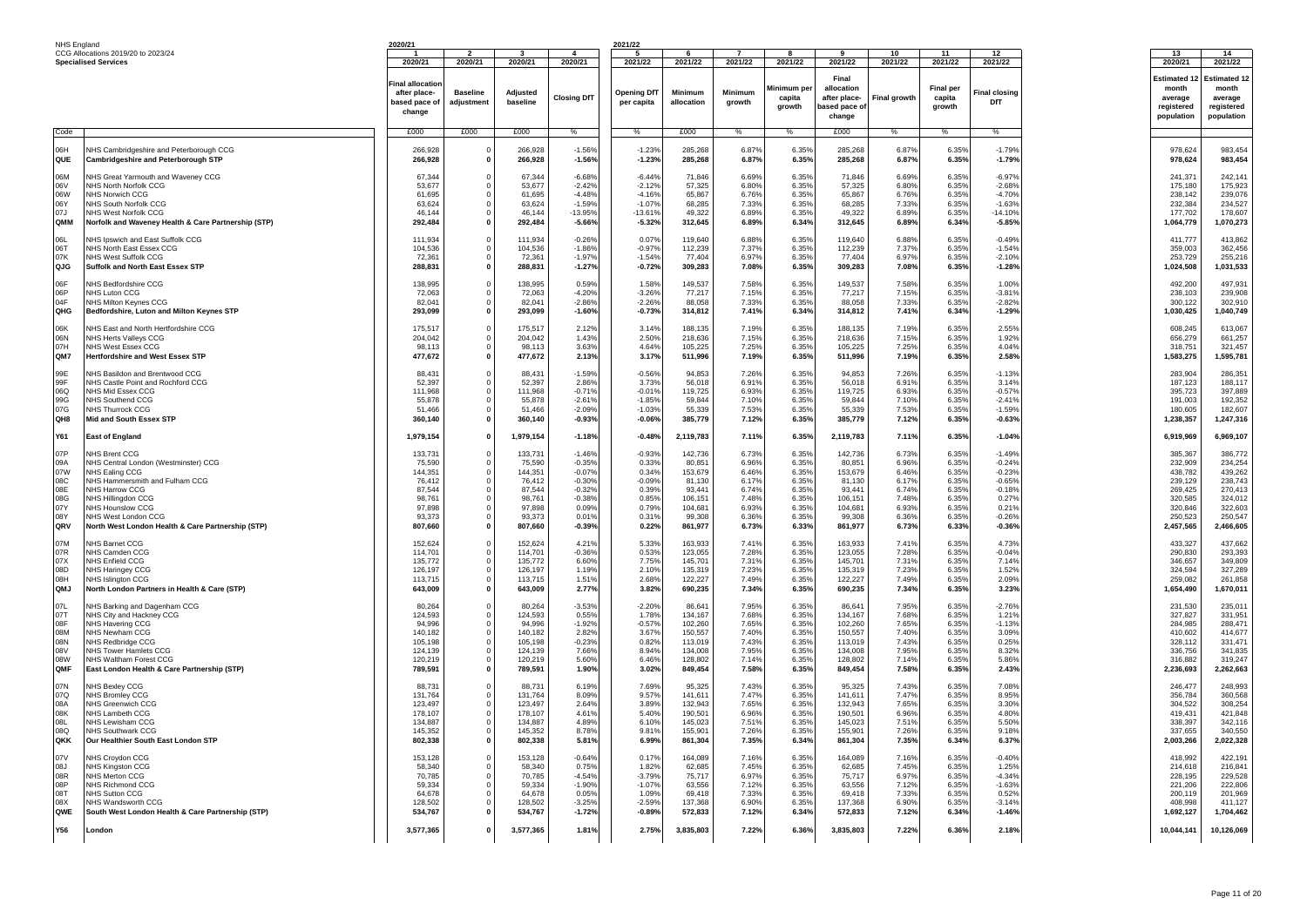| <b>NHS England</b>                                               |                                                                                                                                                                                                                                                           | 2020/21                                                                        |                                                  |                                                                                |                                                                            | 2021/22                                                                    |                                                                                 |                                                                      |                                                                      |                                                                                 |                                                                      |                                                                      |                                                                            |                                                                                       |                                                                                        |
|------------------------------------------------------------------|-----------------------------------------------------------------------------------------------------------------------------------------------------------------------------------------------------------------------------------------------------------|--------------------------------------------------------------------------------|--------------------------------------------------|--------------------------------------------------------------------------------|----------------------------------------------------------------------------|----------------------------------------------------------------------------|---------------------------------------------------------------------------------|----------------------------------------------------------------------|----------------------------------------------------------------------|---------------------------------------------------------------------------------|----------------------------------------------------------------------|----------------------------------------------------------------------|----------------------------------------------------------------------------|---------------------------------------------------------------------------------------|----------------------------------------------------------------------------------------|
|                                                                  | CCG Allocations 2019/20 to 2023/24<br><b>Specialised Services</b>                                                                                                                                                                                         | 2020/21                                                                        | $\overline{2}$<br>2020/21                        | ર<br>2020/21                                                                   | $\overline{A}$<br>2020/21                                                  | -5<br>2021/22                                                              | $\epsilon$<br>2021/22                                                           | $\overline{7}$<br>2021/22                                            | $\mathbf{R}$<br>2021/22                                              | $\alpha$<br>2021/22                                                             | 10<br>2021/22                                                        | 11<br>2021/22                                                        | 12<br>2021/22                                                              | 13<br>2020/21                                                                         | 14<br>2021/22                                                                          |
|                                                                  |                                                                                                                                                                                                                                                           | <b>Final allocation</b><br>after place-<br>based pace of<br>change             | <b>Baseline</b><br>adjustment                    | Adiusted<br>baseline                                                           | <b>Closing DfT</b>                                                         | <b>Opening DfT</b><br>per capita                                           | Minimum<br>allocation                                                           | Minimum<br>arowth                                                    | Minimum per<br>capita<br>growth                                      | Final<br>allocation<br>after place-<br>based pace of                            | Final growth                                                         | <b>Final per</b><br>capita<br>growth                                 | <b>Final closinc</b><br>DfT                                                | <b>Estimated 1</b><br>month<br>average<br>registered<br>population                    | <b>Estimated 12</b><br>month<br>average<br>registered<br>population                    |
|                                                                  |                                                                                                                                                                                                                                                           |                                                                                |                                                  |                                                                                |                                                                            |                                                                            |                                                                                 |                                                                      |                                                                      | change                                                                          |                                                                      |                                                                      |                                                                            |                                                                                       |                                                                                        |
| Code                                                             |                                                                                                                                                                                                                                                           | £000                                                                           | £000                                             | £000                                                                           | $\%$                                                                       | %                                                                          | £000                                                                            | $\%$                                                                 | $\%$                                                                 | £000                                                                            | $\%$                                                                 | $\%$                                                                 | %                                                                          |                                                                                       |                                                                                        |
| ngr.<br>09E<br>09.1<br>09W<br>10A                                | NHS Ashford CCG<br>NHS Canterbury and Coastal CCG<br>NHS Dartford, Gravesham and Swanley CCG<br>NHS Medway CCG<br>NHS South Kent Coast CCG                                                                                                                | 37 182<br>66,974<br>89 769<br>92.81<br>68.263                                  | $\overline{\mathbf{0}}$<br>$\Omega$              | 37 182<br>66.974<br>89 769<br>92.81<br>68.263                                  | $-8.419$<br>$-4.27%$<br>$-6.99%$<br>$-4.27%$<br>$-5.09%$                   | $-7.62%$<br>$-3.53%$<br>$-5.99%$<br>$-3.23%$<br>$-4.539$                   | 39.915<br>71,753<br>96.341<br>99,535<br>72.993                                  | 7.35%<br>7.149<br>7.32%<br>7.24%<br>6.93%                            | 6.35%<br>6.35%<br>6.35%<br>6.35%<br>6.35%                            | 39.915<br>71,753<br>96.341<br>99,535<br>72,993                                  | 7.35%<br>7.14%<br>7.32%<br>7.24%<br>6.93%                            | 6.35%<br>6.35%<br>6.35%<br>6.35%<br>6.35%                            | $-8.14%$<br>$-4.07%$<br>$-6.52%$<br>$-3.78%$<br>$-5.07%$                   | 136.242<br>229,539<br>274.235<br>304,683<br>208.629                                   | 137,530<br>231,244<br>276.751<br>307,259<br>209.772                                    |
| 10 <sub>D</sub><br>10F                                           | <b>NHS Swale CCG</b><br>NHS Thanet CCG                                                                                                                                                                                                                    | 36.974<br>51.095                                                               | $\Omega$                                         | 36.974<br>51.095                                                               | $-2.92%$<br>$-7.99%$                                                       | $-1.92%$<br>$-7.19%$                                                       | 39.713<br>54.829                                                                | 7.41%<br>7.31%                                                       | 6.35%<br>6.35%                                                       | 39,713<br>54.829                                                                | 7.41%<br>7.31%                                                       | 6.35%<br>6.35%                                                       | $-2.48%$<br>$-7.72%$                                                       | 115,516<br>148.125                                                                    | 116,668<br>149,464                                                                     |
| 99J                                                              | NHS West Kent CCG                                                                                                                                                                                                                                         | 155,709                                                                        |                                                  | 155,709                                                                        | $-1.119$                                                                   | $-0.15%$                                                                   | 166,777                                                                         | 7.119                                                                | 6.35%                                                                | 166,777                                                                         | 7.119                                                                | 6.35%                                                                | $-0.71%$                                                                   | 500,119                                                                               | 503,703                                                                                |
| QKS                                                              | <b>Kent and Medway STP</b>                                                                                                                                                                                                                                | 598,777                                                                        | $\Omega$                                         | 598,777                                                                        | $-4.50%$                                                                   | $-3.62%$                                                                   | 641,856                                                                         | 7.19%                                                                | 6.35%                                                                | 641,856                                                                         | 7.19%                                                                | 6.35%                                                                | $-4.17%$                                                                   | 1,917,087                                                                             | 1,932,392                                                                              |
| 09D<br>09G<br>09H<br>09L<br>0 <sub>QE</sub><br>09P<br>99K<br>09X | NHS Brighton and Hove CCG<br>NHS Coastal West Sussex CCG<br><b>NHS Crawlev CCG</b><br>NHS East Surrey CCG<br>NHS Eastbourne, Hailsham and Seaford CCG<br>NHS Hastings and Rother CCG<br>NHS High Weald Lewes Havens CCG<br>NHS Horsham and Mid Sussex CCG | 102.299<br>160,482<br>44.081<br>59,060<br>69.035<br>56,653<br>53,472<br>72,781 | $\Omega$<br>$\Omega$<br>$\Omega$                 | 102.299<br>160,482<br>44,081<br>59,060<br>69.035<br>56,653<br>53.472<br>72,781 | 7.13%<br>$-3.06%$<br>5.99%<br>3.40%<br>4.15%<br>$-4.45%$<br>4.92%<br>5.51% | 7.70%<br>$-2.30%$<br>6.65%<br>4.30%<br>4.81%<br>$-3.86%$<br>5.77%<br>6.33% | 109.357<br>172,032<br>47,142<br>63,268<br>74,027<br>60,668<br>57.334<br>78,036  | 6.90%<br>7.20%<br>6.94%<br>7.12%<br>7.23%<br>7.09%<br>7.22%<br>7.22% | 6.35%<br>6.35%<br>6.35%<br>6.35%<br>6.35%<br>6.35%<br>6.35%<br>6.35% | 109,357<br>172,032<br>47,142<br>63,268<br>74,027<br>60,668<br>57.334<br>78,036  | 6.90%<br>7.20%<br>6.94%<br>7.12%<br>7.23%<br>7.09%<br>7.22%<br>7.22% | 6.35%<br>6.35%<br>6.35%<br>6.35%<br>6.35%<br>6.35%<br>6.35%<br>6.35% | 7.09%<br>$-2.85%$<br>6.05%<br>3.71%<br>4.22%<br>$-4.41%$<br>5.18%<br>5.73% | 321.566<br>523,525<br>135.116<br>185,280<br>199,789<br>191,178<br>173,388<br>244,894  | 323,241<br>527,715<br>135,875<br>186,639<br>201,453<br>192,509<br>174,816<br>246,907   |
| QNX                                                              | <b>Sussex and East Surrey STF</b>                                                                                                                                                                                                                         | 617,863                                                                        | $\mathbf{0}$                                     | 617,863                                                                        | 2.08%                                                                      | 2.81%                                                                      | 661,864                                                                         | 7.12%                                                                | 6.34%                                                                | 661,864                                                                         | 7.12%                                                                | 6.34%                                                                | 2.22%                                                                      | 1,974,736                                                                             | 1,989,155                                                                              |
| 15D<br>99M<br>10C<br>QNQ                                         | NHS East Berkshire CCG<br>NHS North East Hampshire and Farnham CCG<br><b>NHS Surrev Heath CCG</b><br>Frimley Health & Care ICS (STP)                                                                                                                      | 126,644<br>58,000<br>30,506<br>215,150                                         | $\Omega$<br>$\Omega$<br>$\Omega$<br>$\mathbf{0}$ | 126,644<br>58,000<br>30,506<br>215,150                                         | 0.23%<br>$-7.40%$<br>$-2.18%$<br>$-2.28%$                                  | 0.79%<br>$-6.93%$<br>$-1.53%$<br>$-1.74%$                                  | 135,356<br>61,822<br>32,551<br>229,729                                          | 6.88%<br>6.59%<br>6.70%<br>6.78%                                     | 6.35%<br>6.35%<br>6.35%<br>6.35%                                     | 135,356<br>61,822<br>32,551<br>229,729                                          | 6.88%<br>6.59%<br>6.70%<br>6.78%                                     | 6.35%<br>6.35%<br>6.35%<br>6.35%                                     | 0.22%<br>$-7.46%$<br>$-2.09%$<br>$-2.29%$                                  | 465,063<br>228,523<br>97,507<br>791,093                                               | 467,395<br>229,046<br>97,836<br>794,277                                                |
| 09N<br>09Y<br><b>AOD</b><br>QXU                                  | NHS Guildford and Waverley CCG<br><b>VHS North West Surrey CCG</b><br>NHS Surrey Downs CCG<br>Surrey Heartlands Health & Care Partnership (STP)                                                                                                           | 58.168<br>108.586<br>87,609<br>254,363                                         |                                                  | 58.168<br>108.586<br>87,609<br>254,363                                         | 7.89%<br>6.80%<br>$-2.52%$<br>3.63%                                        | 8.82%<br>7.66%<br>$-1.66%$<br>4.50%                                        | 62,151<br>116,032<br>93,735<br>271,918                                          | 6.85%<br>6.86%<br>6.99%<br>6.90%                                     | 6.35%<br>6.35%<br>6.35%<br>6.35%                                     | 62,151<br>116,032<br>93,735<br>271,918                                          | 6.85%<br>6.86%<br>6.99%<br>6.90%                                     | 6.35%<br>6.35%<br>6.35%<br>6.35%                                     | 8.20%<br>7.05%<br>$-2.21%$<br>3.91%                                        | 227.948<br>375,978<br>311,413<br>915,339                                              | 229,021<br>377.786<br>313,307<br>920,114                                               |
| 10K<br>10 I<br>10.1<br>10R<br>10V<br>10X<br>11A<br>ORL           | <b>VHS Fareham and Gosport CCG</b><br>NHS Isle of Wight CCG<br>NHS North Hampshire CCG<br>NHS Portsmouth CCG<br>NHS South Eastern Hampshire CCG<br><b>NHS Southampton CCG</b><br>NHS West Hampshire CCG<br>Hampshire and the Isle of Wight STP            | 61,599<br>39,281<br>60,476<br>67.851<br>65,537<br>97,607<br>182,501<br>574.852 | $\Omega$<br>$\mathbf{0}$                         | 61,599<br>39,281<br>60,476<br>67.851<br>65,537<br>97.607<br>182,501<br>574,852 | 9.37%<br>$-1.16%$<br>0.59%<br>1.98%<br>8.04%<br>10.53%<br>7.34%<br>6.12%   | 9.87%<br>$-0.81%$<br>1.08%<br>2.46%<br>8.68%<br>10.97%<br>7.81%<br>6.60%   | 65,835<br>41,940<br>64,627<br>72,429<br>70,037<br>104,225<br>195,157<br>614,250 | 6.88%<br>6.77%<br>6.86%<br>6.75%<br>6.87%<br>6.78%<br>6.93%<br>6.85% | 6.35%<br>6.35%<br>6.35%<br>6.35%<br>6.35%<br>6.35%<br>6.35%<br>6.35% | 65,835<br>41,940<br>64,627<br>72,429<br>70,037<br>104,225<br>195,157<br>614,250 | 6.88%<br>6.77%<br>6.86%<br>6.75%<br>6.87%<br>6.78%<br>6.93%<br>6.85% | 6.35%<br>6.35%<br>6.35%<br>6.35%<br>6.35%<br>6.35%<br>6.35%<br>6.35% | 9.25%<br>$-1.37%$<br>0.51%<br>1.88%<br>8.06%<br>10.34%<br>7.20%<br>6.00%   | 206,927<br>145,597<br>228,531<br>232.325<br>217,457<br>289.81<br>569.597<br>1.890.248 | 207,960<br>146,176<br>229,643<br>233,200<br>218,521<br>290,996<br>572,753<br>1,899,249 |
| 15A<br>14Y                                                       | NHS Berkshire West CCG<br>NHS Buckinghamshire CCG                                                                                                                                                                                                         | 134.586<br>170,262                                                             | $\Omega$<br>$\Omega$                             | 134.586<br>170,262                                                             | $-0.85%$<br>8.68%                                                          | $-0.38%$<br>9.61%                                                          | 143,841<br>182,422                                                              | 6.88%<br>7.14%                                                       | 6.35%<br>6.35%                                                       | 143,841<br>182,422                                                              | 6.88%<br>7.14%                                                       | 6.35%<br>6.35%                                                       | $-0.94%$<br>8.99%                                                          | 550.346<br>568,164                                                                    | 553,094<br>572,418                                                                     |
| 10 <sub>O</sub>                                                  | NHS Oxfordshire CCG                                                                                                                                                                                                                                       | 247.426                                                                        | $\Omega$                                         | 247.426                                                                        | 8.19%                                                                      | 8.44%                                                                      | 263.881                                                                         | 6.65%                                                                | 6.35%                                                                | 263.881                                                                         | 6.65%                                                                | 6.35%                                                                | 7.82%                                                                      | 750.274                                                                               | 752,422                                                                                |
| QU9                                                              | Buckinghamshire, Oxfordshire and Berkshire West STP                                                                                                                                                                                                       | 552,274                                                                        | $\mathbf{0}$                                     | 552,274                                                                        | 5.98%                                                                      | 6.50%                                                                      | 590,144                                                                         | 6.86%                                                                | 6.34%                                                                | 590,144                                                                         | 6.86%                                                                | 6.34%                                                                | 5.89%                                                                      | 1,868,784                                                                             | 1,877,934                                                                              |
| <b>Y59</b>                                                       | South East                                                                                                                                                                                                                                                | 2,813,279                                                                      | $\mathbf{0}$                                     | 2,813,279                                                                      | 1.90%                                                                      | 2.57%                                                                      | 3,009,761                                                                       | 6.98%                                                                | 6.35%                                                                | 3,009,761                                                                       | 6.98%                                                                | 6.35%                                                                | 2.00%                                                                      | 9,357,286                                                                             | 9,413,120                                                                              |
| 11N<br>OT6                                                       | <b>NHS Kernow CCG</b><br>Cornwall and the Isles of Scilly Health & Social Care Partnership (STP)                                                                                                                                                          | 172,958<br>172.958                                                             |                                                  | 172,958<br>172,958                                                             | 2.71%<br>2.71%                                                             | 3.03%<br>3.03%                                                             | 185,117<br>185,117                                                              | 7.03%<br>7.03%                                                       | 6.35%<br>6.35%                                                       | 185,117<br>185,117                                                              | 7.03%<br>7.03%                                                       | 6.35%<br>6.35%                                                       | 2.44%<br>2.44%                                                             | 583,023<br>583,023                                                                    | 586,775<br>586,775                                                                     |
| <b>QQP</b>                                                       | NHS Northern, Eastern and Western Devon CCG                                                                                                                                                                                                               | 290.921                                                                        | $\Omega$                                         | 290.921                                                                        | $-0.20%$                                                                   | 0.15%                                                                      | 310.844                                                                         | 6.85%                                                                | 6.35%                                                                | 310.844                                                                         | 6.85%                                                                | 6.35%                                                                | $-0.419$                                                                   | 941.125                                                                               | 945,570                                                                                |
| 990<br><b>QJK</b>                                                | NHS South Devon and Torbay CCG<br><b>Devon STP</b>                                                                                                                                                                                                        | 96,019<br>386,940                                                              | $\Omega$                                         | 96,019<br>386,940                                                              | 2.07%<br>0.36%                                                             | 2.55%<br>0.74%                                                             | 102,758<br>413,602                                                              | 7.02%<br>6.89%                                                       | 6.35%<br>6.35%                                                       | 102,758<br>413,602                                                              | 7.02%<br>6.89%                                                       | 6.35%<br>6.35%                                                       | 1.97%<br>0.17%                                                             | 297,486<br>1,238,611                                                                  | 299,367<br>1,244,937                                                                   |
| 11X<br><b>QSL</b>                                                | NHS Somerset CCG<br>Somerset STP                                                                                                                                                                                                                          | 157,471<br>157,471                                                             | $\overline{0}$<br>$\mathbf{0}$                   | 157,471<br>157,471                                                             | $-6.63%$<br>$-6.63%$                                                       | $-6.35%$<br>$-6.35%$                                                       | 168,521<br>168,521                                                              | 7.02%<br>7.02%                                                       | 6.35%<br>6.35%                                                       | 168,521<br>168,521                                                              | 7.02%<br>7.02%                                                       | 6.35%<br>6.35%                                                       | $-6.88%$<br>$-6.88%$                                                       | 582,470<br>582,470                                                                    | 586,147<br>586,147                                                                     |
| 15C<br><b>QUY</b>                                                | VHS Bristol, North Somerset and South Gloucestershire CCG<br>Bristol, North Somerset and South Gloucestershire STP                                                                                                                                        | 352.793<br>352,793                                                             | $\Omega$<br>$\Omega$                             | 352,793<br>352,793                                                             | 5.18%<br>5.18%                                                             | 6.07%<br>6.07%                                                             | 378,390<br>378,390                                                              | 7.26%<br>7.26%                                                       | 6.35%<br>6.35%                                                       | 378,390<br>378,390                                                              | 7.26%<br>7.26%                                                       | 6.35%<br>6.35%                                                       | 5.47%<br>5.47%                                                             | 1,026,830<br>1,026,830                                                                | 1,035,614<br>1,035,614                                                                 |
| 11F<br>12D<br>99N                                                | NHS Bath and North East Somerset CCG<br>NHS Swindon CCG<br><b>VHS Wiltshire CCG</b>                                                                                                                                                                       | 53.888<br>64,475<br>139,353                                                    | $\Omega$<br>$\Omega$                             | 53.888<br>64,475<br>139,353                                                    | $-4.44%$<br>$-5.04%$<br>$-0.54%$                                           | $-3.81%$<br>$-4.71%$<br>$-0.18%$                                           | 57.620<br>68,954<br>148,995                                                     | 6.93%<br>6.95%<br>6.92%                                              | 6.35%<br>6.35%<br>6.35%                                              | 57.620<br>68,954<br>148,995                                                     | 6.93%<br>6.95%<br>6.92%                                              | 6.35%<br>6.35%<br>6.35%                                              | $-4.36%$<br>$-5.25%$<br>$-0.74%$                                           | 210.294<br>240,568<br>501,744                                                         | 211.439<br>241,927<br>504,448                                                          |
| QOX                                                              | Bath and North East Somerset, Swindon and Wiltshire STP                                                                                                                                                                                                   | 257,716                                                                        |                                                  | 257,716                                                                        | $-2.53%$                                                                   | $-2.11%$                                                                   | 275,569                                                                         | 6.93%                                                                | 6.35%                                                                | 275,569                                                                         | 6.93%                                                                | 6.35%                                                                | $-2.67%$                                                                   | 952,606                                                                               | 957,814                                                                                |
| 11.1<br>ovv                                                      | NHS Dorset CCG<br><b>Dorset STP</b>                                                                                                                                                                                                                       | 223,733<br>223,733                                                             | $\Omega$<br>$\Omega$                             | 223,733<br>223,733                                                             | $-1.419$<br>$-1.41%$                                                       | $-1.03%$<br>$-1.03%$                                                       | 238,970<br>238,970                                                              | 6.81%<br>6.81%                                                       | 6.35%<br>6.35%                                                       | 238,970<br>238,970                                                              | 6.81%<br>6.81%                                                       | 6.35%<br>6.35%                                                       | $-1.59%$<br>$-1.59%$                                                       | 808.39<br>808,391                                                                     | 811,921<br>811,921                                                                     |
| QR1                                                              | NHS Gloucestershire CCG<br><b>Gloucestershire STP</b>                                                                                                                                                                                                     | 183.129<br>183,129                                                             | $\overline{\mathbf{0}}$                          | 183.129<br>183,129                                                             | $-1.45%$<br>$-1.45%$                                                       | $-1.03%$<br>$-1.03%$                                                       | 196,090<br>196,090                                                              | 7.08%<br>7.08%                                                       | 6.35%<br>6.35%                                                       | 196,090<br>196,090                                                              | 7.08%<br>7.08%                                                       | 6.35%<br>6.35%                                                       | $-1.59%$<br>$-1.59%$                                                       | 656,479<br>656,479                                                                    | 660,995<br>660,995                                                                     |
| Y58                                                              | <b>South West</b>                                                                                                                                                                                                                                         | 1,734,740                                                                      |                                                  | 1,734,740                                                                      | $-0.03%$                                                                   | 0.44%                                                                      | 1,856,259                                                                       | 7.01%                                                                | 6.35%                                                                | 1,856,259                                                                       | 7.01%                                                                | 6.35%                                                                | $-0.12%$                                                                   | 5,848,410                                                                             | 5,884,202                                                                              |
|                                                                  | <b>ENG</b> England                                                                                                                                                                                                                                        | 18,710,918                                                                     |                                                  | 0 18,710,918                                                                   | 0.00%                                                                      |                                                                            | 0.56% 20,011,778                                                                | 6.95%                                                                |                                                                      | 6.36% 20,011,778                                                                | 6.95%                                                                | 6.36%                                                                | 0.00%                                                                      |                                                                                       | 59,802,740 60,137,620                                                                  |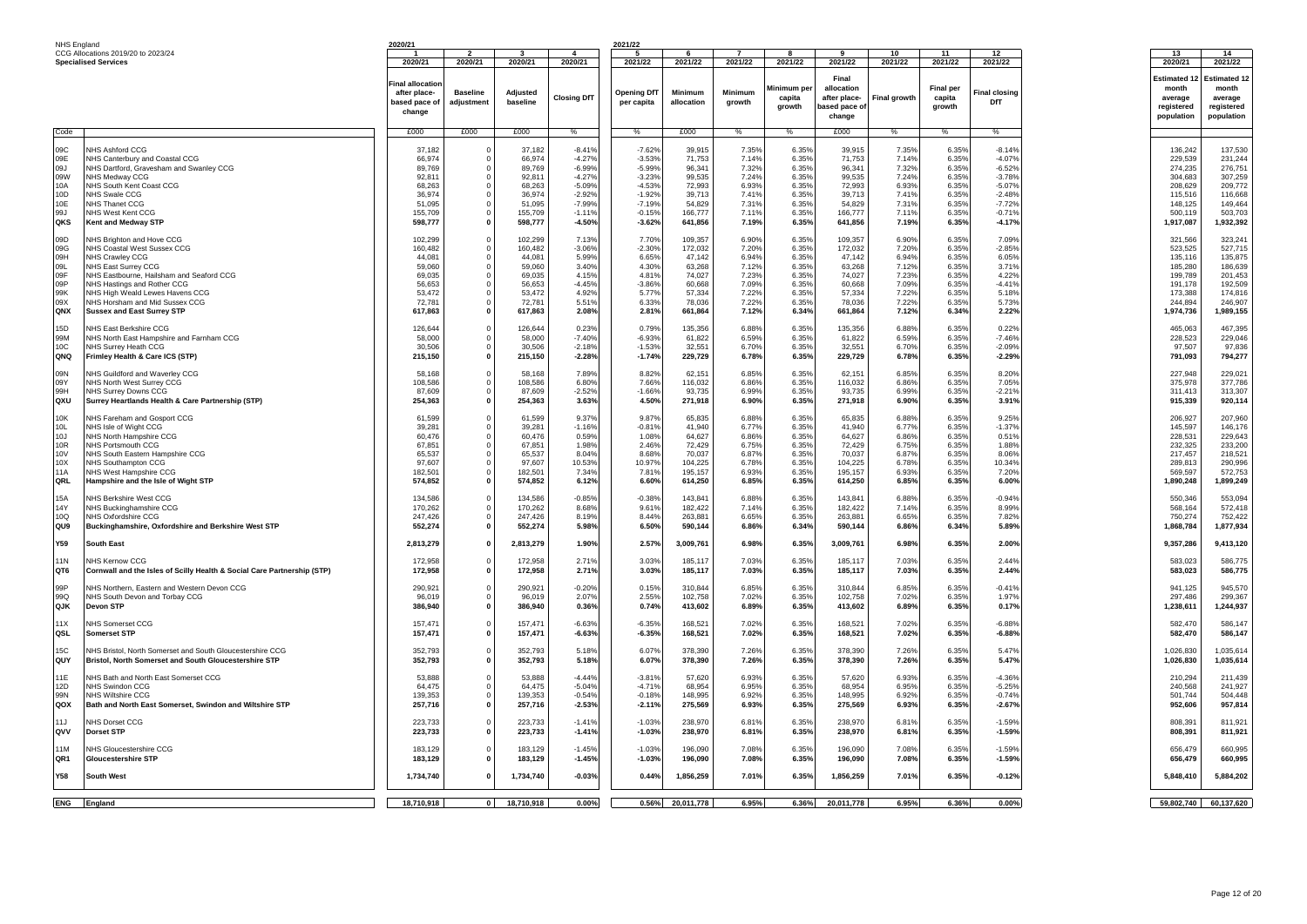| NHS England |                                                               | 2021/22            |                      |                    |                      | 2022/23              |                      |                |                |                      |                     |                  |                           |                      |                      |
|-------------|---------------------------------------------------------------|--------------------|----------------------|--------------------|----------------------|----------------------|----------------------|----------------|----------------|----------------------|---------------------|------------------|---------------------------|----------------------|----------------------|
|             | CCG Allocations 2019/20 to 2023/24                            |                    | $\overline{2}$       |                    | 4                    | - 5                  |                      |                | -8             | -9                   | 10                  | 11               | 12                        | 13                   | 14                   |
|             | <b>Specialised Services</b>                                   | 2021/22            | 2021/22              | 2021/22            | 2021/22              | 2022/23              | 2022/23              | 2022/23        | 2022/23        | 2022/23              | 2022/23             | 2022/23          | 2022/23                   | 2021/22              | 2022/23              |
|             |                                                               |                    |                      |                    |                      |                      |                      |                |                | Final                |                     |                  |                           | <b>Estimated ·</b>   | Estimated 12         |
|             |                                                               | Final allocatior   |                      |                    |                      |                      |                      |                |                |                      |                     |                  |                           |                      |                      |
|             |                                                               | after place-       | <b>Baseline</b>      | Adjusted           |                      | <b>Opening DfT</b>   | Minimum              | Minimum        | Minimum pe     | allocation           |                     | <b>Final per</b> | inal closing <sup>-</sup> | month                | month                |
|             |                                                               | based pace of      | adjustment           | baseline           | <b>Closing DfT</b>   | per capita           | allocation           | growth         | capita         | after place-         | <b>Final growth</b> | capita           | DfT                       | average              | average              |
|             |                                                               | change             |                      |                    |                      |                      |                      |                | growth         | pased pace of        |                     | growth           |                           | registered           | registered           |
|             |                                                               |                    |                      |                    |                      |                      |                      |                |                | change               |                     |                  |                           | population           | population           |
| Code        |                                                               | £000               | £000                 | £000               | %                    | %                    | £000                 | %              | %              | £000                 | %                   | %                | $\%$                      |                      |                      |
|             |                                                               |                    |                      |                    |                      |                      |                      |                |                |                      |                     |                  |                           |                      |                      |
| 00C         | NHS Darlington CCG                                            | 33,187             |                      | 33,187             | $-4.45%$             | $-4.43%$             | 35.468               | 6.87%          | 6.86%          | 35,468               | 6.87%               | 6.86%            | $-4.95%$                  | 108,477              | 108,491              |
| 00D         | NHS Durham Dales, Easington and Sedgefield CCG                | 84,825             |                      | 84,825             | $-8.389$             | $-8.13%$             | 90,925               | 7.19%          | 6.86%          | 90,925               | 7.19%               | 6.86%            | $-8.62%$                  | 295,084              | 296,003              |
| 03D         | NHS Hambleton, Richmondshire and Whitby CCG                   | 48,118             |                      | 48,118             | 4.12%                | 4.11%                | 51,428               | 6.88%          | 6.86%          | 51,428               | 6.88%               | 6.86%            | 3.55%                     | 144,141              | 144,168              |
| 00K         | NHS Hartlepool and Stockton-on-Tees CCG                       | 89,211             |                      | 89.21'             | $-7.97%$             | $-7.82%$             | 95,531               | 7.08%          | 6.86%          | 95,531               | 7.08%               | 6.86%            | $-8.32%$                  | 299,588              | 300,221              |
| 13T         | NHS Newcastle Gateshead CCG                                   | 178,471            |                      | 178,471            | $-2.749$             | $-2.53%$             | 191,141              | 7.10%          | 6.869          | 191,141              | 7.10%               | 6.86%            | $-3.05%$                  | 530,687              | 531,884              |
| 01H         | NHS North Cumbria CCG                                         | 103,483            |                      | 103,483            | $-1.729$             | $-1.79%$             | 110,437              | 6.72%          | 6.869          | 110,437              | 6.72%               | 6.86%            | $-2.33%$                  | 322,941              | 322,522              |
| LOO         | NHS North Durham CCG                                          | 73,283             |                      | 73,283             | $-7.749$             | $-7.57%$             | 78,486               | 7.10%          | 6.86%          | 78,486               | 7.10%               | 6.86%            | $-8.07%$                  | 261,174              | 261,762              |
| 99C         | NHS North Tyneside CCG                                        | 72,943             |                      | 72,943             | $-6.64%$             | $-6.52%$             | 78,156               | 7.15%          | 6.86%          | 78,156               | 7.15%               | 6.86%            | $-7.02%$                  | 220,946              | 221,541              |
| <b>OOL</b>  | NHS Northumberland CCG                                        | 102,268            |                      | 102,268            | $-6.03%$             | $-6.08%$             | 109,312              | 6.89%          | 6.86%          | 109,312              | 6.89%               | 6.86%            | $-6.59%$                  | 325,652              | 325,740              |
| 00M         | NHS South Tees CCG                                            | 111,607            |                      | 111,607            | $-4.75%$             | $-4.61%$             | 119,290              | 6.88%          | 6.86%          | 119,290              | 6.88%               | 6.86%            | $-5.12%$                  | 297,457              | 297,529              |
| 00N<br>00P  | NHS South Tyneside CCG                                        | 52,253             | $^{\circ}$           | 52,253             | $-7.14%$             | $-7.06%$             | 55,897               | 6.97%          | 6.86%          | 55,897               | 6.97%               | 6.86%            | $-7.56%$                  | 157,707              | 157,876<br>284,951   |
| OHM         | NHS Sunderland CCG                                            | 90,298             | $\Omega$             | 90,298             | $-5.10%$             | $-4.95%$             | 96,564               | 6.94%          | 6.86%          | 96,564               | 6.94%               | 6.86%            | $-5.46%$                  | 284,737              |                      |
|             | Cumbria and North East STP                                    | 1,039,947          |                      | 1,039,947          | -4.96%               | $-4.85%$             | 1,112,635            | 6.99%          | 6.85%          | 1,112,635            | 6.99%               | 6.85%            | $-5.37%$                  | 3,248,591            | 3,252,687            |
| 02N         | NHS Airedale, Wharfedale and Craven CCG                       | 43,750             |                      | 43,750             | $-3.80%$             | $-3.62%$             | 46,887               | 7.17%          | 6.86%          | 46,887               | 7.17%               | 6.86%            | $-4.14%$                  | 160,711              | 161,179              |
| 02W         | NHS Bradford City CCG                                         | 39,160             |                      | 39.160             | $-13.749$            | $-13.75%$            | 41,801               | 6.74%          | 6.86%          | 41,801               | 6.74%               | 6.86%            | $-14.22%$                 | 140,107              | 139,955              |
| 02R         | NHS Bradford Districts CCG                                    | 87,010             |                      | 87,010             | $-9.45%$             | $-9.339$             | 93,142               | 7.05%          | 6.86%          | 93,142               | 7.05%               | 6.86%            | $-9.82%$                  | 335,719              | 336,313              |
| 02T         | NHS Calderdale CCG                                            | 66,302             |                      | 66,302             | -6.64%               | $-6.36%$             | 71,077               | 7.20%          | 6.869          | 71,077               | 7.20%               | 6.86%            | $-6.87%$                  | 222,936              | 223,653              |
| 03A         | NHS Greater Huddersfield CCG                                  | 59,850             |                      | 59,850             | $-8.42%$             | $-8.09%$             | 64,189               | 7.25%          | 6.869          | 64,189               | 7.25%               | 6.86%            | $-8.59%$                  | 251,960              | 252,883              |
| 03E         | NHS Harrogate and Rural District CCG                          | 45,262             |                      | 45,262             | $-3.189$             | $-3.27%$             | 48,377               | 6.88%          | 6.86%          | 48,377               | 6.88%               | 6.86%            | $-3.79%$                  | 163,420              | 163,458              |
| 15F         | NHS Leeds CCG                                                 | 297,415            |                      | 297,415            | 1.45%                | 1.90%                | 319,173              | 7.32%          | 6.86%          | 319,173              | 7.32%               | 6.86%            | 1.35%                     | 892,733              | 896,552              |
| 03J         | NHS North Kirklees CCG                                        | 53,645             | $\Omega$             | 53,645             | $-6.58%$             | $-6.28%$             | 57,536               | 7.25%          | 6.86%          | 57,536               | 7.25%               | 6.86%            | $-6.79%$                  | 196,266              | 196,990              |
| 03R         | NHS Wakefield CCG                                             | 111,637            |                      | 111,637            | $-3.79%$             | $-3.38%$             | 119,862              | 7.37%          | 6.86%          | 119,862              | 7.37%               | 6.86%            | $-3.90%$                  | 379,592              | 381,400              |
| QWO         | West Yorkshire and Harrogate (Health & Care Partnership) STP  | 804,031            | 0                    | 804,031            | $-3.91%$             | $-3.61%$             | 862,044              | 7.22%          | 6.87%          | 862,044              | 7.22%               | 6.87%            | $-4.12%$                  | 2,743,444            | 2,752,380            |
| 02Y         | NHS East Riding of Yorkshire CCG                              | 95,852             |                      | 95,852             | $-4.64%$             | $-4.55%$             | 102,617              | 7.06%          | 6.86%          | 102,617              | 7.06%               | 6.86%            | $-5.06%$                  | 306,031              | 306,600              |
| 03F         | NHS Hull CCG                                                  | 109,497            |                      | 109,497            | $-5.87%$             | $-5.73%$             | 117,178              | 7.01%          | 6.86%          | 117,178              | 7.01%               | 6.86%            | $-6.23%$                  | 300,772              | 301,212              |
| 03H         | NHS North East Lincolnshire CCG                               | 54,658             |                      | 54,658             | $-8.29%$             | $-8.26%$             | 58,364               | 6.78%          | 6.86%          | 58,364               | 6.78%               | 6.86%            | $-8.75%$                  | 169,391              | 169,266              |
| 03K         | NHS North Lincolnshire CCG                                    | 51,592             |                      | 51,592             | $-12.59%$            | $-12.49%$            | 55,252               | 7.09%          | 6.86%          | 55,252               | 7.09%               | 6.86%            | $-12.96%$                 | 178,565              | 178,958              |
| 03M         | NHS Scarborough and Ryedale CCG                               | 36,028             |                      | 36,028             | $-0.109$             | 0.06%                | 38,549               | 7.00%          | 6.86%          | 38,549               | 7.00%               | 6.86%            | $-0.48%$                  | 120,953              | 121,109              |
| 03Q         | NHS Vale of York CCG                                          | 96,934             |                      | 96,934             | $-3.34%$             | $-3.02%$             | 104,004              | 7.29%          | 6.869          | 104,004              | 7.29%               | 6.86%            | $-3.55%$                  | 361,943              | 363,418              |
| QOQ         | Humber, Coast and Vale STP                                    | 444,561            |                      | 444,561            | $-5.78%$             | $-5.61%$             | 475,964              | 7.06%          | 6.85%          | 475,964              | 7.06%               | 6.85%            | $-6.13%$                  | 1,437,655            | 1,440,563            |
|             |                                                               |                    |                      |                    |                      |                      |                      |                |                |                      |                     |                  |                           |                      |                      |
| 02P         | NHS Barnsley CCG                                              | 86,137             |                      | 86,137             | $-5.37%$             | $-4.93%$             | 92,627               | 7.53%          | 6.86%          | 92,627               | 7.53%               | 6.86%            | $-5.44%$                  | 265,800              | 267,481              |
| 02Q         | NHS Bassetlaw CCG                                             | 34.27'             |                      | 34,271             | $-8.529$             | $-8.34%$             | 36,727               | 7.17%          | 6.86%          | 36,727               | 7.17%               | 6.86%            | $-8.84%$                  | 118,457              | 118,798              |
| 02X         | <b>NHS Doncaster CCG</b>                                      | 98.883             |                      | 98,883             | $-8.78%$             | $-8.62%$             | 105,855              | 7.05%          | 6.86%          | 105,855              | 7.05%               | 6.86%            | $-9.11%$                  | 322,742              | 323,322              |
| 03L<br>03N  | NHS Rotherham CCG                                             | 83,516             | 0<br>$^{\circ}$      | 83,516             | $-7.52%$             | $-7.23%$             | 89,500               | 7.17%          | 6.86%          | 89,500<br>260,997    | 7.17%               | 6.86%            | $-7.73%$                  | 265,637              | 266,398<br>613,445   |
| QF7         | NHS Sheffield CCG<br>South Yorkshire and Bassetlaw STP        | 243,110<br>545,917 | $\mathbf 0$          | 243,110<br>545,917 | 5.08%<br>$-2.26%$    | 5.58%<br>$-1.90%$    | 260,997<br>585,706   | 7.36%<br>7.29% | 6.86%<br>6.87% | 585,706              | 7.36%<br>7.29%      | 6.86%<br>6.87%   | 5.01%<br>$-2.43%$         | 610,593<br>1,583,229 | 1,589,444            |
|             |                                                               |                    |                      |                    |                      |                      |                      |                |                |                      |                     |                  |                           |                      |                      |
| Y63         | <b>North East and Yorkshire</b>                               | 2,834,456          | $\Omega$             | 2,834,456          | $-4.28%$             | $-4.06%$             | 3,036,349            | 7.12%          | 6.86%          | 3,036,349            | 7.12%               | 6.86%            | $-4.58%$                  | 9,012,919            | 9,035,074            |
|             |                                                               |                    |                      |                    |                      |                      |                      |                |                |                      |                     |                  |                           |                      |                      |
| 00Q         | NHS Blackburn with Darwen CCG                                 | 58,022             |                      | 58,022             | $-10.78%$            | $-10.71%$            | 61,979               | 6.82%          | 6.869          | 61,979               | 6.82%               | 6.86%            | $-11.20%$                 | 175,124              | 175,060              |
| 00R         | NHS Blackpool CCG                                             | 73,296             |                      | 73,296             | $-3.93%$             | $-3.79%$             | 78,193               | 6.68%          | 6.869          | 78,193               | 6.68%               | 6.86%            | $-4.31%$                  | 172,451              | 172,165              |
| 00X<br>01A  | NHS Chorley and South Ribble CCG<br>NHS East Lancashire CCG   | 60.468<br>127,554  |                      | 60,468<br>127,554  | $-3.019$<br>$-7.919$ | $-2.61%$<br>$-7.80%$ | 65,026<br>136,371    | 7.54%<br>6.91% | 6.869<br>6.86% | 65,026<br>136,371    | 7.54%<br>6.91%      | 6.86%<br>6.86%   | $-3.14%$<br>$-8.30%$      | 187,455<br>383,180   | 188,646<br>383,373   |
| 02M         | NHS Fylde and Wyre CCG                                        | 55,263             |                      | 55,263             | $-5.14%$             | $-4.87%$             | 59,277               | 7.26%          | 6.86%          | 59,277               | 7.26%               | 6.86%            | $-5.39%$                  | 179,679              | 180,360              |
| 01E         | NHS Greater Preston CCG                                       | 73,194             |                      | 73,194             | $-0.23%$             | $-0.12%$             | 78,181               | 6.819          | 6.86%          | 78,181               | 6.81%               | 6.86%            | $-0.66%$                  | 209,111              | 209,022              |
| 01K         | NHS Morecambe Bay CCG                                         | 106,307            | $^{\circ}$           | 106,307            | $-4.56%$             | $-4.23%$             | 113,835              | 7.08%          | 6.86%          | 113,835              | 7.08%               | 6.86%            | $-4.75%$                  | 348,168              | 348,894              |
| 02G         | NHS West Lancashire CCG                                       | 42,084             | $^{\circ}$           | 42,084             | 1.34%                | 1.68%                | 45,049               | 7.05%          | 6.86%          | 45,049               | 7.05%               | 6.86%            | 1.13%                     | 114,013              | 114,213              |
| QE1         | Healthier Lancashire and South Cumbria STP                    | 596,188            | $\mathbf 0$          | 596,188            | $-4.87%$             | $-4.65%$             | 637,911              | 7.00%          | 6.84%          | 637,911              | 7.00%               | 6.84%            | $-5.18%$                  | 1,769,180            | 1,771,732            |
|             |                                                               |                    |                      |                    |                      |                      |                      |                |                |                      |                     |                  |                           |                      |                      |
| 00T         | NHS Bolton CCG                                                | 111,105            |                      | 111,105            | 2.22%                | 2.65%                | 119,099              | 7.19%          | 6.86%          | 119,099              | 7.19%               | 6.86%            | 2.10%                     | 312,849              | 313,834              |
| V00         | NHS Bury CCG                                                  | 76,437             |                      | 76,437             | 7.26%                | 7.74%                | 81,921               | 7.179          | 6.86%          | 81,921               | 7.17%               | 6.86%            | 7.16%                     | 206,202              | 206,812              |
| 01D<br>14L  | NHS Heywood, Middleton and Rochdale CCG<br>NHS Manchester CCG | 94,160             |                      | 94,160             | 4.32%                | 4.73%                | 100,948              | 7.219<br>7.65% | 6.86%          | 100,948              | 7.21%               | 6.86%            | 4.17%                     | 236,210              | 236,985              |
| 00Y         | NHS Oldham CCG                                                | 292,530<br>90,962  |                      | 292,530<br>90,962  | 5.93%<br>5.48%       | 6.62%<br>6.03%       | 314,905<br>97,640    | 7.34%          | 6.869<br>6.869 | 314,905<br>97,640    | 7.65%<br>7.34%      | 6.86%<br>6.86%   | 6.04%<br>5.45%            | 659,284<br>259,393   | 664,161<br>260,565   |
| 01G         | NHS Salford CCG                                               | 109,379            |                      | 109,379            | 2.09%                | 2.85%                | 117,790              | 7.69%          | 6.86%          | 117,790              | 7.69%               | 6.86%            | 2.29%                     | 280,452              | 282,634              |
| 01W         | <b>NHS Stockport CCG</b>                                      | 111,408            |                      | 111,408            | 11.07%               | 11.70%               | 119,623              | 7.37%          | 6.86%          | 119,623              | 7.37%               | 6.86%            | 11.10%                    | 316,512              | 318,037              |
| 01Y         | NHS Tameside and Glossop CCG                                  | 89,562             |                      | 89,562             | 4.53%                | 4.88%                | 95,949               | 7.13%          | 6.86%          | 95,949               | 7.13%               | 6.86%            | 4.31%                     | 249,880              | 250,519              |
| 02A         | <b>NHS Trafford CCG</b>                                       | 90,680             |                      | 90,680             | 14.14%               | 14.81%               | 97,494               | 7.51%          | 6.86%          | 97,494               | 7.51%               | 6.86%            | 14.19%                    | 246.695              | 248,209              |
| 02H         | NHS Wigan Borough CCG                                         | 114,962            |                      | 114,962            | 2.47%                | 2.77%                | 123,092              | 7.07%          | 6.86%          | 123,092              | 7.07%               | 6.86%            | 2.21%                     | 330,294              | 330,954              |
| QOP         | Greater Manchester Health and Social Care Partnership (STP)   | 1,181,185          |                      | 1,181,185          | 5.71%                | 6.25%                | 1,268,461            | 7.39%          | 6.87%          | 1,268,461            | 7.39%               | 6.87%            | 5.69%                     | 3,097,770            | 3,112,710            |
| 01C         | NHS Eastern Cheshire CCG                                      | 68,506             |                      | 68,506             | 5.22%                | 5.56%                | 73,446               | 7.21%          | 6.86%          | 73,446               | 7.21%               | 6.86%            | 4.99%                     | 210,672              | 211,368              |
| 01F         | NHS Halton CCG                                                | 45,340             |                      | 45,340             | 0.66%                | 0.83%                | 48,524               | 7.02%          | 6.86%          | 48,524               | 7.02%               | 6.86%            | 0.29%                     | 132,053              | 132,256              |
| 01J         | <b>VHS Knowsley CCG</b>                                       | 64.565             |                      | 64,565             | $-1.41$              | $-1.08%$             | 69,198               | 7.189          | 6.869          | 69,198               | 7.18%               | $6.86^{\circ}$   | $-1.61'$                  | 166,637              | 167,131              |
| 99A         | <b>NHS Liverpool CCG</b>                                      | 229,273            |                      | 229,273            | 2.83%                | 3.379                | 246,369              | 7.46%          | 6.86%          | 246,369              | 7.46%               | 6.86%            | 2.81%                     | 543,229              | 546,269              |
| 01R         | NHS South Cheshire CCG                                        | 57,416             |                      | 57,416             | 5.06%                | 5.35%                | 61,490               | 7.10%          | 6.86%          | 61,490               | 7.10%               | 6.86%            | 4.79%                     | 187,152              | 187,567              |
| 01T         | NHS South Sefton CCG                                          | 63,052             |                      | 63,052             | 0.57%                | 0.78%                | 67,424               | 6.93%          | 6.86%          | 67,424               | 6.93%               | 6.86%            | 0.23%                     | 155,439              | 155,549              |
| 01V         | NHS Southport and Formby CCG                                  | 44,323             |                      | 44,323             | $-2.09%$             | $-1.85%$             | 47,476               | 7.11%          | 6.86%          | 47,476               | 7.119               | 6.86%            | $-2.38%$                  | 125,805              | 126,105              |
| 01X         | NHS St Helens CCG                                             | 66,546             |                      | 66,546             | 0.92%                | 1.30%                | 71,314               | 7.16%          | 6.86%          | 71,314               | 7.16%               | 6.86%            | 0.75%                     | 199,264              | 199,835              |
| 02D         | NHS Vale Royal CCG                                            | 28,387             |                      | 28,387             | $-0.58%$             | $-0.18%$             | 30,408               | 7.12%          | 6.86%          | 30,408               | 7.12%               | 6.86%            | $-0.72%$                  | 107,859              | 108,122              |
| 02E         | <b>NHS Warrington CCG</b>                                     | 68,400             | $^{\circ}$           | 68,400             | 3.87%                | 4.22%                | 73,432               | 7.36%          | 6.86%          | 73,432               | 7.36%               | 6.86%            | 3.66%                     | 221,422              | 222,454              |
| 02F<br>12F  | NHS West Cheshire CCG                                         | 84,125             | $^{\circ}$           | 84,125<br>118,109  | 2.68%                | 2.97%                | 90,156               | 7.17%          | 6.86%<br>6.86% | 90,156               | 7.17%               | 6.86%<br>6.86%   | 2.41%                     | 266,358              | 267,133              |
| QYG         | NHS Wirral CCG<br><b>Cheshire and Merseyside STP</b>          | 118,109<br>938,042 | $\Omega$<br>$\Omega$ | 938,042            | $-0.56%$<br>1.71%    | $-0.35%$<br>2.05%    | 126,366<br>1,005,603 | 6.99%<br>7.20% | 6.87%          | 126,366<br>1,005,603 | 6.99%<br>7.20%      | 6.87%            | $-0.89%$<br>1.51%         | 337,632<br>2,653,521 | 338,052<br>2,661,841 |
|             |                                                               |                    |                      |                    |                      |                      |                      |                |                |                      |                     |                  |                           |                      |                      |
| <b>Y62</b>  | <b>North West</b>                                             | 2,715,415          | $\mathbf{0}$         | 2,715,415          | 1.84%                | 2.23%                | 2,911,975            | 7.24%          | 6.87%          | 2,911,975            | 7.24%               | 6.87%            | 1.69%                     | 7,520,472            | 7,546,283            |
|             |                                                               |                    |                      |                    |                      |                      |                      |                |                |                      |                     |                  |                           |                      |                      |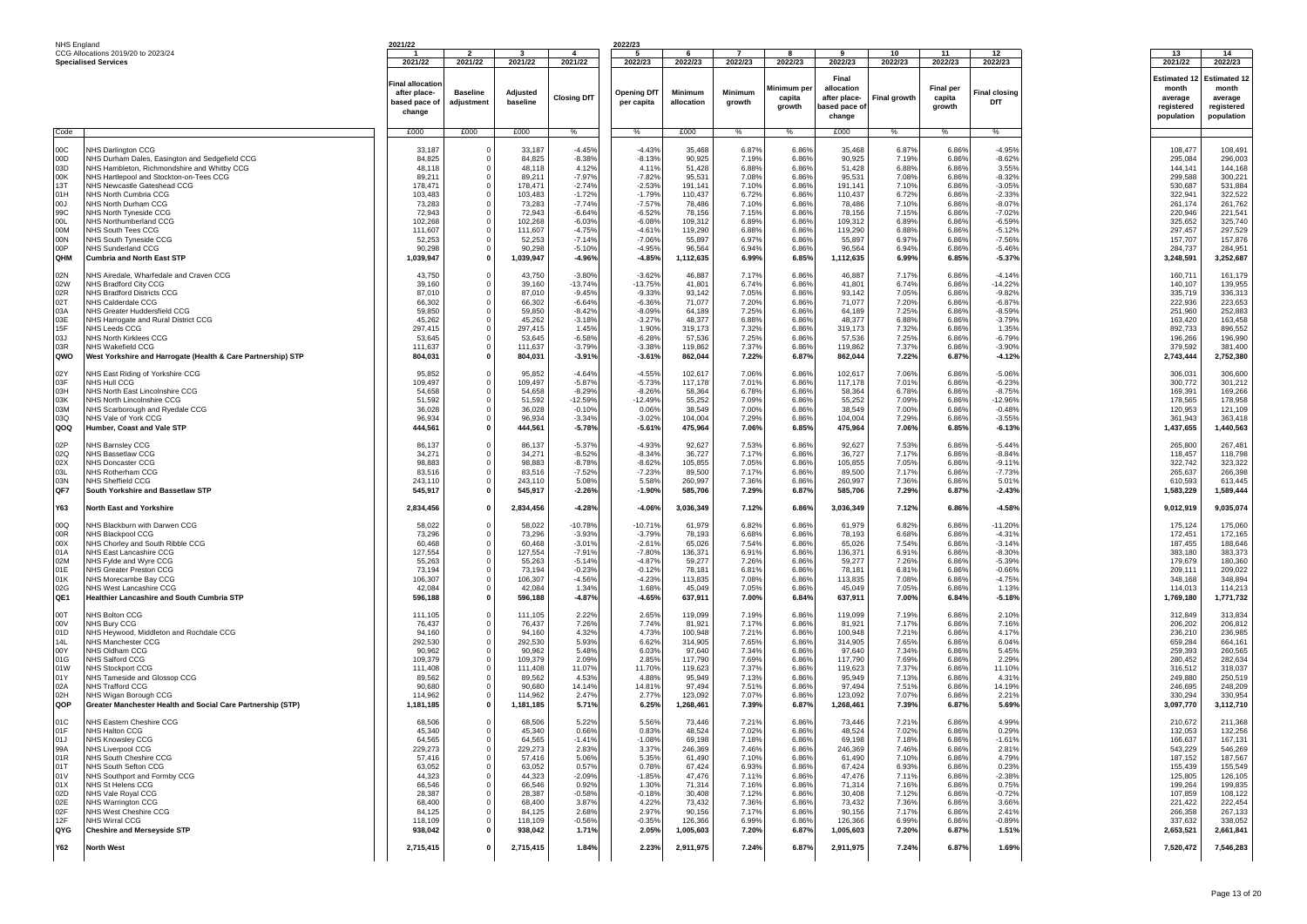| NHS England     |                                                        | 2021/22        |                 |           |                    | 2022/23            |                |                |            |               |                     |                  |               |                     |                     |
|-----------------|--------------------------------------------------------|----------------|-----------------|-----------|--------------------|--------------------|----------------|----------------|------------|---------------|---------------------|------------------|---------------|---------------------|---------------------|
|                 | CCG Allocations 2019/20 to 2023/24                     |                | $\overline{2}$  |           | $\overline{4}$     | -5                 | 6              | $\overline{7}$ | R          | $\mathbf{q}$  | 10                  | 11               | 12            | 13                  | 14                  |
|                 | <b>Specialised Services</b>                            | 2021/22        | 2021/22         | 2021/22   | 2021/22            | 2022/23            | 2022/23        | 2022/23        | 2022/23    | 2022/23       | 2022/23             | 2022/23          | 2022/23       | 2021/22             | 2022/23             |
|                 |                                                        |                |                 |           |                    |                    |                |                |            |               |                     |                  |               |                     |                     |
|                 |                                                        |                |                 |           |                    |                    |                |                |            | Final         |                     |                  |               |                     |                     |
|                 |                                                        | inal allocatio |                 |           |                    |                    |                |                |            |               |                     |                  |               | <b>Estimated 12</b> | <b>Estimated 12</b> |
|                 |                                                        |                |                 |           |                    |                    |                |                | Minimum pe | allocation    |                     | <b>Final per</b> |               | month               | month               |
|                 |                                                        | after place-   | <b>Baseline</b> | Adjusted  | <b>Closing DfT</b> | <b>Opening DfT</b> | <b>Minimum</b> | <b>Minimum</b> | capita     | after place-  | <b>Final growth</b> | capita           | Final closing | average             | average             |
|                 |                                                        | based pace of  | adjustment      | baseline  |                    | per capita         | allocation     | growth         |            |               |                     |                  | DfT           |                     |                     |
|                 |                                                        | change         |                 |           |                    |                    |                |                | growth     | based pace of |                     | growth           |               | registered          | registered          |
|                 |                                                        |                |                 |           |                    |                    |                |                |            | change        |                     |                  |               | population          | population          |
|                 |                                                        |                |                 |           |                    |                    |                |                |            |               |                     |                  |               |                     |                     |
| Code            |                                                        | £000           | £000            | £000      | $\frac{0}{6}$      |                    | £000           | %              | %          | £000          | %                   | %                | $\frac{0}{6}$ |                     |                     |
|                 |                                                        |                |                 |           |                    |                    |                |                |            |               |                     |                  |               |                     |                     |
|                 | <b>VHS Cannock Chase CCG</b>                           |                | $\Omega$        |           | 0.71%              |                    |                |                |            |               |                     |                  |               |                     |                     |
| 04Y             |                                                        | 42,579         |                 | 42,579    |                    | 0.86%              | 45,554         | 6.99%          | 6.869      | 45,554        | 6.99%               | 6.86%            | 0.31%         | 133,702             | 133,863             |
| 05D             | NHS East Staffordshire CCG                             | 36,479         | $\Omega$        | 36,479    | $-7.67%$           | $-7.51%$           | 39,111         | 7.22%          | 6.869      | 39,111        | 7.22%               | 6.86%            | $-8.019$      | 143,673             | 144,151             |
| 05G             | NHS North Staffordshire CCG                            | 84.719         | $\mathbf 0$     | 84.719    | 4.64%              | 5.06%              | 90.817         | 7.20%          | 6.86%      | 90.817        | 7.20%               | 6.86%            | 4.49%         | 220,264             | 220.963             |
| 05Q             | NHS South East Staffordshire and Seisdon Peninsula CCG | 65,676         | $\Omega$        | 65,676    | 0.09%              | 0.24%              | 70,266         | 6.99%          | 6.86%      | 70,266        | 6.99%               | 6.86%            | $-0.30%$      | 218,757             | 219,025             |
|                 |                                                        |                |                 |           |                    |                    |                |                |            |               |                     |                  |               |                     |                     |
| 05V             | NHS Stafford and Surrounds CCG                         | 53,821         | $\Omega$        | 53,821    | 6.67%              | 7.00%              | 57,688         | 7.18%          | 6.86%      | 57,688        | 7.18%               | 6.86%            | 6.42%         | 150,474             | 150,934             |
| 05W             | NHS Stoke on Trent CCG                                 | 115,114        | $\Omega$        | 115,114   | 0.45%              | 0.78%              | 123,364        | 7.17%          | 6.86%      | 123,364       | 7.17%               | 6.86%            | 0.24%         | 293,995             | 294,843             |
| <b>ONC</b>      | Staffordshire and Stoke on Trent STP                   | 398,388        | $\mathbf{0}$    | 398,388   | 1.26%              | 1.54%              | 426,800        | 7.13%          | 6.86%      | 426,800       | 7.13%               | 6.86%            | 0.99%         | 1,160,863           | 1,163,778           |
|                 |                                                        |                |                 |           |                    |                    |                |                |            |               |                     |                  |               |                     |                     |
|                 |                                                        |                | $\Omega$        |           |                    |                    |                |                |            |               |                     |                  |               |                     |                     |
| 05N             | <b>NHS Shropshire CCG</b>                              | 92,391         |                 | 92,391    | $-2.69%$           | $-2.57%$           | 99,115         | 7.28%          | 6.86%      | 99,115        | 7.28%               | 6.86%            | $-3.09%$      | 313,786             | 315,019             |
| 05X             | <b>NHS Telford and Wrekin CCG</b>                      | 60,171         | $^{\circ}$      | 60,17     | 0.89%              | 1.21%              | 64,640         | 7.43%          | 6.869      | 64,640        | 7.43%               | 6.86%            | 0.66%         | 189,833             | 190,843             |
| QOC             | Shropshire and Telford and Wrekin STP                  | 152,562        | $\mathbf{0}$    | 152,562   | $-1.31%$           | $-1.11%$           | 163,755        | 7.34%          | 6.86%      | 163,755       | 7.34%               | 6.86%            | $-1.64%$      | 503,620             | 505.862             |
|                 |                                                        |                |                 |           |                    |                    |                |                |            |               |                     |                  |               |                     |                     |
| 15M             | <b>VHS Derby and Derbyshire CCG</b>                    | 302,278        | $\Omega$        | 302,278   | $-3.28%$           | $-3.03%$           | 324,260        | 7.27%          | 6.86%      | 324,260       | 7.27%               | 6.86%            | $-3.56%$      | 1.062.176           | 1,066,289           |
|                 |                                                        |                |                 |           |                    |                    |                |                |            |               |                     |                  |               |                     |                     |
| QJ2             | Joined Up Care Derbyshire STP                          | 302,278        | 0               | 302,278   | $-3.28%$           | $-3.03%$           | 324,260        | 7.27%          | 6.86%      | 324,260       | 7.27%               | 6.86%            | $-3.56%$      | 1,062,176           | 1,066,289           |
|                 |                                                        |                |                 |           |                    |                    |                |                |            |               |                     |                  |               |                     |                     |
| 03T             | <b>NHS Lincolnshire East CCG</b>                       | 72,962         | $\Omega$        | 72,962    | $-10.57%$          | -10.26%            | 78,255         | 7.25%          | 6.86%      | 78,255        | 7.25%               | 6.86%            | $-10.75%$     | 253,606             | 254,547             |
| 04D             | NHS Lincolnshire West CCG                              | 78,674         | $\mathbf 0$     | 78,674    | $-4.70%$           | $-4.35%$           | 84.456         | 7.35%          | 6.86%      | 84,456        | 7.35%               | 6.86%            | $-4.86%$      | 240,844             | 241,950             |
|                 |                                                        |                |                 |           |                    |                    |                |                |            |               |                     |                  |               |                     |                     |
| 99D             | NHS South Lincolnshire CCG                             | 43,601         | $\mathbf 0$     | 43,601    | $-6.93%$           | $-6.41%$           | 46,920         | 7.61%          | 6.86%      | 46,920        | 7.61%               | 6.86%            | $-6.92%$      | 170,774             | 171,979             |
| 04Q             | NHS South West Lincolnshire CCG                        | 37,995         | $\mathbf 0$     | 37.995    | $-5.44%$           | $-5.06%$           | 40.867         | 7.56%          | 6.86%      | 40.867        | 7.56%               | 6.86%            | $-5.57%$      | 136,527             | 137.421             |
| QJM             | Lincolnshire STP                                       | 233,232        | $\mathbf{0}$    | 233,232   | $-7.14%$           | $-6.76%$           | 250,498        | 7.40%          | 6.85%      | 250,498       | 7.40%               | 6.85%            | $-7.27%$      | 801,751             | 805,897             |
|                 |                                                        |                |                 |           |                    |                    |                |                |            |               |                     |                  |               |                     |                     |
|                 |                                                        |                |                 |           |                    |                    |                |                |            |               |                     |                  |               |                     |                     |
| 04E             | <b>NHS Mansfield and Ashfield CCG</b>                  | 61,516         | $^{\circ}$      | 61,516    | $-6.44%$           | $-6.07%$           | 66,098         | 7.45%          | 6.86%      | 66,098        | 7.45%               | 6.86%            | $-6.58%$      | 197,463             | 198,554             |
| 04H             | NHS Newark and Sherwood CCG                            | 37,638         | $\mathbf 0$     | 37,638    | $-4.34%$           | $-3.92%$           | 40,483         | 7.56%          | 6.869      | 40,483        | 7.56%               | 6.86%            | $-4.44%$      | 137,882             | 138,787             |
| 04K             | <b>NHS Nottingham City CCG</b>                         | 149,437        | $\Omega$        | 149,437   | 0.26%              | 0.59%              | 160,294        | 7.27%          | 6.86%      | 160,294       | 7.27%               | 6.86%            | 0.05%         | 384,540             | 386,003             |
| 04L             | <b>NHS Nottingham North and East CCG</b>               | 52,355         | $\Omega$        | 52,355    | 4.70%              | 5.23%              | 56,309         | 7.55%          | 6.86%      | 56,309        | 7.55%               | 6.86%            | 4.66%         | 155.537             | 156,546             |
| 04M             | NHS Nottingham West CCG                                | 32.581         | $\Omega$        | 32.581    | 1.12%              | 1.61%              | 34.994         | 7.41%          | 6.869      | 34.994        | 7.41%               | 6.86%            | 1.06%         | 95.607              | 96,096              |
|                 |                                                        |                |                 |           |                    |                    |                |                |            |               |                     |                  |               |                     |                     |
| 04N             | NHS Rushcliffe CCG                                     | 40,310         | $\Omega$        | 40,310    | 2.45%              | 2.89%              | 43,368         | 7.59%          | 6.86%      | 43,368        | 7.59%               | 6.86%            | 2.33%         | 129,818             | 130,703             |
| QT <sub>1</sub> | Nottingham and Nottinghamshire Health and Care STP     | 373,837        | $\mathbf{0}$    | 373,837   | $-0.50%$           | $-0.09%$           | 401,546        | 7.41%          | 6.85%      | 401,546       | 7.41%               | 6.85%            | $-0.64%$      | 1,100,846           | 1,106,688           |
|                 |                                                        |                |                 |           |                    |                    |                |                |            |               |                     |                  |               |                     |                     |
| 03W             | <b>IHS East Leicestershire and Rutland CCG</b>         | 100,065        | $\mathbf 0$     | 100,065   | $-2.41%$           | $-2.00%$           | 107,546        | 7.48%          | 6.86%      | 107,546       | 7.48%               | 6.86%            | $-2.53%$      | 336,898             | 338,844             |
| 04C             | NHS Leicester City CCG                                 | 127,771        | $\mathbf 0$     | 127,771   | $-7.45%$           | $-6.96%$           | 137,397        | 7.53%          | 6.86%      | 137,397       | 7.53%               | 6.86%            | $-7.47%$      | 415,521             | 418,147             |
|                 |                                                        |                |                 |           |                    |                    |                |                |            |               |                     |                  |               |                     |                     |
| 04V             | NHS West Leicestershire CCG                            | 114.214        | $\Omega$        | 114,214   | $-4.28%$           | $-3.75%$           | 123,018        | 7.71%          | 6.86%      | 123.018       | 7.71%               | 6.86%            | $-4.27%$      | 402.920             | 406.123             |
| QK1             | eicester, Leicestershire and Rutland STP               | 342,050        | $\mathbf 0$     | 342,050   | $-4.96%$           | $-4.48%$           | 367,961        | 7.58%          | 6.86%      | 367,961       | 7.58%               | 6.86%            | $-5.00%$      | 1,155,339           | 1,163,115           |
|                 |                                                        |                |                 |           |                    |                    |                |                |            |               |                     |                  |               |                     |                     |
| 05C             | <b>VHS Dudley CCG</b>                                  | 98,095         | $\Omega$        | 98,095    | $-5.03%$           | $-4.66%$           | 105,091        | 7.13%          | 6.86%      | 105,091       | 7.13%               | 6.86%            | $-5.17%$      | 322,035             | 322,859             |
| 05L             |                                                        |                |                 |           |                    |                    |                |                |            |               |                     |                  |               |                     |                     |
|                 | NHS Sandwell and West Birmingham CCG                   | 201.594        | $\Omega$        | 201.594   | $-3.05%$           | $-2.55%$           | 216,794        | 7.54%          | 6.869      | 216,794       | 7.54%               | 6.86%            | $-3.07%$      | 583.752             | 587.474             |
| 05Y             | NHS Walsall CCG                                        | 90,935         | $\Omega$        | 90,935    | $-4.42%$           | $-3.90%$           | 97,717         | 7.46%          | 6.869      | 97,717        | 7.46%               | 6.86%            | $-4.42%$      | 291,029             | 292,662             |
| 06A             | <b>NHS Wolverhampton CCG</b>                           | 106,750        | $\Omega$        | 106,750   | 3.67%              | 4.16%              | 114,622        | 7.37%          | 6.86%      | 114,622       | 7.37%               | 6.86%            | 3.60%         | 285,176             | 286,552             |
| QUA             | The Black Country and West Birmingham STP              | 497,374        | $\mathbf 0$     | 497,374   | $-2.35%$           | $-1.88%$           | 534,224        | 7.41%          | 6.86%      | 534,224       | 7.41%               | 6.86%            | $-2.40%$      | 1,481,991           | 1,489,547           |
|                 |                                                        |                |                 |           |                    |                    |                |                |            |               |                     |                  |               |                     |                     |
| 15E             | NHS Birmingham and Solihull CCG                        | 527,098        | $\Omega$        | 527,098   | 4.40%              | 4.97%              | 566,993        | 7.57%          | 6.86%      | 566,993       | 7.57%               | 6.86%            | 4.40%         | 1,338,522           | 1,347,419           |
|                 |                                                        |                |                 |           |                    |                    |                |                |            |               |                     |                  |               |                     |                     |
| QHL             | <b>Birmingham and Solihull STP</b>                     | 527,098        | $\mathbf{0}$    | 527,098   | 4.40%              | 4.97%              | 566,993        | 7.57%          | 6.86%      | 566,993       | 7.57%               | 6.86%            | 4.40%         | 1,338,522           | 1,347,419           |
|                 |                                                        |                |                 |           |                    |                    |                |                |            |               |                     |                  |               |                     |                     |
| 05A             | <b>VHS Coventry and Rugby CCG</b>                      | 180.051        | $\Omega$        | 180.051   | 3.76%              | 4.84%              | 194.615        | 8.09%          | 6.86%      | 194.615       | 8.09%               | 6.86%            | 4.28%         | 534.572             | 540.727             |
| 05R             | NHS South Warwickshire CCG                             | 90.498         | $\Omega$        | 90.498    | 6.50%              | 6.98%              | 97.063         | 7.25%          | 6.86%      | 97.063        | 7.25%               | 6.86%            | 6.40%         | 290.532             | 291.609             |
| 05H             | NHS Warwickshire North CCG                             | 64,667         | $\Omega$        | 64,667    | $-2.02%$           | $-1.58%$           | 69,369         | 7.27%          | 6.86%      | 69.369        | 7.27%               | 6.86%            | $-2.11%$      | 193.794             | 194,544             |
|                 |                                                        |                |                 |           |                    |                    |                |                |            |               |                     |                  |               |                     |                     |
| QWU             | <b>Coventry and Warwickshire STP</b>                   | 335,216        | $\mathbf 0$     | 335,216   | 3.30%              | 4.09%              | 361,047        | 7.71%          | 6.87%      | 361,047       | 7.71%               | 6.87%            | 3.54%         | 1,018,898           | 1,026,880           |
|                 |                                                        |                |                 |           |                    |                    |                |                |            |               |                     |                  |               |                     |                     |
| 05F             | <b>VHS Herefordshire CCG</b>                           | 55,698         | $\Omega$        | 55,698    | $-3.29%$           | $-2.96%$           | 59.787         | 7.34%          | 6.869      | 59,787        | 7.34%               | 6.86%            | $-3.48%$      | 190.085             | 190,942             |
| 05J             | NHS Redditch and Bromsgrove CCG                        | 57,081         | $\Omega$        | 57,081    | 0.84%              | 1.12%              | 61,218         | 7.25%          | 6.869      | 61,218        | 7.25%               | 6.86%            | 0.58%         | 179,793             | 180.447             |
| 05T             | <b>NHS South Worcestershire CCG</b>                    | 96,898         | $\Omega$        | 96,898    | $-2.04%$           | $-1.71%$           | 104,128        | 7.46%          | 6.869      | 104,128       | 7.46%               | 6.86%            | $-2.24%$      | 317,284             | 319,073             |
|                 |                                                        |                |                 |           |                    |                    |                |                |            |               |                     |                  |               |                     |                     |
| CG 0.           | <b>VHS Wyre Forest CCG</b>                             | 33.659         | $\Omega$        | 33.659    | $-7.36%$           | $-7.10%$           | 36,079         | 7.19%          | 6.86%      | 36,079        | 7.19%               | 6.86%            | $-7.60%$      | 117,549             | 117,912             |
| QGH             | Herefordshire and Worcestershire STP                   | 243,336        | $\mathbf{0}$    | 243,336   | $-2.45%$           | $-2.14%$           | 261,212        | 7.35%          | 6.86%      | 261,212       | 7.35%               | 6.86%            | $-2.67%$      | 804,710             | 808,374             |
|                 |                                                        |                |                 |           |                    |                    |                |                |            |               |                     |                  |               |                     |                     |
| 03V             | <b>VHS Corby CCG</b>                                   | 21,462         | $\mathbf 0$     | 21,462    | $-5.04%$           | $-4.25%$           | 23,256         | 8.36%          | 6.86%      | 23,256        | 8.36%               | 6.86%            | $-4.77%$      | 82,345              | 83,501              |
| 04G             | NHS Nene CCG                                           | 213,468        | $\mathbf 0$     | 213,468   | $-3.16%$           | $-2.71%$           | 229,597        | 7.56%          | 6.86%      | 229,597       | 7.56%               | 6.86%            | $-3.24%$      | 700,670             | 705,243             |
|                 |                                                        |                |                 |           |                    |                    |                |                |            |               |                     |                  |               |                     |                     |
| QPM             | Northamptonshire STP                                   | 234,930        | $\mathbf{0}$    | 234,930   | $-3.33%$           | $-2.85%$           | 252,853        | 7.63%          | 6.85%      | 252,853       | 7.63%               | 6.85%            | $-3.38%$      | 783,015             | 788.744             |
|                 |                                                        |                |                 |           |                    |                    |                |                |            |               |                     |                  |               |                     |                     |
| <b>Y60</b>      | <b>Midlands</b>                                        | 3,640,301      | 0               | 3,640,301 | $-1.04%$           | $-0.60%$           | 3,911,149      | 7.44%          | 6.86%      | 3,911,149     | 7.44%               | 6.86%            | $-1.14%$      | 11,211,732          | 11,272,594          |
|                 |                                                        |                |                 |           |                    |                    |                |                |            |               |                     |                  |               |                     |                     |
|                 |                                                        |                |                 |           |                    |                    |                |                |            |               |                     |                  |               |                     |                     |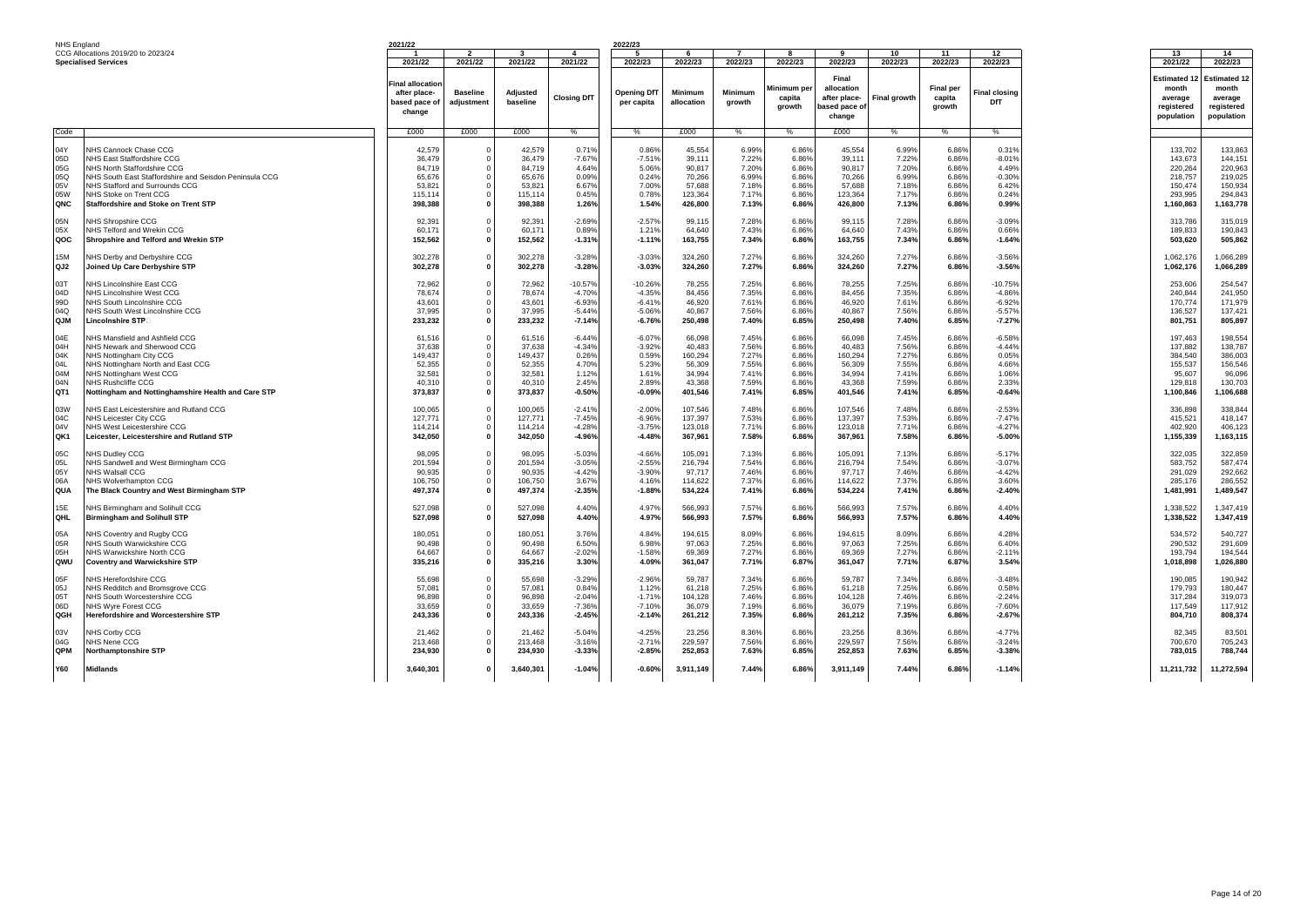| NHS England                                                 |                                                                                                                                                                                                                                                                              | 2021/22                                                                                    |                                          |                                                                                             |                                                                                                    | 2022/23                                                                             |                                                                                               |                                                                               |                                                                               |                                                                                               |                                                                               |                                                                               |                                                                                                    |                                                                                                   |                                                                                                   |
|-------------------------------------------------------------|------------------------------------------------------------------------------------------------------------------------------------------------------------------------------------------------------------------------------------------------------------------------------|--------------------------------------------------------------------------------------------|------------------------------------------|---------------------------------------------------------------------------------------------|----------------------------------------------------------------------------------------------------|-------------------------------------------------------------------------------------|-----------------------------------------------------------------------------------------------|-------------------------------------------------------------------------------|-------------------------------------------------------------------------------|-----------------------------------------------------------------------------------------------|-------------------------------------------------------------------------------|-------------------------------------------------------------------------------|----------------------------------------------------------------------------------------------------|---------------------------------------------------------------------------------------------------|---------------------------------------------------------------------------------------------------|
|                                                             | CCG Allocations 2019/20 to 2023/24                                                                                                                                                                                                                                           |                                                                                            |                                          |                                                                                             |                                                                                                    |                                                                                     |                                                                                               |                                                                               |                                                                               |                                                                                               | 10                                                                            | 11                                                                            | 12                                                                                                 | 13                                                                                                | 14                                                                                                |
|                                                             | <b>Specialised Services</b>                                                                                                                                                                                                                                                  | 2021/22<br><b>Final allocatio</b><br>after place-<br>based pace of<br>change               | 2021/22<br><b>Baseline</b><br>adjustment | 2021/22<br>Adiusted<br>baseline                                                             | 2021/22<br><b>Closing DfT</b>                                                                      | 2022/23<br><b>Opening DfT</b><br>per capita                                         | 2022/23<br>Minimum<br>allocation                                                              | 2022/23<br>Minimum<br>growth                                                  | 2022/23<br>Minimum pe<br>capita<br>arowth                                     | 2022/23<br>Final<br>allocation<br>after place-<br>based pace o<br>change                      | 2022/23<br>Final growth                                                       | 2022/23<br><b>Final per</b><br>capita<br>growth                               | 2022/23<br>Final closing<br>DfT                                                                    | 2021/22<br>Estimated *<br>month<br>average<br>reaistered<br>population                            | 2022/23<br><b>Estimated 12</b><br>month<br>average<br>reaistered<br>population                    |
| Code                                                        |                                                                                                                                                                                                                                                                              | £000                                                                                       | £000                                     | £000                                                                                        | $\%$                                                                                               | $\frac{0}{6}$                                                                       | £000                                                                                          | $\%$                                                                          | $\%$                                                                          | £000                                                                                          | $\%$                                                                          | $\frac{0}{6}$                                                                 | $\frac{0}{6}$                                                                                      |                                                                                                   |                                                                                                   |
| H30<br><b>QUE</b>                                           | <b>NHS Cambridgeshire and Peterborough CCG</b><br><b>Cambridgeshire and Peterborough STP</b>                                                                                                                                                                                 | 285,268<br>285,268                                                                         |                                          | 285,268<br>285,268                                                                          | $-1.79%$<br>$-1.79%$                                                                               | $-1.48%$<br>$-1.48%$                                                                | 306,268<br>306,268                                                                            | 7.36%<br>7.36%                                                                | 6.86%<br>6.86%                                                                | 306.268<br>306.268                                                                            | 7.36%<br>7.36%                                                                | 6.86%<br>6.86%                                                                | $-2.019$<br>$-2.01%$                                                                               | 983,454<br>983,454                                                                                | 988,084<br>988,084                                                                                |
| M <sub>80</sub><br>06V<br>06W<br>06Y<br>07J<br>QMM          | <b>NHS Great Yarmouth and Waveney CCG</b><br>NHS North Norfolk CCG<br>NHS Norwich CCG<br>NHS South Norfolk CCG<br>NHS West Norfolk CCG<br>Norfolk and Waveney Health & Care Partnership (STP)                                                                                | 71.846<br>57.325<br>65.867<br>68,285<br>49.322<br>312,645                                  | $\Omega$                                 | 71.846<br>57.325<br>65.867<br>68.285<br>49.322<br>312,645                                   | $-6.97%$<br>$-2.68%$<br>$-4.709$<br>$-1.63%$<br>$-14.109$<br>$-5.85%$                              | $-6.73%$<br>$-2.349$<br>$-4.389$<br>$-1.05%$<br>$-13.789$<br>$-5.49%$               | 77.01<br>61.52<br>70.672<br>73.62<br>52.97<br>335,799                                         | 7.19%<br>7.32%<br>7.30%<br>7.81%<br>7.40%<br>7.41%                            | 6.86%<br>6.86%<br>6.86%<br>6.86%<br>6.86%<br>6.86%                            | 77,010<br>61.523<br>70.672<br>73,620<br>52,974<br>335,799                                     | 7.19%<br>7.329<br>7.30%<br>7.81%<br>7.40%<br>7.41%                            | 6.86%<br>6.86%<br>6.86%<br>6.86%<br>6.86%<br>6.86%                            | $-7.23%$<br>$-2.87%$<br>$-4.90%$<br>$-1.58%$<br>$-14.249$<br>$-6.00%$                              | 242,141<br>175,923<br>239.076<br>234,527<br>178,607<br>1,070,273                                  | 242,886<br>176,688<br>240.052<br>236,620<br>179.521<br>1,075,766                                  |
| 06L<br>06T<br>07K<br>QJG                                    | <b>VHS Ipswich and East Suffolk CCG</b><br>NHS North East Essex CCG<br>NHS West Suffolk CCG<br>Suffolk and North East Essex STP                                                                                                                                              | 119,640<br>112,239<br>77,404<br>309,283                                                    |                                          | 119,640<br>112.239<br>77.404<br>309,283                                                     | $-0.49%$<br>$-1.54%$<br>$-2.109$<br>$-1.28%$                                                       | $-0.17%$<br>$-0.67%$<br>$-1.68%$<br>$-0.74%$                                        | 128,473<br>121,083<br>83.165<br>332,721                                                       | 7.38%<br>7.88%<br>7.44%<br>7.58%                                              | 6.86%<br>6.86%<br>6.86%<br>6.86%                                              | 128,473<br>121.083<br>83.165<br>332,721                                                       | 7.38%<br>7.88%<br>7.44%<br>7.58%                                              | 6.86%<br>6.86%<br>6.86%<br>6.86%                                              | $-0.719$<br>$-1.219$<br>$-2.219$<br>$-1.27%$                                                       | 413,862<br>362,456<br>255,216<br>1,031,533                                                        | 415,893<br>365,919<br>256,610<br>1,038,423                                                        |
| 06F<br>06P<br>04F<br>OHG                                    | <b>VHS Bedfordshire CCG</b><br>NHS Luton CCG<br><b>VHS Milton Keynes CCG</b><br>Bedfordshire, Luton and Milton Keynes STP                                                                                                                                                    | 149,537<br>77,217<br>88.058<br>314,812                                                     | $\Omega$                                 | 149,537<br>77,217<br>88.058<br>314,812                                                      | 1.00%<br>$-3.819$<br>$-2.82%$<br>$-1.29%$                                                          | 1.93%<br>$-2.96%$<br>$-2.25%$<br>$-0.48%$                                           | 161.562<br>83,066<br>94,912<br>339,540                                                        | 8.04%<br>7.57%<br>7.78%<br>7.85%                                              | 6.86%<br>6.86%<br>6.86%<br>6.85%                                              | 161.562<br>83,066<br>94,912<br>339,540                                                        | 8.04%<br>7.57%<br>7.78%<br>7.85%                                              | 6.86%<br>6.86%<br>6.86%<br>6.85%                                              | 1.38%<br>$-3.49%$<br>$-2.789$<br>$-1.03%$                                                          | 497,931<br>239,908<br>302,910<br>1,040,749                                                        | 503,442<br>241,517<br>305,532<br>1,050,491                                                        |
| 06K<br>06N<br>07H<br>QM7                                    | <b>NHS East and North Hertfordshire CCG</b><br>NHS Herts Valleys CCG<br>NHS West Essex CCG<br>Hertfordshire and West Essex STP                                                                                                                                               | 188.135<br>218.636<br>105,225<br>511,996                                                   | $\Omega$<br>$\Omega$                     | 188.135<br>218,636<br>105,225<br>511,996                                                    | 2.55%<br>1.92%<br>4.04%<br>2.58%                                                                   | 3.54%<br>2.95%<br>5.03%<br>3.59%                                                    | 202.589<br>235.295<br>113,374<br>551,258                                                      | 7.68%<br>7.62%<br>7.74%<br>7.67%                                              | 6.86%<br>6.86%<br>6.86%<br>6.86%                                              | 202.589<br>235.295<br>113,374<br>551,258                                                      | 7.68%<br>7.62%<br>7.74%<br>7.67%                                              | 6.86%<br>6.86%<br>6.86%<br>6.86%                                              | 2.98%<br>2.40%<br>4.46%<br>3.03%                                                                   | 613,067<br>661.257<br>321,457<br>1,595,781                                                        | 617.798<br>665.965<br>324,123<br>1,607,886                                                        |
| 99E<br>99F<br>06Q<br>99G<br>07G<br>QH8                      | NHS Basildon and Brentwood CCG<br><b>NHS Castle Point and Rochford CCG</b><br>NHS Mid Essex CCG<br>NHS Southend CCG<br>NHS Thurrock CCG<br>Mid and South Essex STP                                                                                                           | 94,853<br>56,018<br>119.725<br>59,844<br>55,339<br>385,779                                 | $\Omega$<br>$\mathbf 0$                  | 94,853<br>56,018<br>119,725<br>59,844<br>55,339<br>385,779                                  | $-1.139$<br>3.14%<br>$-0.57%$<br>$-2.419$<br>$-1.59%$<br>$-0.63%$                                  | $-0.119$<br>3.96%<br>0.15%<br>$-1.65%$<br>$-0.54%$<br>0.23%                         | 102,206<br>60,174<br>128,607<br>64,395<br>59.765<br>415,147                                   | 7.75%<br>7.42%<br>7.42%<br>7.60%<br>8.00%<br>7.61%                            | 6.86%<br>6.86%<br>6.86%<br>6.86%<br>6.86%<br>6.86%                            | 102,206<br>60,174<br>128,607<br>64,395<br>59.765<br>415,147                                   | 7.75%<br>7.42%<br>7.42%<br>7.60%<br>8.00%<br>7.61%                            | 6.86%<br>6.86%<br>6.86%<br>6.86%<br>6.86%<br>6.86%                            | $-0.65%$<br>3.40%<br>$-0.40%$<br>$-2.18%$<br>$-1.08%$<br>$-0.31%$                                  | 286,351<br>188,117<br>397.889<br>192,352<br>182.607<br>1,247,316                                  | 288,745<br>189,105<br>399,976<br>193,696<br>184,554<br>1,256,076                                  |
| Y61                                                         | <b>East of England</b>                                                                                                                                                                                                                                                       | 2,119,783                                                                                  | $\Omega$                                 | 2,119,783                                                                                   | $-1.04%$                                                                                           | $-0.36%$                                                                            | 2,280,733                                                                                     | 7.59%                                                                         | 6.86%                                                                         | 2,280,733                                                                                     | 7.59%                                                                         | 6.86%                                                                         | $-0.90%$                                                                                           | 6,969,107                                                                                         | 7,016,726                                                                                         |
| 07P<br>09A<br>07W<br>08C<br>08E<br>08G<br>07Y<br>08Y<br>QRV | <b>VHS Brent CCG</b><br>NHS Central London (Westminster) CCG<br>NHS Ealing CCG<br><b>HS Hammersmith and Fulham CCG</b><br>NHS Harrow CCG<br>NHS Hillingdon CCG<br><b>VHS Hounslow CCG</b><br><b>NHS West London CCG</b><br>North West London Health & Care Partnership (STP) | 142,736<br>80.85<br>153.679<br>81,130<br>93.441<br>106.151<br>104,681<br>99.308<br>861,977 |                                          | 142,736<br>80.851<br>153.679<br>81.130<br>93.441<br>106,151<br>104,681<br>99.308<br>861,977 | $-1.49%$<br>$-0.249$<br>$-0.239$<br>$-0.65%$<br>$-0.189$<br>0.27%<br>0.21%<br>$-0.269$<br>$-0.36%$ | $-0.99%$<br>0.28%<br>0.16%<br>$-0.47%$<br>0.46%<br>1.40%<br>0.84%<br>0.02%<br>0.18% | 152,990<br>86.773<br>164,350<br>86,565<br>100.144<br>114.529<br>112,388<br>106.084<br>923,823 | 7.18%<br>7.32%<br>6.94%<br>6.70%<br>7.17%<br>7.89%<br>7.36%<br>6.82%<br>7.17% | 6.86%<br>6.86%<br>6.86%<br>6.86%<br>6.86%<br>6.86%<br>6.86%<br>6.86%<br>6.85% | 152,990<br>86.773<br>164.350<br>86.565<br>100.144<br>114,529<br>112,388<br>106.084<br>923,823 | 7.18%<br>7.329<br>6.94%<br>6.70%<br>7.17%<br>7.89%<br>7.36%<br>6.82%<br>7.17% | 6.86%<br>6.86%<br>6.86%<br>6.86%<br>6.86%<br>6.86%<br>6.86%<br>6.86%<br>6.85% | $-1.529$<br>$-0.26%$<br>$-0.38%$<br>$-1.019$<br>$-0.08%$<br>0.86%<br>0.29%<br>$-0.53%$<br>$-0.37%$ | 386,772<br>234.254<br>439.262<br>238,743<br>270.413<br>324.012<br>322,603<br>250.547<br>2,466,605 | 387,949<br>235.275<br>439.611<br>238.384<br>271.210<br>327.148<br>324,126<br>250.464<br>2,474,166 |
| 07M<br>07R<br>07X<br>08D<br>08H<br>QMJ                      | NHS Barnet CCG<br>NHS Camden CCG<br><b>JHS Enfield CCG</b><br>NHS Haringey CCG<br>NHS Islinaton CCG<br>North London Partners in Health & Care (STP)                                                                                                                          | 163.933<br>123.055<br>145,701<br>135.319<br>122.227<br>690.235                             | $\Omega$                                 | 163.933<br>123.055<br>145,701<br>135.319<br>122.227<br>690.235                              | 4.73%<br>$-0.04%$<br>7.14%<br>1.52%<br>2.09%<br>3.23%                                              | 5.79%<br>0.76%<br>8.26%<br>2.37%<br>3.21%<br>4.22%                                  | 176,770<br>132.482<br>157,015<br>145.693<br>131,835<br>743,795                                | 7.83%<br>7.66%<br>7.77%<br>7.67%<br>7.86%<br>7.76%                            | 6.86%<br>6.86%<br>6.86%<br>6.86%<br>6.86%<br>6.86%                            | 176.770<br>132.482<br>157,015<br>145.693<br>131,835<br>743,795                                | 7.83%<br>7.66%<br>7.77%<br>7.67%<br>7.86%<br>7.76%                            | 6.86%<br>6.86%<br>6.86%<br>6.86%<br>6.86%<br>6.86%                            | 5.22%<br>0.22%<br>7.68%<br>1.82%<br>2.65%<br>3.66%                                                 | 437.662<br>293.393<br>349,809<br>327,289<br>261.858<br>1,670,011                                  | 441.643<br>295,596<br>352.777<br>329,762<br>264,313<br>1,684,091                                  |
| 07L<br>07T<br>08F<br>08M<br>08N<br>08V<br>08W<br>QMF        | NHS Barking and Dagenham CCG<br><b>VHS City and Hackney CCG</b><br>NHS Havering CCG<br>NHS Newham CCG<br><b>NHS Redbridge CCG</b><br>NHS Tower Hamlets CCG<br>NHS Waltham Forest CCG<br>East London Health & Care Partnership (STP)                                          | 86.64<br>134,167<br>102.260<br>150.557<br>113,019<br>134,008<br>128,802<br>849,454         | $\Omega$<br>$\Omega$                     | 86.64<br>134,167<br>102.260<br>150,557<br>113,019<br>134.008<br>128,802<br>849,454          | $-2.769$<br>1.21%<br>$-1.139$<br>3.09%<br>0.25%<br>8.32%<br>5.86%<br>2.43%                         | $-1.54%$<br>2.33%<br>0.18%<br>3.86%<br>1.20%<br>9.44%<br>6.64%<br>3.46%             | 93,864<br>145,042<br>110,568<br>162.26<br>121,917<br>145.14<br>138,554<br>917,359             | 8.34%<br>8.11%<br>8.12%<br>7.78%<br>7.87%<br>8.31%<br>7.57%<br>7.99%          | 6.86%<br>6.86%<br>6.86%<br>6.86%<br>6.86%<br>6.86%<br>6.86%<br>6.86%          | 93,864<br>145,042<br>110.568<br>162.267<br>121,917<br>145.147<br>138,554<br>917,359           | 8.34%<br>8.11%<br>8.12%<br>7.78%<br>7.87%<br>8.319<br>7.57%<br>7.99%          | 6.86%<br>6.86%<br>6.86%<br>6.86%<br>6.86%<br>6.86%<br>6.86%<br>6.86%          | $-2.08%$<br>1.78%<br>$-0.36%$<br>3.30%<br>0.65%<br>8.85%<br>6.06%<br>2.90%                         | 235,011<br>331,951<br>288.471<br>414,677<br>331,471<br>341.835<br>319.247<br>2.262.663            | 238,262<br>335,826<br>291.887<br>418,246<br>334,618<br>346,486<br>321,377<br>2,286,701            |
| 07N<br>07Q<br>08A<br>08K<br>08L<br>08Q<br>QKK               | NHS Bexlev CCG<br>NHS Bromlev CCG<br>NHS Greenwich CCC<br>NHS Lambeth CCG<br>NHS Lewisham CCG<br>NHS Southwark CCG<br>Our Healthier South East London STP                                                                                                                    | 95.325<br>141,611<br>132.943<br>190.501<br>145,023<br>155,901<br>861,304                   | $\Omega$<br>$\Omega$                     | 95.325<br>141,611<br>132.943<br>190.50<br>145.023<br>155,901<br>861,304                     | 7.08%<br>8.95%<br>3.30%<br>4.80%<br>5.50%<br>9.18%<br>6.37%                                        | 8.579<br>10.38%<br>4.48%<br>5.53%<br>6.64%<br>10.11%<br>7.48%                       | 102.88<br>152,833<br>143,698<br>204.597<br>156,563<br>167,880<br>928,457                      | 7.93%<br>7.92%<br>8.09%<br>7.40%<br>7.96%<br>7.68%<br>7.80%                   | 6.86%<br>6.86%<br>6.86%<br>6.86%<br>6.86%<br>6.86%<br>6.85%                   | 102.886<br>152,833<br>143.698<br>204.597<br>156,563<br>167,880<br>928,457                     | 7.93%<br>7.92%<br>8.09%<br>7.40%<br>7.96%<br>7.68%<br>7.80%                   | 6.86%<br>6.86%<br>6.86%<br>6.86%<br>6.86%<br>6.86%<br>6.85%                   | 7.98%<br>9.78%<br>3.91%<br>4.96%<br>6.06%<br>9.51%<br>6.89%                                        | 248,993<br>360,568<br>308.254<br>421.848<br>342.116<br>340,550<br>2,022,328                       | 251.494<br>364,165<br>311.805<br>423.983<br>345,634<br>343,180<br>2,040,261                       |
| 07V<br><b>08J</b><br>08R<br>08P<br>08T<br>08X<br>QWE        | <b>VHS Croydon CCG</b><br>NHS Kingston CCG<br>NHS Merton CCG<br>NHS Richmond CCC<br><b>VHS Sutton CCG</b><br>NHS Wandsworth CCG<br>South West London Health & Care Partnership (STP)                                                                                         | 164,089<br>62.685<br>75.717<br>63,556<br>69.418<br>137.368<br>572,833                      |                                          | 164,089<br>62.685<br>75.717<br>63,556<br>69.418<br>137.368<br>572,833                       | $-0.40%$<br>1.25%<br>$-4.349$<br>$-1.63%$<br>0.52%<br>$-3.149$<br>$-1.46%$                         | 0.37%<br>2.25%<br>$-3.68%$<br>$-0.90%$<br>1.47%<br>$-2.52%$<br>$-0.69%$             | 176,600<br>67,610<br>81.346<br>68.352<br>74,816<br>147.462<br>616,186                         | 7.62%<br>7.86%<br>7.43%<br>7.55%<br>7.78%<br>7.35%<br>7.57%                   | 6.86%<br>6.86%<br>6.86%<br>6.86%<br>6.86%<br>6.86%<br>6.86%                   | 176,600<br>67.610<br>81.346<br>68,352<br>74.816<br>147.462<br>616,186                         | 7.62%<br>7.86%<br>7.43%<br>7.55%<br>7.78%<br>7.35%<br>7.57%                   | 6.86%<br>6.86%<br>6.86%<br>6.86%<br>6.86%<br>6.86%<br>6.86%                   | $-0.179$<br>1.70%<br>$-4.20%$<br>$-1.44%$<br>0.92%<br>$-3.04%$<br>$-1.23%$                         | 422,191<br>216,841<br>229.528<br>222,806<br>201,969<br>411.127<br>1,704,462                       | 425,218<br>218,865<br>230,765<br>224,239<br>203.704<br>413,010<br>1,715,799                       |
| <b>Y56</b>                                                  | London                                                                                                                                                                                                                                                                       | 3,835,803                                                                                  |                                          | 3,835,803                                                                                   | 2.18%                                                                                              | 3.05%                                                                               | 4,129,620                                                                                     | 7.66%                                                                         | 6.87%                                                                         | 4,129,620                                                                                     | 7.66%                                                                         | 6.87%                                                                         | 2.50%                                                                                              | 10,126,069                                                                                        | 10,201,018                                                                                        |
|                                                             |                                                                                                                                                                                                                                                                              |                                                                                            |                                          |                                                                                             |                                                                                                    |                                                                                     |                                                                                               |                                                                               |                                                                               |                                                                                               |                                                                               |                                                                               |                                                                                                    |                                                                                                   |                                                                                                   |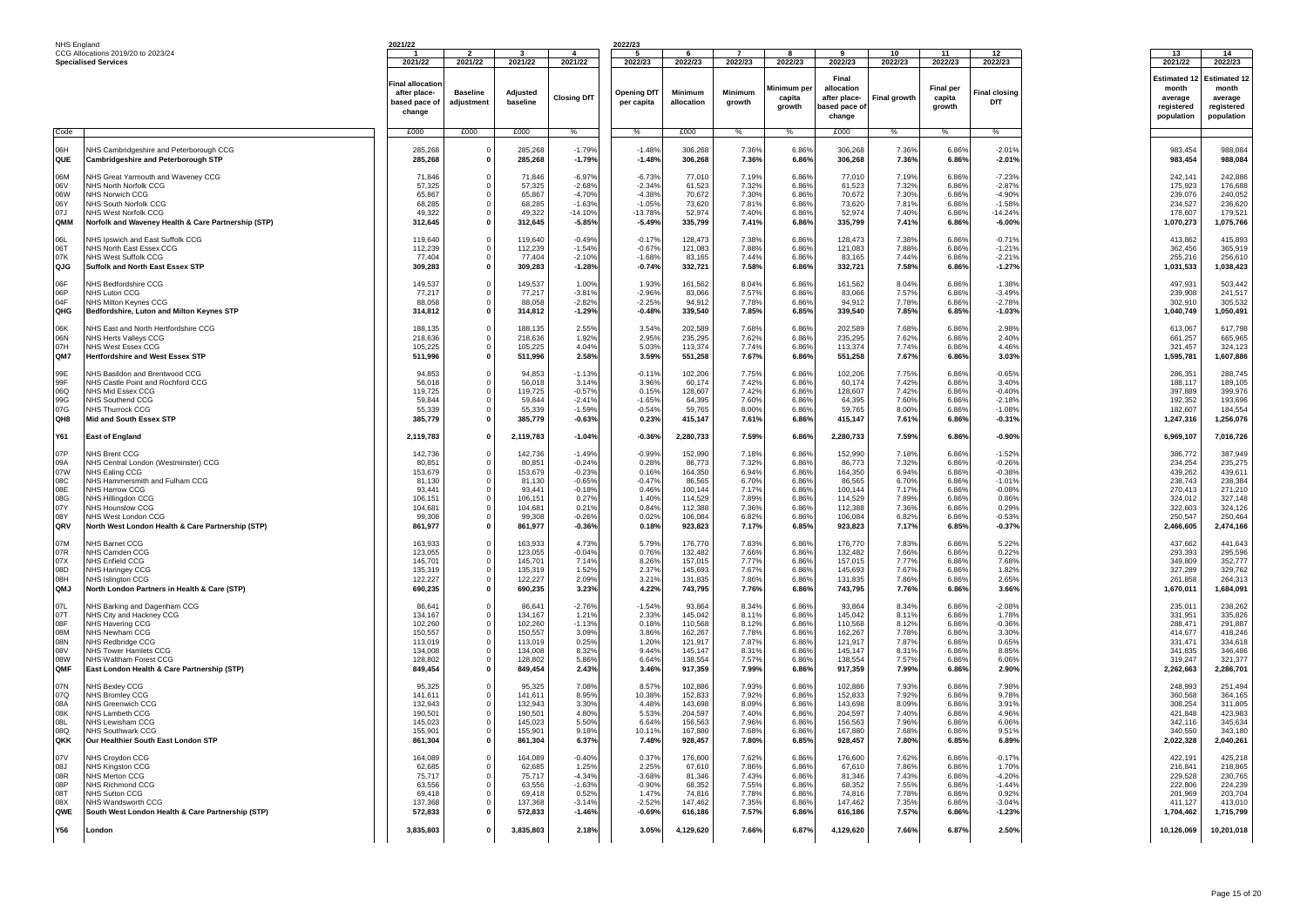| 2021/22<br>2022/23<br>2022/23<br>2022/23<br><b>Specialised Services</b><br>2021/22<br>2021/22<br>2021/22<br>2022/23<br>2022/23<br>2022/23<br>2022/23<br>2022/23<br>2021/22<br>2022/23<br>Final<br><b>Estimated 1</b><br>inal allocatio<br>Minimum per<br>allocation<br><b>Final per</b><br>month<br>month<br>Minimum<br>Minimum<br>after place-<br><b>Baseline</b><br>Adiusted<br>Opening DfT<br><b>Final closinc</b><br><b>Closing DfT</b><br>capita<br>after place-<br>Final growth<br>capita<br>average<br>average<br>baseline<br>DfT<br>based pace of<br>adiustment<br>per capita<br>allocation<br>growth<br>growth<br>based pace of<br>growth<br>registered<br>registered<br>change<br>population<br>change<br>£000<br>£000<br>£000<br>£000<br>£000<br>%<br>eho:<br>%<br>%<br>%<br>$\%$<br>$\%$<br>$\%$<br>NHS Ashford CCG<br>$-8.14%$<br>43,043<br>784%<br>$-7.85%$<br>137,530<br>138 788<br>39.915<br>39.91<br>$-7.35%$<br>784%<br>6.86%<br>43.043<br>6.86%<br>nam<br>$^{\circ}$<br>09E<br>NHS Canterbury and Coastal CCG<br>71,753<br>$\mathbf 0$<br>71,753<br>$-4.07%$<br>$-3.28%$<br>77,272<br>7.69%<br>6.86%<br>77,272<br>7.69%<br>6.86%<br>$-3.80%$<br>231,244<br>103,861<br>7.81%<br>6.86%<br>103,861<br>7.81%<br>1.00<br>NHS Dartford, Gravesham and Swanley CCG<br>$\Omega$<br>$-6.52%$<br>$-5.52%$<br>6.86%<br>$-6.04%$<br>276.751<br>96.341<br>96.341<br>09W<br>99,535<br>99,535<br>$-3.78%$<br>$-2.80%$<br>107,237<br>7.74%<br>6.86%<br>107,237<br>7.74%<br>6.86%<br>$-3.32%$<br>309,787<br><b>NHS Medway CCG</b><br>$\overline{0}$<br>307.259<br>7.45%<br>7.45%<br>10A<br>72.993<br>72.993<br>$-5.07%$<br>$-4.519$<br>78.432<br>6.86%<br>78,432<br>6.86%<br>$-5.039$<br>209.772<br>210.935<br>NHS South Kent Coast CCG<br>$\Omega$<br>NHS Swale CCG<br>$-2.48%$<br>$-1.45%$<br>42,849<br>7.90%<br>6.86%<br>42,849<br>7.90%<br>$-1.99%$<br>10D<br>39.713<br>$\overline{0}$<br>39,713<br>6.86%<br>116,668<br>59,112<br>7.81%<br>149,464<br>10F<br>NHS Thanet CCG<br>54.829<br>54.829<br>$-7.72%$<br>$-6.95%$<br>59.112<br>7.81%<br>6.86%<br>6.86%<br>$-7.46%$<br>150.797<br>$\Omega$<br>99J<br><b>NHS West Kent CCG</b><br>166,777<br>$\mathbf 0$<br>166,777<br>$-0.71%$<br>0.23%<br>179,461<br>7.619<br>6.86%<br>179,461<br>7.61%<br>6.86%<br>$-0.31%$<br>503,703<br>507,224<br>1,947,585<br>OKS<br>$\mathbf{0}$<br>641,856<br>$-4.17%$<br>691,267<br>7.70%<br>6.86%<br>691,267<br>7.70%<br>$-3.82%$<br><b>Kent and Medway STP</b><br>641,856<br>$-3.29%$<br>6.86%<br>1,932,392<br>324,854<br>NHS Brighton and Hove CCG<br>109.357<br>109.357<br>7.63%<br>117.440<br>7.39%<br>6.86%<br>117.440<br>7.39%<br>323.24<br>09D<br>7.09%<br>6.86%<br>7.04%<br>$\Omega$<br>09G<br>NHS Coastal West Sussex CCG<br>172,032<br>172,032<br>$-2.85%$<br>$-2.119$<br>185,277<br>7.70%<br>6.86%<br>185,277<br>7.70%<br>6.86%<br>$-2.64%$<br>527,715<br>531,867<br>$^{\circ}$<br>6.05%<br>6.72%<br>7.41%<br>6.86%<br>50,635<br>7.41%<br>6.15%<br>09H<br><b>NHS Crawley CCG</b><br>47.142<br>$\overline{0}$<br>47.142<br>50.635<br>6.86%<br>135.875<br>09L<br>NHS East Surrey CCG<br>63,268<br>3.71%<br>4.54%<br>68,076<br>7.60%<br>6.86%<br>68,076<br>7.60%<br>6.86%<br>3.97%<br>186,639<br>187,933<br>$^{\circ}$<br>63.26<br>74,027<br>74,027<br>4.89%<br>79,752<br>7.73%<br>6.86%<br>79,752<br>7.73%<br>6.86%<br>4.32%<br>201,453<br>203,103<br>09F<br>NHS Eastbourne, Hailsham and Seaford CCG<br>4.22%<br>$\Omega$<br>09P<br>NHS Hastings and Rother CCG<br>60,668<br>$\overline{0}$<br>60,668<br>$-4.41%$<br>$-3.82%$<br>65,288<br>7.62%<br>6.86%<br>65,288<br>7.62%<br>6.86%<br>$-4.34%$<br>192,509<br>5.18%<br>6.01%<br>61.765<br>7.73%<br>6.86%<br>61.765<br>7.73%<br>5.44%<br>99K<br>NHS High Weald Lewes Havens CCG<br>57.334<br>57.334<br>6.86%<br>174.816<br>$\Omega$<br>09X<br>NHS Horsham and Mid Sussex CCG<br>78,036<br>$\mathbf 0$<br>78,036<br>5.73%<br>6.52%<br>84,042<br>7.70%<br>6.86%<br>84,042<br>7.70%<br>6.86%<br>5.95%<br>246,907<br>248,844<br>QNX<br>2.22%<br>2.93%<br>712,275<br>7.62%<br>6.86%<br>712,275<br>7.62%<br>6.86%<br>2.37%<br>1.989.155<br>2,003,288<br><b>Sussex and East Surrey STP</b><br>661.864<br>$\mathbf{0}$<br>661,864<br>15D<br>NHS East Berkshire CCG<br>135,356<br>135,356<br>0.22%<br>0.76%<br>145,336<br>7.37%<br>6.86%<br>145,336<br>7.37%<br>6.86%<br>0.21%<br>467,395<br>469,648<br>$\overline{0}$<br>99M<br>NHS North East Hampshire and Farnham CCG<br>61,822<br>$\mathbf 0$<br>61,822<br>$-7.46%$<br>$-6.97%$<br>66,207<br>7.09%<br>6.86%<br>66,207<br>7.09%<br>6.86%<br>$-7.47%$<br>229,046<br>229,549<br>10C<br>32,551<br>32,551<br>$-2.09%$<br>$-1.53%$<br>34,883<br>7.169<br>6.86%<br>34,883<br>7.16%<br>6.86%<br>$-2.06%$<br>97,836<br>NHS Surrev Heath CCG<br>$\overline{0}$<br>QNQ<br>Frimley Health & Care ICS (STP)<br>229,729<br>$\mathbf{0}$<br>229,729<br>$-2.29%$<br>$-1.76%$<br>246,426<br>7.27%<br>6.86%<br>246,426<br>7.27%<br>6.86%<br>$-2.29%$<br>794,277<br>8.20%<br>66,702<br>7.32%<br>6.86%<br>7.32%<br>8.50%<br>229,021<br><b>OQN</b><br>NHS Guildford and Waverley CCG<br>62.151<br>$\overline{0}$<br>62.15<br>9.09%<br>66,702<br>6.86%<br>7.84%<br>124,534<br>7.33%<br>124,534<br>7.33%<br>7.25%<br>09Y<br>NHS North West Surrey CCG<br>116,032<br>$\Omega$<br>116,032<br>7.05%<br>6.86%<br>6.86%<br>377.786<br>379,444<br>7.50%<br>99H<br>NHS Surrey Downs CCG<br>93.735<br>$\overline{0}$<br>93,735<br>$-2.21%$<br>$-1.34%$<br>100,763<br>7.50%<br>6.86%<br>100,763<br>6.86%<br>$-1.87%$<br>313,307<br>315,180<br>QXU<br>4.75%<br>7.38%<br>6.86%<br>7.38%<br>Surrey Heartlands Health & Care Partnership (STP)<br>271,918<br>$\mathbf{0}$<br>271,918<br>3.91%<br>291,999<br>291,999<br>6.86%<br>4.18%<br>920.114<br>924,641<br>10K<br><b>VHS Fareham and Gosport CCG</b><br>65,835<br>65,835<br>9.25%<br>9.81%<br>70,696<br>7.38%<br>6.86%<br>70,696<br>7.38%<br>6.86%<br>9.22%<br>207,960<br>208,981<br>$\overline{0}$<br>10L<br>41.940<br>41.940<br>$-1.37%$<br>$-0.94%$<br>44,997<br>7.29%<br>6.86%<br>44,997<br>7.29%<br>6.86%<br>$-1.47%$<br>146,766<br>NHS Isle of Wight CCG<br>$\Omega$<br>146.176<br>10.1<br>NHS North Hampshire CCG<br>64,627<br>$\mathbf 0$<br>64,627<br>0.51%<br>0.97%<br>69,386<br>7.36%<br>6.86%<br>69,386<br>7.36%<br>6.86%<br>0.43%<br>229,643<br>7.27%<br>77,694<br>7.27%<br>10R<br>1.88%<br>2.40%<br>77,694<br>6.86%<br>6.86%<br>1.85%<br>233.200<br>234.095<br><b>NHS Portsmouth CCG</b><br>72.429<br>$\Omega$<br>72.429<br>8.71%<br>7.36%<br>6.86%<br>75,191<br>7.36%<br>8.12%<br>218,521<br>219,545<br>10V<br>NHS South Eastern Hampshire CCG<br>70.03<br>$\overline{0}$<br>70,037<br>8.06%<br>75.19<br>6.86%<br>7.33%<br>10.34%<br>10.79%<br>111,863<br>6.86%<br>111,863<br>7.33%<br>6.86%<br>10.20%<br>10X<br><b>NHS Southampton CCG</b><br>104.225<br>$\Omega$<br>104,225<br>290.996<br>7.43%<br>7.43%<br>11A<br>NHS West Hampshire CCG<br>195.157<br>$\mathbf 0$<br>195,157<br>7.20%<br>7.66%<br>209,660<br>6.86%<br>209,660<br>6.86%<br>7.07%<br>572,753<br>7.36%<br>ORL<br>$\mathbf{0}$<br>6.00%<br>6.86%<br>659,487<br>7.36%<br>6.86%<br>5.92%<br>1,908,216<br>Hampshire and the Isle of Wight STP<br>614,250<br>614,250<br>6.49%<br>659,487<br>1,899,249<br>$-0.94%$<br>7.35%<br>7.35%<br>143,841<br>143,841<br>$-0.50%$<br>154,412<br>6.86%<br>154.412<br>6.86%<br>$-1.04%$<br>553.094<br>15A<br>NHS Berkshire West CCG<br>$\Omega$<br>14Y<br>NHS Buckinghamshire CCG<br>182,422<br>$\mathbf 0$<br>182,422<br>8.99%<br>9.87%<br>196,301<br>7.61%<br>6.86%<br>196,301<br>7.61%<br>6.86%<br>9.28%<br>572,418<br>576,432<br>7.15%<br>7.82%<br>282.754<br>7.15%<br>6.86%<br>NHS Oxfordshire CCG<br>263.881<br>$\Omega$<br>263.881<br>8.05%<br>282,754<br>6.86%<br>7.46%<br>752,422<br>10O<br>Buckinghamshire, Oxfordshire and Berkshire West STP<br>7.34%<br>7.34%<br>QU9<br>590,144<br>$\mathbf{0}$<br>590,144<br>5.89%<br>6.38%<br>633,467<br>6.85%<br>633,467<br>6.85%<br>5.79%<br>1,877,934<br>7.48%<br>Y59<br>South East<br>3,009,761<br>$\mathbf{0}$<br>3,009,761<br>2.00%<br>2.65%<br>3,234,921<br>6.86%<br>3,234,921<br>7.48%<br>6.86%<br>2.10%<br>9,413,120<br>185,117<br>185,117<br>2.44%<br>2.76%<br>199,081<br>7.54%<br>6.86%<br>199,081<br>7.54%<br>6.86%<br>2.21%<br>586,775<br>11N<br>NHS Kernow CCG<br>$\overline{0}$<br>7.54%<br>OT6<br>Cornwall and the Isles of Scilly Health & Social Care Partnership (STP)<br>185,117<br>$\mathbf{0}$<br>2.44%<br>2.76%<br>199,081<br>7.54%<br>6.86%<br>199,081<br>6.86%<br>2.21%<br>590,535<br>185,117<br>586,775<br>333.745<br>7.37%<br>7.37%<br>99P<br><b>NHS Northern, Eastern and Western Devon CCG</b><br>310.844<br>310.84<br>$-0.41%$<br>$-0.09%$<br>6.86%<br>333.745<br>6.86%<br>$-0.63%$<br>945.570<br>$\Omega$<br>99Q<br>NHS South Devon and Torbay CCG<br>102,758<br>$\Omega$<br>102,758<br>1.97%<br>2.43%<br>110,510<br>7.54%<br>6.86%<br>110,510<br>7.54%<br>6.86%<br>1.87%<br>299,367<br>301,289<br><b>QJK</b><br>0.17%<br>0.53%<br>444,255<br>7.41%<br>6.86%<br>444,255<br>7.41%<br>1,251,361<br>Devon STP<br>413,602<br>$\mathbf 0$<br>413,602<br>6.86%<br>$-0.02%$<br>1,244,937<br>11X<br>NHS Somerset CCG<br>168,521<br>168,521<br>$-6.88%$<br>$-6.59%$<br>181,192<br>7.52%<br>6.86%<br>181,192<br>7.52%<br>6.86%<br>$-7.09%$<br>586,147<br>589,770<br>$\overline{0}$<br>QSL<br>7.52%<br>6.86%<br>7.52%<br><b>Somerset STP</b><br>168,521<br>$\mathbf{0}$<br>168,521<br>$-6.88%$<br>$-6.59%$<br>181,192<br>181,192<br>6.86%<br>$-7.09%$<br>586,147<br>589,770<br>5.47%<br>407,732<br>7.75%<br>407,732<br>7.75%<br>5.76%<br>1,044,295<br>15C<br>VHS Bristol, North Somerset and South Gloucestershire CCG<br>378,390<br>$\overline{0}$<br>378,390<br>6.33%<br>6.86%<br>6.86%<br>1,035,614<br>378,390<br>5.47%<br>407,732<br>7.75%<br>6.86%<br>407,732<br>7.75%<br>5.76%<br>1,044,295<br><b>OUY</b><br>Bristol, North Somerset and South Gloucestershire STP<br>378,390<br>$\mathbf 0$<br>6.33%<br>6.86%<br>1,035,614<br>NHS Bath and North East Somerset CCG<br>$-4.36%$<br>$-3.75%$<br>61.925<br>7.47%<br>6.86%<br>61.925<br>7.47%<br>6.86%<br>$-4.27%$<br>211.439<br>212.652<br>11F<br>57.620<br>57.62<br>$\Omega$<br>12D<br><b>NHS Swindon CCG</b><br>68.954<br>$\overline{0}$<br>68.95<br>$-5.25%$<br>$-4.97%$<br>74,074<br>7.43%<br>6.86%<br>74,074<br>7.43%<br>6.86%<br>$-5.49%$<br>241,927<br>243,210<br>99N<br><b>VHS Wiltshire CCG</b><br>148,995<br>$\mathbf 0$<br>148,995<br>$-0.74%$<br>$-0.43%$<br>160,033<br>7.41%<br>6.86%<br>160,033<br>7.41%<br>6.86%<br>$-0.97%$<br>504,448<br>QOX<br>Bath and North East Somerset, Swindon and Wiltshire STP<br>275,569<br>275,569<br>$-2.67%$<br>$-2.30%$<br>296,032<br>7.43%<br>6.86%<br>296,032<br>7.43%<br>6.86%<br>$-2.83%$<br>957,814<br>$\mathbf 0$<br>256,489<br>7.33%<br>7.33%<br>$-1.76%$<br><b>VHS Dorset CCG</b><br>238,970<br>238,970<br>$-1.59%$<br>$-1.23%$<br>6.86%<br>256,489<br>6.86%<br>811,921<br>11.1<br>$\overline{0}$<br>7.33%<br>6.86%<br>7.33%<br>ovv<br>Dorset STP<br>238,970<br>238,970<br>$-1.59%$<br>$-1.23%$<br>256,489<br>256,489<br>6.86%<br>$-1.76%$<br>811,921<br>$\mathbf{0}$<br>NHS Gloucestershire CCG<br>196,090<br>196,090<br>$-1.59%$<br>$-1.17%$<br>210,952<br>7.58%<br>6.86%<br>210,952<br>7.58%<br>6.86%<br>$-1.71%$<br>660,995<br>11M<br>$^{\circ}$<br>QR1<br><b>Gloucestershire STP</b><br>$\mathbf{0}$<br>$-1.59%$<br>$-1.17%$<br>210,952<br>7.58%<br>6.86%<br>210,952<br>7.58%<br>6.86%<br>$-1.71%$<br>196.090<br>196,090<br>660.995<br><b>Y58</b><br><b>South West</b><br>1,856,259<br>1,856,259<br>$-0.12%$<br>0.32%<br>1,995,733<br>7.51%<br>6.87%<br>1,995,733<br>7.51%<br>6.87%<br>$-0.22%$<br>5,884,202<br>$\mathbf 0$<br><b>ENG</b> England<br>0.00%<br>0.53% 21,500,480<br>60,137,620 60,459,123<br>20,011,778<br>$0$ 20,011,778<br>7.44%<br>6.87% 21,500,480<br>7.44%<br>6.87%<br>0.00% | NHS England                        | 2021/22 |                          |     |                | 2022/23 |            |                |   |           |    |    |    |    |              |
|-------------------------------------------------------------------------------------------------------------------------------------------------------------------------------------------------------------------------------------------------------------------------------------------------------------------------------------------------------------------------------------------------------------------------------------------------------------------------------------------------------------------------------------------------------------------------------------------------------------------------------------------------------------------------------------------------------------------------------------------------------------------------------------------------------------------------------------------------------------------------------------------------------------------------------------------------------------------------------------------------------------------------------------------------------------------------------------------------------------------------------------------------------------------------------------------------------------------------------------------------------------------------------------------------------------------------------------------------------------------------------------------------------------------------------------------------------------------------------------------------------------------------------------------------------------------------------------------------------------------------------------------------------------------------------------------------------------------------------------------------------------------------------------------------------------------------------------------------------------------------------------------------------------------------------------------------------------------------------------------------------------------------------------------------------------------------------------------------------------------------------------------------------------------------------------------------------------------------------------------------------------------------------------------------------------------------------------------------------------------------------------------------------------------------------------------------------------------------------------------------------------------------------------------------------------------------------------------------------------------------------------------------------------------------------------------------------------------------------------------------------------------------------------------------------------------------------------------------------------------------------------------------------------------------------------------------------------------------------------------------------------------------------------------------------------------------------------------------------------------------------------------------------------------------------------------------------------------------------------------------------------------------------------------------------------------------------------------------------------------------------------------------------------------------------------------------------------------------------------------------------------------------------------------------------------------------------------------------------------------------------------------------------------------------------------------------------------------------------------------------------------------------------------------------------------------------------------------------------------------------------------------------------------------------------------------------------------------------------------------------------------------------------------------------------------------------------------------------------------------------------------------------------------------------------------------------------------------------------------------------------------------------------------------------------------------------------------------------------------------------------------------------------------------------------------------------------------------------------------------------------------------------------------------------------------------------------------------------------------------------------------------------------------------------------------------------------------------------------------------------------------------------------------------------------------------------------------------------------------------------------------------------------------------------------------------------------------------------------------------------------------------------------------------------------------------------------------------------------------------------------------------------------------------------------------------------------------------------------------------------------------------------------------------------------------------------------------------------------------------------------------------------------------------------------------------------------------------------------------------------------------------------------------------------------------------------------------------------------------------------------------------------------------------------------------------------------------------------------------------------------------------------------------------------------------------------------------------------------------------------------------------------------------------------------------------------------------------------------------------------------------------------------------------------------------------------------------------------------------------------------------------------------------------------------------------------------------------------------------------------------------------------------------------------------------------------------------------------------------------------------------------------------------------------------------------------------------------------------------------------------------------------------------------------------------------------------------------------------------------------------------------------------------------------------------------------------------------------------------------------------------------------------------------------------------------------------------------------------------------------------------------------------------------------------------------------------------------------------------------------------------------------------------------------------------------------------------------------------------------------------------------------------------------------------------------------------------------------------------------------------------------------------------------------------------------------------------------------------------------------------------------------------------------------------------------------------------------------------------------------------------------------------------------------------------------------------------------------------------------------------------------------------------------------------------------------------------------------------------------------------------------------------------------------------------------------------------------------------------------------------------------------------------------------------------------------------------------------------------------------------------------------------------------------------------------------------------------------------------------------------------------------------------------------------------------------------------------------------------------------------------------------------------------------------------------------------------------------------------------------------------------------------------------------------------------------------------------------------------------------------------------------------------------------------------------------------------------------------------------------------------------------------------------------------------------------------------------------------------------------------------------------------------------------------------------------------------------------------------------------------------------------------------------------------------------------------------------------------------------------------------------------------------------------------------------------------------------------------------------------------------------------------------------------------------------------------------------------------------------------------------------------------------------------------------------------------------------------------------------------------------------------------------------------------------------------------------------------------------------------------------------------------------------------------------------------------------------------------------------------------------------------------------------------------------------------------------------------------------------------------------------------------------------------------------------------------------------------------------------------------------------------------------------------------------------------------------------------------------------------------------------------------------------------------------------------------------------------------------------------------------------------------------------------------------------------------------------------------------------------------------------------------------------------------------------------------------------------------------------------------------------------------------------------------------------------------------------------------------------------------------------------------------------------------------------------------------------------------------------------------------------------------------------------------------------------------------------------------------------------------------------------------------------------------------------------------------------------------------------------------------------------------------------------------------------------------------------------------------------------------------------------------------------------------------------------------------------------------------------------------------------------------------------------------------------------------------------------------------------------------------------------------------------------------------------------------------------------------------------------------------------------------------------------------------------------------------------------------------------------------------------------------------------------------------------------------------------------------------------------------------------------------------------------------------------------------------------------------------------------------------------------------------------------------------|------------------------------------|---------|--------------------------|-----|----------------|---------|------------|----------------|---|-----------|----|----|----|----|--------------|
|                                                                                                                                                                                                                                                                                                                                                                                                                                                                                                                                                                                                                                                                                                                                                                                                                                                                                                                                                                                                                                                                                                                                                                                                                                                                                                                                                                                                                                                                                                                                                                                                                                                                                                                                                                                                                                                                                                                                                                                                                                                                                                                                                                                                                                                                                                                                                                                                                                                                                                                                                                                                                                                                                                                                                                                                                                                                                                                                                                                                                                                                                                                                                                                                                                                                                                                                                                                                                                                                                                                                                                                                                                                                                                                                                                                                                                                                                                                                                                                                                                                                                                                                                                                                                                                                                                                                                                                                                                                                                                                                                                                                                                                                                                                                                                                                                                                                                                                                                                                                                                                                                                                                                                                                                                                                                                                                                                                                                                                                                                                                                                                                                                                                                                                                                                                                                                                                                                                                                                                                                                                                                                                                                                                                                                                                                                                                                                                                                                                                                                                                                                                                                                                                                                                                                                                                                                                                                                                                                                                                                                                                                                                                                                                                                                                                                                                                                                                                                                                                                                                                                                                                                                                                                                                                                                                                                                                                                                                                                                                                                                                                                                                                                                                                                                                                                                                                                                                                                                                                                                                                                                                                                                                                                                                                                                                                                                                                                                                                                                                                                                                                                                                                                                                                                                                                                                                                                                                                                                                                                                                                                                                                                                                                                                                                                                                                                                                                                                                                                                                                                                                                                                                                                                                                                                                                                                                                                                                                                                                                                                                                                                                                                                                                                                                                                                                                                                                                                                                                                                                                                                                                                                                                                                                                                                                                                                                                                                                                                                                                                                                                                                                                                                                                                                                                                                                                             | CCG Allocations 2019/20 to 2023/24 |         | $\overline{\phantom{a}}$ | - ર | $\overline{4}$ | -5      | $\epsilon$ | $\overline{z}$ | 8 | $\bullet$ | 10 | 11 | 12 | 13 | 14           |
|                                                                                                                                                                                                                                                                                                                                                                                                                                                                                                                                                                                                                                                                                                                                                                                                                                                                                                                                                                                                                                                                                                                                                                                                                                                                                                                                                                                                                                                                                                                                                                                                                                                                                                                                                                                                                                                                                                                                                                                                                                                                                                                                                                                                                                                                                                                                                                                                                                                                                                                                                                                                                                                                                                                                                                                                                                                                                                                                                                                                                                                                                                                                                                                                                                                                                                                                                                                                                                                                                                                                                                                                                                                                                                                                                                                                                                                                                                                                                                                                                                                                                                                                                                                                                                                                                                                                                                                                                                                                                                                                                                                                                                                                                                                                                                                                                                                                                                                                                                                                                                                                                                                                                                                                                                                                                                                                                                                                                                                                                                                                                                                                                                                                                                                                                                                                                                                                                                                                                                                                                                                                                                                                                                                                                                                                                                                                                                                                                                                                                                                                                                                                                                                                                                                                                                                                                                                                                                                                                                                                                                                                                                                                                                                                                                                                                                                                                                                                                                                                                                                                                                                                                                                                                                                                                                                                                                                                                                                                                                                                                                                                                                                                                                                                                                                                                                                                                                                                                                                                                                                                                                                                                                                                                                                                                                                                                                                                                                                                                                                                                                                                                                                                                                                                                                                                                                                                                                                                                                                                                                                                                                                                                                                                                                                                                                                                                                                                                                                                                                                                                                                                                                                                                                                                                                                                                                                                                                                                                                                                                                                                                                                                                                                                                                                                                                                                                                                                                                                                                                                                                                                                                                                                                                                                                                                                                                                                                                                                                                                                                                                                                                                                                                                                                                                                                                                                             |                                    |         |                          |     |                |         |            |                |   |           |    |    |    |    | Estimated 12 |
|                                                                                                                                                                                                                                                                                                                                                                                                                                                                                                                                                                                                                                                                                                                                                                                                                                                                                                                                                                                                                                                                                                                                                                                                                                                                                                                                                                                                                                                                                                                                                                                                                                                                                                                                                                                                                                                                                                                                                                                                                                                                                                                                                                                                                                                                                                                                                                                                                                                                                                                                                                                                                                                                                                                                                                                                                                                                                                                                                                                                                                                                                                                                                                                                                                                                                                                                                                                                                                                                                                                                                                                                                                                                                                                                                                                                                                                                                                                                                                                                                                                                                                                                                                                                                                                                                                                                                                                                                                                                                                                                                                                                                                                                                                                                                                                                                                                                                                                                                                                                                                                                                                                                                                                                                                                                                                                                                                                                                                                                                                                                                                                                                                                                                                                                                                                                                                                                                                                                                                                                                                                                                                                                                                                                                                                                                                                                                                                                                                                                                                                                                                                                                                                                                                                                                                                                                                                                                                                                                                                                                                                                                                                                                                                                                                                                                                                                                                                                                                                                                                                                                                                                                                                                                                                                                                                                                                                                                                                                                                                                                                                                                                                                                                                                                                                                                                                                                                                                                                                                                                                                                                                                                                                                                                                                                                                                                                                                                                                                                                                                                                                                                                                                                                                                                                                                                                                                                                                                                                                                                                                                                                                                                                                                                                                                                                                                                                                                                                                                                                                                                                                                                                                                                                                                                                                                                                                                                                                                                                                                                                                                                                                                                                                                                                                                                                                                                                                                                                                                                                                                                                                                                                                                                                                                                                                                                                                                                                                                                                                                                                                                                                                                                                                                                                                                                                                                             |                                    |         |                          |     |                |         |            |                |   |           |    |    |    |    |              |
|                                                                                                                                                                                                                                                                                                                                                                                                                                                                                                                                                                                                                                                                                                                                                                                                                                                                                                                                                                                                                                                                                                                                                                                                                                                                                                                                                                                                                                                                                                                                                                                                                                                                                                                                                                                                                                                                                                                                                                                                                                                                                                                                                                                                                                                                                                                                                                                                                                                                                                                                                                                                                                                                                                                                                                                                                                                                                                                                                                                                                                                                                                                                                                                                                                                                                                                                                                                                                                                                                                                                                                                                                                                                                                                                                                                                                                                                                                                                                                                                                                                                                                                                                                                                                                                                                                                                                                                                                                                                                                                                                                                                                                                                                                                                                                                                                                                                                                                                                                                                                                                                                                                                                                                                                                                                                                                                                                                                                                                                                                                                                                                                                                                                                                                                                                                                                                                                                                                                                                                                                                                                                                                                                                                                                                                                                                                                                                                                                                                                                                                                                                                                                                                                                                                                                                                                                                                                                                                                                                                                                                                                                                                                                                                                                                                                                                                                                                                                                                                                                                                                                                                                                                                                                                                                                                                                                                                                                                                                                                                                                                                                                                                                                                                                                                                                                                                                                                                                                                                                                                                                                                                                                                                                                                                                                                                                                                                                                                                                                                                                                                                                                                                                                                                                                                                                                                                                                                                                                                                                                                                                                                                                                                                                                                                                                                                                                                                                                                                                                                                                                                                                                                                                                                                                                                                                                                                                                                                                                                                                                                                                                                                                                                                                                                                                                                                                                                                                                                                                                                                                                                                                                                                                                                                                                                                                                                                                                                                                                                                                                                                                                                                                                                                                                                                                                                                                             |                                    |         |                          |     |                |         |            |                |   |           |    |    |    |    | population   |
|                                                                                                                                                                                                                                                                                                                                                                                                                                                                                                                                                                                                                                                                                                                                                                                                                                                                                                                                                                                                                                                                                                                                                                                                                                                                                                                                                                                                                                                                                                                                                                                                                                                                                                                                                                                                                                                                                                                                                                                                                                                                                                                                                                                                                                                                                                                                                                                                                                                                                                                                                                                                                                                                                                                                                                                                                                                                                                                                                                                                                                                                                                                                                                                                                                                                                                                                                                                                                                                                                                                                                                                                                                                                                                                                                                                                                                                                                                                                                                                                                                                                                                                                                                                                                                                                                                                                                                                                                                                                                                                                                                                                                                                                                                                                                                                                                                                                                                                                                                                                                                                                                                                                                                                                                                                                                                                                                                                                                                                                                                                                                                                                                                                                                                                                                                                                                                                                                                                                                                                                                                                                                                                                                                                                                                                                                                                                                                                                                                                                                                                                                                                                                                                                                                                                                                                                                                                                                                                                                                                                                                                                                                                                                                                                                                                                                                                                                                                                                                                                                                                                                                                                                                                                                                                                                                                                                                                                                                                                                                                                                                                                                                                                                                                                                                                                                                                                                                                                                                                                                                                                                                                                                                                                                                                                                                                                                                                                                                                                                                                                                                                                                                                                                                                                                                                                                                                                                                                                                                                                                                                                                                                                                                                                                                                                                                                                                                                                                                                                                                                                                                                                                                                                                                                                                                                                                                                                                                                                                                                                                                                                                                                                                                                                                                                                                                                                                                                                                                                                                                                                                                                                                                                                                                                                                                                                                                                                                                                                                                                                                                                                                                                                                                                                                                                                                                                                             |                                    |         |                          |     |                |         |            |                |   |           |    |    |    |    |              |
|                                                                                                                                                                                                                                                                                                                                                                                                                                                                                                                                                                                                                                                                                                                                                                                                                                                                                                                                                                                                                                                                                                                                                                                                                                                                                                                                                                                                                                                                                                                                                                                                                                                                                                                                                                                                                                                                                                                                                                                                                                                                                                                                                                                                                                                                                                                                                                                                                                                                                                                                                                                                                                                                                                                                                                                                                                                                                                                                                                                                                                                                                                                                                                                                                                                                                                                                                                                                                                                                                                                                                                                                                                                                                                                                                                                                                                                                                                                                                                                                                                                                                                                                                                                                                                                                                                                                                                                                                                                                                                                                                                                                                                                                                                                                                                                                                                                                                                                                                                                                                                                                                                                                                                                                                                                                                                                                                                                                                                                                                                                                                                                                                                                                                                                                                                                                                                                                                                                                                                                                                                                                                                                                                                                                                                                                                                                                                                                                                                                                                                                                                                                                                                                                                                                                                                                                                                                                                                                                                                                                                                                                                                                                                                                                                                                                                                                                                                                                                                                                                                                                                                                                                                                                                                                                                                                                                                                                                                                                                                                                                                                                                                                                                                                                                                                                                                                                                                                                                                                                                                                                                                                                                                                                                                                                                                                                                                                                                                                                                                                                                                                                                                                                                                                                                                                                                                                                                                                                                                                                                                                                                                                                                                                                                                                                                                                                                                                                                                                                                                                                                                                                                                                                                                                                                                                                                                                                                                                                                                                                                                                                                                                                                                                                                                                                                                                                                                                                                                                                                                                                                                                                                                                                                                                                                                                                                                                                                                                                                                                                                                                                                                                                                                                                                                                                                                                                             |                                    |         |                          |     |                |         |            |                |   |           |    |    |    |    |              |
|                                                                                                                                                                                                                                                                                                                                                                                                                                                                                                                                                                                                                                                                                                                                                                                                                                                                                                                                                                                                                                                                                                                                                                                                                                                                                                                                                                                                                                                                                                                                                                                                                                                                                                                                                                                                                                                                                                                                                                                                                                                                                                                                                                                                                                                                                                                                                                                                                                                                                                                                                                                                                                                                                                                                                                                                                                                                                                                                                                                                                                                                                                                                                                                                                                                                                                                                                                                                                                                                                                                                                                                                                                                                                                                                                                                                                                                                                                                                                                                                                                                                                                                                                                                                                                                                                                                                                                                                                                                                                                                                                                                                                                                                                                                                                                                                                                                                                                                                                                                                                                                                                                                                                                                                                                                                                                                                                                                                                                                                                                                                                                                                                                                                                                                                                                                                                                                                                                                                                                                                                                                                                                                                                                                                                                                                                                                                                                                                                                                                                                                                                                                                                                                                                                                                                                                                                                                                                                                                                                                                                                                                                                                                                                                                                                                                                                                                                                                                                                                                                                                                                                                                                                                                                                                                                                                                                                                                                                                                                                                                                                                                                                                                                                                                                                                                                                                                                                                                                                                                                                                                                                                                                                                                                                                                                                                                                                                                                                                                                                                                                                                                                                                                                                                                                                                                                                                                                                                                                                                                                                                                                                                                                                                                                                                                                                                                                                                                                                                                                                                                                                                                                                                                                                                                                                                                                                                                                                                                                                                                                                                                                                                                                                                                                                                                                                                                                                                                                                                                                                                                                                                                                                                                                                                                                                                                                                                                                                                                                                                                                                                                                                                                                                                                                                                                                                                                             |                                    |         |                          |     |                |         |            |                |   |           |    |    |    |    | 233,047      |
|                                                                                                                                                                                                                                                                                                                                                                                                                                                                                                                                                                                                                                                                                                                                                                                                                                                                                                                                                                                                                                                                                                                                                                                                                                                                                                                                                                                                                                                                                                                                                                                                                                                                                                                                                                                                                                                                                                                                                                                                                                                                                                                                                                                                                                                                                                                                                                                                                                                                                                                                                                                                                                                                                                                                                                                                                                                                                                                                                                                                                                                                                                                                                                                                                                                                                                                                                                                                                                                                                                                                                                                                                                                                                                                                                                                                                                                                                                                                                                                                                                                                                                                                                                                                                                                                                                                                                                                                                                                                                                                                                                                                                                                                                                                                                                                                                                                                                                                                                                                                                                                                                                                                                                                                                                                                                                                                                                                                                                                                                                                                                                                                                                                                                                                                                                                                                                                                                                                                                                                                                                                                                                                                                                                                                                                                                                                                                                                                                                                                                                                                                                                                                                                                                                                                                                                                                                                                                                                                                                                                                                                                                                                                                                                                                                                                                                                                                                                                                                                                                                                                                                                                                                                                                                                                                                                                                                                                                                                                                                                                                                                                                                                                                                                                                                                                                                                                                                                                                                                                                                                                                                                                                                                                                                                                                                                                                                                                                                                                                                                                                                                                                                                                                                                                                                                                                                                                                                                                                                                                                                                                                                                                                                                                                                                                                                                                                                                                                                                                                                                                                                                                                                                                                                                                                                                                                                                                                                                                                                                                                                                                                                                                                                                                                                                                                                                                                                                                                                                                                                                                                                                                                                                                                                                                                                                                                                                                                                                                                                                                                                                                                                                                                                                                                                                                                                                                             |                                    |         |                          |     |                |         |            |                |   |           |    |    |    |    | 279,205      |
|                                                                                                                                                                                                                                                                                                                                                                                                                                                                                                                                                                                                                                                                                                                                                                                                                                                                                                                                                                                                                                                                                                                                                                                                                                                                                                                                                                                                                                                                                                                                                                                                                                                                                                                                                                                                                                                                                                                                                                                                                                                                                                                                                                                                                                                                                                                                                                                                                                                                                                                                                                                                                                                                                                                                                                                                                                                                                                                                                                                                                                                                                                                                                                                                                                                                                                                                                                                                                                                                                                                                                                                                                                                                                                                                                                                                                                                                                                                                                                                                                                                                                                                                                                                                                                                                                                                                                                                                                                                                                                                                                                                                                                                                                                                                                                                                                                                                                                                                                                                                                                                                                                                                                                                                                                                                                                                                                                                                                                                                                                                                                                                                                                                                                                                                                                                                                                                                                                                                                                                                                                                                                                                                                                                                                                                                                                                                                                                                                                                                                                                                                                                                                                                                                                                                                                                                                                                                                                                                                                                                                                                                                                                                                                                                                                                                                                                                                                                                                                                                                                                                                                                                                                                                                                                                                                                                                                                                                                                                                                                                                                                                                                                                                                                                                                                                                                                                                                                                                                                                                                                                                                                                                                                                                                                                                                                                                                                                                                                                                                                                                                                                                                                                                                                                                                                                                                                                                                                                                                                                                                                                                                                                                                                                                                                                                                                                                                                                                                                                                                                                                                                                                                                                                                                                                                                                                                                                                                                                                                                                                                                                                                                                                                                                                                                                                                                                                                                                                                                                                                                                                                                                                                                                                                                                                                                                                                                                                                                                                                                                                                                                                                                                                                                                                                                                                                                                             |                                    |         |                          |     |                |         |            |                |   |           |    |    |    |    |              |
|                                                                                                                                                                                                                                                                                                                                                                                                                                                                                                                                                                                                                                                                                                                                                                                                                                                                                                                                                                                                                                                                                                                                                                                                                                                                                                                                                                                                                                                                                                                                                                                                                                                                                                                                                                                                                                                                                                                                                                                                                                                                                                                                                                                                                                                                                                                                                                                                                                                                                                                                                                                                                                                                                                                                                                                                                                                                                                                                                                                                                                                                                                                                                                                                                                                                                                                                                                                                                                                                                                                                                                                                                                                                                                                                                                                                                                                                                                                                                                                                                                                                                                                                                                                                                                                                                                                                                                                                                                                                                                                                                                                                                                                                                                                                                                                                                                                                                                                                                                                                                                                                                                                                                                                                                                                                                                                                                                                                                                                                                                                                                                                                                                                                                                                                                                                                                                                                                                                                                                                                                                                                                                                                                                                                                                                                                                                                                                                                                                                                                                                                                                                                                                                                                                                                                                                                                                                                                                                                                                                                                                                                                                                                                                                                                                                                                                                                                                                                                                                                                                                                                                                                                                                                                                                                                                                                                                                                                                                                                                                                                                                                                                                                                                                                                                                                                                                                                                                                                                                                                                                                                                                                                                                                                                                                                                                                                                                                                                                                                                                                                                                                                                                                                                                                                                                                                                                                                                                                                                                                                                                                                                                                                                                                                                                                                                                                                                                                                                                                                                                                                                                                                                                                                                                                                                                                                                                                                                                                                                                                                                                                                                                                                                                                                                                                                                                                                                                                                                                                                                                                                                                                                                                                                                                                                                                                                                                                                                                                                                                                                                                                                                                                                                                                                                                                                                                                             |                                    |         |                          |     |                |         |            |                |   |           |    |    |    |    | 117,803      |
|                                                                                                                                                                                                                                                                                                                                                                                                                                                                                                                                                                                                                                                                                                                                                                                                                                                                                                                                                                                                                                                                                                                                                                                                                                                                                                                                                                                                                                                                                                                                                                                                                                                                                                                                                                                                                                                                                                                                                                                                                                                                                                                                                                                                                                                                                                                                                                                                                                                                                                                                                                                                                                                                                                                                                                                                                                                                                                                                                                                                                                                                                                                                                                                                                                                                                                                                                                                                                                                                                                                                                                                                                                                                                                                                                                                                                                                                                                                                                                                                                                                                                                                                                                                                                                                                                                                                                                                                                                                                                                                                                                                                                                                                                                                                                                                                                                                                                                                                                                                                                                                                                                                                                                                                                                                                                                                                                                                                                                                                                                                                                                                                                                                                                                                                                                                                                                                                                                                                                                                                                                                                                                                                                                                                                                                                                                                                                                                                                                                                                                                                                                                                                                                                                                                                                                                                                                                                                                                                                                                                                                                                                                                                                                                                                                                                                                                                                                                                                                                                                                                                                                                                                                                                                                                                                                                                                                                                                                                                                                                                                                                                                                                                                                                                                                                                                                                                                                                                                                                                                                                                                                                                                                                                                                                                                                                                                                                                                                                                                                                                                                                                                                                                                                                                                                                                                                                                                                                                                                                                                                                                                                                                                                                                                                                                                                                                                                                                                                                                                                                                                                                                                                                                                                                                                                                                                                                                                                                                                                                                                                                                                                                                                                                                                                                                                                                                                                                                                                                                                                                                                                                                                                                                                                                                                                                                                                                                                                                                                                                                                                                                                                                                                                                                                                                                                                                                             |                                    |         |                          |     |                |         |            |                |   |           |    |    |    |    |              |
|                                                                                                                                                                                                                                                                                                                                                                                                                                                                                                                                                                                                                                                                                                                                                                                                                                                                                                                                                                                                                                                                                                                                                                                                                                                                                                                                                                                                                                                                                                                                                                                                                                                                                                                                                                                                                                                                                                                                                                                                                                                                                                                                                                                                                                                                                                                                                                                                                                                                                                                                                                                                                                                                                                                                                                                                                                                                                                                                                                                                                                                                                                                                                                                                                                                                                                                                                                                                                                                                                                                                                                                                                                                                                                                                                                                                                                                                                                                                                                                                                                                                                                                                                                                                                                                                                                                                                                                                                                                                                                                                                                                                                                                                                                                                                                                                                                                                                                                                                                                                                                                                                                                                                                                                                                                                                                                                                                                                                                                                                                                                                                                                                                                                                                                                                                                                                                                                                                                                                                                                                                                                                                                                                                                                                                                                                                                                                                                                                                                                                                                                                                                                                                                                                                                                                                                                                                                                                                                                                                                                                                                                                                                                                                                                                                                                                                                                                                                                                                                                                                                                                                                                                                                                                                                                                                                                                                                                                                                                                                                                                                                                                                                                                                                                                                                                                                                                                                                                                                                                                                                                                                                                                                                                                                                                                                                                                                                                                                                                                                                                                                                                                                                                                                                                                                                                                                                                                                                                                                                                                                                                                                                                                                                                                                                                                                                                                                                                                                                                                                                                                                                                                                                                                                                                                                                                                                                                                                                                                                                                                                                                                                                                                                                                                                                                                                                                                                                                                                                                                                                                                                                                                                                                                                                                                                                                                                                                                                                                                                                                                                                                                                                                                                                                                                                                                                                                             |                                    |         |                          |     |                |         |            |                |   |           |    |    |    |    |              |
|                                                                                                                                                                                                                                                                                                                                                                                                                                                                                                                                                                                                                                                                                                                                                                                                                                                                                                                                                                                                                                                                                                                                                                                                                                                                                                                                                                                                                                                                                                                                                                                                                                                                                                                                                                                                                                                                                                                                                                                                                                                                                                                                                                                                                                                                                                                                                                                                                                                                                                                                                                                                                                                                                                                                                                                                                                                                                                                                                                                                                                                                                                                                                                                                                                                                                                                                                                                                                                                                                                                                                                                                                                                                                                                                                                                                                                                                                                                                                                                                                                                                                                                                                                                                                                                                                                                                                                                                                                                                                                                                                                                                                                                                                                                                                                                                                                                                                                                                                                                                                                                                                                                                                                                                                                                                                                                                                                                                                                                                                                                                                                                                                                                                                                                                                                                                                                                                                                                                                                                                                                                                                                                                                                                                                                                                                                                                                                                                                                                                                                                                                                                                                                                                                                                                                                                                                                                                                                                                                                                                                                                                                                                                                                                                                                                                                                                                                                                                                                                                                                                                                                                                                                                                                                                                                                                                                                                                                                                                                                                                                                                                                                                                                                                                                                                                                                                                                                                                                                                                                                                                                                                                                                                                                                                                                                                                                                                                                                                                                                                                                                                                                                                                                                                                                                                                                                                                                                                                                                                                                                                                                                                                                                                                                                                                                                                                                                                                                                                                                                                                                                                                                                                                                                                                                                                                                                                                                                                                                                                                                                                                                                                                                                                                                                                                                                                                                                                                                                                                                                                                                                                                                                                                                                                                                                                                                                                                                                                                                                                                                                                                                                                                                                                                                                                                                                                                             |                                    |         |                          |     |                |         |            |                |   |           |    |    |    |    |              |
|                                                                                                                                                                                                                                                                                                                                                                                                                                                                                                                                                                                                                                                                                                                                                                                                                                                                                                                                                                                                                                                                                                                                                                                                                                                                                                                                                                                                                                                                                                                                                                                                                                                                                                                                                                                                                                                                                                                                                                                                                                                                                                                                                                                                                                                                                                                                                                                                                                                                                                                                                                                                                                                                                                                                                                                                                                                                                                                                                                                                                                                                                                                                                                                                                                                                                                                                                                                                                                                                                                                                                                                                                                                                                                                                                                                                                                                                                                                                                                                                                                                                                                                                                                                                                                                                                                                                                                                                                                                                                                                                                                                                                                                                                                                                                                                                                                                                                                                                                                                                                                                                                                                                                                                                                                                                                                                                                                                                                                                                                                                                                                                                                                                                                                                                                                                                                                                                                                                                                                                                                                                                                                                                                                                                                                                                                                                                                                                                                                                                                                                                                                                                                                                                                                                                                                                                                                                                                                                                                                                                                                                                                                                                                                                                                                                                                                                                                                                                                                                                                                                                                                                                                                                                                                                                                                                                                                                                                                                                                                                                                                                                                                                                                                                                                                                                                                                                                                                                                                                                                                                                                                                                                                                                                                                                                                                                                                                                                                                                                                                                                                                                                                                                                                                                                                                                                                                                                                                                                                                                                                                                                                                                                                                                                                                                                                                                                                                                                                                                                                                                                                                                                                                                                                                                                                                                                                                                                                                                                                                                                                                                                                                                                                                                                                                                                                                                                                                                                                                                                                                                                                                                                                                                                                                                                                                                                                                                                                                                                                                                                                                                                                                                                                                                                                                                                                                                             |                                    |         |                          |     |                |         |            |                |   |           |    |    |    |    |              |
|                                                                                                                                                                                                                                                                                                                                                                                                                                                                                                                                                                                                                                                                                                                                                                                                                                                                                                                                                                                                                                                                                                                                                                                                                                                                                                                                                                                                                                                                                                                                                                                                                                                                                                                                                                                                                                                                                                                                                                                                                                                                                                                                                                                                                                                                                                                                                                                                                                                                                                                                                                                                                                                                                                                                                                                                                                                                                                                                                                                                                                                                                                                                                                                                                                                                                                                                                                                                                                                                                                                                                                                                                                                                                                                                                                                                                                                                                                                                                                                                                                                                                                                                                                                                                                                                                                                                                                                                                                                                                                                                                                                                                                                                                                                                                                                                                                                                                                                                                                                                                                                                                                                                                                                                                                                                                                                                                                                                                                                                                                                                                                                                                                                                                                                                                                                                                                                                                                                                                                                                                                                                                                                                                                                                                                                                                                                                                                                                                                                                                                                                                                                                                                                                                                                                                                                                                                                                                                                                                                                                                                                                                                                                                                                                                                                                                                                                                                                                                                                                                                                                                                                                                                                                                                                                                                                                                                                                                                                                                                                                                                                                                                                                                                                                                                                                                                                                                                                                                                                                                                                                                                                                                                                                                                                                                                                                                                                                                                                                                                                                                                                                                                                                                                                                                                                                                                                                                                                                                                                                                                                                                                                                                                                                                                                                                                                                                                                                                                                                                                                                                                                                                                                                                                                                                                                                                                                                                                                                                                                                                                                                                                                                                                                                                                                                                                                                                                                                                                                                                                                                                                                                                                                                                                                                                                                                                                                                                                                                                                                                                                                                                                                                                                                                                                                                                                                                             |                                    |         |                          |     |                |         |            |                |   |           |    |    |    |    | 136,576      |
|                                                                                                                                                                                                                                                                                                                                                                                                                                                                                                                                                                                                                                                                                                                                                                                                                                                                                                                                                                                                                                                                                                                                                                                                                                                                                                                                                                                                                                                                                                                                                                                                                                                                                                                                                                                                                                                                                                                                                                                                                                                                                                                                                                                                                                                                                                                                                                                                                                                                                                                                                                                                                                                                                                                                                                                                                                                                                                                                                                                                                                                                                                                                                                                                                                                                                                                                                                                                                                                                                                                                                                                                                                                                                                                                                                                                                                                                                                                                                                                                                                                                                                                                                                                                                                                                                                                                                                                                                                                                                                                                                                                                                                                                                                                                                                                                                                                                                                                                                                                                                                                                                                                                                                                                                                                                                                                                                                                                                                                                                                                                                                                                                                                                                                                                                                                                                                                                                                                                                                                                                                                                                                                                                                                                                                                                                                                                                                                                                                                                                                                                                                                                                                                                                                                                                                                                                                                                                                                                                                                                                                                                                                                                                                                                                                                                                                                                                                                                                                                                                                                                                                                                                                                                                                                                                                                                                                                                                                                                                                                                                                                                                                                                                                                                                                                                                                                                                                                                                                                                                                                                                                                                                                                                                                                                                                                                                                                                                                                                                                                                                                                                                                                                                                                                                                                                                                                                                                                                                                                                                                                                                                                                                                                                                                                                                                                                                                                                                                                                                                                                                                                                                                                                                                                                                                                                                                                                                                                                                                                                                                                                                                                                                                                                                                                                                                                                                                                                                                                                                                                                                                                                                                                                                                                                                                                                                                                                                                                                                                                                                                                                                                                                                                                                                                                                                                                                             |                                    |         |                          |     |                |         |            |                |   |           |    |    |    |    |              |
|                                                                                                                                                                                                                                                                                                                                                                                                                                                                                                                                                                                                                                                                                                                                                                                                                                                                                                                                                                                                                                                                                                                                                                                                                                                                                                                                                                                                                                                                                                                                                                                                                                                                                                                                                                                                                                                                                                                                                                                                                                                                                                                                                                                                                                                                                                                                                                                                                                                                                                                                                                                                                                                                                                                                                                                                                                                                                                                                                                                                                                                                                                                                                                                                                                                                                                                                                                                                                                                                                                                                                                                                                                                                                                                                                                                                                                                                                                                                                                                                                                                                                                                                                                                                                                                                                                                                                                                                                                                                                                                                                                                                                                                                                                                                                                                                                                                                                                                                                                                                                                                                                                                                                                                                                                                                                                                                                                                                                                                                                                                                                                                                                                                                                                                                                                                                                                                                                                                                                                                                                                                                                                                                                                                                                                                                                                                                                                                                                                                                                                                                                                                                                                                                                                                                                                                                                                                                                                                                                                                                                                                                                                                                                                                                                                                                                                                                                                                                                                                                                                                                                                                                                                                                                                                                                                                                                                                                                                                                                                                                                                                                                                                                                                                                                                                                                                                                                                                                                                                                                                                                                                                                                                                                                                                                                                                                                                                                                                                                                                                                                                                                                                                                                                                                                                                                                                                                                                                                                                                                                                                                                                                                                                                                                                                                                                                                                                                                                                                                                                                                                                                                                                                                                                                                                                                                                                                                                                                                                                                                                                                                                                                                                                                                                                                                                                                                                                                                                                                                                                                                                                                                                                                                                                                                                                                                                                                                                                                                                                                                                                                                                                                                                                                                                                                                                                                                             |                                    |         |                          |     |                |         |            |                |   |           |    |    |    |    | 193,872      |
|                                                                                                                                                                                                                                                                                                                                                                                                                                                                                                                                                                                                                                                                                                                                                                                                                                                                                                                                                                                                                                                                                                                                                                                                                                                                                                                                                                                                                                                                                                                                                                                                                                                                                                                                                                                                                                                                                                                                                                                                                                                                                                                                                                                                                                                                                                                                                                                                                                                                                                                                                                                                                                                                                                                                                                                                                                                                                                                                                                                                                                                                                                                                                                                                                                                                                                                                                                                                                                                                                                                                                                                                                                                                                                                                                                                                                                                                                                                                                                                                                                                                                                                                                                                                                                                                                                                                                                                                                                                                                                                                                                                                                                                                                                                                                                                                                                                                                                                                                                                                                                                                                                                                                                                                                                                                                                                                                                                                                                                                                                                                                                                                                                                                                                                                                                                                                                                                                                                                                                                                                                                                                                                                                                                                                                                                                                                                                                                                                                                                                                                                                                                                                                                                                                                                                                                                                                                                                                                                                                                                                                                                                                                                                                                                                                                                                                                                                                                                                                                                                                                                                                                                                                                                                                                                                                                                                                                                                                                                                                                                                                                                                                                                                                                                                                                                                                                                                                                                                                                                                                                                                                                                                                                                                                                                                                                                                                                                                                                                                                                                                                                                                                                                                                                                                                                                                                                                                                                                                                                                                                                                                                                                                                                                                                                                                                                                                                                                                                                                                                                                                                                                                                                                                                                                                                                                                                                                                                                                                                                                                                                                                                                                                                                                                                                                                                                                                                                                                                                                                                                                                                                                                                                                                                                                                                                                                                                                                                                                                                                                                                                                                                                                                                                                                                                                                                                                             |                                    |         |                          |     |                |         |            |                |   |           |    |    |    |    | 176,239      |
|                                                                                                                                                                                                                                                                                                                                                                                                                                                                                                                                                                                                                                                                                                                                                                                                                                                                                                                                                                                                                                                                                                                                                                                                                                                                                                                                                                                                                                                                                                                                                                                                                                                                                                                                                                                                                                                                                                                                                                                                                                                                                                                                                                                                                                                                                                                                                                                                                                                                                                                                                                                                                                                                                                                                                                                                                                                                                                                                                                                                                                                                                                                                                                                                                                                                                                                                                                                                                                                                                                                                                                                                                                                                                                                                                                                                                                                                                                                                                                                                                                                                                                                                                                                                                                                                                                                                                                                                                                                                                                                                                                                                                                                                                                                                                                                                                                                                                                                                                                                                                                                                                                                                                                                                                                                                                                                                                                                                                                                                                                                                                                                                                                                                                                                                                                                                                                                                                                                                                                                                                                                                                                                                                                                                                                                                                                                                                                                                                                                                                                                                                                                                                                                                                                                                                                                                                                                                                                                                                                                                                                                                                                                                                                                                                                                                                                                                                                                                                                                                                                                                                                                                                                                                                                                                                                                                                                                                                                                                                                                                                                                                                                                                                                                                                                                                                                                                                                                                                                                                                                                                                                                                                                                                                                                                                                                                                                                                                                                                                                                                                                                                                                                                                                                                                                                                                                                                                                                                                                                                                                                                                                                                                                                                                                                                                                                                                                                                                                                                                                                                                                                                                                                                                                                                                                                                                                                                                                                                                                                                                                                                                                                                                                                                                                                                                                                                                                                                                                                                                                                                                                                                                                                                                                                                                                                                                                                                                                                                                                                                                                                                                                                                                                                                                                                                                                                                             |                                    |         |                          |     |                |         |            |                |   |           |    |    |    |    |              |
|                                                                                                                                                                                                                                                                                                                                                                                                                                                                                                                                                                                                                                                                                                                                                                                                                                                                                                                                                                                                                                                                                                                                                                                                                                                                                                                                                                                                                                                                                                                                                                                                                                                                                                                                                                                                                                                                                                                                                                                                                                                                                                                                                                                                                                                                                                                                                                                                                                                                                                                                                                                                                                                                                                                                                                                                                                                                                                                                                                                                                                                                                                                                                                                                                                                                                                                                                                                                                                                                                                                                                                                                                                                                                                                                                                                                                                                                                                                                                                                                                                                                                                                                                                                                                                                                                                                                                                                                                                                                                                                                                                                                                                                                                                                                                                                                                                                                                                                                                                                                                                                                                                                                                                                                                                                                                                                                                                                                                                                                                                                                                                                                                                                                                                                                                                                                                                                                                                                                                                                                                                                                                                                                                                                                                                                                                                                                                                                                                                                                                                                                                                                                                                                                                                                                                                                                                                                                                                                                                                                                                                                                                                                                                                                                                                                                                                                                                                                                                                                                                                                                                                                                                                                                                                                                                                                                                                                                                                                                                                                                                                                                                                                                                                                                                                                                                                                                                                                                                                                                                                                                                                                                                                                                                                                                                                                                                                                                                                                                                                                                                                                                                                                                                                                                                                                                                                                                                                                                                                                                                                                                                                                                                                                                                                                                                                                                                                                                                                                                                                                                                                                                                                                                                                                                                                                                                                                                                                                                                                                                                                                                                                                                                                                                                                                                                                                                                                                                                                                                                                                                                                                                                                                                                                                                                                                                                                                                                                                                                                                                                                                                                                                                                                                                                                                                                                                                             |                                    |         |                          |     |                |         |            |                |   |           |    |    |    |    |              |
|                                                                                                                                                                                                                                                                                                                                                                                                                                                                                                                                                                                                                                                                                                                                                                                                                                                                                                                                                                                                                                                                                                                                                                                                                                                                                                                                                                                                                                                                                                                                                                                                                                                                                                                                                                                                                                                                                                                                                                                                                                                                                                                                                                                                                                                                                                                                                                                                                                                                                                                                                                                                                                                                                                                                                                                                                                                                                                                                                                                                                                                                                                                                                                                                                                                                                                                                                                                                                                                                                                                                                                                                                                                                                                                                                                                                                                                                                                                                                                                                                                                                                                                                                                                                                                                                                                                                                                                                                                                                                                                                                                                                                                                                                                                                                                                                                                                                                                                                                                                                                                                                                                                                                                                                                                                                                                                                                                                                                                                                                                                                                                                                                                                                                                                                                                                                                                                                                                                                                                                                                                                                                                                                                                                                                                                                                                                                                                                                                                                                                                                                                                                                                                                                                                                                                                                                                                                                                                                                                                                                                                                                                                                                                                                                                                                                                                                                                                                                                                                                                                                                                                                                                                                                                                                                                                                                                                                                                                                                                                                                                                                                                                                                                                                                                                                                                                                                                                                                                                                                                                                                                                                                                                                                                                                                                                                                                                                                                                                                                                                                                                                                                                                                                                                                                                                                                                                                                                                                                                                                                                                                                                                                                                                                                                                                                                                                                                                                                                                                                                                                                                                                                                                                                                                                                                                                                                                                                                                                                                                                                                                                                                                                                                                                                                                                                                                                                                                                                                                                                                                                                                                                                                                                                                                                                                                                                                                                                                                                                                                                                                                                                                                                                                                                                                                                                                                                             |                                    |         |                          |     |                |         |            |                |   |           |    |    |    |    |              |
|                                                                                                                                                                                                                                                                                                                                                                                                                                                                                                                                                                                                                                                                                                                                                                                                                                                                                                                                                                                                                                                                                                                                                                                                                                                                                                                                                                                                                                                                                                                                                                                                                                                                                                                                                                                                                                                                                                                                                                                                                                                                                                                                                                                                                                                                                                                                                                                                                                                                                                                                                                                                                                                                                                                                                                                                                                                                                                                                                                                                                                                                                                                                                                                                                                                                                                                                                                                                                                                                                                                                                                                                                                                                                                                                                                                                                                                                                                                                                                                                                                                                                                                                                                                                                                                                                                                                                                                                                                                                                                                                                                                                                                                                                                                                                                                                                                                                                                                                                                                                                                                                                                                                                                                                                                                                                                                                                                                                                                                                                                                                                                                                                                                                                                                                                                                                                                                                                                                                                                                                                                                                                                                                                                                                                                                                                                                                                                                                                                                                                                                                                                                                                                                                                                                                                                                                                                                                                                                                                                                                                                                                                                                                                                                                                                                                                                                                                                                                                                                                                                                                                                                                                                                                                                                                                                                                                                                                                                                                                                                                                                                                                                                                                                                                                                                                                                                                                                                                                                                                                                                                                                                                                                                                                                                                                                                                                                                                                                                                                                                                                                                                                                                                                                                                                                                                                                                                                                                                                                                                                                                                                                                                                                                                                                                                                                                                                                                                                                                                                                                                                                                                                                                                                                                                                                                                                                                                                                                                                                                                                                                                                                                                                                                                                                                                                                                                                                                                                                                                                                                                                                                                                                                                                                                                                                                                                                                                                                                                                                                                                                                                                                                                                                                                                                                                                                                                             |                                    |         |                          |     |                |         |            |                |   |           |    |    |    |    | 98,115       |
|                                                                                                                                                                                                                                                                                                                                                                                                                                                                                                                                                                                                                                                                                                                                                                                                                                                                                                                                                                                                                                                                                                                                                                                                                                                                                                                                                                                                                                                                                                                                                                                                                                                                                                                                                                                                                                                                                                                                                                                                                                                                                                                                                                                                                                                                                                                                                                                                                                                                                                                                                                                                                                                                                                                                                                                                                                                                                                                                                                                                                                                                                                                                                                                                                                                                                                                                                                                                                                                                                                                                                                                                                                                                                                                                                                                                                                                                                                                                                                                                                                                                                                                                                                                                                                                                                                                                                                                                                                                                                                                                                                                                                                                                                                                                                                                                                                                                                                                                                                                                                                                                                                                                                                                                                                                                                                                                                                                                                                                                                                                                                                                                                                                                                                                                                                                                                                                                                                                                                                                                                                                                                                                                                                                                                                                                                                                                                                                                                                                                                                                                                                                                                                                                                                                                                                                                                                                                                                                                                                                                                                                                                                                                                                                                                                                                                                                                                                                                                                                                                                                                                                                                                                                                                                                                                                                                                                                                                                                                                                                                                                                                                                                                                                                                                                                                                                                                                                                                                                                                                                                                                                                                                                                                                                                                                                                                                                                                                                                                                                                                                                                                                                                                                                                                                                                                                                                                                                                                                                                                                                                                                                                                                                                                                                                                                                                                                                                                                                                                                                                                                                                                                                                                                                                                                                                                                                                                                                                                                                                                                                                                                                                                                                                                                                                                                                                                                                                                                                                                                                                                                                                                                                                                                                                                                                                                                                                                                                                                                                                                                                                                                                                                                                                                                                                                                                                                             |                                    |         |                          |     |                |         |            |                |   |           |    |    |    |    | 797,311      |
|                                                                                                                                                                                                                                                                                                                                                                                                                                                                                                                                                                                                                                                                                                                                                                                                                                                                                                                                                                                                                                                                                                                                                                                                                                                                                                                                                                                                                                                                                                                                                                                                                                                                                                                                                                                                                                                                                                                                                                                                                                                                                                                                                                                                                                                                                                                                                                                                                                                                                                                                                                                                                                                                                                                                                                                                                                                                                                                                                                                                                                                                                                                                                                                                                                                                                                                                                                                                                                                                                                                                                                                                                                                                                                                                                                                                                                                                                                                                                                                                                                                                                                                                                                                                                                                                                                                                                                                                                                                                                                                                                                                                                                                                                                                                                                                                                                                                                                                                                                                                                                                                                                                                                                                                                                                                                                                                                                                                                                                                                                                                                                                                                                                                                                                                                                                                                                                                                                                                                                                                                                                                                                                                                                                                                                                                                                                                                                                                                                                                                                                                                                                                                                                                                                                                                                                                                                                                                                                                                                                                                                                                                                                                                                                                                                                                                                                                                                                                                                                                                                                                                                                                                                                                                                                                                                                                                                                                                                                                                                                                                                                                                                                                                                                                                                                                                                                                                                                                                                                                                                                                                                                                                                                                                                                                                                                                                                                                                                                                                                                                                                                                                                                                                                                                                                                                                                                                                                                                                                                                                                                                                                                                                                                                                                                                                                                                                                                                                                                                                                                                                                                                                                                                                                                                                                                                                                                                                                                                                                                                                                                                                                                                                                                                                                                                                                                                                                                                                                                                                                                                                                                                                                                                                                                                                                                                                                                                                                                                                                                                                                                                                                                                                                                                                                                                                                                                             |                                    |         |                          |     |                |         |            |                |   |           |    |    |    |    | 230,017      |
|                                                                                                                                                                                                                                                                                                                                                                                                                                                                                                                                                                                                                                                                                                                                                                                                                                                                                                                                                                                                                                                                                                                                                                                                                                                                                                                                                                                                                                                                                                                                                                                                                                                                                                                                                                                                                                                                                                                                                                                                                                                                                                                                                                                                                                                                                                                                                                                                                                                                                                                                                                                                                                                                                                                                                                                                                                                                                                                                                                                                                                                                                                                                                                                                                                                                                                                                                                                                                                                                                                                                                                                                                                                                                                                                                                                                                                                                                                                                                                                                                                                                                                                                                                                                                                                                                                                                                                                                                                                                                                                                                                                                                                                                                                                                                                                                                                                                                                                                                                                                                                                                                                                                                                                                                                                                                                                                                                                                                                                                                                                                                                                                                                                                                                                                                                                                                                                                                                                                                                                                                                                                                                                                                                                                                                                                                                                                                                                                                                                                                                                                                                                                                                                                                                                                                                                                                                                                                                                                                                                                                                                                                                                                                                                                                                                                                                                                                                                                                                                                                                                                                                                                                                                                                                                                                                                                                                                                                                                                                                                                                                                                                                                                                                                                                                                                                                                                                                                                                                                                                                                                                                                                                                                                                                                                                                                                                                                                                                                                                                                                                                                                                                                                                                                                                                                                                                                                                                                                                                                                                                                                                                                                                                                                                                                                                                                                                                                                                                                                                                                                                                                                                                                                                                                                                                                                                                                                                                                                                                                                                                                                                                                                                                                                                                                                                                                                                                                                                                                                                                                                                                                                                                                                                                                                                                                                                                                                                                                                                                                                                                                                                                                                                                                                                                                                                                                                             |                                    |         |                          |     |                |         |            |                |   |           |    |    |    |    |              |
|                                                                                                                                                                                                                                                                                                                                                                                                                                                                                                                                                                                                                                                                                                                                                                                                                                                                                                                                                                                                                                                                                                                                                                                                                                                                                                                                                                                                                                                                                                                                                                                                                                                                                                                                                                                                                                                                                                                                                                                                                                                                                                                                                                                                                                                                                                                                                                                                                                                                                                                                                                                                                                                                                                                                                                                                                                                                                                                                                                                                                                                                                                                                                                                                                                                                                                                                                                                                                                                                                                                                                                                                                                                                                                                                                                                                                                                                                                                                                                                                                                                                                                                                                                                                                                                                                                                                                                                                                                                                                                                                                                                                                                                                                                                                                                                                                                                                                                                                                                                                                                                                                                                                                                                                                                                                                                                                                                                                                                                                                                                                                                                                                                                                                                                                                                                                                                                                                                                                                                                                                                                                                                                                                                                                                                                                                                                                                                                                                                                                                                                                                                                                                                                                                                                                                                                                                                                                                                                                                                                                                                                                                                                                                                                                                                                                                                                                                                                                                                                                                                                                                                                                                                                                                                                                                                                                                                                                                                                                                                                                                                                                                                                                                                                                                                                                                                                                                                                                                                                                                                                                                                                                                                                                                                                                                                                                                                                                                                                                                                                                                                                                                                                                                                                                                                                                                                                                                                                                                                                                                                                                                                                                                                                                                                                                                                                                                                                                                                                                                                                                                                                                                                                                                                                                                                                                                                                                                                                                                                                                                                                                                                                                                                                                                                                                                                                                                                                                                                                                                                                                                                                                                                                                                                                                                                                                                                                                                                                                                                                                                                                                                                                                                                                                                                                                                                                                             |                                    |         |                          |     |                |         |            |                |   |           |    |    |    |    |              |
|                                                                                                                                                                                                                                                                                                                                                                                                                                                                                                                                                                                                                                                                                                                                                                                                                                                                                                                                                                                                                                                                                                                                                                                                                                                                                                                                                                                                                                                                                                                                                                                                                                                                                                                                                                                                                                                                                                                                                                                                                                                                                                                                                                                                                                                                                                                                                                                                                                                                                                                                                                                                                                                                                                                                                                                                                                                                                                                                                                                                                                                                                                                                                                                                                                                                                                                                                                                                                                                                                                                                                                                                                                                                                                                                                                                                                                                                                                                                                                                                                                                                                                                                                                                                                                                                                                                                                                                                                                                                                                                                                                                                                                                                                                                                                                                                                                                                                                                                                                                                                                                                                                                                                                                                                                                                                                                                                                                                                                                                                                                                                                                                                                                                                                                                                                                                                                                                                                                                                                                                                                                                                                                                                                                                                                                                                                                                                                                                                                                                                                                                                                                                                                                                                                                                                                                                                                                                                                                                                                                                                                                                                                                                                                                                                                                                                                                                                                                                                                                                                                                                                                                                                                                                                                                                                                                                                                                                                                                                                                                                                                                                                                                                                                                                                                                                                                                                                                                                                                                                                                                                                                                                                                                                                                                                                                                                                                                                                                                                                                                                                                                                                                                                                                                                                                                                                                                                                                                                                                                                                                                                                                                                                                                                                                                                                                                                                                                                                                                                                                                                                                                                                                                                                                                                                                                                                                                                                                                                                                                                                                                                                                                                                                                                                                                                                                                                                                                                                                                                                                                                                                                                                                                                                                                                                                                                                                                                                                                                                                                                                                                                                                                                                                                                                                                                                                                                             |                                    |         |                          |     |                |         |            |                |   |           |    |    |    |    |              |
|                                                                                                                                                                                                                                                                                                                                                                                                                                                                                                                                                                                                                                                                                                                                                                                                                                                                                                                                                                                                                                                                                                                                                                                                                                                                                                                                                                                                                                                                                                                                                                                                                                                                                                                                                                                                                                                                                                                                                                                                                                                                                                                                                                                                                                                                                                                                                                                                                                                                                                                                                                                                                                                                                                                                                                                                                                                                                                                                                                                                                                                                                                                                                                                                                                                                                                                                                                                                                                                                                                                                                                                                                                                                                                                                                                                                                                                                                                                                                                                                                                                                                                                                                                                                                                                                                                                                                                                                                                                                                                                                                                                                                                                                                                                                                                                                                                                                                                                                                                                                                                                                                                                                                                                                                                                                                                                                                                                                                                                                                                                                                                                                                                                                                                                                                                                                                                                                                                                                                                                                                                                                                                                                                                                                                                                                                                                                                                                                                                                                                                                                                                                                                                                                                                                                                                                                                                                                                                                                                                                                                                                                                                                                                                                                                                                                                                                                                                                                                                                                                                                                                                                                                                                                                                                                                                                                                                                                                                                                                                                                                                                                                                                                                                                                                                                                                                                                                                                                                                                                                                                                                                                                                                                                                                                                                                                                                                                                                                                                                                                                                                                                                                                                                                                                                                                                                                                                                                                                                                                                                                                                                                                                                                                                                                                                                                                                                                                                                                                                                                                                                                                                                                                                                                                                                                                                                                                                                                                                                                                                                                                                                                                                                                                                                                                                                                                                                                                                                                                                                                                                                                                                                                                                                                                                                                                                                                                                                                                                                                                                                                                                                                                                                                                                                                                                                                                                             |                                    |         |                          |     |                |         |            |                |   |           |    |    |    |    |              |
|                                                                                                                                                                                                                                                                                                                                                                                                                                                                                                                                                                                                                                                                                                                                                                                                                                                                                                                                                                                                                                                                                                                                                                                                                                                                                                                                                                                                                                                                                                                                                                                                                                                                                                                                                                                                                                                                                                                                                                                                                                                                                                                                                                                                                                                                                                                                                                                                                                                                                                                                                                                                                                                                                                                                                                                                                                                                                                                                                                                                                                                                                                                                                                                                                                                                                                                                                                                                                                                                                                                                                                                                                                                                                                                                                                                                                                                                                                                                                                                                                                                                                                                                                                                                                                                                                                                                                                                                                                                                                                                                                                                                                                                                                                                                                                                                                                                                                                                                                                                                                                                                                                                                                                                                                                                                                                                                                                                                                                                                                                                                                                                                                                                                                                                                                                                                                                                                                                                                                                                                                                                                                                                                                                                                                                                                                                                                                                                                                                                                                                                                                                                                                                                                                                                                                                                                                                                                                                                                                                                                                                                                                                                                                                                                                                                                                                                                                                                                                                                                                                                                                                                                                                                                                                                                                                                                                                                                                                                                                                                                                                                                                                                                                                                                                                                                                                                                                                                                                                                                                                                                                                                                                                                                                                                                                                                                                                                                                                                                                                                                                                                                                                                                                                                                                                                                                                                                                                                                                                                                                                                                                                                                                                                                                                                                                                                                                                                                                                                                                                                                                                                                                                                                                                                                                                                                                                                                                                                                                                                                                                                                                                                                                                                                                                                                                                                                                                                                                                                                                                                                                                                                                                                                                                                                                                                                                                                                                                                                                                                                                                                                                                                                                                                                                                                                                                                                             |                                    |         |                          |     |                |         |            |                |   |           |    |    |    |    | 230,729      |
|                                                                                                                                                                                                                                                                                                                                                                                                                                                                                                                                                                                                                                                                                                                                                                                                                                                                                                                                                                                                                                                                                                                                                                                                                                                                                                                                                                                                                                                                                                                                                                                                                                                                                                                                                                                                                                                                                                                                                                                                                                                                                                                                                                                                                                                                                                                                                                                                                                                                                                                                                                                                                                                                                                                                                                                                                                                                                                                                                                                                                                                                                                                                                                                                                                                                                                                                                                                                                                                                                                                                                                                                                                                                                                                                                                                                                                                                                                                                                                                                                                                                                                                                                                                                                                                                                                                                                                                                                                                                                                                                                                                                                                                                                                                                                                                                                                                                                                                                                                                                                                                                                                                                                                                                                                                                                                                                                                                                                                                                                                                                                                                                                                                                                                                                                                                                                                                                                                                                                                                                                                                                                                                                                                                                                                                                                                                                                                                                                                                                                                                                                                                                                                                                                                                                                                                                                                                                                                                                                                                                                                                                                                                                                                                                                                                                                                                                                                                                                                                                                                                                                                                                                                                                                                                                                                                                                                                                                                                                                                                                                                                                                                                                                                                                                                                                                                                                                                                                                                                                                                                                                                                                                                                                                                                                                                                                                                                                                                                                                                                                                                                                                                                                                                                                                                                                                                                                                                                                                                                                                                                                                                                                                                                                                                                                                                                                                                                                                                                                                                                                                                                                                                                                                                                                                                                                                                                                                                                                                                                                                                                                                                                                                                                                                                                                                                                                                                                                                                                                                                                                                                                                                                                                                                                                                                                                                                                                                                                                                                                                                                                                                                                                                                                                                                                                                                                                             |                                    |         |                          |     |                |         |            |                |   |           |    |    |    |    |              |
|                                                                                                                                                                                                                                                                                                                                                                                                                                                                                                                                                                                                                                                                                                                                                                                                                                                                                                                                                                                                                                                                                                                                                                                                                                                                                                                                                                                                                                                                                                                                                                                                                                                                                                                                                                                                                                                                                                                                                                                                                                                                                                                                                                                                                                                                                                                                                                                                                                                                                                                                                                                                                                                                                                                                                                                                                                                                                                                                                                                                                                                                                                                                                                                                                                                                                                                                                                                                                                                                                                                                                                                                                                                                                                                                                                                                                                                                                                                                                                                                                                                                                                                                                                                                                                                                                                                                                                                                                                                                                                                                                                                                                                                                                                                                                                                                                                                                                                                                                                                                                                                                                                                                                                                                                                                                                                                                                                                                                                                                                                                                                                                                                                                                                                                                                                                                                                                                                                                                                                                                                                                                                                                                                                                                                                                                                                                                                                                                                                                                                                                                                                                                                                                                                                                                                                                                                                                                                                                                                                                                                                                                                                                                                                                                                                                                                                                                                                                                                                                                                                                                                                                                                                                                                                                                                                                                                                                                                                                                                                                                                                                                                                                                                                                                                                                                                                                                                                                                                                                                                                                                                                                                                                                                                                                                                                                                                                                                                                                                                                                                                                                                                                                                                                                                                                                                                                                                                                                                                                                                                                                                                                                                                                                                                                                                                                                                                                                                                                                                                                                                                                                                                                                                                                                                                                                                                                                                                                                                                                                                                                                                                                                                                                                                                                                                                                                                                                                                                                                                                                                                                                                                                                                                                                                                                                                                                                                                                                                                                                                                                                                                                                                                                                                                                                                                                                                                             |                                    |         |                          |     |                |         |            |                |   |           |    |    |    |    | 292,276      |
|                                                                                                                                                                                                                                                                                                                                                                                                                                                                                                                                                                                                                                                                                                                                                                                                                                                                                                                                                                                                                                                                                                                                                                                                                                                                                                                                                                                                                                                                                                                                                                                                                                                                                                                                                                                                                                                                                                                                                                                                                                                                                                                                                                                                                                                                                                                                                                                                                                                                                                                                                                                                                                                                                                                                                                                                                                                                                                                                                                                                                                                                                                                                                                                                                                                                                                                                                                                                                                                                                                                                                                                                                                                                                                                                                                                                                                                                                                                                                                                                                                                                                                                                                                                                                                                                                                                                                                                                                                                                                                                                                                                                                                                                                                                                                                                                                                                                                                                                                                                                                                                                                                                                                                                                                                                                                                                                                                                                                                                                                                                                                                                                                                                                                                                                                                                                                                                                                                                                                                                                                                                                                                                                                                                                                                                                                                                                                                                                                                                                                                                                                                                                                                                                                                                                                                                                                                                                                                                                                                                                                                                                                                                                                                                                                                                                                                                                                                                                                                                                                                                                                                                                                                                                                                                                                                                                                                                                                                                                                                                                                                                                                                                                                                                                                                                                                                                                                                                                                                                                                                                                                                                                                                                                                                                                                                                                                                                                                                                                                                                                                                                                                                                                                                                                                                                                                                                                                                                                                                                                                                                                                                                                                                                                                                                                                                                                                                                                                                                                                                                                                                                                                                                                                                                                                                                                                                                                                                                                                                                                                                                                                                                                                                                                                                                                                                                                                                                                                                                                                                                                                                                                                                                                                                                                                                                                                                                                                                                                                                                                                                                                                                                                                                                                                                                                                                                                             |                                    |         |                          |     |                |         |            |                |   |           |    |    |    |    | 575,823      |
|                                                                                                                                                                                                                                                                                                                                                                                                                                                                                                                                                                                                                                                                                                                                                                                                                                                                                                                                                                                                                                                                                                                                                                                                                                                                                                                                                                                                                                                                                                                                                                                                                                                                                                                                                                                                                                                                                                                                                                                                                                                                                                                                                                                                                                                                                                                                                                                                                                                                                                                                                                                                                                                                                                                                                                                                                                                                                                                                                                                                                                                                                                                                                                                                                                                                                                                                                                                                                                                                                                                                                                                                                                                                                                                                                                                                                                                                                                                                                                                                                                                                                                                                                                                                                                                                                                                                                                                                                                                                                                                                                                                                                                                                                                                                                                                                                                                                                                                                                                                                                                                                                                                                                                                                                                                                                                                                                                                                                                                                                                                                                                                                                                                                                                                                                                                                                                                                                                                                                                                                                                                                                                                                                                                                                                                                                                                                                                                                                                                                                                                                                                                                                                                                                                                                                                                                                                                                                                                                                                                                                                                                                                                                                                                                                                                                                                                                                                                                                                                                                                                                                                                                                                                                                                                                                                                                                                                                                                                                                                                                                                                                                                                                                                                                                                                                                                                                                                                                                                                                                                                                                                                                                                                                                                                                                                                                                                                                                                                                                                                                                                                                                                                                                                                                                                                                                                                                                                                                                                                                                                                                                                                                                                                                                                                                                                                                                                                                                                                                                                                                                                                                                                                                                                                                                                                                                                                                                                                                                                                                                                                                                                                                                                                                                                                                                                                                                                                                                                                                                                                                                                                                                                                                                                                                                                                                                                                                                                                                                                                                                                                                                                                                                                                                                                                                                                                                             |                                    |         |                          |     |                |         |            |                |   |           |    |    |    |    |              |
|                                                                                                                                                                                                                                                                                                                                                                                                                                                                                                                                                                                                                                                                                                                                                                                                                                                                                                                                                                                                                                                                                                                                                                                                                                                                                                                                                                                                                                                                                                                                                                                                                                                                                                                                                                                                                                                                                                                                                                                                                                                                                                                                                                                                                                                                                                                                                                                                                                                                                                                                                                                                                                                                                                                                                                                                                                                                                                                                                                                                                                                                                                                                                                                                                                                                                                                                                                                                                                                                                                                                                                                                                                                                                                                                                                                                                                                                                                                                                                                                                                                                                                                                                                                                                                                                                                                                                                                                                                                                                                                                                                                                                                                                                                                                                                                                                                                                                                                                                                                                                                                                                                                                                                                                                                                                                                                                                                                                                                                                                                                                                                                                                                                                                                                                                                                                                                                                                                                                                                                                                                                                                                                                                                                                                                                                                                                                                                                                                                                                                                                                                                                                                                                                                                                                                                                                                                                                                                                                                                                                                                                                                                                                                                                                                                                                                                                                                                                                                                                                                                                                                                                                                                                                                                                                                                                                                                                                                                                                                                                                                                                                                                                                                                                                                                                                                                                                                                                                                                                                                                                                                                                                                                                                                                                                                                                                                                                                                                                                                                                                                                                                                                                                                                                                                                                                                                                                                                                                                                                                                                                                                                                                                                                                                                                                                                                                                                                                                                                                                                                                                                                                                                                                                                                                                                                                                                                                                                                                                                                                                                                                                                                                                                                                                                                                                                                                                                                                                                                                                                                                                                                                                                                                                                                                                                                                                                                                                                                                                                                                                                                                                                                                                                                                                                                                                                                                             |                                    |         |                          |     |                |         |            |                |   |           |    |    |    |    | 555,635      |
|                                                                                                                                                                                                                                                                                                                                                                                                                                                                                                                                                                                                                                                                                                                                                                                                                                                                                                                                                                                                                                                                                                                                                                                                                                                                                                                                                                                                                                                                                                                                                                                                                                                                                                                                                                                                                                                                                                                                                                                                                                                                                                                                                                                                                                                                                                                                                                                                                                                                                                                                                                                                                                                                                                                                                                                                                                                                                                                                                                                                                                                                                                                                                                                                                                                                                                                                                                                                                                                                                                                                                                                                                                                                                                                                                                                                                                                                                                                                                                                                                                                                                                                                                                                                                                                                                                                                                                                                                                                                                                                                                                                                                                                                                                                                                                                                                                                                                                                                                                                                                                                                                                                                                                                                                                                                                                                                                                                                                                                                                                                                                                                                                                                                                                                                                                                                                                                                                                                                                                                                                                                                                                                                                                                                                                                                                                                                                                                                                                                                                                                                                                                                                                                                                                                                                                                                                                                                                                                                                                                                                                                                                                                                                                                                                                                                                                                                                                                                                                                                                                                                                                                                                                                                                                                                                                                                                                                                                                                                                                                                                                                                                                                                                                                                                                                                                                                                                                                                                                                                                                                                                                                                                                                                                                                                                                                                                                                                                                                                                                                                                                                                                                                                                                                                                                                                                                                                                                                                                                                                                                                                                                                                                                                                                                                                                                                                                                                                                                                                                                                                                                                                                                                                                                                                                                                                                                                                                                                                                                                                                                                                                                                                                                                                                                                                                                                                                                                                                                                                                                                                                                                                                                                                                                                                                                                                                                                                                                                                                                                                                                                                                                                                                                                                                                                                                                                                             |                                    |         |                          |     |                |         |            |                |   |           |    |    |    |    | 754.489      |
|                                                                                                                                                                                                                                                                                                                                                                                                                                                                                                                                                                                                                                                                                                                                                                                                                                                                                                                                                                                                                                                                                                                                                                                                                                                                                                                                                                                                                                                                                                                                                                                                                                                                                                                                                                                                                                                                                                                                                                                                                                                                                                                                                                                                                                                                                                                                                                                                                                                                                                                                                                                                                                                                                                                                                                                                                                                                                                                                                                                                                                                                                                                                                                                                                                                                                                                                                                                                                                                                                                                                                                                                                                                                                                                                                                                                                                                                                                                                                                                                                                                                                                                                                                                                                                                                                                                                                                                                                                                                                                                                                                                                                                                                                                                                                                                                                                                                                                                                                                                                                                                                                                                                                                                                                                                                                                                                                                                                                                                                                                                                                                                                                                                                                                                                                                                                                                                                                                                                                                                                                                                                                                                                                                                                                                                                                                                                                                                                                                                                                                                                                                                                                                                                                                                                                                                                                                                                                                                                                                                                                                                                                                                                                                                                                                                                                                                                                                                                                                                                                                                                                                                                                                                                                                                                                                                                                                                                                                                                                                                                                                                                                                                                                                                                                                                                                                                                                                                                                                                                                                                                                                                                                                                                                                                                                                                                                                                                                                                                                                                                                                                                                                                                                                                                                                                                                                                                                                                                                                                                                                                                                                                                                                                                                                                                                                                                                                                                                                                                                                                                                                                                                                                                                                                                                                                                                                                                                                                                                                                                                                                                                                                                                                                                                                                                                                                                                                                                                                                                                                                                                                                                                                                                                                                                                                                                                                                                                                                                                                                                                                                                                                                                                                                                                                                                                                                                             |                                    |         |                          |     |                |         |            |                |   |           |    |    |    |    | 1,886,557    |
|                                                                                                                                                                                                                                                                                                                                                                                                                                                                                                                                                                                                                                                                                                                                                                                                                                                                                                                                                                                                                                                                                                                                                                                                                                                                                                                                                                                                                                                                                                                                                                                                                                                                                                                                                                                                                                                                                                                                                                                                                                                                                                                                                                                                                                                                                                                                                                                                                                                                                                                                                                                                                                                                                                                                                                                                                                                                                                                                                                                                                                                                                                                                                                                                                                                                                                                                                                                                                                                                                                                                                                                                                                                                                                                                                                                                                                                                                                                                                                                                                                                                                                                                                                                                                                                                                                                                                                                                                                                                                                                                                                                                                                                                                                                                                                                                                                                                                                                                                                                                                                                                                                                                                                                                                                                                                                                                                                                                                                                                                                                                                                                                                                                                                                                                                                                                                                                                                                                                                                                                                                                                                                                                                                                                                                                                                                                                                                                                                                                                                                                                                                                                                                                                                                                                                                                                                                                                                                                                                                                                                                                                                                                                                                                                                                                                                                                                                                                                                                                                                                                                                                                                                                                                                                                                                                                                                                                                                                                                                                                                                                                                                                                                                                                                                                                                                                                                                                                                                                                                                                                                                                                                                                                                                                                                                                                                                                                                                                                                                                                                                                                                                                                                                                                                                                                                                                                                                                                                                                                                                                                                                                                                                                                                                                                                                                                                                                                                                                                                                                                                                                                                                                                                                                                                                                                                                                                                                                                                                                                                                                                                                                                                                                                                                                                                                                                                                                                                                                                                                                                                                                                                                                                                                                                                                                                                                                                                                                                                                                                                                                                                                                                                                                                                                                                                                                                                             |                                    |         |                          |     |                |         |            |                |   |           |    |    |    |    | 9,467,597    |
|                                                                                                                                                                                                                                                                                                                                                                                                                                                                                                                                                                                                                                                                                                                                                                                                                                                                                                                                                                                                                                                                                                                                                                                                                                                                                                                                                                                                                                                                                                                                                                                                                                                                                                                                                                                                                                                                                                                                                                                                                                                                                                                                                                                                                                                                                                                                                                                                                                                                                                                                                                                                                                                                                                                                                                                                                                                                                                                                                                                                                                                                                                                                                                                                                                                                                                                                                                                                                                                                                                                                                                                                                                                                                                                                                                                                                                                                                                                                                                                                                                                                                                                                                                                                                                                                                                                                                                                                                                                                                                                                                                                                                                                                                                                                                                                                                                                                                                                                                                                                                                                                                                                                                                                                                                                                                                                                                                                                                                                                                                                                                                                                                                                                                                                                                                                                                                                                                                                                                                                                                                                                                                                                                                                                                                                                                                                                                                                                                                                                                                                                                                                                                                                                                                                                                                                                                                                                                                                                                                                                                                                                                                                                                                                                                                                                                                                                                                                                                                                                                                                                                                                                                                                                                                                                                                                                                                                                                                                                                                                                                                                                                                                                                                                                                                                                                                                                                                                                                                                                                                                                                                                                                                                                                                                                                                                                                                                                                                                                                                                                                                                                                                                                                                                                                                                                                                                                                                                                                                                                                                                                                                                                                                                                                                                                                                                                                                                                                                                                                                                                                                                                                                                                                                                                                                                                                                                                                                                                                                                                                                                                                                                                                                                                                                                                                                                                                                                                                                                                                                                                                                                                                                                                                                                                                                                                                                                                                                                                                                                                                                                                                                                                                                                                                                                                                                                                             |                                    |         |                          |     |                |         |            |                |   |           |    |    |    |    | 590,535      |
|                                                                                                                                                                                                                                                                                                                                                                                                                                                                                                                                                                                                                                                                                                                                                                                                                                                                                                                                                                                                                                                                                                                                                                                                                                                                                                                                                                                                                                                                                                                                                                                                                                                                                                                                                                                                                                                                                                                                                                                                                                                                                                                                                                                                                                                                                                                                                                                                                                                                                                                                                                                                                                                                                                                                                                                                                                                                                                                                                                                                                                                                                                                                                                                                                                                                                                                                                                                                                                                                                                                                                                                                                                                                                                                                                                                                                                                                                                                                                                                                                                                                                                                                                                                                                                                                                                                                                                                                                                                                                                                                                                                                                                                                                                                                                                                                                                                                                                                                                                                                                                                                                                                                                                                                                                                                                                                                                                                                                                                                                                                                                                                                                                                                                                                                                                                                                                                                                                                                                                                                                                                                                                                                                                                                                                                                                                                                                                                                                                                                                                                                                                                                                                                                                                                                                                                                                                                                                                                                                                                                                                                                                                                                                                                                                                                                                                                                                                                                                                                                                                                                                                                                                                                                                                                                                                                                                                                                                                                                                                                                                                                                                                                                                                                                                                                                                                                                                                                                                                                                                                                                                                                                                                                                                                                                                                                                                                                                                                                                                                                                                                                                                                                                                                                                                                                                                                                                                                                                                                                                                                                                                                                                                                                                                                                                                                                                                                                                                                                                                                                                                                                                                                                                                                                                                                                                                                                                                                                                                                                                                                                                                                                                                                                                                                                                                                                                                                                                                                                                                                                                                                                                                                                                                                                                                                                                                                                                                                                                                                                                                                                                                                                                                                                                                                                                                                                                             |                                    |         |                          |     |                |         |            |                |   |           |    |    |    |    |              |
|                                                                                                                                                                                                                                                                                                                                                                                                                                                                                                                                                                                                                                                                                                                                                                                                                                                                                                                                                                                                                                                                                                                                                                                                                                                                                                                                                                                                                                                                                                                                                                                                                                                                                                                                                                                                                                                                                                                                                                                                                                                                                                                                                                                                                                                                                                                                                                                                                                                                                                                                                                                                                                                                                                                                                                                                                                                                                                                                                                                                                                                                                                                                                                                                                                                                                                                                                                                                                                                                                                                                                                                                                                                                                                                                                                                                                                                                                                                                                                                                                                                                                                                                                                                                                                                                                                                                                                                                                                                                                                                                                                                                                                                                                                                                                                                                                                                                                                                                                                                                                                                                                                                                                                                                                                                                                                                                                                                                                                                                                                                                                                                                                                                                                                                                                                                                                                                                                                                                                                                                                                                                                                                                                                                                                                                                                                                                                                                                                                                                                                                                                                                                                                                                                                                                                                                                                                                                                                                                                                                                                                                                                                                                                                                                                                                                                                                                                                                                                                                                                                                                                                                                                                                                                                                                                                                                                                                                                                                                                                                                                                                                                                                                                                                                                                                                                                                                                                                                                                                                                                                                                                                                                                                                                                                                                                                                                                                                                                                                                                                                                                                                                                                                                                                                                                                                                                                                                                                                                                                                                                                                                                                                                                                                                                                                                                                                                                                                                                                                                                                                                                                                                                                                                                                                                                                                                                                                                                                                                                                                                                                                                                                                                                                                                                                                                                                                                                                                                                                                                                                                                                                                                                                                                                                                                                                                                                                                                                                                                                                                                                                                                                                                                                                                                                                                                                                                             |                                    |         |                          |     |                |         |            |                |   |           |    |    |    |    | 950,072      |
|                                                                                                                                                                                                                                                                                                                                                                                                                                                                                                                                                                                                                                                                                                                                                                                                                                                                                                                                                                                                                                                                                                                                                                                                                                                                                                                                                                                                                                                                                                                                                                                                                                                                                                                                                                                                                                                                                                                                                                                                                                                                                                                                                                                                                                                                                                                                                                                                                                                                                                                                                                                                                                                                                                                                                                                                                                                                                                                                                                                                                                                                                                                                                                                                                                                                                                                                                                                                                                                                                                                                                                                                                                                                                                                                                                                                                                                                                                                                                                                                                                                                                                                                                                                                                                                                                                                                                                                                                                                                                                                                                                                                                                                                                                                                                                                                                                                                                                                                                                                                                                                                                                                                                                                                                                                                                                                                                                                                                                                                                                                                                                                                                                                                                                                                                                                                                                                                                                                                                                                                                                                                                                                                                                                                                                                                                                                                                                                                                                                                                                                                                                                                                                                                                                                                                                                                                                                                                                                                                                                                                                                                                                                                                                                                                                                                                                                                                                                                                                                                                                                                                                                                                                                                                                                                                                                                                                                                                                                                                                                                                                                                                                                                                                                                                                                                                                                                                                                                                                                                                                                                                                                                                                                                                                                                                                                                                                                                                                                                                                                                                                                                                                                                                                                                                                                                                                                                                                                                                                                                                                                                                                                                                                                                                                                                                                                                                                                                                                                                                                                                                                                                                                                                                                                                                                                                                                                                                                                                                                                                                                                                                                                                                                                                                                                                                                                                                                                                                                                                                                                                                                                                                                                                                                                                                                                                                                                                                                                                                                                                                                                                                                                                                                                                                                                                                                                                             |                                    |         |                          |     |                |         |            |                |   |           |    |    |    |    |              |
|                                                                                                                                                                                                                                                                                                                                                                                                                                                                                                                                                                                                                                                                                                                                                                                                                                                                                                                                                                                                                                                                                                                                                                                                                                                                                                                                                                                                                                                                                                                                                                                                                                                                                                                                                                                                                                                                                                                                                                                                                                                                                                                                                                                                                                                                                                                                                                                                                                                                                                                                                                                                                                                                                                                                                                                                                                                                                                                                                                                                                                                                                                                                                                                                                                                                                                                                                                                                                                                                                                                                                                                                                                                                                                                                                                                                                                                                                                                                                                                                                                                                                                                                                                                                                                                                                                                                                                                                                                                                                                                                                                                                                                                                                                                                                                                                                                                                                                                                                                                                                                                                                                                                                                                                                                                                                                                                                                                                                                                                                                                                                                                                                                                                                                                                                                                                                                                                                                                                                                                                                                                                                                                                                                                                                                                                                                                                                                                                                                                                                                                                                                                                                                                                                                                                                                                                                                                                                                                                                                                                                                                                                                                                                                                                                                                                                                                                                                                                                                                                                                                                                                                                                                                                                                                                                                                                                                                                                                                                                                                                                                                                                                                                                                                                                                                                                                                                                                                                                                                                                                                                                                                                                                                                                                                                                                                                                                                                                                                                                                                                                                                                                                                                                                                                                                                                                                                                                                                                                                                                                                                                                                                                                                                                                                                                                                                                                                                                                                                                                                                                                                                                                                                                                                                                                                                                                                                                                                                                                                                                                                                                                                                                                                                                                                                                                                                                                                                                                                                                                                                                                                                                                                                                                                                                                                                                                                                                                                                                                                                                                                                                                                                                                                                                                                                                                                                                             |                                    |         |                          |     |                |         |            |                |   |           |    |    |    |    |              |
|                                                                                                                                                                                                                                                                                                                                                                                                                                                                                                                                                                                                                                                                                                                                                                                                                                                                                                                                                                                                                                                                                                                                                                                                                                                                                                                                                                                                                                                                                                                                                                                                                                                                                                                                                                                                                                                                                                                                                                                                                                                                                                                                                                                                                                                                                                                                                                                                                                                                                                                                                                                                                                                                                                                                                                                                                                                                                                                                                                                                                                                                                                                                                                                                                                                                                                                                                                                                                                                                                                                                                                                                                                                                                                                                                                                                                                                                                                                                                                                                                                                                                                                                                                                                                                                                                                                                                                                                                                                                                                                                                                                                                                                                                                                                                                                                                                                                                                                                                                                                                                                                                                                                                                                                                                                                                                                                                                                                                                                                                                                                                                                                                                                                                                                                                                                                                                                                                                                                                                                                                                                                                                                                                                                                                                                                                                                                                                                                                                                                                                                                                                                                                                                                                                                                                                                                                                                                                                                                                                                                                                                                                                                                                                                                                                                                                                                                                                                                                                                                                                                                                                                                                                                                                                                                                                                                                                                                                                                                                                                                                                                                                                                                                                                                                                                                                                                                                                                                                                                                                                                                                                                                                                                                                                                                                                                                                                                                                                                                                                                                                                                                                                                                                                                                                                                                                                                                                                                                                                                                                                                                                                                                                                                                                                                                                                                                                                                                                                                                                                                                                                                                                                                                                                                                                                                                                                                                                                                                                                                                                                                                                                                                                                                                                                                                                                                                                                                                                                                                                                                                                                                                                                                                                                                                                                                                                                                                                                                                                                                                                                                                                                                                                                                                                                                                                                                                             |                                    |         |                          |     |                |         |            |                |   |           |    |    |    |    |              |
|                                                                                                                                                                                                                                                                                                                                                                                                                                                                                                                                                                                                                                                                                                                                                                                                                                                                                                                                                                                                                                                                                                                                                                                                                                                                                                                                                                                                                                                                                                                                                                                                                                                                                                                                                                                                                                                                                                                                                                                                                                                                                                                                                                                                                                                                                                                                                                                                                                                                                                                                                                                                                                                                                                                                                                                                                                                                                                                                                                                                                                                                                                                                                                                                                                                                                                                                                                                                                                                                                                                                                                                                                                                                                                                                                                                                                                                                                                                                                                                                                                                                                                                                                                                                                                                                                                                                                                                                                                                                                                                                                                                                                                                                                                                                                                                                                                                                                                                                                                                                                                                                                                                                                                                                                                                                                                                                                                                                                                                                                                                                                                                                                                                                                                                                                                                                                                                                                                                                                                                                                                                                                                                                                                                                                                                                                                                                                                                                                                                                                                                                                                                                                                                                                                                                                                                                                                                                                                                                                                                                                                                                                                                                                                                                                                                                                                                                                                                                                                                                                                                                                                                                                                                                                                                                                                                                                                                                                                                                                                                                                                                                                                                                                                                                                                                                                                                                                                                                                                                                                                                                                                                                                                                                                                                                                                                                                                                                                                                                                                                                                                                                                                                                                                                                                                                                                                                                                                                                                                                                                                                                                                                                                                                                                                                                                                                                                                                                                                                                                                                                                                                                                                                                                                                                                                                                                                                                                                                                                                                                                                                                                                                                                                                                                                                                                                                                                                                                                                                                                                                                                                                                                                                                                                                                                                                                                                                                                                                                                                                                                                                                                                                                                                                                                                                                                                                                             |                                    |         |                          |     |                |         |            |                |   |           |    |    |    |    |              |
|                                                                                                                                                                                                                                                                                                                                                                                                                                                                                                                                                                                                                                                                                                                                                                                                                                                                                                                                                                                                                                                                                                                                                                                                                                                                                                                                                                                                                                                                                                                                                                                                                                                                                                                                                                                                                                                                                                                                                                                                                                                                                                                                                                                                                                                                                                                                                                                                                                                                                                                                                                                                                                                                                                                                                                                                                                                                                                                                                                                                                                                                                                                                                                                                                                                                                                                                                                                                                                                                                                                                                                                                                                                                                                                                                                                                                                                                                                                                                                                                                                                                                                                                                                                                                                                                                                                                                                                                                                                                                                                                                                                                                                                                                                                                                                                                                                                                                                                                                                                                                                                                                                                                                                                                                                                                                                                                                                                                                                                                                                                                                                                                                                                                                                                                                                                                                                                                                                                                                                                                                                                                                                                                                                                                                                                                                                                                                                                                                                                                                                                                                                                                                                                                                                                                                                                                                                                                                                                                                                                                                                                                                                                                                                                                                                                                                                                                                                                                                                                                                                                                                                                                                                                                                                                                                                                                                                                                                                                                                                                                                                                                                                                                                                                                                                                                                                                                                                                                                                                                                                                                                                                                                                                                                                                                                                                                                                                                                                                                                                                                                                                                                                                                                                                                                                                                                                                                                                                                                                                                                                                                                                                                                                                                                                                                                                                                                                                                                                                                                                                                                                                                                                                                                                                                                                                                                                                                                                                                                                                                                                                                                                                                                                                                                                                                                                                                                                                                                                                                                                                                                                                                                                                                                                                                                                                                                                                                                                                                                                                                                                                                                                                                                                                                                                                                                                                                             |                                    |         |                          |     |                |         |            |                |   |           |    |    |    |    |              |
|                                                                                                                                                                                                                                                                                                                                                                                                                                                                                                                                                                                                                                                                                                                                                                                                                                                                                                                                                                                                                                                                                                                                                                                                                                                                                                                                                                                                                                                                                                                                                                                                                                                                                                                                                                                                                                                                                                                                                                                                                                                                                                                                                                                                                                                                                                                                                                                                                                                                                                                                                                                                                                                                                                                                                                                                                                                                                                                                                                                                                                                                                                                                                                                                                                                                                                                                                                                                                                                                                                                                                                                                                                                                                                                                                                                                                                                                                                                                                                                                                                                                                                                                                                                                                                                                                                                                                                                                                                                                                                                                                                                                                                                                                                                                                                                                                                                                                                                                                                                                                                                                                                                                                                                                                                                                                                                                                                                                                                                                                                                                                                                                                                                                                                                                                                                                                                                                                                                                                                                                                                                                                                                                                                                                                                                                                                                                                                                                                                                                                                                                                                                                                                                                                                                                                                                                                                                                                                                                                                                                                                                                                                                                                                                                                                                                                                                                                                                                                                                                                                                                                                                                                                                                                                                                                                                                                                                                                                                                                                                                                                                                                                                                                                                                                                                                                                                                                                                                                                                                                                                                                                                                                                                                                                                                                                                                                                                                                                                                                                                                                                                                                                                                                                                                                                                                                                                                                                                                                                                                                                                                                                                                                                                                                                                                                                                                                                                                                                                                                                                                                                                                                                                                                                                                                                                                                                                                                                                                                                                                                                                                                                                                                                                                                                                                                                                                                                                                                                                                                                                                                                                                                                                                                                                                                                                                                                                                                                                                                                                                                                                                                                                                                                                                                                                                                                                                             |                                    |         |                          |     |                |         |            |                |   |           |    |    |    |    |              |
|                                                                                                                                                                                                                                                                                                                                                                                                                                                                                                                                                                                                                                                                                                                                                                                                                                                                                                                                                                                                                                                                                                                                                                                                                                                                                                                                                                                                                                                                                                                                                                                                                                                                                                                                                                                                                                                                                                                                                                                                                                                                                                                                                                                                                                                                                                                                                                                                                                                                                                                                                                                                                                                                                                                                                                                                                                                                                                                                                                                                                                                                                                                                                                                                                                                                                                                                                                                                                                                                                                                                                                                                                                                                                                                                                                                                                                                                                                                                                                                                                                                                                                                                                                                                                                                                                                                                                                                                                                                                                                                                                                                                                                                                                                                                                                                                                                                                                                                                                                                                                                                                                                                                                                                                                                                                                                                                                                                                                                                                                                                                                                                                                                                                                                                                                                                                                                                                                                                                                                                                                                                                                                                                                                                                                                                                                                                                                                                                                                                                                                                                                                                                                                                                                                                                                                                                                                                                                                                                                                                                                                                                                                                                                                                                                                                                                                                                                                                                                                                                                                                                                                                                                                                                                                                                                                                                                                                                                                                                                                                                                                                                                                                                                                                                                                                                                                                                                                                                                                                                                                                                                                                                                                                                                                                                                                                                                                                                                                                                                                                                                                                                                                                                                                                                                                                                                                                                                                                                                                                                                                                                                                                                                                                                                                                                                                                                                                                                                                                                                                                                                                                                                                                                                                                                                                                                                                                                                                                                                                                                                                                                                                                                                                                                                                                                                                                                                                                                                                                                                                                                                                                                                                                                                                                                                                                                                                                                                                                                                                                                                                                                                                                                                                                                                                                                                                                                             |                                    |         |                          |     |                |         |            |                |   |           |    |    |    |    |              |
|                                                                                                                                                                                                                                                                                                                                                                                                                                                                                                                                                                                                                                                                                                                                                                                                                                                                                                                                                                                                                                                                                                                                                                                                                                                                                                                                                                                                                                                                                                                                                                                                                                                                                                                                                                                                                                                                                                                                                                                                                                                                                                                                                                                                                                                                                                                                                                                                                                                                                                                                                                                                                                                                                                                                                                                                                                                                                                                                                                                                                                                                                                                                                                                                                                                                                                                                                                                                                                                                                                                                                                                                                                                                                                                                                                                                                                                                                                                                                                                                                                                                                                                                                                                                                                                                                                                                                                                                                                                                                                                                                                                                                                                                                                                                                                                                                                                                                                                                                                                                                                                                                                                                                                                                                                                                                                                                                                                                                                                                                                                                                                                                                                                                                                                                                                                                                                                                                                                                                                                                                                                                                                                                                                                                                                                                                                                                                                                                                                                                                                                                                                                                                                                                                                                                                                                                                                                                                                                                                                                                                                                                                                                                                                                                                                                                                                                                                                                                                                                                                                                                                                                                                                                                                                                                                                                                                                                                                                                                                                                                                                                                                                                                                                                                                                                                                                                                                                                                                                                                                                                                                                                                                                                                                                                                                                                                                                                                                                                                                                                                                                                                                                                                                                                                                                                                                                                                                                                                                                                                                                                                                                                                                                                                                                                                                                                                                                                                                                                                                                                                                                                                                                                                                                                                                                                                                                                                                                                                                                                                                                                                                                                                                                                                                                                                                                                                                                                                                                                                                                                                                                                                                                                                                                                                                                                                                                                                                                                                                                                                                                                                                                                                                                                                                                                                                                                                             |                                    |         |                          |     |                |         |            |                |   |           |    |    |    |    | 507,042      |
|                                                                                                                                                                                                                                                                                                                                                                                                                                                                                                                                                                                                                                                                                                                                                                                                                                                                                                                                                                                                                                                                                                                                                                                                                                                                                                                                                                                                                                                                                                                                                                                                                                                                                                                                                                                                                                                                                                                                                                                                                                                                                                                                                                                                                                                                                                                                                                                                                                                                                                                                                                                                                                                                                                                                                                                                                                                                                                                                                                                                                                                                                                                                                                                                                                                                                                                                                                                                                                                                                                                                                                                                                                                                                                                                                                                                                                                                                                                                                                                                                                                                                                                                                                                                                                                                                                                                                                                                                                                                                                                                                                                                                                                                                                                                                                                                                                                                                                                                                                                                                                                                                                                                                                                                                                                                                                                                                                                                                                                                                                                                                                                                                                                                                                                                                                                                                                                                                                                                                                                                                                                                                                                                                                                                                                                                                                                                                                                                                                                                                                                                                                                                                                                                                                                                                                                                                                                                                                                                                                                                                                                                                                                                                                                                                                                                                                                                                                                                                                                                                                                                                                                                                                                                                                                                                                                                                                                                                                                                                                                                                                                                                                                                                                                                                                                                                                                                                                                                                                                                                                                                                                                                                                                                                                                                                                                                                                                                                                                                                                                                                                                                                                                                                                                                                                                                                                                                                                                                                                                                                                                                                                                                                                                                                                                                                                                                                                                                                                                                                                                                                                                                                                                                                                                                                                                                                                                                                                                                                                                                                                                                                                                                                                                                                                                                                                                                                                                                                                                                                                                                                                                                                                                                                                                                                                                                                                                                                                                                                                                                                                                                                                                                                                                                                                                                                                                                             |                                    |         |                          |     |                |         |            |                |   |           |    |    |    |    | 962,904      |
|                                                                                                                                                                                                                                                                                                                                                                                                                                                                                                                                                                                                                                                                                                                                                                                                                                                                                                                                                                                                                                                                                                                                                                                                                                                                                                                                                                                                                                                                                                                                                                                                                                                                                                                                                                                                                                                                                                                                                                                                                                                                                                                                                                                                                                                                                                                                                                                                                                                                                                                                                                                                                                                                                                                                                                                                                                                                                                                                                                                                                                                                                                                                                                                                                                                                                                                                                                                                                                                                                                                                                                                                                                                                                                                                                                                                                                                                                                                                                                                                                                                                                                                                                                                                                                                                                                                                                                                                                                                                                                                                                                                                                                                                                                                                                                                                                                                                                                                                                                                                                                                                                                                                                                                                                                                                                                                                                                                                                                                                                                                                                                                                                                                                                                                                                                                                                                                                                                                                                                                                                                                                                                                                                                                                                                                                                                                                                                                                                                                                                                                                                                                                                                                                                                                                                                                                                                                                                                                                                                                                                                                                                                                                                                                                                                                                                                                                                                                                                                                                                                                                                                                                                                                                                                                                                                                                                                                                                                                                                                                                                                                                                                                                                                                                                                                                                                                                                                                                                                                                                                                                                                                                                                                                                                                                                                                                                                                                                                                                                                                                                                                                                                                                                                                                                                                                                                                                                                                                                                                                                                                                                                                                                                                                                                                                                                                                                                                                                                                                                                                                                                                                                                                                                                                                                                                                                                                                                                                                                                                                                                                                                                                                                                                                                                                                                                                                                                                                                                                                                                                                                                                                                                                                                                                                                                                                                                                                                                                                                                                                                                                                                                                                                                                                                                                                                                                                             |                                    |         |                          |     |                |         |            |                |   |           |    |    |    |    | 815,512      |
|                                                                                                                                                                                                                                                                                                                                                                                                                                                                                                                                                                                                                                                                                                                                                                                                                                                                                                                                                                                                                                                                                                                                                                                                                                                                                                                                                                                                                                                                                                                                                                                                                                                                                                                                                                                                                                                                                                                                                                                                                                                                                                                                                                                                                                                                                                                                                                                                                                                                                                                                                                                                                                                                                                                                                                                                                                                                                                                                                                                                                                                                                                                                                                                                                                                                                                                                                                                                                                                                                                                                                                                                                                                                                                                                                                                                                                                                                                                                                                                                                                                                                                                                                                                                                                                                                                                                                                                                                                                                                                                                                                                                                                                                                                                                                                                                                                                                                                                                                                                                                                                                                                                                                                                                                                                                                                                                                                                                                                                                                                                                                                                                                                                                                                                                                                                                                                                                                                                                                                                                                                                                                                                                                                                                                                                                                                                                                                                                                                                                                                                                                                                                                                                                                                                                                                                                                                                                                                                                                                                                                                                                                                                                                                                                                                                                                                                                                                                                                                                                                                                                                                                                                                                                                                                                                                                                                                                                                                                                                                                                                                                                                                                                                                                                                                                                                                                                                                                                                                                                                                                                                                                                                                                                                                                                                                                                                                                                                                                                                                                                                                                                                                                                                                                                                                                                                                                                                                                                                                                                                                                                                                                                                                                                                                                                                                                                                                                                                                                                                                                                                                                                                                                                                                                                                                                                                                                                                                                                                                                                                                                                                                                                                                                                                                                                                                                                                                                                                                                                                                                                                                                                                                                                                                                                                                                                                                                                                                                                                                                                                                                                                                                                                                                                                                                                                                                                             |                                    |         |                          |     |                |         |            |                |   |           |    |    |    |    | 815,512      |
|                                                                                                                                                                                                                                                                                                                                                                                                                                                                                                                                                                                                                                                                                                                                                                                                                                                                                                                                                                                                                                                                                                                                                                                                                                                                                                                                                                                                                                                                                                                                                                                                                                                                                                                                                                                                                                                                                                                                                                                                                                                                                                                                                                                                                                                                                                                                                                                                                                                                                                                                                                                                                                                                                                                                                                                                                                                                                                                                                                                                                                                                                                                                                                                                                                                                                                                                                                                                                                                                                                                                                                                                                                                                                                                                                                                                                                                                                                                                                                                                                                                                                                                                                                                                                                                                                                                                                                                                                                                                                                                                                                                                                                                                                                                                                                                                                                                                                                                                                                                                                                                                                                                                                                                                                                                                                                                                                                                                                                                                                                                                                                                                                                                                                                                                                                                                                                                                                                                                                                                                                                                                                                                                                                                                                                                                                                                                                                                                                                                                                                                                                                                                                                                                                                                                                                                                                                                                                                                                                                                                                                                                                                                                                                                                                                                                                                                                                                                                                                                                                                                                                                                                                                                                                                                                                                                                                                                                                                                                                                                                                                                                                                                                                                                                                                                                                                                                                                                                                                                                                                                                                                                                                                                                                                                                                                                                                                                                                                                                                                                                                                                                                                                                                                                                                                                                                                                                                                                                                                                                                                                                                                                                                                                                                                                                                                                                                                                                                                                                                                                                                                                                                                                                                                                                                                                                                                                                                                                                                                                                                                                                                                                                                                                                                                                                                                                                                                                                                                                                                                                                                                                                                                                                                                                                                                                                                                                                                                                                                                                                                                                                                                                                                                                                                                                                                                                                             |                                    |         |                          |     |                |         |            |                |   |           |    |    |    |    | 665,453      |
|                                                                                                                                                                                                                                                                                                                                                                                                                                                                                                                                                                                                                                                                                                                                                                                                                                                                                                                                                                                                                                                                                                                                                                                                                                                                                                                                                                                                                                                                                                                                                                                                                                                                                                                                                                                                                                                                                                                                                                                                                                                                                                                                                                                                                                                                                                                                                                                                                                                                                                                                                                                                                                                                                                                                                                                                                                                                                                                                                                                                                                                                                                                                                                                                                                                                                                                                                                                                                                                                                                                                                                                                                                                                                                                                                                                                                                                                                                                                                                                                                                                                                                                                                                                                                                                                                                                                                                                                                                                                                                                                                                                                                                                                                                                                                                                                                                                                                                                                                                                                                                                                                                                                                                                                                                                                                                                                                                                                                                                                                                                                                                                                                                                                                                                                                                                                                                                                                                                                                                                                                                                                                                                                                                                                                                                                                                                                                                                                                                                                                                                                                                                                                                                                                                                                                                                                                                                                                                                                                                                                                                                                                                                                                                                                                                                                                                                                                                                                                                                                                                                                                                                                                                                                                                                                                                                                                                                                                                                                                                                                                                                                                                                                                                                                                                                                                                                                                                                                                                                                                                                                                                                                                                                                                                                                                                                                                                                                                                                                                                                                                                                                                                                                                                                                                                                                                                                                                                                                                                                                                                                                                                                                                                                                                                                                                                                                                                                                                                                                                                                                                                                                                                                                                                                                                                                                                                                                                                                                                                                                                                                                                                                                                                                                                                                                                                                                                                                                                                                                                                                                                                                                                                                                                                                                                                                                                                                                                                                                                                                                                                                                                                                                                                                                                                                                                                                                             |                                    |         |                          |     |                |         |            |                |   |           |    |    |    |    | 665,453      |
|                                                                                                                                                                                                                                                                                                                                                                                                                                                                                                                                                                                                                                                                                                                                                                                                                                                                                                                                                                                                                                                                                                                                                                                                                                                                                                                                                                                                                                                                                                                                                                                                                                                                                                                                                                                                                                                                                                                                                                                                                                                                                                                                                                                                                                                                                                                                                                                                                                                                                                                                                                                                                                                                                                                                                                                                                                                                                                                                                                                                                                                                                                                                                                                                                                                                                                                                                                                                                                                                                                                                                                                                                                                                                                                                                                                                                                                                                                                                                                                                                                                                                                                                                                                                                                                                                                                                                                                                                                                                                                                                                                                                                                                                                                                                                                                                                                                                                                                                                                                                                                                                                                                                                                                                                                                                                                                                                                                                                                                                                                                                                                                                                                                                                                                                                                                                                                                                                                                                                                                                                                                                                                                                                                                                                                                                                                                                                                                                                                                                                                                                                                                                                                                                                                                                                                                                                                                                                                                                                                                                                                                                                                                                                                                                                                                                                                                                                                                                                                                                                                                                                                                                                                                                                                                                                                                                                                                                                                                                                                                                                                                                                                                                                                                                                                                                                                                                                                                                                                                                                                                                                                                                                                                                                                                                                                                                                                                                                                                                                                                                                                                                                                                                                                                                                                                                                                                                                                                                                                                                                                                                                                                                                                                                                                                                                                                                                                                                                                                                                                                                                                                                                                                                                                                                                                                                                                                                                                                                                                                                                                                                                                                                                                                                                                                                                                                                                                                                                                                                                                                                                                                                                                                                                                                                                                                                                                                                                                                                                                                                                                                                                                                                                                                                                                                                                                                                             |                                    |         |                          |     |                |         |            |                |   |           |    |    |    |    | 5,919,831    |
|                                                                                                                                                                                                                                                                                                                                                                                                                                                                                                                                                                                                                                                                                                                                                                                                                                                                                                                                                                                                                                                                                                                                                                                                                                                                                                                                                                                                                                                                                                                                                                                                                                                                                                                                                                                                                                                                                                                                                                                                                                                                                                                                                                                                                                                                                                                                                                                                                                                                                                                                                                                                                                                                                                                                                                                                                                                                                                                                                                                                                                                                                                                                                                                                                                                                                                                                                                                                                                                                                                                                                                                                                                                                                                                                                                                                                                                                                                                                                                                                                                                                                                                                                                                                                                                                                                                                                                                                                                                                                                                                                                                                                                                                                                                                                                                                                                                                                                                                                                                                                                                                                                                                                                                                                                                                                                                                                                                                                                                                                                                                                                                                                                                                                                                                                                                                                                                                                                                                                                                                                                                                                                                                                                                                                                                                                                                                                                                                                                                                                                                                                                                                                                                                                                                                                                                                                                                                                                                                                                                                                                                                                                                                                                                                                                                                                                                                                                                                                                                                                                                                                                                                                                                                                                                                                                                                                                                                                                                                                                                                                                                                                                                                                                                                                                                                                                                                                                                                                                                                                                                                                                                                                                                                                                                                                                                                                                                                                                                                                                                                                                                                                                                                                                                                                                                                                                                                                                                                                                                                                                                                                                                                                                                                                                                                                                                                                                                                                                                                                                                                                                                                                                                                                                                                                                                                                                                                                                                                                                                                                                                                                                                                                                                                                                                                                                                                                                                                                                                                                                                                                                                                                                                                                                                                                                                                                                                                                                                                                                                                                                                                                                                                                                                                                                                                                                                                             |                                    |         |                          |     |                |         |            |                |   |           |    |    |    |    |              |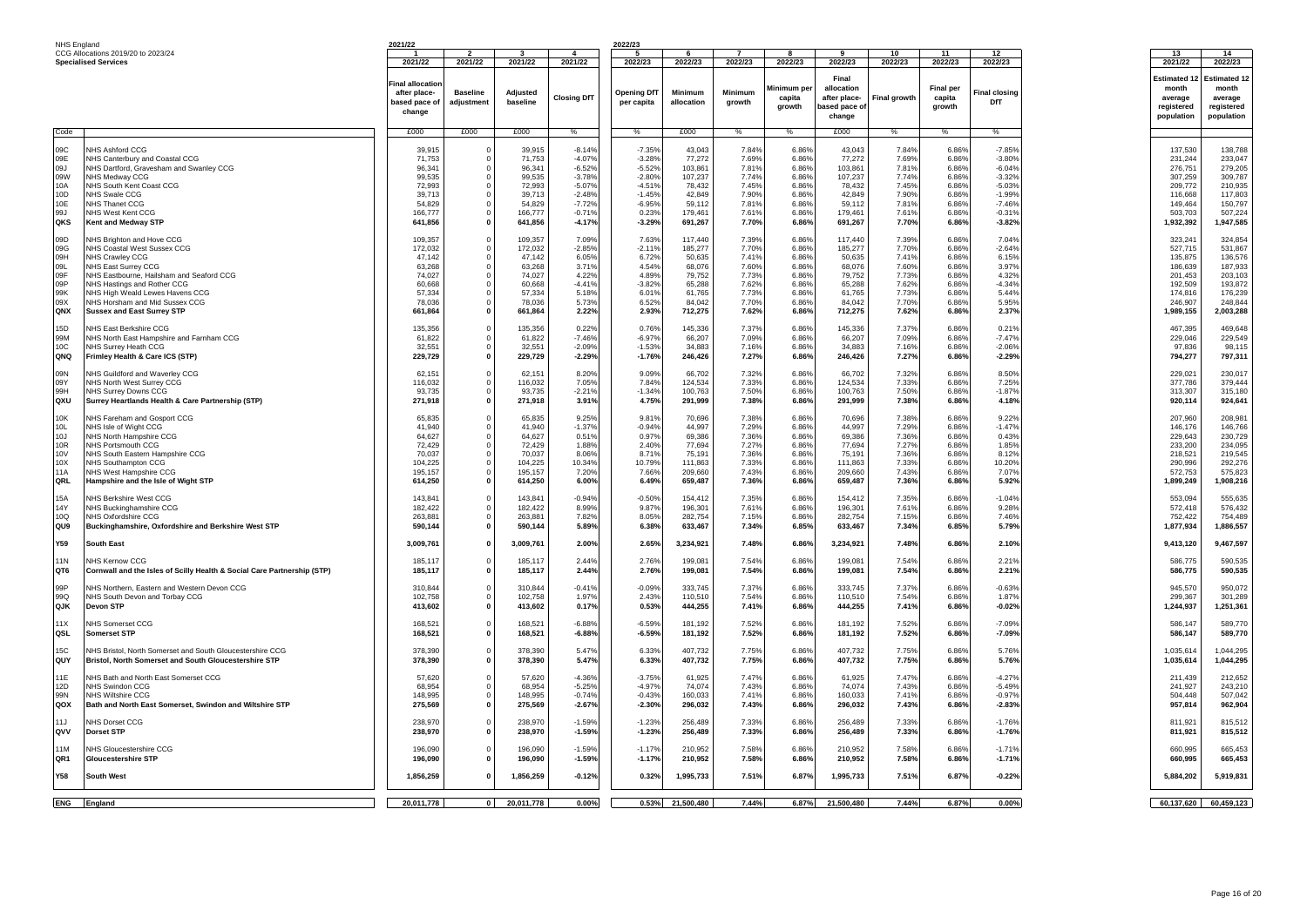| NHS England                                                                                    |                                                                                                                                                                                                                                                                                                                                                                                                                      | 2022/23                                                                                                                               |                                                                                                             |                                                                                                                                       |                                                                                                                                                       | 2023/24                                                                                                                                               |                                                                                                                                         |                                                                                                                   |                                                                                                                   |                                                                                                                                         |                                                                                                                   |                                                                                                                   |                                                                                                                                                       |                                                                                                                                               |                                                                                                                                               |
|------------------------------------------------------------------------------------------------|----------------------------------------------------------------------------------------------------------------------------------------------------------------------------------------------------------------------------------------------------------------------------------------------------------------------------------------------------------------------------------------------------------------------|---------------------------------------------------------------------------------------------------------------------------------------|-------------------------------------------------------------------------------------------------------------|---------------------------------------------------------------------------------------------------------------------------------------|-------------------------------------------------------------------------------------------------------------------------------------------------------|-------------------------------------------------------------------------------------------------------------------------------------------------------|-----------------------------------------------------------------------------------------------------------------------------------------|-------------------------------------------------------------------------------------------------------------------|-------------------------------------------------------------------------------------------------------------------|-----------------------------------------------------------------------------------------------------------------------------------------|-------------------------------------------------------------------------------------------------------------------|-------------------------------------------------------------------------------------------------------------------|-------------------------------------------------------------------------------------------------------------------------------------------------------|-----------------------------------------------------------------------------------------------------------------------------------------------|-----------------------------------------------------------------------------------------------------------------------------------------------|
|                                                                                                | CCG Allocations 2019/20 to 2023/24                                                                                                                                                                                                                                                                                                                                                                                   |                                                                                                                                       | $\overline{\phantom{a}}$                                                                                    | $\mathbf{R}$                                                                                                                          | $\mathbf{A}$                                                                                                                                          | - 5                                                                                                                                                   | - 6                                                                                                                                     | $\overline{7}$                                                                                                    | -8                                                                                                                | 9                                                                                                                                       | 10                                                                                                                | - 11                                                                                                              | 12 <sup>12</sup>                                                                                                                                      | 13                                                                                                                                            | 14                                                                                                                                            |
|                                                                                                | <b>Specialised Services</b>                                                                                                                                                                                                                                                                                                                                                                                          | 2022/23                                                                                                                               | 2022/23                                                                                                     | 2022/23                                                                                                                               | 2022/23                                                                                                                                               | 2023/24                                                                                                                                               | 2023/24                                                                                                                                 | 2023/24                                                                                                           | 2023/24                                                                                                           | 2023/24                                                                                                                                 | 2023/24                                                                                                           | 2023/24                                                                                                           | 2023/24                                                                                                                                               | 2022/23                                                                                                                                       | 2023/24                                                                                                                                       |
|                                                                                                |                                                                                                                                                                                                                                                                                                                                                                                                                      | 'inal allocatioı<br>after place-<br>based pace o<br>change                                                                            | <b>Baseline</b><br>adjustment                                                                               | Adjusted<br>baseline                                                                                                                  | <b>Closing DfT</b>                                                                                                                                    | <b>Opening DfT</b><br>per capita                                                                                                                      | Minimum<br>allocation                                                                                                                   | Minimum<br>growth                                                                                                 | Minimum pe<br>capita<br>growth                                                                                    | Final<br>allocation<br>after place-<br>pased pace of<br>change                                                                          | <b>Final growth</b>                                                                                               | <b>Final per</b><br>capita<br>growth                                                                              | Final closing<br>DfT                                                                                                                                  | Estimated 1<br>month<br>average<br>registered<br>population                                                                                   | Estimated 12<br>month<br>average<br>registered<br>population                                                                                  |
| Code                                                                                           |                                                                                                                                                                                                                                                                                                                                                                                                                      | £000                                                                                                                                  | £000                                                                                                        | £000                                                                                                                                  | %                                                                                                                                                     | %                                                                                                                                                     | £000                                                                                                                                    | %                                                                                                                 | %                                                                                                                 | £000                                                                                                                                    | %                                                                                                                 | %                                                                                                                 | %                                                                                                                                                     |                                                                                                                                               |                                                                                                                                               |
| 00C<br>00D<br>03D<br>00K<br>13T<br>01H<br>00J<br>99C<br><b>OOL</b><br>00M<br>00N<br>00P<br>QHM | <b>IHS Darlington CCG</b><br>NHS Durham Dales, Easington and Sedgefield CCG<br>NHS Hambleton, Richmondshire and Whitby CCG<br>NHS Hartlepool and Stockton-on-Tees CCG<br>NHS Newcastle Gateshead CCG<br>NHS North Cumbria CCG<br>NHS North Durham CCG<br>NHS North Tyneside CCG<br>NHS Northumberland CCG<br>NHS South Tees CCG<br>NHS South Tyneside CCG<br>NHS Sunderland CCG<br><b>Cumbria and North East STP</b> | 35,468<br>90,925<br>51,428<br>95,531<br>191,141<br>110,437<br>78,486<br>78,156<br>109,312<br>119,290<br>55,897<br>96,564<br>1,112,635 | 0<br>$\Omega$<br>$\Omega$<br>$\mathbf 0$<br>0<br>$\mathbf 0$<br>0<br>0<br>$\Omega$<br>$\mathbf 0$           | 35,468<br>90,925<br>51,428<br>95,531<br>191,141<br>110,437<br>78,486<br>78,156<br>109,312<br>119,290<br>55,897<br>96,564<br>1,112,635 | $-4.95%$<br>$-8.62%$<br>3.55%<br>$-8.32%$<br>$-3.05%$<br>$-2.33%$<br>$-8.07%$<br>$-7.02%$<br>$-6.59%$<br>$-5.12%$<br>$-7.56%$<br>$-5.46%$<br>$-5.37%$ | $-4.97%$<br>$-8.39%$<br>3.52%<br>$-8.19%$<br>$-2.85%$<br>$-2.39%$<br>$-7.88%$<br>$-6.93%$<br>$-6.65%$<br>$-5.03%$<br>$-7.51%$<br>$-5.34%$<br>$-5.27%$ | 37,993<br>97,686<br>55,101<br>102,529<br>205,250<br>118,144<br>84,308<br>83,942<br>117,122<br>127,786<br>59,942<br>103,506<br>1,193,309 | 7.12%<br>7.449<br>7.14%<br>7.33%<br>7.389<br>6.98%<br>7.42%<br>7.40%<br>7.14%<br>7.12%<br>7.24%<br>7.19%<br>7.25% | 7.13%<br>7.13%<br>7.13%<br>7.13%<br>7.13%<br>7.13%<br>7.13%<br>7.13%<br>7.13%<br>7.13%<br>7.13%<br>7.13%<br>7.13% | 37,993<br>97,686<br>55,101<br>102,529<br>205,250<br>118,144<br>84,308<br>83,942<br>117,122<br>127,786<br>59,942<br>103,506<br>1,193,309 | 7.12%<br>7.44%<br>7.14%<br>7.33%<br>7.38%<br>6.98%<br>7.42%<br>7.40%<br>7.14%<br>7.12%<br>7.24%<br>7.19%<br>7.25% | 7.13%<br>7.13%<br>7.13%<br>7.13%<br>7.13%<br>7.13%<br>7.13%<br>7.13%<br>7.13%<br>7.13%<br>7.13%<br>7.13%<br>7.13% | $-5.45%$<br>$-8.85%$<br>2.99%<br>$-8.66%$<br>$-3.35%$<br>$-2.89%$<br>$-8.34%$<br>$-7.40%$<br>$-7.13%$<br>$-5.51%$<br>$-7.98%$<br>$-5.82%$<br>$-5.75%$ | 108,491<br>296,003<br>144,168<br>300,221<br>531,884<br>322,522<br>261,762<br>221,541<br>325,740<br>297,529<br>157,876<br>284,951<br>3,252,687 | 108,476<br>296,843<br>144,182<br>300,764<br>533,125<br>322,059<br>262,461<br>222,103<br>325,781<br>297,503<br>158,030<br>285,103<br>3,256,430 |
| 02N<br>02W<br>02R<br>02T<br>03A<br>03E<br>15F<br>03J<br>03R<br><b>QWO</b>                      | VHS Airedale, Wharfedale and Craven CCG<br>NHS Bradford City CCG<br>NHS Bradford Districts CCG<br>NHS Calderdale CCG<br>NHS Greater Huddersfield CCG<br>NHS Harrogate and Rural District CCG<br>NHS Leeds CCG<br>NHS North Kirklees CCG<br>NHS Wakefield CCG<br>West Yorkshire and Harrogate (Health & Care Partnership) STP                                                                                         | 46,887<br>41,801<br>93,142<br>71,077<br>64,189<br>48,377<br>319,173<br>57,536<br>119,862<br>862,044                                   | 0<br>$\Omega$<br>$\Omega$<br>$\mathbf 0$<br>$\mathbf 0$<br>$\mathbf 0$<br>0<br>$\mathbf 0$                  | 46,887<br>41,801<br>93,142<br>71,077<br>64,189<br>48,377<br>319,173<br>57,536<br>119,862<br>862,044                                   | $-4.14%$<br>$-14.22%$<br>$-9.82%$<br>$-6.87%$<br>$-8.59%$<br>$-3.79%$<br>1.35%<br>$-6.79%$<br>$-3.90%$<br>$-4.12%$                                    | $-3.96%$<br>$-14.25%$<br>$-9.719$<br>$-6.64%$<br>$-8.26%$<br>$-3.82%$<br>1.83%<br>$-6.50%$<br>$-3.53%$<br>$-3.83%$                                    | 50,368<br>44,713<br>99,949<br>76,360<br>69,007<br>51,852<br>343,451<br>61,852<br>128,971<br>926,523                                     | 7.42%<br>6.97%<br>7.31%<br>7.43%<br>7.519<br>7.18%<br>7.61%<br>7.50%<br>7.60%<br>7.48%                            | 7.13%<br>7.13%<br>7.13%<br>7.13%<br>7.13%<br>7.13%<br>7.13%<br>7.13%<br>7.13%<br>7.14%                            | 50,368<br>44,713<br>99,949<br>76,360<br>69,007<br>51,852<br>343,451<br>61,852<br>128,971<br>926,523                                     | 7.42%<br>6.97%<br>7.31%<br>7.43%<br>7.51%<br>7.18%<br>7.61%<br>7.50%<br>7.60%<br>7.48%                            | 7.13%<br>7.13%<br>7.13%<br>7.13%<br>7.13%<br>7.13%<br>7.13%<br>7.13%<br>7.13%<br>7.14%                            | $-4.45%$<br>$-14.68%$<br>$-10.179$<br>$-7.119$<br>$-8.739$<br>$-4.319$<br>1.31%<br>$-6.98%$<br>$-4.02%$<br>$-4.31%$                                   | 161,179<br>139,955<br>336,313<br>223,653<br>252,883<br>163,458<br>896,552<br>196,990<br>381,400<br>2,752,380                                  | 161,620<br>139,738<br>336,869<br>224,282<br>253,765<br>163,536<br>900,529<br>197,671<br>383,066<br>2,761,076                                  |
| 02Y<br>03F<br>03H<br>03K<br>03M<br>03Q<br><b>QOQ</b>                                           | <b>VHS East Riding of Yorkshire CCG</b><br>NHS Hull CCG<br>NHS North East Lincolnshire CCG<br>NHS North Lincolnshire CCG<br>NHS Scarborough and Ryedale CCG<br>NHS Vale of York CCG<br>Humber, Coast and Vale STP                                                                                                                                                                                                    | 102,617<br>117,178<br>58,364<br>55,252<br>38,549<br>104,004<br>475,964                                                                | $\mathbf 0$<br>$\Omega$<br>$\bf{0}$                                                                         | 102,617<br>117,178<br>58,364<br>55,252<br>38,549<br>104,004<br>475,964                                                                | $-5.06%$<br>$-6.23%$<br>$-8.75%$<br>$-12.96%$<br>$-0.48%$<br>$-3.55%$<br>$-6.13%$                                                                     | $-4.97%$<br>$-6.129$<br>$-8.75%$<br>-12.89%<br>$-0.25%$<br>$-3.19%$<br>$-5.97%$                                                                       | 110,133<br>125,697<br>62,474<br>59,308<br>41,345<br>111,902<br>510,859                                                                  | 7.32%<br>7.27%<br>7.04%<br>7.34%<br>7.25%<br>7.59%<br>7.33%                                                       | 7.13%<br>7.13%<br>7.13%<br>7.13%<br>7.13%<br>7.13%<br>7.12%                                                       | 110,133<br>125,697<br>62,474<br>59,308<br>41,345<br>111,902<br>510,859                                                                  | 7.32%<br>7.27%<br>7.04%<br>7.34%<br>7.25%<br>7.59%<br>7.33%                                                       | 7.13%<br>7.13%<br>7.13%<br>7.13%<br>7.13%<br>7.13%<br>7.12%                                                       | $-5.45%$<br>$-6.60%$<br>$-9.219$<br>$-13.349$<br>$-0.76%$<br>$-3.69%$<br>$-6.46%$                                                                     | 306,600<br>301,212<br>169,266<br>178,958<br>121,109<br>363,418<br>1,440,563                                                                   | 307,151<br>301,603<br>169,123<br>179,307<br>121,247<br>364,988<br>1,443,420                                                                   |
| 02P<br>02Q<br>02X<br>03L<br>03N<br>QF7                                                         | NHS Barnsley CCG<br><b>NHS Bassetlaw CCG</b><br>NHS Doncaster CCG<br><b>NHS Rotherham CCG</b><br>NHS Sheffield CCG<br>South Yorkshire and Bassetlaw STP                                                                                                                                                                                                                                                              | 92,627<br>36,727<br>105,855<br>89,500<br>260,997<br>585,706                                                                           | 0<br>0<br>$^{\circ}$<br>$\Omega$<br>$\Omega$<br>$\Omega$                                                    | 92,627<br>36,727<br>105,855<br>89,500<br>260,997<br>585,706                                                                           | $-5.44%$<br>$-8.84%$<br>$-9.11%$<br>$-7.73%$<br>5.01%<br>$-2.43%$                                                                                     | $-5.03%$<br>$-8.67%$<br>$-9.01%$<br>$-7.46%$<br>5.48%<br>$-2.10%$                                                                                     | 99,822<br>39,453<br>113,579<br>96,143<br>280,913<br>629,910                                                                             | 7.77%<br>7.42%<br>7.30%<br>7.42%<br>7.63%<br>7.55%                                                                | 7.13%<br>7.13%<br>7.13%<br>7.13%<br>7.13%<br>7.14%                                                                | 99,822<br>39,453<br>113,579<br>96,143<br>280,913<br>629,910                                                                             | 7.77%<br>7.42%<br>7.30%<br>7.42%<br>7.63%<br>7.55%                                                                | 7.13%<br>7.13%<br>7.13%<br>7.13%<br>7.13%<br>7.14%                                                                | $-5.52%$<br>$-9.13%$<br>$-9.48%$<br>$-7.93%$<br>4.94%<br>$-2.59%$                                                                                     | 267,481<br>118,798<br>323,322<br>266,398<br>613,445<br>1,589,444                                                                              | 269,068<br>119,120<br>323,822<br>267,123<br>616,305<br>1,595,438                                                                              |
| Y63<br>00Q<br>00R<br>00X<br>01A<br>02M<br>01E<br>01K<br>02G<br>QE1                             | North East and Yorkshire<br>NHS Blackburn with Darwen CCG<br>NHS Blackpool CCG<br>NHS Chorley and South Ribble CCG<br>NHS East Lancashire CCG<br>NHS Fylde and Wyre CCG<br>NHS Greater Preston CCG<br>NHS Morecambe Bay CCG<br>NHS West Lancashire CCG<br>Healthier Lancashire and South Cumbria STP                                                                                                                 | 3,036,349<br>61,979<br>78,193<br>65,026<br>136,371<br>59,277<br>78,181<br>113,835<br>45,049<br>637,911                                | $\mathbf 0$<br>$\Omega$<br>$\Omega$<br>$\mathbf 0$<br>0<br>0<br>0<br>0<br>$\Omega$<br>$\mathbf{0}$          | 3,036,349<br>61,979<br>78,193<br>65,026<br>136,371<br>59,277<br>78,181<br>113,835<br>45,049<br>637,911                                | $-4.58%$<br>$-11.20%$<br>$-4.31%$<br>$-3.14%$<br>$-8.30%$<br>$-5.39%$<br>$-0.66%$<br>$-4.75%$<br>1.13%<br>$-5.18%$                                    | $-4.38%$<br>$-11.15%$<br>$-4.20%$<br>$-2.75%$<br>$-8.20%$<br>$-5.13%$<br>$-0.55%$<br>-4.41%<br>1.42%<br>$-4.97%$                                      | 3,260,601<br>66,357<br>83,627<br>70,064<br>146,148<br>63,741<br>83,729<br>122,221<br>48,336<br>684,223                                  | 7.39%<br>7.06%<br>6.95%<br>7.75%<br>7.17%<br>7.53%<br>7.10%<br>7.37%<br>7.30%<br>7.26%                            | 7.13%<br>7.13%<br>7.13%<br>7.13%<br>7.13%<br>7.13%<br>7.13%<br>7.13%<br>7.13%<br>7.12%                            | 3,260,601<br>66,357<br>83,627<br>70,064<br>146,148<br>63,741<br>83,729<br>122,221<br>48,336<br>684,223                                  | 7.39%<br>7.06%<br>6.95%<br>7.75%<br>7.17%<br>7.53%<br>7.10%<br>7.37%<br>7.30%<br>7.26%                            | 7.13%<br>7.13%<br>7.13%<br>7.13%<br>7.13%<br>7.13%<br>7.13%<br>7.13%<br>7.13%<br>7.12%                            | $-4.86%$<br>$-11.619$<br>$-4.69%$<br>$-3.25%$<br>$-8.67%$<br>$-5.619$<br>$-1.06%$<br>$-4.90%$<br>0.90%<br>$-5.47%$                                    | 9,035,074<br>175,060<br>172,165<br>188,646<br>383,373<br>180,360<br>209,022<br>348,894<br>114,213<br>1,771,732                                | 9,056,364<br>174,947<br>171,872<br>189,732<br>383,509<br>181,032<br>208,953<br>349,661<br>114,388<br>1,774,096                                |
| 00T<br>100V<br>01D<br>14L<br>00Y<br>01G<br><b>01W</b><br>01Y<br>02A<br>02H<br><b>QOP</b>       | <b>VHS Bolton CCG</b><br>NHS Bury CCG<br>NHS Heywood, Middleton and Rochdale CCG<br>NHS Manchester CCG<br>NHS Oldham CCG<br>NHS Salford CCG<br>NHS Stockport CCG<br>NHS Tameside and Glossop CCG<br>NHS Trafford CCG<br>NHS Wigan Borough CCG<br>Greater Manchester Health and Social Care Partnership (STP)                                                                                                         | 119,099<br>81,921<br>100,948<br>314.905<br>97,640<br>117,790<br>119,623<br>95,949<br>97,494<br>123,092<br>1,268,461                   | 0<br>0<br>$\Omega$<br>$\mathbf 0$<br>$\mathbf 0$<br>$\mathbf 0$<br>$\mathbf 0$<br>0<br>$\Omega$<br>0        | 119,099<br>81,921<br>100,948<br>314,905<br>97,640<br>117,790<br>119,623<br>95,949<br>97,494<br>123,092<br>1,268,461                   | 2.10%<br>7.16%<br>4.17%<br>6.04%<br>5.45%<br>2.29%<br>11.10%<br>4.31%<br>14.19%<br>2.21%<br>5.69%                                                     | 2.51%<br>7.57%<br>4.50%<br>6.70%<br>5.98%<br>2.99%<br>11.71%<br>4.65%<br>14.81%<br>2.50%<br>6.19%                                                     | 127,942<br>88,001<br>108,453<br>339,762<br>105,032<br>127,095<br>128,734<br>103,032<br>105,068<br>132,093<br>1,365,212                  | 7.42%<br>7.42%<br>7.43%<br>7.89%<br>7.57%<br>7.90%<br>7.62%<br>7.38%<br>7.77%<br>7.31%<br>7.63%                   | 7.13%<br>7.13%<br>7.13%<br>7.13%<br>7.13%<br>7.13%<br>7.13%<br>7.13%<br>7.13%<br>7.13%<br>7.15%                   | 127,942<br>88,001<br>108,453<br>339,762<br>105,032<br>127,095<br>128,734<br>103,032<br>105,068<br>132,093<br>1,365,212                  | 7.42%<br>7.42%<br>7.43%<br>7.89%<br>7.57%<br>7.90%<br>7.62%<br>7.38%<br>7.77%<br>7.31%<br>7.63%                   | 7.13%<br>7.13%<br>7.13%<br>7.13%<br>7.13%<br>7.13%<br>7.13%<br>7.13%<br>7.13%<br>7.13%<br>7.15%                   | 1.99%<br>7.02%<br>3.97%<br>6.15%<br>5.44%<br>2.46%<br>11.149<br>4.12%<br>14.23%<br>1.97%<br>5.66%                                                     | 313,834<br>206,812<br>236,985<br>664.161<br>260,565<br>282,634<br>318,037<br>250,519<br>248,209<br>330,954<br>3,112,710                       | 314,694<br>207,373<br>237,655<br>668,886<br>261,633<br>284,662<br>319,476<br>251,105<br>249,686<br>331,515<br>3,126,685                       |
| 01C<br>01F<br>01J<br>99A<br>01R<br>01T<br>01V<br>01X<br>02D<br>02E<br>02F<br>12F<br><b>QYG</b> | NHS Eastern Cheshire CCG<br>NHS Halton CCG<br><b>IHS Knowsley CCG</b><br><b>NHS Liverpool CCG</b><br>NHS South Cheshire CCG<br>NHS South Sefton CCG<br>NHS Southport and Formby CCG<br>NHS St Helens CCG<br>NHS Vale Royal CCG<br><b>NHS Warrington CCG</b><br>NHS West Cheshire CCG<br>NHS Wirral CCG<br><b>Cheshire and Mersevside STP</b>                                                                         | 73,446<br>48,524<br>69,198<br>246,369<br>61,490<br>67,424<br>47,476<br>71,314<br>30,408<br>73,432<br>90,156<br>126,366<br>1,005,603   | 0<br>0<br>0<br>$\Omega$<br>$\mathbf 0$<br>$\mathbf 0$<br>$\mathbf 0$<br>0<br>0<br>$\Omega$<br>$\Omega$<br>0 | 73,446<br>48,524<br>69,198<br>246,369<br>61,490<br>67,424<br>47,476<br>71,314<br>30,408<br>73,432<br>90,156<br>126,366<br>1,005,603   | 4.99%<br>0.29%<br>$-1.619$<br>2.81%<br>4.79%<br>0.23%<br>$-2.38%$<br>0.75%<br>$-0.72%$<br>3.66%<br>2.41%<br>$-0.89%$<br>1.51%                         | 5.329<br>0.47%<br>$-1.299$<br>3.33%<br>5.07%<br>0.44%<br>$-2.10%$<br>1.13%<br>$-0.38%$<br>3.96%<br>2.67%<br>$-0.70%$<br>1.83%                         | 78,913<br>52,059<br>74,351<br>265,365<br>66,013<br>72,296<br>50,979<br>76,598<br>32,644<br>79,006<br>96.858<br>135,527<br>1,080,609     | 7.44%<br>7.29%<br>7.45%<br>7.71%<br>7.36%<br>7.23%<br>7.38%<br>7.41%<br>7.35%<br>7.59%<br>7.43%<br>7.25%<br>7.46% | 7.13%<br>7.13%<br>7.13%<br>7.13%<br>7.13%<br>7.139<br>7.13%<br>7.13%<br>7.13%<br>7.13%<br>7.13%<br>7.13%<br>7.14% | 78,913<br>52,059<br>74,351<br>265,365<br>66,013<br>72,296<br>50,979<br>76,598<br>32,644<br>79,006<br>96,858<br>135,527<br>1,080,609     | 7.44%<br>7.29%<br>7.45%<br>7.71%<br>7.36%<br>7.23%<br>7.38%<br>7.41%<br>7.35%<br>7.59%<br>7.43%<br>7.25%<br>7.46% | 7.13%<br>7.13%<br>7.13%<br>7.13%<br>7.13%<br>7.13%<br>7.13%<br>7.13%<br>7.13%<br>7.13%<br>7.13%<br>7.13%<br>7.14% | 4.78%<br>$-0.04%$<br>$-1.799$<br>2.81%<br>4.53%<br>$-0.07%$<br>$-2.60%$<br>0.62%<br>$-0.88%$<br>3.43%<br>2.15%<br>$-1.21%$<br>1.32%                   | 211,368<br>132,256<br>167,131<br>546,269<br>187,567<br>155,549<br>126,105<br>199,835<br>108,122<br>222,454<br>267,133<br>338,052<br>2,661,841 | 211,984<br>132,446<br>167,623<br>549,220<br>187,958<br>155,686<br>126,396<br>200,353<br>108,345<br>223,408<br>267,887<br>338,425<br>2,669,731 |
| Y62                                                                                            | <b>North West</b>                                                                                                                                                                                                                                                                                                                                                                                                    | 2,911,975                                                                                                                             | $\bf{0}$                                                                                                    | 2,911,975                                                                                                                             | 1.69%                                                                                                                                                 | 2.05%                                                                                                                                                 | 3,130,044                                                                                                                               | 7.49%                                                                                                             | 7.14%                                                                                                             | 3,130,044                                                                                                                               | 7.49%                                                                                                             | 7.14%                                                                                                             | 1.55%                                                                                                                                                 | 7,546,283                                                                                                                                     | 7,570,512                                                                                                                                     |
|                                                                                                |                                                                                                                                                                                                                                                                                                                                                                                                                      |                                                                                                                                       |                                                                                                             |                                                                                                                                       |                                                                                                                                                       |                                                                                                                                                       |                                                                                                                                         |                                                                                                                   |                                                                                                                   |                                                                                                                                         |                                                                                                                   |                                                                                                                   |                                                                                                                                                       |                                                                                                                                               |                                                                                                                                               |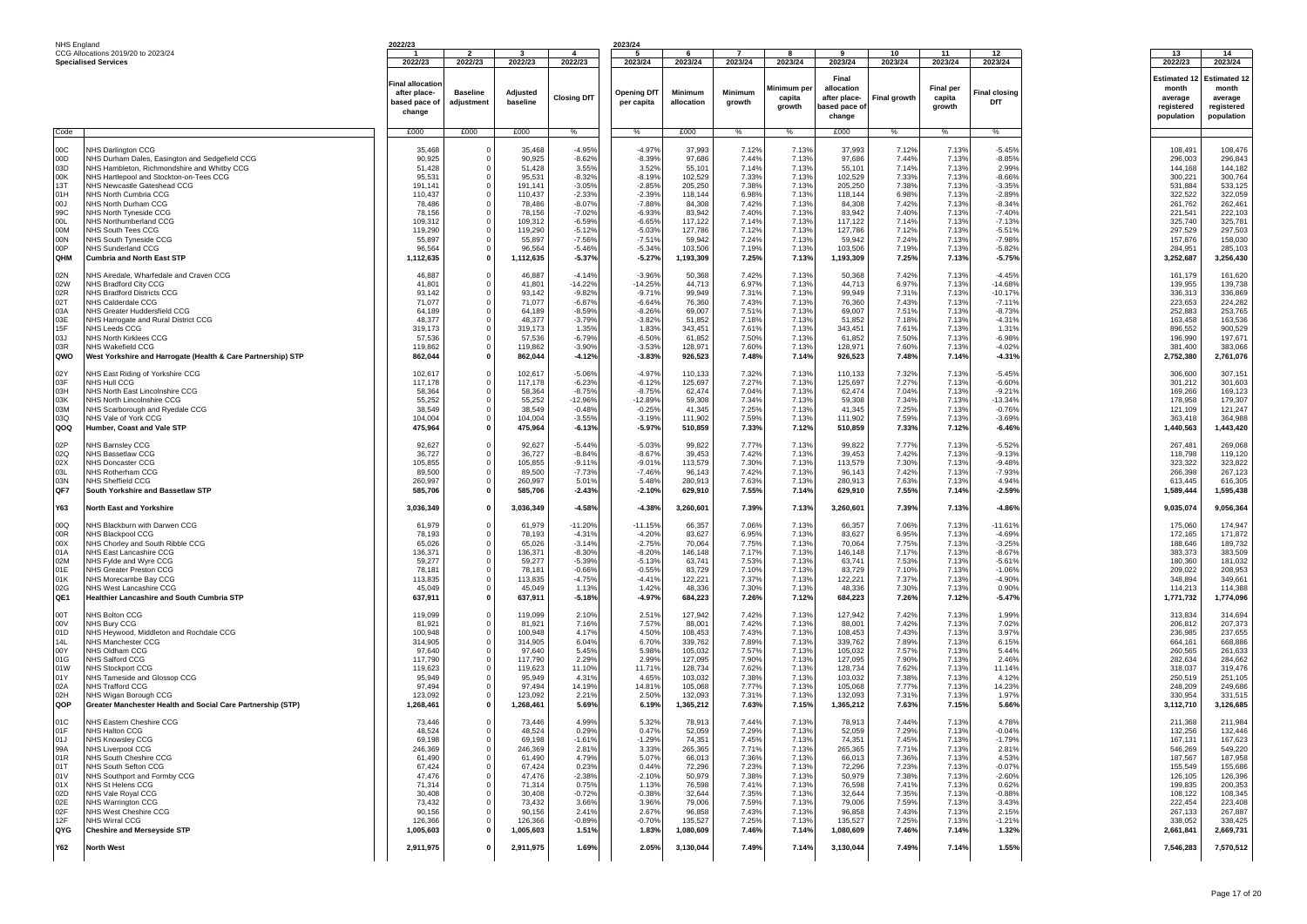| NHS England |                                                                 | 2022/23                 |                          |                   |                    | 2023/24            |                    |                |                |                    |                |                  |                      |                     |                     |
|-------------|-----------------------------------------------------------------|-------------------------|--------------------------|-------------------|--------------------|--------------------|--------------------|----------------|----------------|--------------------|----------------|------------------|----------------------|---------------------|---------------------|
|             | CCG Allocations 2019/20 to 2023/24                              |                         | $\overline{\phantom{a}}$ | - ર               | $\mathbf{A}$       | -5                 | -6                 | $\overline{z}$ | R              | $\mathbf{q}$       | 10             | 11               | 12                   | 13                  | 14                  |
|             | <b>Specialised Services</b>                                     | 2022/23                 | 2022/23                  | 2022/23           | 2022/23            | 2023/24            | 2023/24            | 2023/24        | 2023/24        | 2023/24            | 2023/24        | 2023/24          | 2023/24              | 2022/23             | 2023/24             |
|             |                                                                 |                         |                          |                   |                    |                    |                    |                |                |                    |                |                  |                      |                     |                     |
|             |                                                                 | <b>Final allocation</b> |                          |                   |                    |                    |                    |                |                | Final              |                |                  |                      | <b>Estimated 12</b> | <b>Estimated 12</b> |
|             |                                                                 | after place-            | <b>Baseline</b>          | Adjusted          |                    | <b>Opening DfT</b> | Minimum            | <b>Minimum</b> | Minimum pe     | allocation         |                | <b>Final per</b> | <b>Final closing</b> | month               | month               |
|             |                                                                 | based pace of           | adjustment               | baseline          | <b>Closing DfT</b> | per capita         | allocation         | growth         | capita         | after place-       | Final growth   | capita           | DfT                  | average             | average             |
|             |                                                                 | change                  |                          |                   |                    |                    |                    |                | growth         | pased pace of      |                | growth           |                      | registered          | registered          |
|             |                                                                 |                         |                          |                   |                    |                    |                    |                |                | change             |                |                  |                      | population          | population          |
| Code        |                                                                 | £000                    |                          | £000              | %                  |                    | £000               |                |                | £000               | %              |                  | %                    |                     |                     |
|             |                                                                 |                         | £000                     |                   |                    | %                  |                    | %              | %              |                    |                | %                |                      |                     |                     |
| 04Y         | <b>NHS Cannock Chase CCG</b>                                    | 45,554                  |                          | 45,554            | 0.31%              | 0.43%              | 48.847             | 7.23%          | 7.13%          | 48.847             | 7.23%          | 7.13%            | $-0.08%$             | 133.863             | 133.985             |
| 05D         | NHS East Staffordshire CCG                                      | 39,111                  |                          | 39,111            | $-8.01%$           | $-7.87%$           | 42,027             | 7.46%          | 7.13%          | 42,027             | 7.46%          | 7.13%            | $-8.34%$             | 144,151             | 144,589             |
| 05G         | NHS North Staffordshire CCG                                     | 90,817                  |                          | 90,817            | 4.49%              | 4.89%              | 97,614             | 7.48%          | 7.13%          | 97,614             | 7.48%          | 7.13%            | 4.36%                | 220,963             | 221,691             |
| 05Q         | NHS South East Staffordshire and Seisdon Peninsula CCG          | 70,266                  |                          | 70,266            | $-0.30%$           | $-0.18%$           | 75,347             | 7.23%          | 7.13%          | 75,347             | 7.23%          | 7.13%            | $-0.69%$             | 219,025             | 219,229             |
| 05V         | NHS Stafford and Surrounds CCG                                  | 57,688                  |                          | 57,688            | 6.42%              | 6.73%              | 61,976             | 7.43%          | 7.13%          | 61,976             | 7.43%          | 7.13%            | 6.18%                | 150,934             | 151,358             |
| 05W         | NHS Stoke on Trent CCG                                          | 123,364                 |                          | 123,364           | 0.24%              | 0.56%              | 132,496            | 7.40%          | 7.13%          | 132,496            | 7.40%          | 7.13%            | 0.04%                | 294,843             | 295,589             |
| QNC         | <b>Staffordshire and Stoke on Trent STP</b>                     | 426,800                 |                          | 426,800           | 0.99%              | 1.25%              | 458,307            | 7.38%          | 7.14%          | 458,307            | 7.38%          | 7.14%            | 0.74%                | 1,163,778           | 1,166,440           |
| 05N         | <b>VHS Shropshire CCG</b>                                       | 99,115                  | $\Omega$                 | 99,115            | $-3.09%$           | $-2.96%$           | 106,599            | 7.55%          | 7.13%          | 106,599            | 7.55%          | 7.13%            | $-3.45%$             | 315,019             | 316,253             |
| 05X         | <b>NHS Telford and Wrekin CCG</b>                               | 64,640                  |                          | 64,640            | 0.66%              | 0.94%              | 69,597             | 7.67%          | 7.13%          | 69,597             | 7.67%          | 7.13%            | 0.42%                | 190,843             | 191,801             |
| QOC         | Shropshire and Telford and Wrekin STP                           | 163,755                 | $\Omega$                 | 163,755           | $-1.64%$           | $-1.46%$           | 176,196            | 7.60%          | 7.13%          | 176,196            | 7.60%          | 7.13%            | $-1.96%$             | 505.862             | 508,054             |
|             |                                                                 |                         |                          |                   |                    |                    |                    |                |                |                    |                |                  |                      |                     |                     |
| 15M         | <b>IHS Derby and Derbyshire CCG</b>                             | 324,260                 | $\Omega$                 | 324,260           | $-3.56%$           | $-3.32%$           | 348,670            | 7.53%          | 7.13%          | 348,670            | 7.53%          | 7.13%            | $-3.81%$             | 1,066,289           | 1,070,237           |
| QJ2         | Joined Up Care Derbyshire STP                                   | 324,260                 |                          | 324,260           | $-3.56%$           | $-3.32%$           | 348,670            | 7.53%          | 7.13%          | 348,670            | 7.53%          | 7.13%            | $-3.81%$             | 1,066,289           | 1,070,237           |
|             |                                                                 |                         |                          |                   |                    |                    |                    |                |                |                    |                |                  |                      |                     |                     |
| 03T         | <b>NHS Lincolnshire East CCG</b>                                | 78,255                  |                          | 78,255            | $-10.75%$          | $-10.46%$          | 84,139             | 7.52%          | 7.13%          | 84,139             | 7.52%          | 7.13%            | $-10.92%$            | 254.547             | 255,467             |
| 04D         | <b>NHS Lincolnshire West CCG</b>                                | 84.456                  |                          | 84,456            | $-4.86%$           | $-4.48%$           | 90,918             | 7.65%          | 7.13%          | 90,918             | 7.65%          | 7.13%            | $-4.97%$             | 241,950             | 243,125             |
| 99D         | NHS South Lincolnshire CCG                                      | 46,920                  |                          | 46,920            | $-6.92%$           | $-6.45%$           | 50,583             | 7.81%          | 7.13%          | 50,583             | 7.81%          | 7.13%            | $-6.93%$             | 171,979             | 173,063             |
| 04Q         | <b>NHS South West Lincolnshire CCG</b>                          | 40,867                  |                          | 40,867            | $-5.57%$           | $-5.23%$           | 44,066             | 7.83%          | 7.13%          | 44,066             | 7.83%          | 7.13%            | $-5.71%$             | 137,421             | 138,313             |
| <b>QJM</b>  | Lincolnshire STP                                                | 250,498                 | $\Omega$                 | 250,498           | $-7.27%$           | $-6.91%$           | 269,706            | 7.67%          | 7.13%          | 269,706            | 7.67%          | 7.13%            | $-7.39%$             | 805,897             | 809,968             |
| 04E         | <b>NHS Mansfield and Ashfield CCG</b>                           | 66,098                  | - 0                      | 66,098            | $-6.58%$           | $-6.21%$           | 71.183             | 7.69%          | 7.13%          | 71,183             | 7.69%          | 7.13%            | $-6.69%$             | 198,554             | 199,596             |
| 04H         | NHS Newark and Sherwood CCG                                     | 40,483                  |                          | 40,483            | $-4.449$           | $-4.08%$           | 43,643             | 7.81%          | 7.13%          | 43,643             | 7.81%          | 7.13%            | $-4.57%$             | 138,787             | 139,660             |
| 04K         | NHS Nottingham City CCG                                         | 160,294                 |                          | 160,294           | 0.05%              | 0.38%              | 172,461            | 7.59%          | 7.13%          | 172,461            | 7.59%          | 7.13%            | $-0.13%$             | 386,003             | 387,657             |
| 04L         | NHS Nottingham North and East CCG                               | 56,309                  |                          | 56,309            | 4.669              | 5.15%              | 60,700             | 7.80%          | 7.13%          | 60,700             | 7.80%          | 7.13%            | 4.62%                | 156,546             | 157,521             |
| 04M         | NHS Nottingham West CCG                                         | 34,994                  |                          | 34.994            | 1.06%              | 1.49%              | 37,668             | 7.64%          | 7.13%          | 37,668             | 7.64%          | 7.13%            | 0.97%                | 96,096              | 96.554              |
| 04N         | <b>NHS Rushcliffe CCG</b>                                       | 43,368                  |                          | 43,368            | 2.33%              | 2.78%              | 46,770             | 7.84%          | 7.13%          | 46,770             | 7.84%          | 7.13%            | 2.25%                | 130,703             | 131,574             |
| QT1         | Nottingham and Nottinghamshire Health and Care STP              | 401,546                 |                          | 401,546           | $-0.64%$           | $-0.25%$           | 432,425            | 7.69%          | 7.12%          | 432,425            | 7.69%          | 7.12%            | $-0.77%$             | 1,106,688           | 1,112,562           |
| 03W         | <b>VHS East Leicestershire and Rutland CCG</b>                  | 107.546                 | $\Omega$                 | 107.546           | $-2.53%$           | $-2.12%$           | 115,866            | 7.74%          | 7.13%          | 115,866            | 7.74%          | 7.13%            | $-2.62%$             | 338,844             | 340.758             |
| 04C         | <b>NHS Leicester City CCG</b>                                   | 137.397                 |                          | 137,397           | $-7.47%$           | $-7.01%$           | 148.080            | 7.78%          | 7.13%          | 148,080            | 7.78%          | 7.13%            | $-7.49%$             | 418.147             | 420.661             |
| 04V         | <b>NHS West Leicestershire CCG</b>                              | 123,018                 |                          | 123,018           | $-4.279$           | $-3.73%$           | 132,821            | 7.97%          | 7.13%          | 132,821            | 7.97%          | 7.13%            | $-4.22%$             | 406,123             | 409,296             |
| QK1         | Leicester, Leicestershire and Rutland STP                       | 367,961                 |                          | 367,961           | $-5.00%$           | $-4.52%$           | 396,767            | 7.83%          | 7.13%          | 396,767            | 7.83%          | 7.13%            | $-5.01%$             | 1,163,115           | 1,170,715           |
|             |                                                                 |                         |                          |                   |                    |                    |                    |                |                |                    |                |                  |                      |                     |                     |
| 05C         | <b>VHS Dudley CCG</b>                                           | 105,091                 | $\Omega$                 | 105,091           | $-5.179$           | $-4.80%$           | 112,864            | 7.40%          | 7.13%          | 112,864            | 7.40%          | 7.13%            | $-5.29%$             | 322.859             | 323,658             |
| 05L         | NHS Sandwell and West Birmingham CCG                            | 216,794                 |                          | 216,794           | $-3.07%$           | $-2.62%$           | 233,657            | 7.78%          | 7.13%          | 233,657            | 7.78%          | 7.13%            | $-3.12%$             | 587.474             | 591,023             |
| 05Y         | NHS Walsall CCG                                                 | 97,717                  |                          | 97,717            | $-4.42%$           | $-3.92%$           | 105,250            | 7.71%          | 7.13%          | 105,250            | 7.71%          | 7.13%            | $-4.41%$             | 292,662             | 294,240             |
| 06A         | NHS Wolverhampton CCG                                           | 114,622                 |                          | 114,622           | 3.60%              | 4.02%              | 123,337            | 7.60%          | 7.13%          | 123,337            | 7.60%          | 7.13%            | 3.49%                | 286,552             | 287,813             |
| QUA         | The Black Country and West Birmingham STP                       | 534,224                 | $\Omega$                 | 534,224           | $-2.40%$           | $-1.97%$           | 575,108            | 7.65%          | 7.14%          | 575,108            | 7.65%          | 7.14%            | $-2.46%$             | 1,489,547           | 1,496,734           |
| 15E         | NHS Birmingham and Solihull CCG                                 | 566,993                 | $\Omega$                 | 566,993           | 4.40%              | 4.93%              | 611.263            | 7.81%          | 7.13%          | 611,263            | 7.81%          | 7.13%            | 4.39%                | 1.347.419           | 1,355,928           |
| QHL         | Birmingham and Solihull STP                                     | 566,993                 |                          | 566,993           | 4.40%              | 4.93%              | 611,263            | 7.81%          | 7.13%          | 611,263            | 7.81%          | 7.13%            | 4.39%                | 1,347,419           | 1,355,928           |
|             |                                                                 |                         |                          |                   |                    |                    |                    |                |                |                    |                |                  |                      |                     |                     |
| 05A<br>05R  | <b>VHS Coventry and Rugby CCG</b><br>NHS South Warwickshire CCG | 194,615<br>97.063       |                          | 194,615<br>97.063 | 4.28%<br>6.40%     | 5.30%<br>6.82%     | 210,798<br>104.300 | 8.32%<br>7.46% | 7.13%<br>7.13% | 210,798<br>104.300 | 8.32%<br>7.46% | 7.13%<br>7.13%   | 4.76%<br>6.27%       | 540,727<br>291.609  | 546,703<br>292.492  |
| 05H         | <b>NHS Warwickshire North CCG</b>                               | 69,369                  |                          | 69,369            | $-2.119$           | $-1.68%$           | 74,599             | 7.54%          | 7.13%          | 74,599             | 7.54%          | 7.13%            | $-2.19%$             | 194,544             |                     |
| QWU         |                                                                 |                         | $\Omega$                 |                   |                    | 4.27%              |                    |                |                |                    | 7.94%          |                  |                      |                     | 195,284             |
|             | <b>Coventry and Warwickshire STP</b>                            | 361,047                 |                          | 361,047           | 3.54%              |                    | 389,697            | 7.94%          | 7.14%          | 389,697            |                | 7.14%            | 3.75%                | 1,026,880           | 1,034,480           |
| 05F         | <b>NHS Herefordshire CCG</b>                                    | 59.787                  | $\Omega$                 | 59.787            | $-3.48%$           | $-3.24%$           | 64.319             | 7.58%          | 7.13%          | 64.319             | 7.58%          | 7.13%            | $-3.73%$             | 190.942             | 191.742             |
| 05J         | <b>NHS Redditch and Bromsgrove CCG</b>                          | 61.218                  |                          | 61,218            | 0.58%              | 0.81%              | 65,793             | 7.47%          | 7.13%          | 65,793             | 7.47%          | 7.13%            | 0.29%                | 180.447             | 181,023             |
| 05T         | NHS South Worcestershire CCG                                    | 104,128                 |                          | 104,128           | $-2.24%$           | $-1.94%$           | 112,159            | 7.71%          | 7.13%          | 112,159            | 7.71%          | 7.13%            | $-2.44%$             | 319,073             | 320,803             |
| 06D         | <b>NHS Wyre Forest CCG</b>                                      | 36,079                  |                          | 36,079            | $-7.60%$           | $-7.31%$           | 38,766             | 7.45%          | 7.13%          | 38,766             | 7.45%          | 7.13%            | $-7.78%$             | 117,912             | 118,259             |
| <b>QGH</b>  | Herefordshire and Worcestershire STP                            | 261,212                 |                          | 261,212           | $-2.67%$           | $-2.40%$           | 281,037            | 7.59%          | 7.13%          | 281,037            | 7.59%          | 7.13%            | $-2.89%$             | 808.374             | 811,826             |
| 03V         | <b>VHS Corby CCG</b>                                            | 23,256                  |                          | 23,256            | $-4.779$           | $-4.12%$           | 25,242             | 8.54%          | 7.13%          | 25,242             | 8.54%          | 7.13%            | $-4.61%$             | 83,501              | 84,600              |
| 04G         | <b>VHS Nene CCG</b>                                             | 229,597                 |                          | 229,597           | $-3.24%$           | $-2.83%$           | 247,465            | 7.78%          | 7.13%          | 247,465            | 7.78%          | 7.13%            | $-3.32%$             | 705,243             | 709,528             |
| QPM         | Northamptonshire STP                                            | 252,853                 |                          | 252,853           | $-3.38%$           | $-2.94%$           | 272,707            | 7.85%          | 7.12%          | 272,707            | 7.85%          | 7.12%            | $-3.44%$             | 788,744             | 794,128             |
|             |                                                                 |                         |                          |                   |                    |                    |                    |                |                |                    |                |                  |                      |                     |                     |
| <b>Y60</b>  | Midlands                                                        | 3,911,149               | $\Omega$                 | 3,911,149         | $-1.14%$           | $-0.73%$           | 4,211,883          | 7.69%          | 7.13%          | 4,211,883          | 7.69%          | 7.13%            | $-1.23%$             | 11,272,594          | 11,331,072          |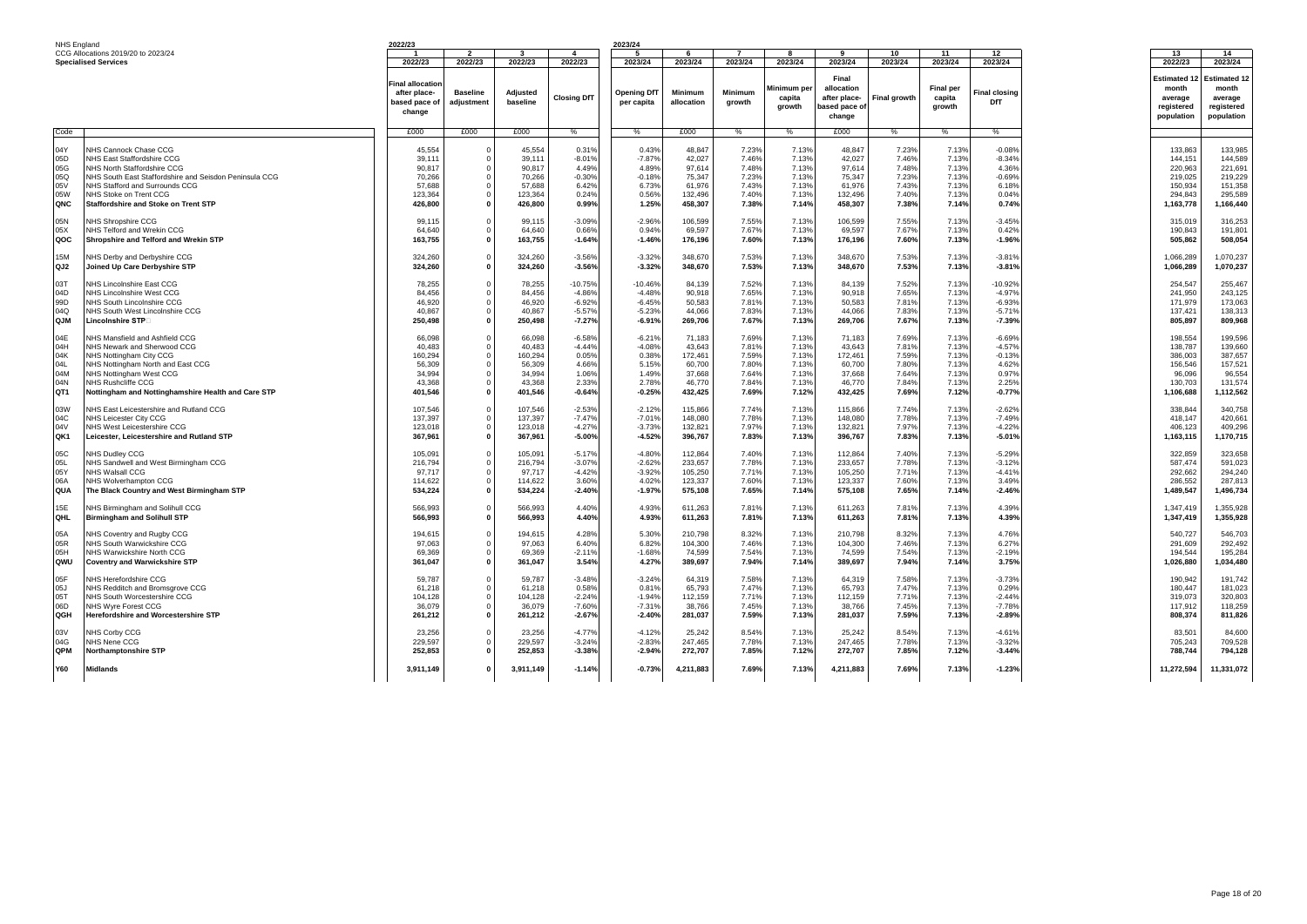| NHS England                                                 |                                                                                                                                                                                                                                                                 | 2022/23                                                                                       |                               |                                                                                               |                                                                                                    | 2023/24                                                                                   |                                                                                               |                                                                               |                                                                               |                                                                                               |                                                                               |                                                                               |                                                                                                 |                                                                                                   |                                                                                                  |
|-------------------------------------------------------------|-----------------------------------------------------------------------------------------------------------------------------------------------------------------------------------------------------------------------------------------------------------------|-----------------------------------------------------------------------------------------------|-------------------------------|-----------------------------------------------------------------------------------------------|----------------------------------------------------------------------------------------------------|-------------------------------------------------------------------------------------------|-----------------------------------------------------------------------------------------------|-------------------------------------------------------------------------------|-------------------------------------------------------------------------------|-----------------------------------------------------------------------------------------------|-------------------------------------------------------------------------------|-------------------------------------------------------------------------------|-------------------------------------------------------------------------------------------------|---------------------------------------------------------------------------------------------------|--------------------------------------------------------------------------------------------------|
|                                                             | CCG Allocations 2019/20 to 2023/24<br><b>Specialised Services</b>                                                                                                                                                                                               | 2022/23                                                                                       | 2022/23                       | 2022/23                                                                                       | 2022/23                                                                                            | 2023/24                                                                                   | 2023/24                                                                                       | 2023/24                                                                       | 8<br>2023/24                                                                  | 2023/24                                                                                       | 10<br>2023/24                                                                 | 11<br>2023/24                                                                 | 12<br>2023/24                                                                                   | 13<br>2022/23                                                                                     | 14<br>2023/24                                                                                    |
|                                                             |                                                                                                                                                                                                                                                                 | Final allocatioı<br>after place-<br>based pace of<br>change                                   | <b>Baseline</b><br>adiustment | <b>Adjusted</b><br>baseline                                                                   | <b>Closing DfT</b>                                                                                 | <b>Opening DfT</b><br>per capita                                                          | Minimum<br>allocation                                                                         | Minimum<br>growth                                                             | Minimum pe<br>capita<br>growth                                                | Final<br>allocation<br>after place-<br>pased pace of<br>change                                | Final growth                                                                  | <b>Final per</b><br>capita<br>growth                                          | inal closing<br>DfT                                                                             | <b>Estimated 1</b><br>month<br>average<br>reaistered<br>population                                | <b>Estimated 12</b><br>month<br>average<br>reaistered<br>population                              |
| Code                                                        |                                                                                                                                                                                                                                                                 | £000                                                                                          | £000                          | f000                                                                                          | $\%$                                                                                               | $\frac{0}{6}$                                                                             | £000                                                                                          | $\frac{0}{6}$                                                                 | $\%$                                                                          | f000                                                                                          | $\%$                                                                          | $\%$                                                                          | $\%$                                                                                            |                                                                                                   |                                                                                                  |
| H <sub>a0</sub><br>QUE                                      | NHS Cambridgeshire and Peterborough CCG<br><b>Cambridgeshire and Peterborough STP</b>                                                                                                                                                                           | 306.268<br>306,268                                                                            | - 0                           | 306.268<br>306,268                                                                            | $-2.019$<br>$-2.01%$                                                                               | $-1.72%$<br>$-1.72%$                                                                      | 329,553<br>329,553                                                                            | 7.60%<br>7.60%                                                                | 7.13%<br>7.13%                                                                | 329,553<br>329,553                                                                            | 7.60%<br>7.60%                                                                | 7.13%<br>7.13%                                                                | $-2.239$<br>$-2.23%$                                                                            | 988.084<br>988,084                                                                                | 992,432<br>992,432                                                                               |
| 06M<br>06V<br>06W<br>06Y<br>07.I<br>QMM                     | NHS Great Yarmouth and Waveney CCG<br><b>NHS North Norfolk CCG</b><br>NHS Norwich CCG<br>NHS South Norfolk CCG<br><b>NHS West Norfolk CCG</b><br>Norfolk and Waveney Health & Care Partnership (STP)                                                            | 77,010<br>61.523<br>70.672<br>73.620<br>52.974<br>335,799                                     | -0<br>$\mathfrak{a}$          | 77.010<br>61.523<br>70.672<br>73,620<br>52.974<br>335,799                                     | $-7.23%$<br>$-2.87%$<br>$-4.909$<br>$-1.58%$<br>$-14.249$<br>$-6.00%$                              | $-6.96%$<br>$-2.52%$<br>$-4.58%$<br>$-1.06%$<br>$-13.92%$<br>$-5.64%$                     | 82,755<br>66.19<br>76.029<br>79,538<br>57,040<br>361,553                                      | 7.46%<br>7.59%<br>7.58%<br>8.04%<br>7.68%<br>7.67%                            | 7.13%<br>7.13%<br>7.13%<br>7.13%<br>7.13%<br>7.13%                            | 82,755<br>66.191<br>76.029<br>79,538<br>57,040<br>361,553                                     | 7.46%<br>7.59%<br>7.58%<br>8.04%<br>7.68%<br>7.67%                            | 7.13%<br>7.13%<br>7.13%<br>7.13%<br>7.139<br>7.13%                            | $-7.449$<br>$-3.029$<br>$-5.07%$<br>$-1.56%$<br>$-14.369$<br>$-6.13%$                           | 242,886<br>176,688<br>240.052<br>236,620<br>179,521<br>1,075,766                                  | 243,632<br>177.440<br>241.058<br>238,624<br>180.433<br>1,081,187                                 |
| 06L<br>061<br>07K<br>QJG                                    | NHS Ipswich and East Suffolk CCG<br>NHS North East Essex CCG<br>NHS West Suffolk CCG<br>Suffolk and North East Essex STF                                                                                                                                        | 128,473<br>121,083<br>83.165<br>332,721                                                       | - 0<br>0                      | 128,473<br>121.083<br>83.165<br>332,721                                                       | $-0.719$<br>$-1.219$<br>$-2.219$<br>$-1.27%$                                                       | $-0.41%$<br>$-0.35%$<br>$-1.81%$<br>$-0.75%$                                              | 138,260<br>130.922<br>89,556<br>358,738                                                       | 7.62%<br>8.13%<br>7.68%<br>7.82%                                              | 7.13%<br>7.13%<br>7.13%<br>7.14%                                              | 138,260<br>130.922<br>89.556<br>358,738                                                       | 7.62%<br>8.13%<br>7.68%<br>7.82%                                              | 7.13%<br>7.13%<br>7.13%<br>7.14%                                              | $-0.91%$<br>$-0.86%$<br>$-2.319$<br>$-1.25%$                                                    | 415,893<br>365,919<br>256,610<br>1,038,423                                                        | 417.783<br>369.317<br>257,935<br>1,045,035                                                       |
| 06F<br>06P<br>04F<br>OHG                                    | NHS Bedfordshire CCG<br>NHS Luton CCG<br>NHS Milton Keynes CCG<br>Bedfordshire, Luton and Milton Keynes STP                                                                                                                                                     | 161.562<br>83,066<br>94,912<br>339,540                                                        | 0                             | 161,562<br>83,066<br>94,912<br>339,540                                                        | 1.38%<br>$-3.49%$<br>$-2.78%$<br>$-1.03%$                                                          | 2.27%<br>$-2.72%$<br>$-2.28%$<br>$-0.27%$                                                 | 174,910<br>89,536<br>102,509<br>366,955                                                       | 8.26%<br>7.79%<br>8.00%<br>8.07%                                              | 7.13%<br>7.13%<br>7.13%<br>7.13%                                              | 174,910<br>89,536<br>102,509<br>366,955                                                       | 8.26%<br>7.79%<br>8.00%<br>8.07%                                              | 7.13%<br>7.13%<br>7.13%<br>7.13%                                              | 1.75%<br>$-3.22%$<br>$-2.78%$<br>-0.79%                                                         | 503,442<br>241,517<br>305,532<br>1,050,491                                                        | 508,753<br>242,998<br>308.021<br>1,059,772                                                       |
| 06K<br>06N<br>07H<br>QM7                                    | NHS East and North Hertfordshire CCG<br><b>NHS Herts Vallevs CCG</b><br>NHS West Essex CCG<br><b>Hertfordshire and West Essex STF</b>                                                                                                                           | 202.589<br>235.295<br>113,374<br>551,258                                                      | - 0                           | 202.589<br>235.295<br>113,374<br>551,258                                                      | 2.98%<br>2.40%<br>4.46%<br>3.03%                                                                   | 3.95%<br>3.38%<br>5.41%<br>4.00%                                                          | 218.645<br>253.736<br>122,408<br>594,789                                                      | 7.93%<br>7.84%<br>7.97%<br>7.90%                                              | 7.13%<br>7.13%<br>7.13%<br>7.13%                                              | 218,645<br>253.736<br>122,408<br>594,789                                                      | 7.93%<br>7.84%<br>7.97%<br>7.90%                                              | 7.13%<br>7.13%<br>7.13%<br>7.13%                                              | 3.42%<br>2.85%<br>4.87%<br>3.47%                                                                | 617.798<br>665.965<br>324,123<br>1,607,886                                                        | 622.377<br>670.354<br>326,656<br>1,619,387                                                       |
| 99E<br>99F<br>റഡ<br>99G<br>07G<br>QH8                       | NHS Basildon and Brentwood CCG<br>NHS Castle Point and Rochford CCG<br>NHS Mid Essex CCG<br>NHS Southend CCG<br><b>NHS Thurrock CCG</b><br>Mid and South Essex STP                                                                                              | 102,206<br>60,174<br>128.607<br>64,395<br>59,765<br>415,147                                   | - 0<br>0                      | 102,206<br>60,174<br>128,607<br>64,395<br>59.765<br>415,147                                   | $-0.65%$<br>3.40%<br>$-0.40%$<br>$-2.18%$<br>$-1.08%$<br>$-0.31%$                                  | 0.35%<br>4.25%<br>0.33%<br>$-1.47%$<br>$-0.05%$<br>0.54%                                  | 110,370<br>64,802<br>138,498<br>69,458<br>64.68<br>447,809                                    | 7.99%<br>7.69%<br>7.69%<br>7.86%<br>8.23%<br>7.87%                            | 7.13%<br>7.13%<br>7.13%<br>7.13%<br>7.13%<br>7.14%                            | 110,370<br>64,802<br>138,498<br>69,458<br>64.681<br>447,809                                   | 7.99%<br>7.69%<br>7.69%<br>7.86%<br>8.23%<br>7.87%                            | 7.13%<br>7.13%<br>7.13%<br>7.13%<br>7.13%<br>7.14%                            | $-0.16%$<br>3.72%<br>$-0.18%$<br>$-1.98%$<br>$-0.569$<br>0.03%                                  | 288,745<br>189,105<br>399.976<br>193,696<br>184.554<br>1,256,076                                  | 291,053<br>190,092<br>402.065<br>195,017<br>186,438<br>1,264,665                                 |
| Y61                                                         | <b>East of England</b>                                                                                                                                                                                                                                          | 2,280,733                                                                                     | $\mathbf{0}$                  | 2,280,733                                                                                     | $-0.90%$                                                                                           | $-0.24%$                                                                                  | 2,459,397                                                                                     | 7.83%                                                                         | 7.14%                                                                         | 2,459,397                                                                                     | 7.83%                                                                         | 7.14%                                                                         | $-0.75%$                                                                                        | 7,016,726                                                                                         | 7,062,479                                                                                        |
| 07P<br>09A<br>07W<br>08C<br>08F<br>08G<br>07Y<br>08Y<br>QRV | <b>NHS Brent CCG</b><br>NHS Central London (Westminster) CCG<br>NHS Ealing CCG<br>NHS Hammersmith and Fulham CCG<br><b>NHS Harrow CCG</b><br>NHS Hillingdon CCG<br>NHS Hounslow CCG<br>NHS West London CCG<br>North West London Health & Care Partnership (STP) | 152,990<br>86.773<br>164.350<br>86,565<br>100.144<br>114,529<br>112,388<br>106.084<br>923,823 | $\mathfrak{a}$                | 152,990<br>86.773<br>164.350<br>86.565<br>100.144<br>114.529<br>112,388<br>106.084<br>923,823 | $-1.52%$<br>$-0.269$<br>$-0.389$<br>$-1.019$<br>$-0.089$<br>0.86%<br>0.29%<br>$-0.53%$<br>$-0.37%$ | $-1.14%$<br>0.20%<br>$-0.02%$<br>$-0.84%$<br>0.53%<br>1.90%<br>0.87%<br>$-0.28%$<br>0.12% | 164,279<br>93,265<br>176,160<br>92,575<br>107.560<br>123,785<br>120,888<br>113.569<br>992,081 | 7.38%<br>7.48%<br>7.19%<br>6.94%<br>7.41%<br>8.08%<br>7.56%<br>7.06%<br>7.39% | 7.13%<br>7.13%<br>7.13%<br>7.13%<br>7.13%<br>7.13%<br>7.13%<br>7.13%<br>7.12% | 164,279<br>93.265<br>176,160<br>92.575<br>107.560<br>123.785<br>120,888<br>113.569<br>992,081 | 7.38%<br>7.48%<br>7.19%<br>6.94%<br>7.41%<br>8.08%<br>7.56%<br>7.06%<br>7.39% | 7.13%<br>7.13%<br>7.13%<br>7.13%<br>7.13%<br>7.13%<br>7.13%<br>7.13%<br>7.12% | $-1.64%$<br>$-0.319$<br>$-0.53%$<br>$-1.35%$<br>0.02%<br>1.38%<br>0.35%<br>$-0.79%$<br>$-0.40%$ | 387,949<br>235.275<br>439.611<br>238.384<br>271.210<br>327.148<br>324,126<br>250.464<br>2,474,166 | 388,845<br>236,045<br>439.834<br>237,964<br>271.902<br>330.051<br>325.43<br>250.286<br>2,480,359 |
| 07M<br>07R<br>07X<br>08D<br>08H<br>QMJ                      | NHS Barnet CCG<br><b>NHS Camden CCG</b><br>NHS Enfield CCG<br><b>NHS Haringey CCG</b><br><b>NHS Islington CCG</b><br>North London Partners in Health & Care (STP)                                                                                               | 176.770<br>132,482<br>157,015<br>145.693<br>131.835<br>743.795                                | - 0                           | 176.770<br>132,482<br>157,015<br>145.693<br>131,835<br>743,795                                | 5.22%<br>0.22%<br>7.68%<br>1.82%<br>2.65%<br>3.66%                                                 | 6.17%<br>0.92%<br>8.70%<br>2.57%<br>3.61%<br>4.54%                                        | 190.939<br>142,830<br>169,524<br>157.116<br>142,365<br>802,774                                | 8.02%<br>7.81%<br>7.97%<br>7.84%<br>7.99%<br>7.93%                            | 7.13%<br>7.13%<br>7.13%<br>7.13%<br>7.13%<br>7.13%                            | 190.939<br>142.830<br>169,524<br>157.116<br>142,365<br>802,774                                | 8.02%<br>7.81%<br>7.97%<br>7.84%<br>7.99%<br>7.93%                            | 7.13%<br>7.13%<br>7.13%<br>7.13%<br>7.13%<br>7.13%                            | 5.63%<br>0.41%<br>8.15%<br>2.05%<br>3.08%<br>4.01 <sup>°</sup>                                  | 441.643<br>295,596<br>352,777<br>329.762<br>264.313<br>1,684,091                                  | 445.28<br>297.471<br>355,528<br>331.944<br>266,425<br>1,696,655                                  |
| 07L<br>07T<br>08F<br>08M<br>08N<br>08V<br>08W<br>OMF        | NHS Barking and Dagenham CCG<br>NHS City and Hackney CCG<br><b>NHS Havering CCG</b><br><b>NHS Newham CCG</b><br><b>NHS Redbridge CCG</b><br><b>NHS Tower Hamlets CCG</b><br>NHS Waltham Forest CCG<br>East London Health & Care Partnership (STP)               | 93,864<br>145,042<br>110.568<br>162.267<br>121,917<br>145.147<br>138,554<br>917,359           |                               | 93,864<br>145,042<br>110.568<br>162.267<br>121,917<br>145.147<br>138,554<br>917,359           | $-2.08%$<br>1.78%<br>$-0.369$<br>3.30%<br>0.65%<br>8.85%<br>6.06%<br>2.90%                         | $-0.95%$<br>2.81%<br>0.89%<br>3.95%<br>1.53%<br>9.82%<br>6.75%<br>3.82%                   | 101,845<br>157,058<br>119.81<br>175,099<br>131,733<br>157,369<br>149,306<br>992,225           | 8.50%<br>8.28%<br>8.36%<br>7.91%<br>8.05%<br>8.42%<br>7.76%<br>8.16%          | 7.13%<br>7.13%<br>7.13%<br>7.13%<br>7.13%<br>7.13%<br>7.13%<br>7.13%          | 101,845<br>157,058<br>119,815<br>175.099<br>131,733<br>157.369<br>149,306<br>992,225          | 8.50%<br>8.28%<br>8.36%<br>7.91%<br>8.05%<br>8.42%<br>7.76%<br>8.16%          | 7.13%<br>7.13%<br>7.13%<br>7.13%<br>7.13%<br>7.13%<br>7.13%<br>7.13%          | $-1.45%$<br>2.29%<br>0.37%<br>3.42%<br>1.01%<br>9.26%<br>6.21%<br>3.29%                         | 238,262<br>335,826<br>291.887<br>418.246<br>334,618<br>346.486<br>321.377<br>2,286,701            | 241,310<br>339,441<br>295.244<br>421,278<br>337,491<br>350,655<br>323.262<br>2,308,681           |
| 07N<br>07Q<br>08A<br>08K<br>08L<br>08Q<br>QKK               | <b>NHS Bexley CCG</b><br>NHS Bromley CCG<br>NHS Greenwich CCC<br>NHS Lambeth CCG<br>NHS Lewisham CCG<br><b>NHS Southwark CCG</b><br>Our Healthier South East London STP                                                                                         | 102.886<br>152,833<br>143.698<br>204.597<br>156,563<br>167,880<br>928,457                     |                               | 102.886<br>152,833<br>143.698<br>204.597<br>156,563<br>167,880<br>928,457                     | 7.98%<br>9.78%<br>3.91%<br>4.96%<br>6.06%<br>9.51%<br>6.89%                                        | 9.43%<br>11.20%<br>5.02%<br>5.59%<br>7.14%<br>10.33%<br>7.93%                             | 111.303<br>165,303<br>155,608<br>220.128<br>169,299<br>181,098<br>1,002,739                   | 8.18%<br>8.16%<br>8.29%<br>7.59%<br>8.13%<br>7.87%<br>8.00%                   | 7.13%<br>7.13%<br>7.13%<br>7.13%<br>7.13%<br>7.13%<br>7.12%                   | 111.303<br>165,303<br>155,608<br>220,128<br>169,299<br>181,098<br>1,002,739                   | 8.18%<br>8.16%<br>8.29%<br>7.59%<br>8.13%<br>7.87%<br>8.00%                   | 7.13%<br>7.13%<br>7.13%<br>7.13%<br>7.13%<br>7.13%<br>7.12%                   | 8.88%<br>10.63%<br>4.48%<br>5.05%<br>6.60%<br>9.77%<br>7.37%                                    | 251.494<br>364,165<br>311,805<br>423.983<br>345,634<br>343,180<br>2,040,261                       | 253,957<br>367,659<br>315,172<br>425.801<br>348,872<br>345,557<br>2,057,018                      |
| 07V<br>08J<br>08R<br>08P<br>087<br>08X<br>QWE               | NHS Croydon CCG<br><b>NHS Kingston CCG</b><br>NHS Merton CCG<br>NHS Richmond CCG<br><b>NHS Sutton CCG</b><br>NHS Wandsworth CCG<br>South West London Health & Care Partnership (STP)                                                                            | 176,600<br>67,610<br>81.346<br>68.352<br>74.816<br>147.462<br>616,186                         |                               | 176,600<br>67.610<br>81.346<br>68,352<br>74.816<br>147.462<br>616,186                         | $-0.179$<br>1.70%<br>$-4.20%$<br>$-1.449$<br>0.92%<br>$-3.049$<br>$-1.23%$                         | 0.57%<br>2.61%<br>$-3.61%$<br>$-0.70%$<br>1.84%<br>$-2.51%$<br>$-0.52%$                   | 190,466<br>73.067<br>87.562<br>73,666<br>80,801<br>158.582<br>664,144                         | 7.85%<br>8.07%<br>7.64%<br>7.77%<br>8.00%<br>7.54%<br>7.78%                   | 7.13%<br>7.13%<br>7.13%<br>7.13%<br>7.13%<br>7.13%<br>7.13%                   | 190,466<br>73.067<br>87.562<br>73,666<br>80,801<br>158,582<br>664,144                         | 7.85%<br>8.07%<br>7.64%<br>7.77%<br>8.00%<br>7.54%<br>7.78%                   | 7.13%<br>7.13%<br>7.13%<br>7.13%<br>7.13%<br>7.13%<br>7.13%                   | 0.05%<br>2.09%<br>$-4.11%$<br>$-1.20%$<br>1.32%<br>$-3.019$<br>$-1.03%$                         | 425,218<br>218,865<br>230.765<br>224,239<br>203,704<br>413.010<br>1,715,799                       | 428,077<br>220,785<br>231.862<br>225,585<br>205.355<br>414.589<br>1,726,254                      |
| Y56                                                         | London                                                                                                                                                                                                                                                          | 4,129,620                                                                                     |                               | 4,129,620                                                                                     | 2.50%                                                                                              | 3.30%                                                                                     | 4,453,963                                                                                     | 7.85%                                                                         | 7.14%                                                                         | 4,453,963                                                                                     | 7.85%                                                                         | 7.14%                                                                         | 2.78%                                                                                           | 10,201,018                                                                                        | 10,268,967                                                                                       |